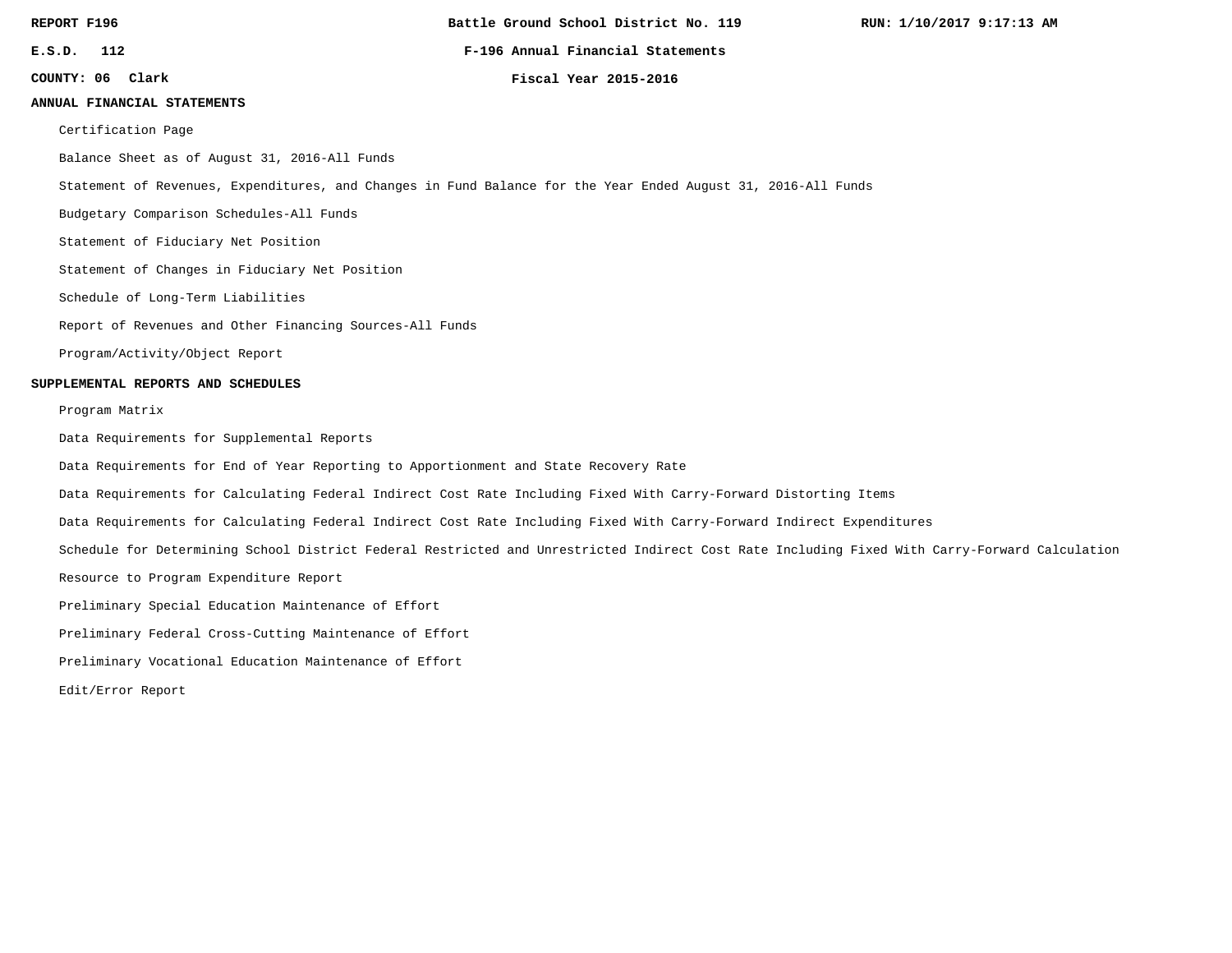## **F-196 ANNUAL FINANCIAL STATEMENTS FOR FISCAL YEAR 2015-2016**

# CERTIFICATION

The Annual Financial Statements (Report F-196) for Battle Ground School District No. 119 of Clark County for the fiscal year ended August 31, 2016, were prepared on the modified accrual basis of accounting in accordance with the appropriate accounting principles as stated in the Accounting Manual for Public School Districts in the State of Washington. School was conducted for 180 days. (If school was operated fewer than 180 days, please include a statement covering the reasons and effort to make up days lost.) The indirect cost rate proposal has been reviewed and the data reflects allowable costs in accordance with federal requirements and 2 CFR 200 Uniform Administrative Requirements, Cost Principles, and Audit Requirements for Federal Awards: SubpartE.

|           | The school district Annual Financial Statement has been reviewed and submitted to OSPI in accordance with WAC 392-117-035 for the<br>fiscal year September 1, 2015-August 31, 2016 |      |
|-----------|------------------------------------------------------------------------------------------------------------------------------------------------------------------------------------|------|
| Approved: |                                                                                                                                                                                    |      |
|           | School District Superintendent or Authorized Official                                                                                                                              | Date |
| Reviewed: |                                                                                                                                                                                    |      |
|           | ESD Superintendent or Authorized Official                                                                                                                                          | Date |

|                                                                                                     |                  |              | Debt Service | Capital           | Vehicle |                |                   |
|-----------------------------------------------------------------------------------------------------|------------------|--------------|--------------|-------------------|---------|----------------|-------------------|
| REPORT F-196 SUMMARY                                                                                | General Fund     | ASB Fund     | Fund         | Projects Fund     | Fund    | Permanent Fund | Total             |
| Total Revenues and Other Financing<br>Sources                                                       | 145,068,036.14   | 1,169,293.49 | 9,949,584.55 | 4,244,530.98      | 0.00    | 0.00           | 160,431,445.16    |
| Total Expenditures                                                                                  | 141, 183, 509.50 | 1,243,195.59 | 6,374,643.55 | 5,400,585.69      | 0.00    | 0.00           | 154, 201, 934. 33 |
| Other Financing Uses                                                                                | 379, 243.89      |              | 3,515,926.08 | 0.00              | 0.00    |                | 3,895,169.97      |
| Excess of Revenues/Other Financing<br>Sources Over/(Under) Expenditures<br>and Other Financing Uses | 3,505,282.75     | $-73,902,10$ | 59,014.92    | $-1, 156, 054.71$ | 0.00    | 0.00           | 2,334,340.86      |
| Beginning Total Fund Balance                                                                        | 3, 923, 149.94   | 895,285.94   | 3,092,965.76 | 2,240,283.76      | 0.00    | 0.00           | 10,151,685.40     |
| Prior Year(s) Corrections or<br>Restatements                                                        | 0.00             | 30,717.00    | 0.00         | 0.00              | 0.00    | 0.00           | 30,717.00         |
| Ending Total Fund Balance                                                                           | 7,428,432.69     | 852,100.84   | 3,151,980.68 | 1,084,229.05      | 0.00    | 0.00           | 12,516,743.26     |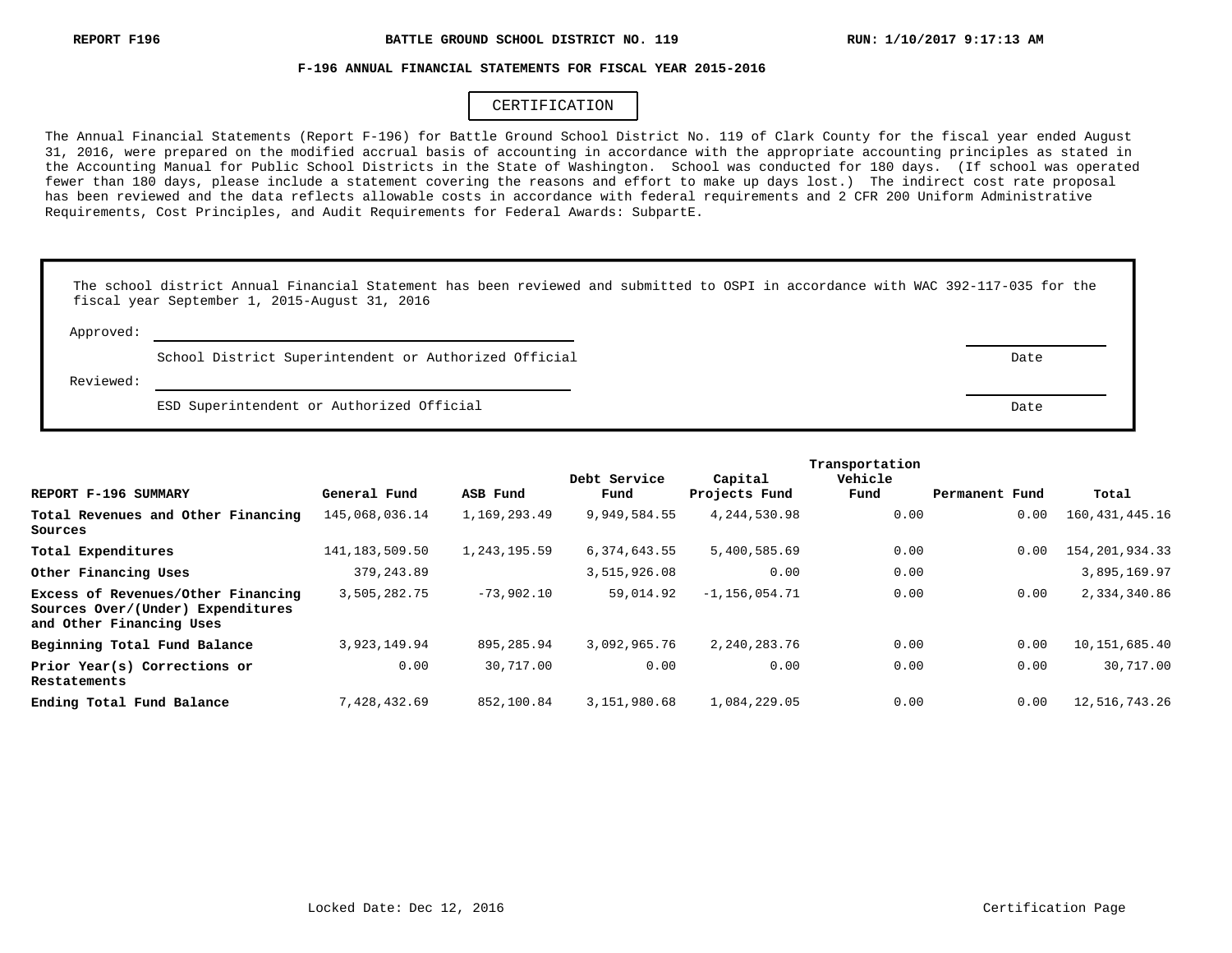**Battle Ground School District No. 119**

**E.S.D. 112**

# **COUNTY: 06 Clark**

**Balance Sheet**

# **Governmental Funds**

**August 31, 2016**

|                                                   | General<br>Fund | <b>ASB</b><br>Fund | Debt<br>Service<br>Fund | Capital<br>Projects<br>Fund | Transportation<br>Vehicle<br>Fund | Permanent<br>Fund | Total           |
|---------------------------------------------------|-----------------|--------------------|-------------------------|-----------------------------|-----------------------------------|-------------------|-----------------|
| ASSETS:                                           |                 |                    |                         |                             |                                   |                   |                 |
| Cash and Cash Equivalents                         | 1,151,725.98    | 67,718.20          | 6,751.56                | 72,092.00                   | 0.00                              | 0.00              | 1,298,287.74    |
| Minus Warrants Outstanding                        | $-1,021,488.26$ | $-8.21$            | 0.00                    | 0.00                        | 0.00                              | 0.00              | $-1,021,496.47$ |
| Taxes Receivable                                  | 12, 145, 445.87 |                    | 2,692,225.29            | 0.00                        | 0.00                              |                   | 14,837,671.16   |
| Due From Other Funds                              | 92,428.10       | 0.00               | 0.00                    | 25,530.00                   | 0.00                              | 0.00              | 117,958.10      |
| Due From Other Governmental<br>Units              | 730,841.70      | 0.00               | 0.00                    | 0.00                        | 0.00                              | 0.00              | 730,841.70      |
| Accounts Receivable                               | 81, 325.47      | 3, 163. 75         | 0.00                    | 0.00                        | 0.00                              | 0.00              | 84,489.22       |
| Interfund Loans Receivable                        | 0.00            |                    |                         | 0.00                        |                                   |                   | 0.00            |
| Accrued Interest Receivable                       | 0.00            | 0.00               | 0.00                    | 0.00                        | 0.00                              | 0.00              | 0.00            |
| Inventory                                         | 223,656.76      | 501.75             |                         | 0.00                        |                                   |                   | 224, 158.51     |
| Prepaid Items                                     | 13, 114.82      | 0.00               |                         |                             | 0.00                              | 0.00              | 13, 114.82      |
| Investments                                       | 9, 291, 255. 25 | 885,865.10         | 3, 145, 229. 12         | 4,568,397.17                | 0.00                              | 0.00              | 17,890,746.64   |
| Investments/Cash With Trustee                     | 0.00            |                    | 0.00                    | 0.00                        | 0.00                              | 0.00              | 0.00            |
| Investments-Deferred<br>Compensation              | 0.00            |                    |                         | 0.00                        |                                   |                   | 0.00            |
| Self-Insurance Security<br>Deposit                | 0.00            |                    |                         |                             |                                   |                   | 0.00            |
| TOTAL ASSETS                                      | 22,708,305.69   | 957,240.59         | 5,844,205.97            | 4,666,019.17                | 0.00                              | 0.00              | 34, 175, 771.42 |
| DEFERRED OUTFLOWS OF<br><b>RESOURCES:</b>         |                 |                    |                         |                             |                                   |                   |                 |
| Deferred Outflows of<br>Resources - Other         | 0.00            |                    | 0.00                    | 0.00                        | 0.00                              |                   | 0.00            |
| TOTAL DEFERRED OUTFLOWS OF<br><b>RESOURCES</b>    | 0.00            | 0.00               | 0.00                    | 0.00                        | 0.00                              | 0.00              | 0.00            |
| TOTAL ASSETS AND DEFERRED<br>OUTFLOW OF RESOURCES | 22,708,305.69   | 957,240.59         | 5,844,205.97            | 4,666,019.17                | 0.00                              | 0.00              | 34, 175, 771.42 |
| LIABILITIES:                                      |                 |                    |                         |                             |                                   |                   |                 |
| Accounts Payable                                  | 2,068,295.28    | 59,207.63          | 0.00                    | 3,496,327.26                | 0.00                              | 0.00              | 5,623,830.17    |
| Contracts Payable Current                         | 0.00            | 0.00               |                         | 0.00                        | 0.00                              | 0.00              | 0.00            |
| Accrued Interest Payable                          |                 |                    | 0.00                    |                             |                                   |                   | 0.00            |
| Accrued Salaries                                  | 795,007.38      | 0.00               |                         | 0.00                        |                                   |                   | 795,007.38      |
| Anticipation Notes Payable                        | 0.00            |                    | 0.00                    | 0.00                        | 0.00                              |                   | 0.00            |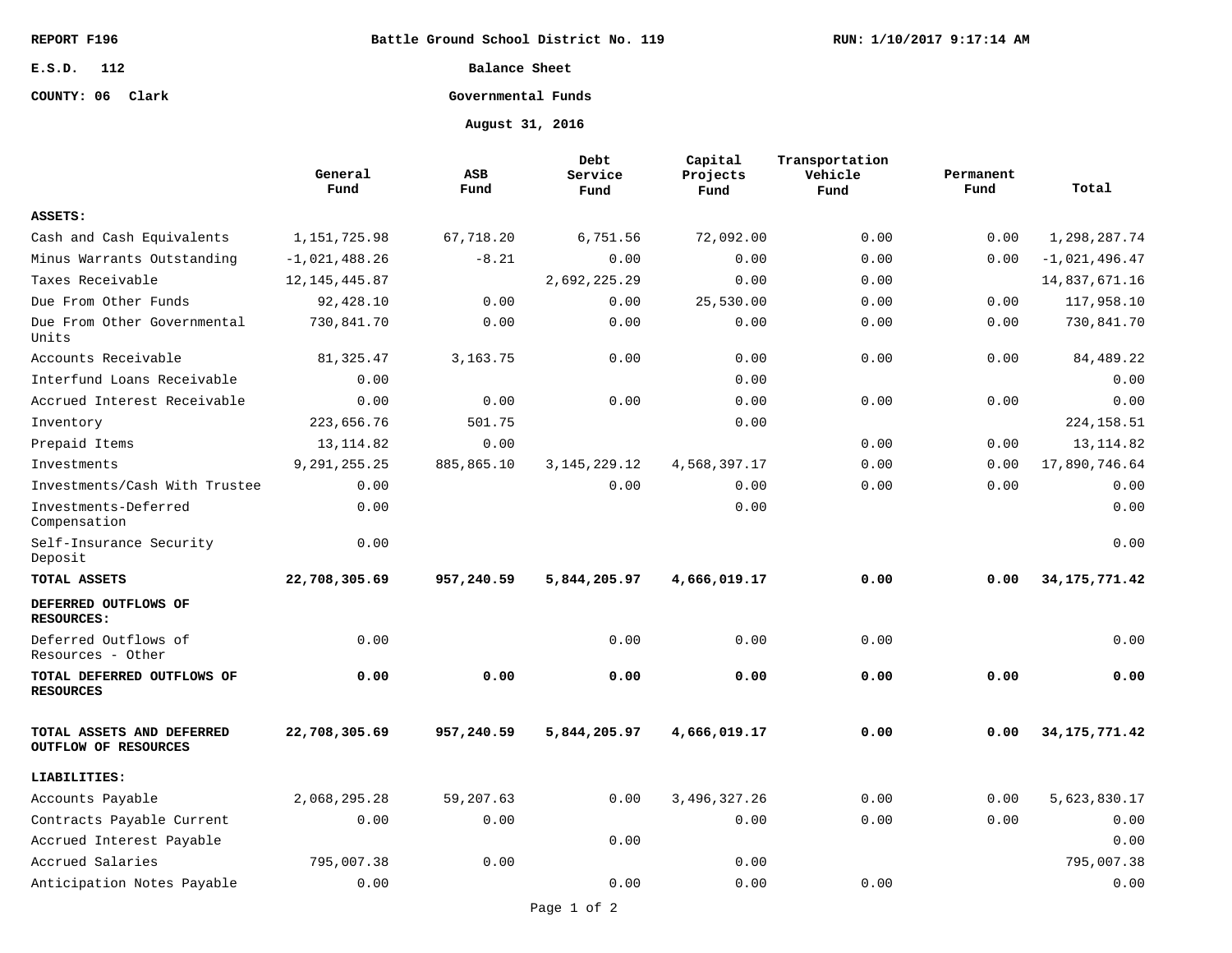| REPORT F196   | Battle Ground School District No. 119 |
|---------------|---------------------------------------|
| 112<br>E.S.D. | Balance Sheet                         |

#### **Governmental Funds COUNTY: 06 Clark**

**August 31, 2016**

**RUN: 1/10/2017 9:17:14 AM**

|                                                                                | General<br>Fund | ASB<br>Fund | Debt<br>Service<br>Fund | Capital<br>Projects<br>Fund | Transportation<br>Vehicle<br>Fund | Permanent<br>Fund | Total           |
|--------------------------------------------------------------------------------|-----------------|-------------|-------------------------|-----------------------------|-----------------------------------|-------------------|-----------------|
| LIABILITIES:                                                                   |                 |             |                         |                             |                                   |                   |                 |
| Payroll Deductions and Taxes<br>Payable                                        | 166,862.39      | 0.00        |                         | 0.00                        |                                   |                   | 166,862.39      |
| Due To Other Governmental<br>Units                                             | 0.00            | 0.00        |                         | 0.00                        | 0.00                              | 0.00              | 0.00            |
| Deferred Compensation Payable                                                  | 0.00            |             |                         | 0.00                        |                                   |                   | 0.00            |
| Estimated Employee Benefits<br>Payable                                         | 0.00            |             |                         |                             |                                   |                   | 0.00            |
| Due To Other Funds                                                             | 25,530.00       | 6,965.24    | 0.00                    | 85,462.86                   | 0.00                              | 0.00              | 117,958.10      |
| Interfund Loans Payable                                                        | 0.00            |             | 0.00                    | 0.00                        | 0.00                              |                   | 0.00            |
| Deposits                                                                       | 0.00            | 0.00        |                         | 0.00                        |                                   |                   | 0.00            |
| Unearned Revenue                                                               | 78,518.08       | 38,966.88   | 0.00                    | 0.00                        | 0.00                              |                   | 117,484.96      |
| Matured Bonds Payable                                                          |                 |             | 0.00                    |                             |                                   |                   | 0.00            |
| Matured Bond Interest Payable                                                  |                 |             | 0.00                    |                             |                                   |                   | 0.00            |
| Arbitrage Rebate Payable                                                       | 0.00            |             | 0.00                    | 0.00                        | 0.00                              |                   | 0.00            |
| TOTAL LIABILITIES                                                              | 3, 134, 213. 13 | 105,139.75  | 0.00                    | 3,581,790.12                | 0.00                              | 0.00              | 6,821,143.00    |
| DEFERRED INFLOWS OF<br><b>RESOURCES:</b>                                       |                 |             |                         |                             |                                   |                   |                 |
| Unavailable Revenue                                                            | 214.00          | 0.00        | 0.00                    | 0.00                        | 0.00                              | 0.00              | 214.00          |
| Unavailable Revenue - Taxes<br>Receivable                                      | 12, 145, 445.87 |             | 2,692,225.29            | 0.00                        | 0.00                              |                   | 14,837,671.16   |
| TOTAL DEFERRED INFLOWS OF<br><b>RESOURCES</b>                                  | 12, 145, 659.87 | 0.00        | 2,692,225.29            | 0.00                        | 0.00                              | 0.00              | 14,837,885.16   |
| FUND BALANCE:                                                                  |                 |             |                         |                             |                                   |                   |                 |
| Nonspendable Fund Balance                                                      | 236,945.74      | 0.00        | 0.00                    | 0.00                        | 0.00                              | 0.00              | 236,945.74      |
| Restricted Fund Balance                                                        | 143, 227.63     | 852,100.84  | 3,151,980.68            | 1,084,229.05                | 0.00                              | 0.00              | 5, 231, 538. 20 |
| Committed Fund Balance                                                         | 0.00            | 0.00        | 0.00                    | 0.00                        | 0.00                              | 0.00              | 0.00            |
| Assigned Fund Balance                                                          | 0.00            | 0.00        | 0.00                    | 0.00                        | 0.00                              | 0.00              | 0.00            |
| Unassigned Fund Balance                                                        | 7,048,259.32    | 0.00        | 0.00                    | 0.00                        | 0.00                              | 0.00              | 7,048,259.32    |
| TOTAL FUND BALANCE                                                             | 7,428,432.69    | 852,100.84  | 3,151,980.68            | 1,084,229.05                | 0.00                              | 0.00              | 12,516,743.26   |
| TOTAL LIABILITIES, DEFERRED<br>INFLOW OF RESOURCES, AND FUND<br><b>BALANCE</b> | 22,708,305.69   | 957,240.59  | 5,844,205.97            | 4,666,019.17                | 0.00                              | 0.00              | 34, 175, 771.42 |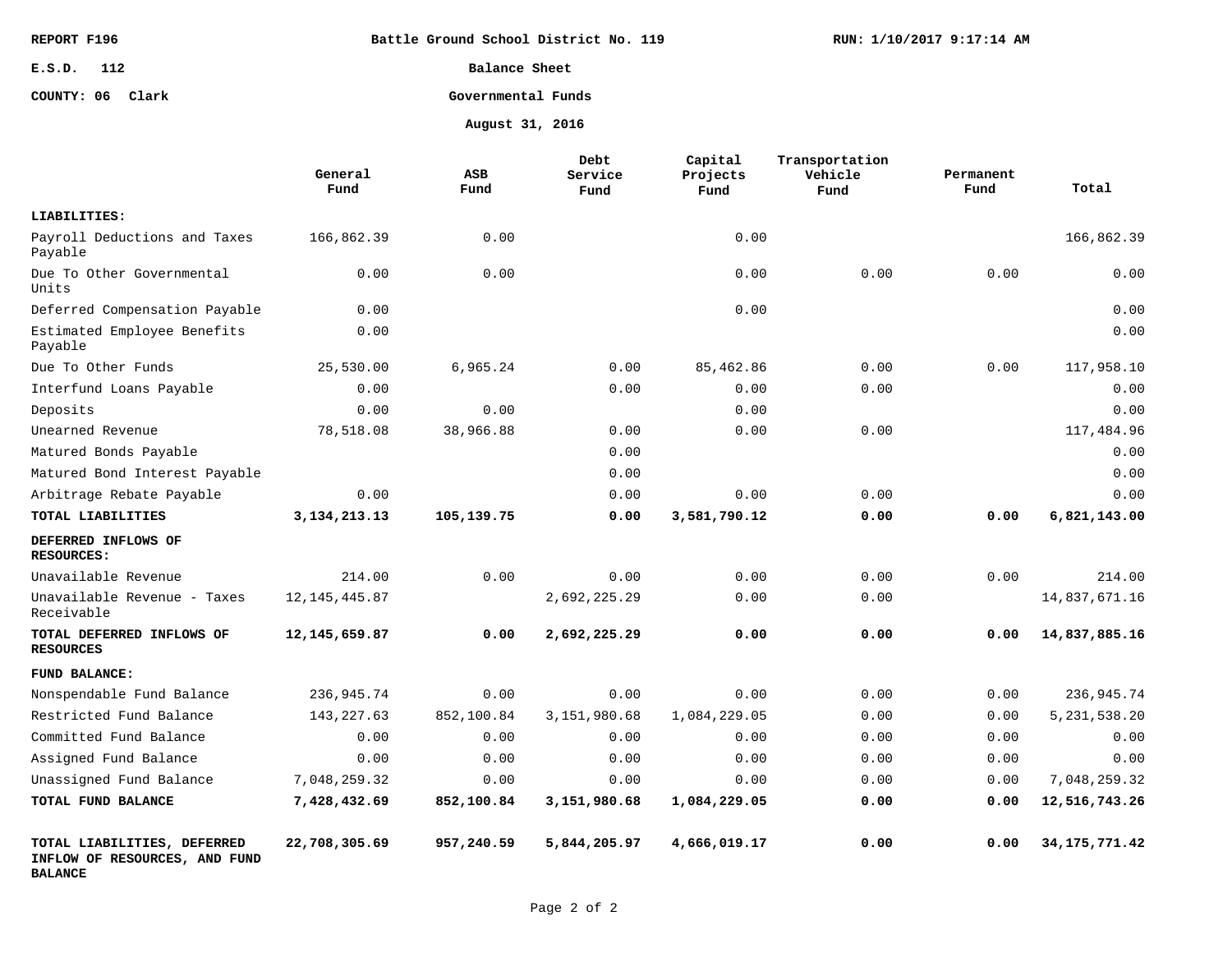**Battle Ground School District No. 119**

**RUN: 1/10/2017 9:17:15 AM**

**112 E.S.D.**

**Statement of Revenues, Expenditures, and Changes in Fund Balance**

**COUNTY: 06 Clark**

```
Governmental Funds
```

|                                         | General<br>Fund   | ASB<br>Fund    | Debt<br>Service<br>Fund | Capital<br>Projects<br>Fund | Transportation<br>Vehicle<br>Fund | Permanent<br>Fund | Total               |
|-----------------------------------------|-------------------|----------------|-------------------------|-----------------------------|-----------------------------------|-------------------|---------------------|
| <b>REVENUES:</b>                        |                   |                |                         |                             |                                   |                   |                     |
| Local                                   | 29,420,796.85     | 1,169,293.49   | 5,879,280.06            | 4, 142, 742.69              | 0.00                              |                   | 40, 612, 113.09     |
| State                                   | 107,528,911.32    |                | 119,376.15              | 0.00                        | 0.00                              |                   | 107,648,287.47      |
| Federal                                 | 7,558,295.35      |                | 0.00                    | 0.00                        | 0.00                              |                   | 7,558,295.35        |
| Federal Stimulus                        | 0.00              |                |                         |                             |                                   |                   | 0.00                |
| Other                                   | 69,385.08         |                |                         | 101,788.29                  | 0.00                              | 0.00              | 171, 173.37         |
| TOTAL REVENUES                          | 144,577,388.60    | 1,169,293.49   | 5,998,656.21            | 4,244,530.98                | 0.00                              |                   | 0.00 155,989,869.28 |
| <b>EXPENDITURES:</b><br><b>CURRENT:</b> |                   |                |                         |                             |                                   |                   |                     |
| Regular Instruction                     | 80,045,353.79     |                |                         |                             |                                   |                   | 80,045,353.79       |
| Federal Stimulus                        | 0.00              |                |                         |                             |                                   |                   | 0.00                |
| Special Education                       | 16, 747, 771.00   |                |                         |                             |                                   |                   | 16,747,771.00       |
| Vocational Education                    | 6,067,278.72      |                |                         |                             |                                   |                   | 6,067,278.72        |
| Skill Center                            | 0.00              |                |                         |                             |                                   |                   | 0.00                |
| Compensatory Programs                   | 5,401,091.56      |                |                         |                             |                                   |                   | 5,401,091.56        |
| Other Instructional Programs            | 1,423,053.74      |                |                         |                             |                                   |                   | 1,423,053.74        |
| Community Services                      | 655, 369.02       |                |                         |                             |                                   |                   | 655, 369.02         |
| Support Services                        | 29,909,331.77     |                |                         |                             |                                   |                   | 29,909,331.77       |
| Student Activities/Other                |                   | 1, 243, 195.59 |                         |                             |                                   | 0.00              | 1,243,195.59        |
| CAPITAL OUTLAY:                         |                   |                |                         |                             |                                   |                   |                     |
| Sites                                   |                   |                |                         | 300,000.00                  |                                   |                   | 300,000.00          |
| Building                                |                   |                |                         | 4,615,170.60                |                                   |                   | 4,615,170.60        |
| Equipment                               |                   |                |                         | 382,773.36                  |                                   |                   | 382,773.36          |
| Instructional Technology                |                   |                |                         | 0.00                        |                                   |                   | 0.00                |
| Energy                                  |                   |                |                         | 102,641.73                  |                                   |                   | 102,641.73          |
| Transportation Equipment                |                   |                |                         |                             | 0.00                              |                   | 0.00                |
| Sales and Lease                         |                   |                |                         | 0.00                        |                                   |                   | 0.00                |
| Other                                   | 768,765.07        |                |                         |                             |                                   |                   | 768,765.07          |
| DEBT SERVICE:                           |                   |                |                         |                             |                                   |                   |                     |
| Principal                               | 151,898.05        |                | 4,547,502.51            | 0.00                        | 0.00                              |                   | 4,699,400.56        |
| Interest and Other Charges              | 13,596.78         |                | 1,827,141.04            | 0.00                        | 0.00                              |                   | 1,840,737.82        |
| Bond/Levy Issuance                      |                   |                |                         | 0.00                        | 0.00                              |                   | 0.00                |
| TOTAL EXPENDITURES                      | 141, 183, 509. 50 | 1,243,195.59   | 6,374,643.55            | 5,400,585.69                | 0.00                              |                   | 0.00 154,201,934.33 |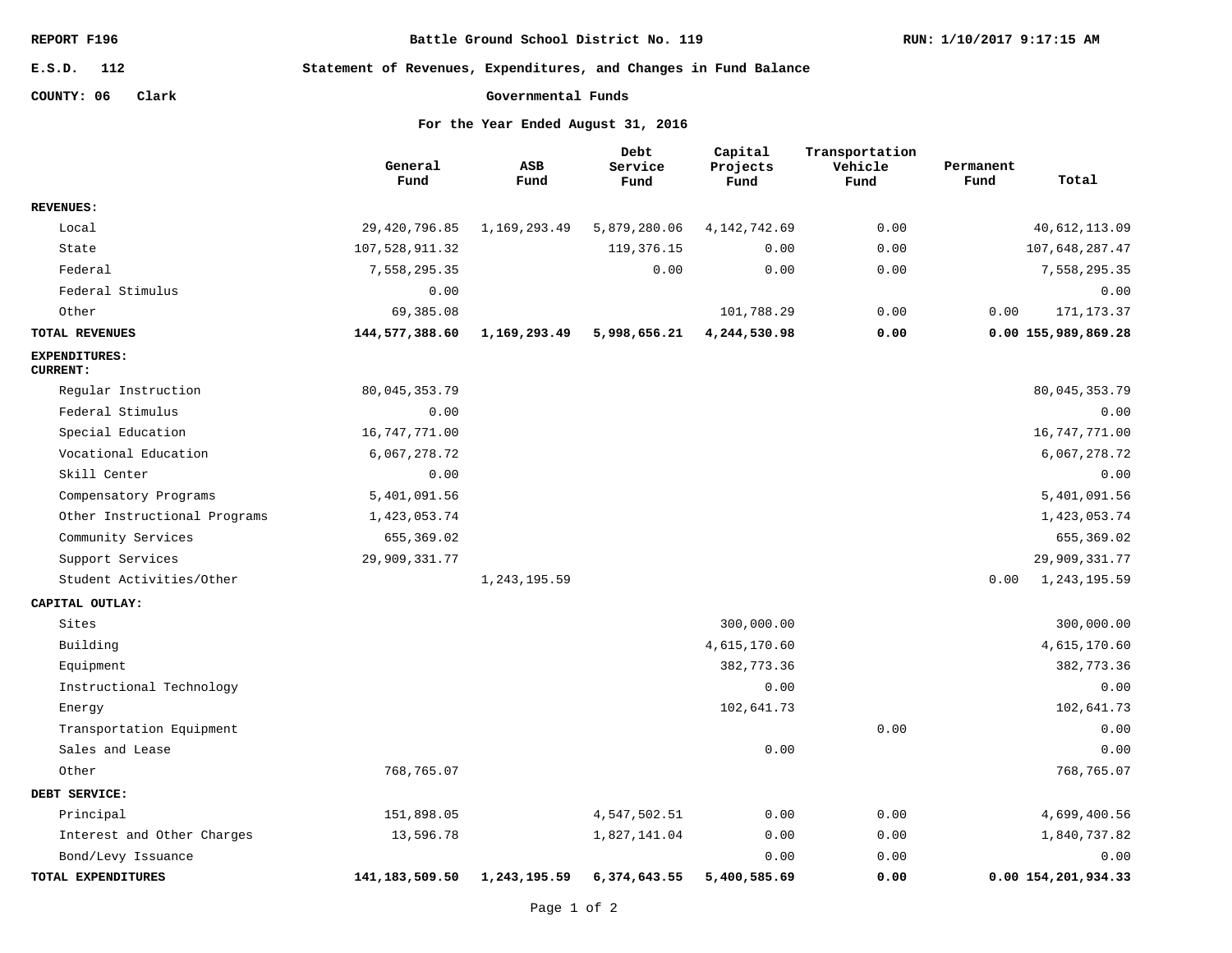**Battle Ground School District No. 119**

**RUN: 1/10/2017 9:17:15 AM**

**112 E.S.D.**

**Statement of Revenues, Expenditures, and Changes in Fund Balance**

**COUNTY: 06 Clark**

**Governmental Funds**

|                                                                                                     | General<br>Fund | ASB<br>Fund  | Debt<br>Service<br>Fund | Capital<br>Projects<br>Fund | Transportation<br>Vehicle<br>Fund | Permanent<br>Fund | Total                      |
|-----------------------------------------------------------------------------------------------------|-----------------|--------------|-------------------------|-----------------------------|-----------------------------------|-------------------|----------------------------|
| DEBT SERVICE:                                                                                       |                 |              |                         |                             |                                   |                   |                            |
| REVENUES OVER (UNDER) EXPENDITURES                                                                  | 3,393,879.10    | $-73,902.10$ |                         | $-375,987.34 -1,156,054.71$ | 0.00                              | 0.00              | 1,787,934.95               |
| OTHER FINANCING SOURCES (USES):                                                                     |                 |              |                         |                             |                                   |                   |                            |
| Bond Sales & Refunding Bond Sales                                                                   | 0.00            |              | 3,571,684.45            | 0.00                        | 0.00                              |                   | 3,571,684.45               |
| Long-Term Financing                                                                                 | 490,647.54      |              |                         | 0.00                        | 0.00                              |                   | 490,647.54                 |
| Transfers In                                                                                        | 0.00            |              | 379, 243.89             | 0.00                        | 0.00                              |                   | 379, 243.89                |
| Transfers Out (GL 536)                                                                              | $-379, 243.89$  |              | 0.00                    | 0.00                        | 0.00                              | 0.00              | $-379, 243.89$             |
| Other Financing Uses (GL 535)                                                                       | 0.00            |              | $-3, 515, 926.08$       | 0.00                        | 0.00                              |                   | $-3, 515, 926.08$          |
| Other                                                                                               | 0.00            |              | 0.00                    | 0.00                        | 0.00                              |                   | 0.00                       |
| TOTAL OTHER FINANCING SOURCES (USES)                                                                | 111,403.65      |              | 435,002.26              | 0.00                        | 0.00                              | 0.00              | 546,405.91                 |
| EXCESS OF REVENUES/OTHER FINANCING SOURCES<br>OVER (UNDER) EXPENDITURES AND OTHER<br>FINANCING USES | 3,505,282.75    | $-73,902.10$ |                         | $59,014.92 -1,156,054.71$   | 0.00                              | 0.00              | 2,334,340.86               |
| BEGINNING TOTAL FUND BALANCE                                                                        | 3,923,149.94    | 895,285.94   | 3,092,965.76            | 2,240,283.76                | 0.00                              |                   | 0.00 10, 151, 685.40       |
| Prior Year(s) Corrections or<br>Restatements                                                        | 0.00            | 30,717.00    | 0.00                    | 0.00                        | 0.00                              | 0.00              | 30,717.00                  |
| ENDING TOTAL FUND BALANCE                                                                           | 7,428,432.69    | 852,100.84   | 3,151,980.68            | 1,084,229.05                | 0.00                              |                   | $0.00 \quad 12,516,743.26$ |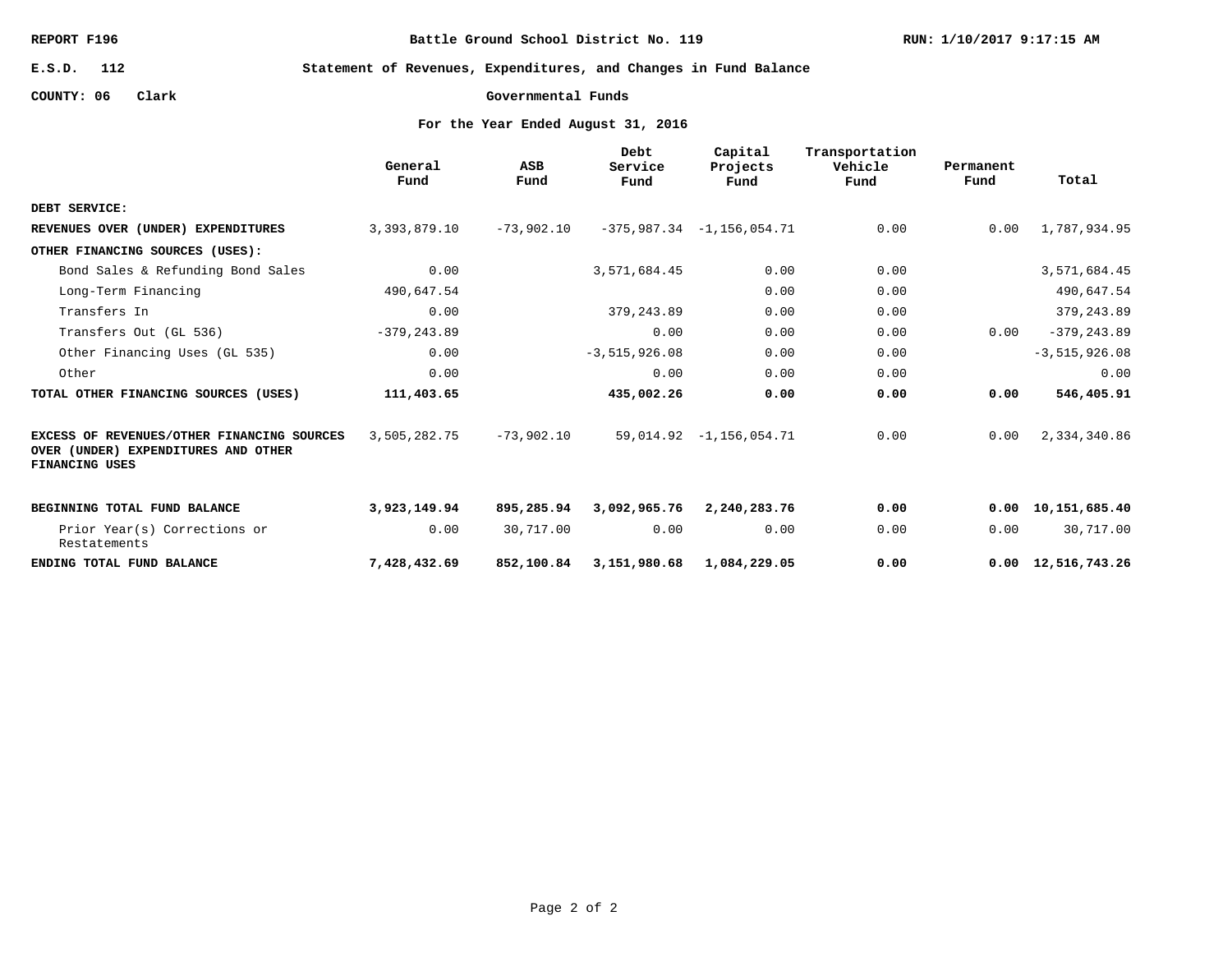| REPORT F196         | Battle Ground School District No. 119 | RUN: 1/10/2017 9:17:16 AM |
|---------------------|---------------------------------------|---------------------------|
| 112<br>E.S.D.       | Budgetary Comparison Schedule         |                           |
| COUNTY: 06<br>Clark | General Fund                          |                           |
|                     | For The Year Ended August 31, 2016    |                           |

| uusuu s    |               |  |
|------------|---------------|--|
|            |               |  |
| : 31, 2016 |               |  |
|            | Variance with |  |

| <b>REVENUES:</b>                   | FINAL BUDGET    | <b>ACTUAL</b>                     | Final Budget<br><b>POSITIVE</b><br>(NEGATIVE) |
|------------------------------------|-----------------|-----------------------------------|-----------------------------------------------|
| Local                              | 34,925,112.00   | 29, 420, 796.85                   | $-5, 504, 315.15$                             |
| State                              |                 | 108, 285, 623.00 107, 528, 911.32 | $-756, 711.68$                                |
| Federal                            | 8,686,279.00    | 7,558,295.35                      | $-1,127,983.65$                               |
| Federal Stimulus                   | 0.00            | 0.00                              | 0.00                                          |
| Other                              | 30,200.00       | 69,385.08                         | 39,185.08                                     |
| <b>TOTAL REVENUES</b>              |                 | 151,927,214.00 144,577,388.60     | $-7,349,825.40$                               |
| <b>EXPENDITURES</b>                |                 |                                   |                                               |
| <b>CURRENT:</b>                    |                 |                                   |                                               |
| Regular Instruction                | 84, 489, 411.00 | 80,045,353.79                     | 4, 444, 057.21                                |
| Federal Stimulus                   | 0.00            | 0.00                              | 0.00                                          |
| Special Education                  | 16,893,968.00   | 16, 747, 771.00                   | 146,197.00                                    |
| Vocational Education               | 6,088,848.00    | 6,067,278.72                      | 21,569.28                                     |
| Skill Center                       | 0.00            | 0.00                              | 0.00                                          |
| Compensatory Programs              | 7,188,988.00    | 5,401,091.56                      | 1,787,896.44                                  |
| Other Instructional Programs       | 3,199,619.00    | 1,423,053.74                      | 1,776,565.26                                  |
| Community Services                 | 820, 112.00     | 655,369.02                        | 164,742.98                                    |
| Support Services                   | 31, 317, 381.00 | 29,909,331.77                     | 1,408,049.23                                  |
| Student Activities/Other           |                 |                                   |                                               |
| CAPITAL OUTLAY:                    |                 |                                   |                                               |
| Sites                              |                 |                                   |                                               |
| Building                           |                 |                                   |                                               |
| Equipment                          |                 |                                   |                                               |
| Energy                             |                 |                                   |                                               |
| Transportation Equipment           |                 |                                   |                                               |
| Other                              | 645,071.00      | 768,765.07                        | $-123,694.07$                                 |
| DEBT SERVICE:                      |                 |                                   |                                               |
| Principal                          | 65,034.00       | 151,898.05                        | $-86, 864.05$                                 |
| Interest and Other Charges         | 19,720.00       | 13,596.78                         | 6,123.22                                      |
| TOTAL EXPENDITURES                 |                 | 150,728,152.00 141,183,509.50     | 9,544,642.50                                  |
| REVENUES OVER (UNDER) EXPENDITURES | 1,199,062.00    | 3, 393, 879.10                    | 2,194,817.10                                  |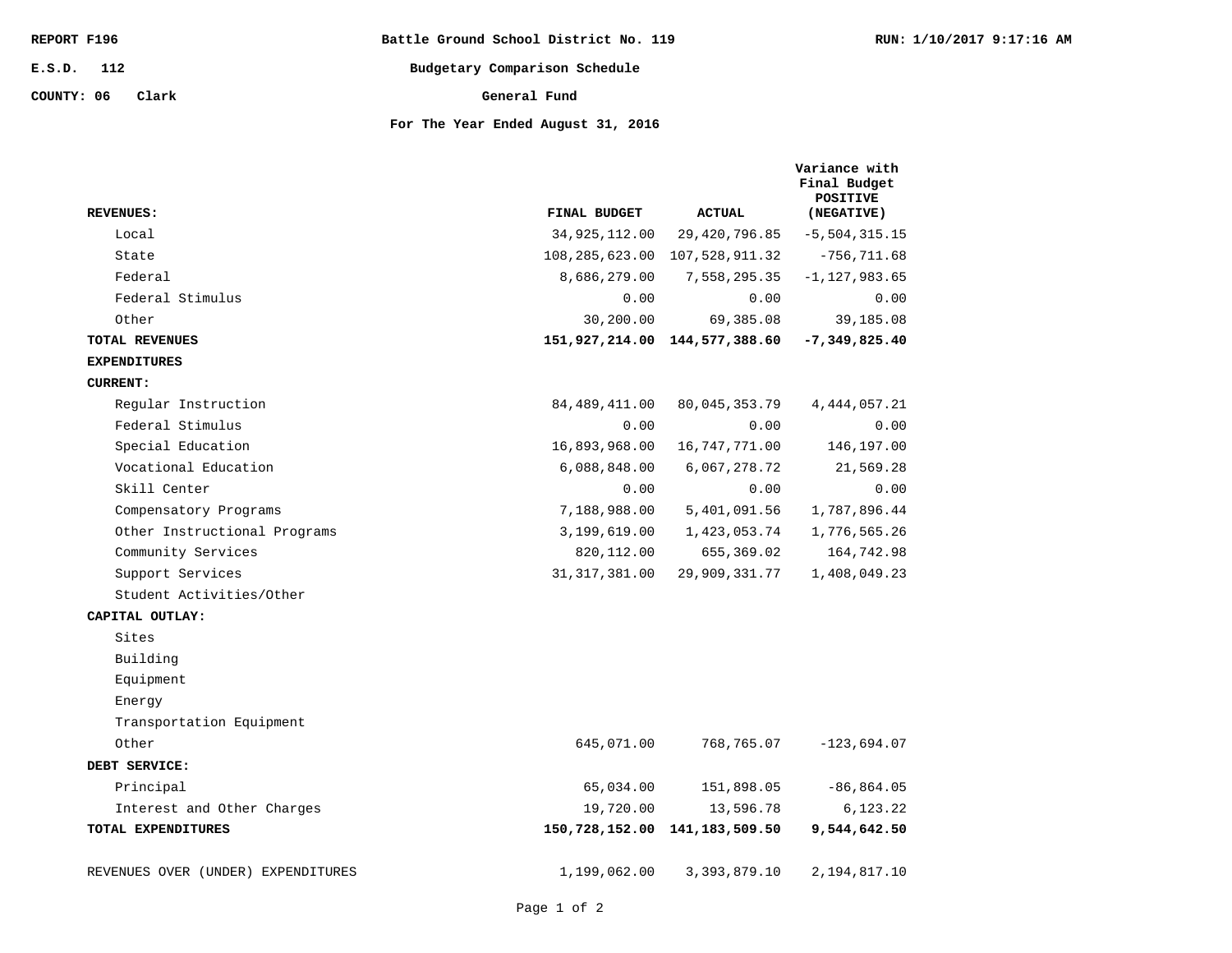| REPORT F196  |       | Battle Ground School District No. 119 |              |                               |  |
|--------------|-------|---------------------------------------|--------------|-------------------------------|--|
| $E.S.D.$ 112 |       |                                       |              | Budgetary Comparison Schedule |  |
| COUNTY: 06   | Clark |                                       | General Fund |                               |  |

| OTHER FINANCING SOURCES (USES)                                                                   | FINAL BUDGET  | ACTUAL         | Variance with<br>Final Budget<br>POSITIVE<br>(NEGATIVE) |
|--------------------------------------------------------------------------------------------------|---------------|----------------|---------------------------------------------------------|
| Bond Sales and Refunding Bond Sales                                                              | 0.00          | 0.00           | 0.00                                                    |
| Long-Term Financing                                                                              | 0.00          | 490,647.54     | 490,647.54                                              |
| Transfers In                                                                                     | 0.00          | 0.00           | 0.00                                                    |
| Transfers Out (GL 536)                                                                           | $-653,000.00$ | $-379, 243.89$ | 273,756.11                                              |
| Other Financing Uses (GL 535)                                                                    | 0.00          | 0.00           | 0.00                                                    |
| Other                                                                                            | 0.00          | 0.00           | 0.00                                                    |
| TOTAL OTHER FINANCING SOURCES (USES)                                                             | $-653,000.00$ | 111,403.65     | 764,403.65                                              |
| EXCESS OF REVENUES/OTHER FINANCING SOURCES OVER (UNDER)<br>EXPENDITURES AND OTHER FINANCING USES | 546,062.00    | 3,505,282.75   | 2,959,220.75                                            |
| BEGINNING TOTAL FUND BALANCE                                                                     | 4,842,000.00  | 3,923,149.94   | $-918,850.06$                                           |
| Prior Year(s) Corrections or Restatements                                                        |               | 0.00           | 0.00                                                    |
| ENDING TOTAL FUND BALANCE                                                                        | 5,388,062.00  | 7,428,432.69   | 2,040,370.69                                            |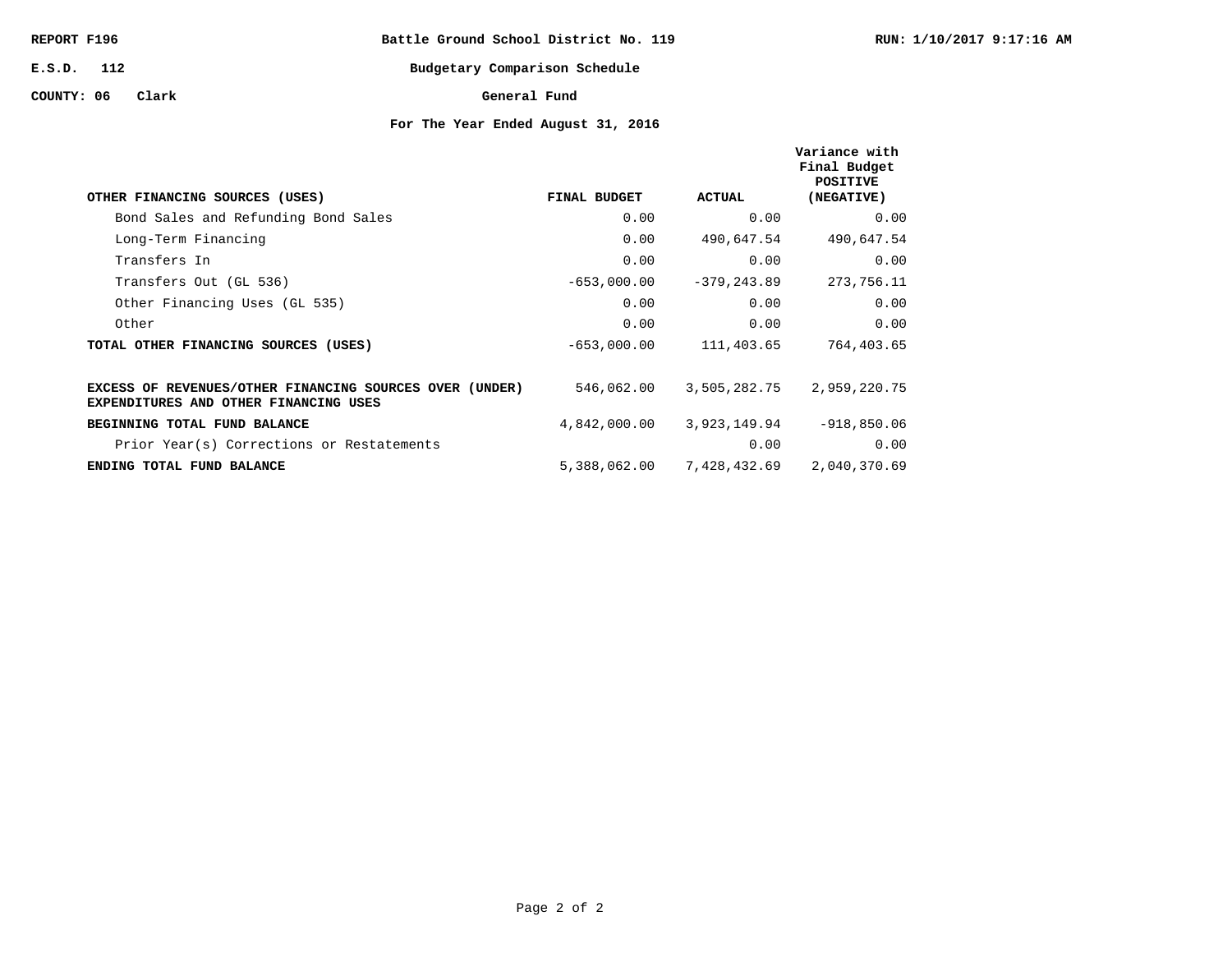| REPORT F196         | Battle Ground School District No. 119 | RUN: 1/10/2017 9:17:19 AM |
|---------------------|---------------------------------------|---------------------------|
| E.S.D. 112          | Budgetary Comparison Schedule         |                           |
| COUNTY: 06<br>Clark | Associated Student Body Fund          |                           |
|                     | For The Year Ended August 31, 2016    |                           |

| <b>REVENUES:</b>                   | FINAL BUDGET | <b>ACTUAL</b> | Variance with<br>Final Budget<br><b>POSITIVE</b><br>(NEGATIVE) |
|------------------------------------|--------------|---------------|----------------------------------------------------------------|
| Local                              | 2,724,390.00 | 1,169,293.49  | $-1, 555, 096.51$                                              |
| State                              |              |               |                                                                |
| Federal                            |              |               |                                                                |
| Federal Stimulus                   |              |               |                                                                |
| Other                              |              |               |                                                                |
| TOTAL REVENUES                     | 2,724,390.00 |               | $1,169,293.49$ -1,555,096.51                                   |
| <b>EXPENDITURES</b>                |              |               |                                                                |
| <b>CURRENT:</b>                    |              |               |                                                                |
| Regular Instruction                |              |               |                                                                |
| Federal Stimulus                   |              |               |                                                                |
| Special Education                  |              |               |                                                                |
| Vocational Education               |              |               |                                                                |
| Skill Center                       |              |               |                                                                |
| Compensatory Programs              |              |               |                                                                |
| Other Instructional Programs       |              |               |                                                                |
| Community Services                 |              |               |                                                                |
| Support Services                   |              |               |                                                                |
| Student Activities/Other           | 2,724,390.00 | 1,243,195.59  | 1,481,194.41                                                   |
| CAPITAL OUTLAY:                    |              |               |                                                                |
| Sites                              |              |               |                                                                |
| Building                           |              |               |                                                                |
| Equipment                          |              |               |                                                                |
| Energy                             |              |               |                                                                |
| Transportation Equipment           |              |               |                                                                |
| Other                              |              |               |                                                                |
| DEBT SERVICE:                      |              |               |                                                                |
| Principal                          |              |               |                                                                |
| Interest and Other Charges         |              |               |                                                                |
| TOTAL EXPENDITURES                 | 2,724,390.00 | 1,243,195.59  | 1,481,194.41                                                   |
| REVENUES OVER (UNDER) EXPENDITURES | 0.00         | $-73,902.10$  | $-73,902.10$                                                   |
|                                    |              |               |                                                                |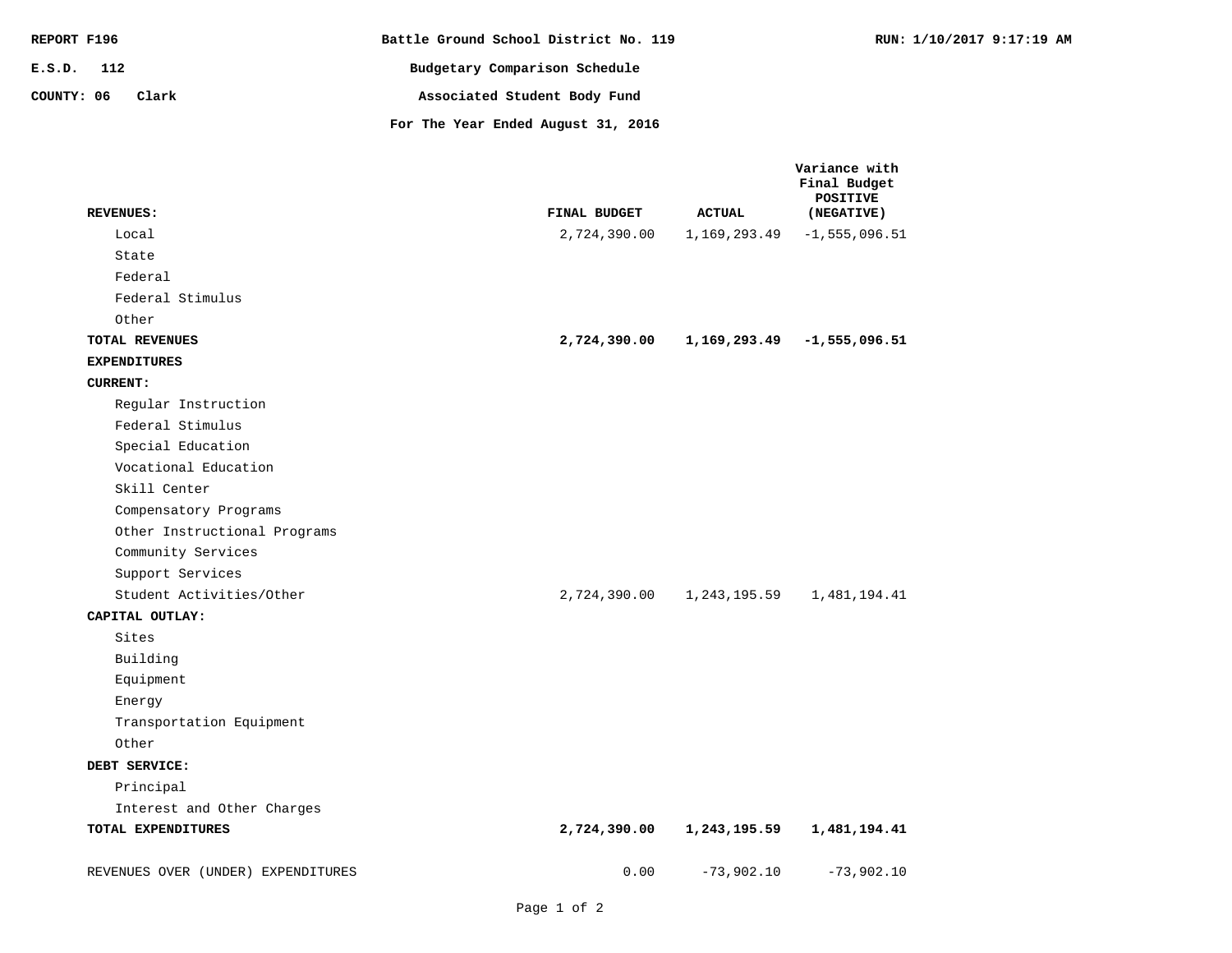| REPORT F196                                                                                      | Battle Ground School District No. 119 |               | RUN: 1                                    |
|--------------------------------------------------------------------------------------------------|---------------------------------------|---------------|-------------------------------------------|
| 112<br>E.S.D.                                                                                    | Budgetary Comparison Schedule         |               |                                           |
| COUNTY: 06<br>Clark                                                                              | Associated Student Body Fund          |               |                                           |
|                                                                                                  | For The Year Ended August 31, 2016    |               |                                           |
|                                                                                                  |                                       |               | Variance with<br>Final Budget<br>POSITIVE |
| OTHER FINANCING SOURCES (USES)                                                                   | FINAL BUDGET                          | <b>ACTUAL</b> | (NEGATIVE)                                |
| Bond Sales and Refunding Bond Sales                                                              |                                       |               |                                           |
| Long-Term Financing                                                                              |                                       |               |                                           |
| Transfers In                                                                                     |                                       |               |                                           |
| Transfers Out (GL 536)                                                                           |                                       |               |                                           |
| Other Financing Uses (GL 535)                                                                    |                                       |               |                                           |
| Other                                                                                            |                                       |               |                                           |
| TOTAL OTHER FINANCING SOURCES (USES)                                                             |                                       |               |                                           |
| EXCESS OF REVENUES/OTHER FINANCING SOURCES OVER (UNDER)<br>EXPENDITURES AND OTHER FINANCING USES | 0.00                                  | $-73,902,10$  | $-73,902.10$                              |
| BEGINNING TOTAL FUND BALANCE                                                                     | 900,000.00                            | 895,285.94    | $-4,714.06$                               |
| Prior Year(s) Corrections or Restatements                                                        |                                       | 30,717.00     | 30,717.00                                 |
| ENDING TOTAL FUND BALANCE                                                                        | 900,000.00                            | 852,100.84    | $-47,899.16$                              |

**RUN: 1/10/2017 9:17:19 AM**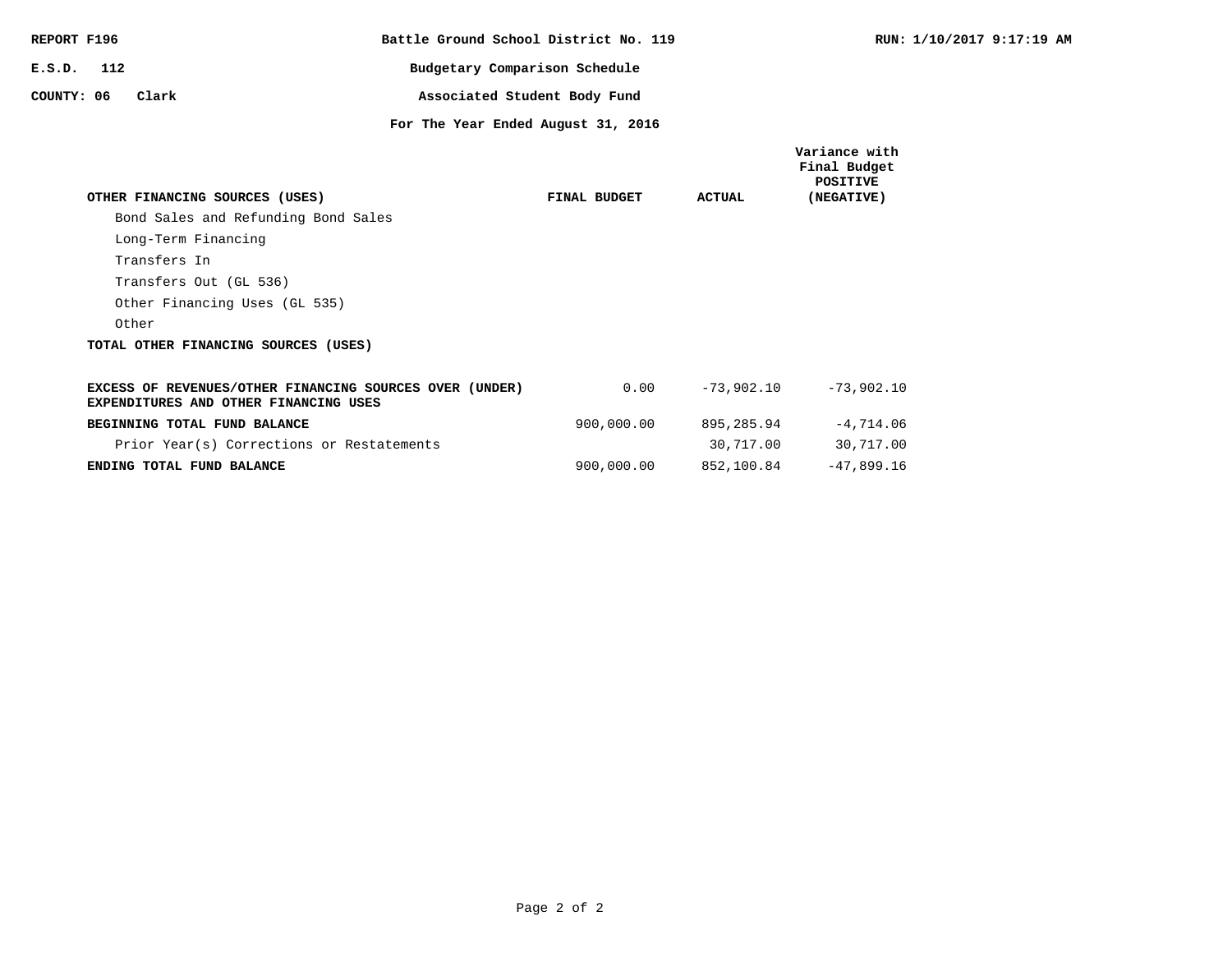| REPORT F196         | Battle Ground School District No. 119 | RUN: 1/10/2017 9:17:21 AM |
|---------------------|---------------------------------------|---------------------------|
| 112<br>E.S.D.       | Budgetary Comparison Schedule         |                           |
| COUNTY: 06<br>Clark | Debt Service Fund                     |                           |
|                     | For The Year Ended August 31, 2016    |                           |

|                                    |               |               | Variance with<br>Final Budget<br><b>POSITIVE</b> |
|------------------------------------|---------------|---------------|--------------------------------------------------|
| <b>REVENUES:</b>                   | FINAL BUDGET  | <b>ACTUAL</b> | (NEGATIVE)                                       |
| Local                              | 5,862,298.00  | 5,879,280.06  | 16,982.06                                        |
| State                              | 200,000.00    | 119, 376. 15  | $-80,623.85$                                     |
| Federal                            | 0.00          | 0.00          | 0.00                                             |
| Federal Stimulus                   |               |               |                                                  |
| Other                              |               |               |                                                  |
| TOTAL REVENUES                     | 6,062,298.00  | 5,998,656.21  | $-63,641.79$                                     |
| <b>EXPENDITURES</b>                |               |               |                                                  |
| <b>CURRENT:</b>                    |               |               |                                                  |
| Regular Instruction                |               |               |                                                  |
| Federal Stimulus                   |               |               |                                                  |
| Special Education                  |               |               |                                                  |
| Vocational Education               |               |               |                                                  |
| Skill Center                       |               |               |                                                  |
| Compensatory Programs              |               |               |                                                  |
| Other Instructional Programs       |               |               |                                                  |
| Community Services                 |               |               |                                                  |
| Support Services                   |               |               |                                                  |
| Student Activities/Other           |               |               |                                                  |
| CAPITAL OUTLAY:                    |               |               |                                                  |
| Sites                              |               |               |                                                  |
| Building                           |               |               |                                                  |
| Equipment                          |               |               |                                                  |
| Energy                             |               |               |                                                  |
| Transportation Equipment           |               |               |                                                  |
| Other                              |               |               |                                                  |
| DEBT SERVICE:                      |               |               |                                                  |
| Principal                          | 4,500,000.00  | 4,547,502.51  | $-47,502.51$                                     |
| Interest and Other Charges         | 1,901,738.00  | 1,827,141.04  | 74,596.96                                        |
| TOTAL EXPENDITURES                 | 6,401,738.00  | 6,374,643.55  | 27,094.45                                        |
| REVENUES OVER (UNDER) EXPENDITURES | $-339,440.00$ | $-375,987.34$ | $-36, 547.34$                                    |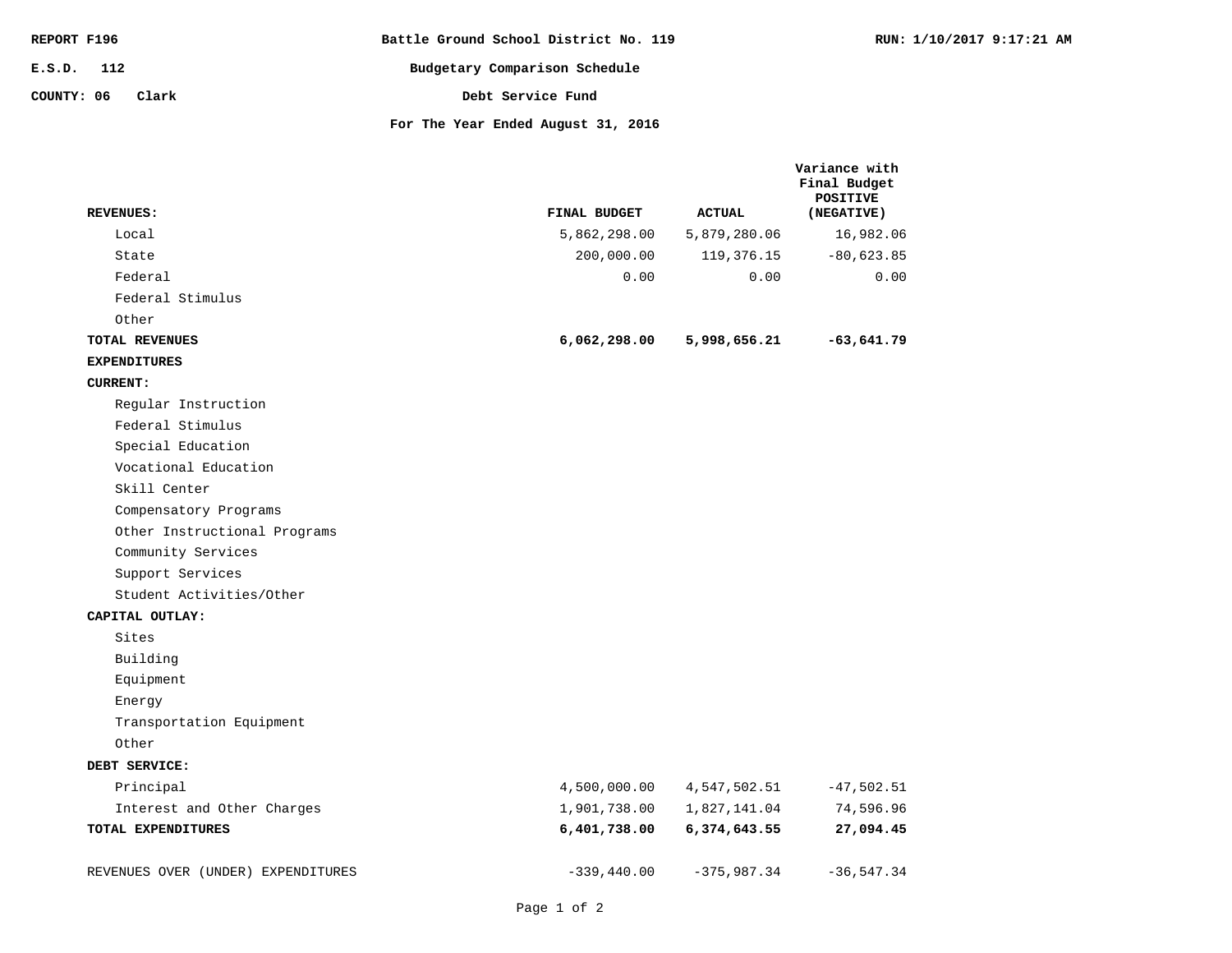| REPORT F196      | Battle Ground School District No. 119 |  |
|------------------|---------------------------------------|--|
| $E.S.D.$ 112     | Budgetary Comparison Schedule         |  |
| COUNTY: 06 Clark | Debt Service Fund                     |  |

| OTHER FINANCING SOURCES (USES)                                                                   | FINAL BUDGET    | ACTUAL          | Variance with<br>Final Budget<br>POSITIVE<br>(NEGATIVE) |
|--------------------------------------------------------------------------------------------------|-----------------|-----------------|---------------------------------------------------------|
| Bond Sales and Refunding Bond Sales                                                              | 3,571,685.00    | 3,571,684.45    | $-0.55$                                                 |
| Long-Term Financing                                                                              |                 |                 |                                                         |
| Transfers In                                                                                     | 653,000.00      | 379,243.89      | $-273,756.11$                                           |
| Transfers Out (GL 536)                                                                           | 0.00            | 0.00            | 0.00                                                    |
| Other Financing Uses (GL 535)                                                                    | $-3,515,925.00$ | $-3,515,926.08$ | $-1.08$                                                 |
| Other                                                                                            | 0.00            | 0.00            | 0.00                                                    |
| TOTAL OTHER FINANCING SOURCES (USES)                                                             | 708,760.00      | 435,002.26      | $-273.757.74$                                           |
|                                                                                                  |                 |                 |                                                         |
| EXCESS OF REVENUES/OTHER FINANCING SOURCES OVER (UNDER)<br>EXPENDITURES AND OTHER FINANCING USES | 369,320.00      | 59,014.92       | $-310, 305.08$                                          |
| BEGINNING TOTAL FUND BALANCE                                                                     | 3,092,966.00    | 3,092,965.76    | $-0.24$                                                 |
| Prior Year(s) Corrections or Restatements                                                        |                 | 0.00            | 0.00                                                    |
| ENDING TOTAL FUND BALANCE                                                                        | 3,462,286.00    | 3,151,980.68    | $-310, 305.32$                                          |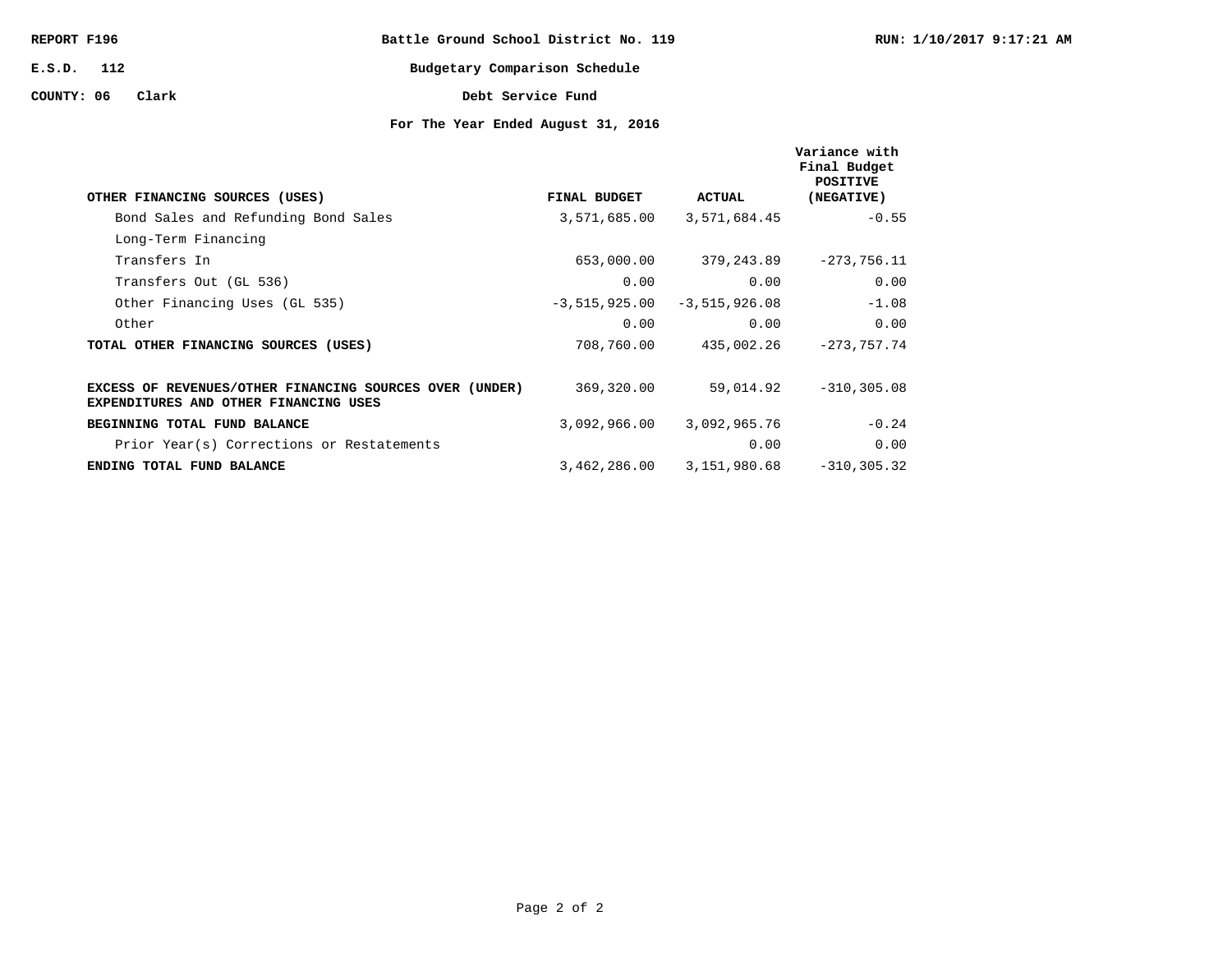| REPORT F196         | Battle Ground School District No. 119   |
|---------------------|-----------------------------------------|
| E.S.D. 112          | Budgetary Comparison Schedule           |
| COUNTY: 06<br>Clark | Capital Projects Fund                   |
|                     | For The Year Ended August $21$ , $2016$ |

**RUN: 1/10/2017 9:17:23 AM**

| <b>REVENUES:</b>             | FINAL BUDGET | <b>ACTUAL</b>  | <b>POSITIVE</b><br>(NEGATIVE) |
|------------------------------|--------------|----------------|-------------------------------|
| Local                        | 4,434,999.00 | 4, 142, 742.69 | $-292, 256.31$                |
| State                        | 0.00         | 0.00           | 0.00                          |
| Federal                      | 0.00         | 0.00           | 0.00                          |
| Federal Stimulus             |              |                |                               |
| Other                        | 250,000.00   | 101,788.29     | $-148, 211.71$                |
| <b>TOTAL REVENUES</b>        | 4,684,999.00 | 4,244,530.98   | $-440, 468.02$                |
| <b>EXPENDITURES</b>          |              |                |                               |
| <b>CURRENT:</b>              |              |                |                               |
| Regular Instruction          |              |                |                               |
| Federal Stimulus             |              |                |                               |
| Special Education            |              |                |                               |
| Vocational Education         |              |                |                               |
| Skill Center                 |              |                |                               |
| Compensatory Programs        |              |                |                               |
| Other Instructional Programs |              |                |                               |
| Community Services           |              |                |                               |
| Support Services             |              |                |                               |
| Student Activities/Other     |              |                |                               |
| CAPITAL OUTLAY:              |              |                |                               |
| Sites                        | 300,000.00   | 300,000.00     | 0.00                          |
| Building                     | 6,055,283.00 | 4,615,170.60   | 1,440,112.40                  |
| Equipment                    | 400,000.00   | 382,773.36     | 17,226.64                     |
| Instructional Technology     | 120,000.00   | 0.00           | 120,000.00                    |
| Energy                       | 0.00         | 102,641.73     | $-102,641.73$                 |
| Sales and Lease              | 0.00         | 0.00           | 0.00                          |
| Transportation Equipment     |              |                |                               |
| Other                        |              |                |                               |

Page 1 of 2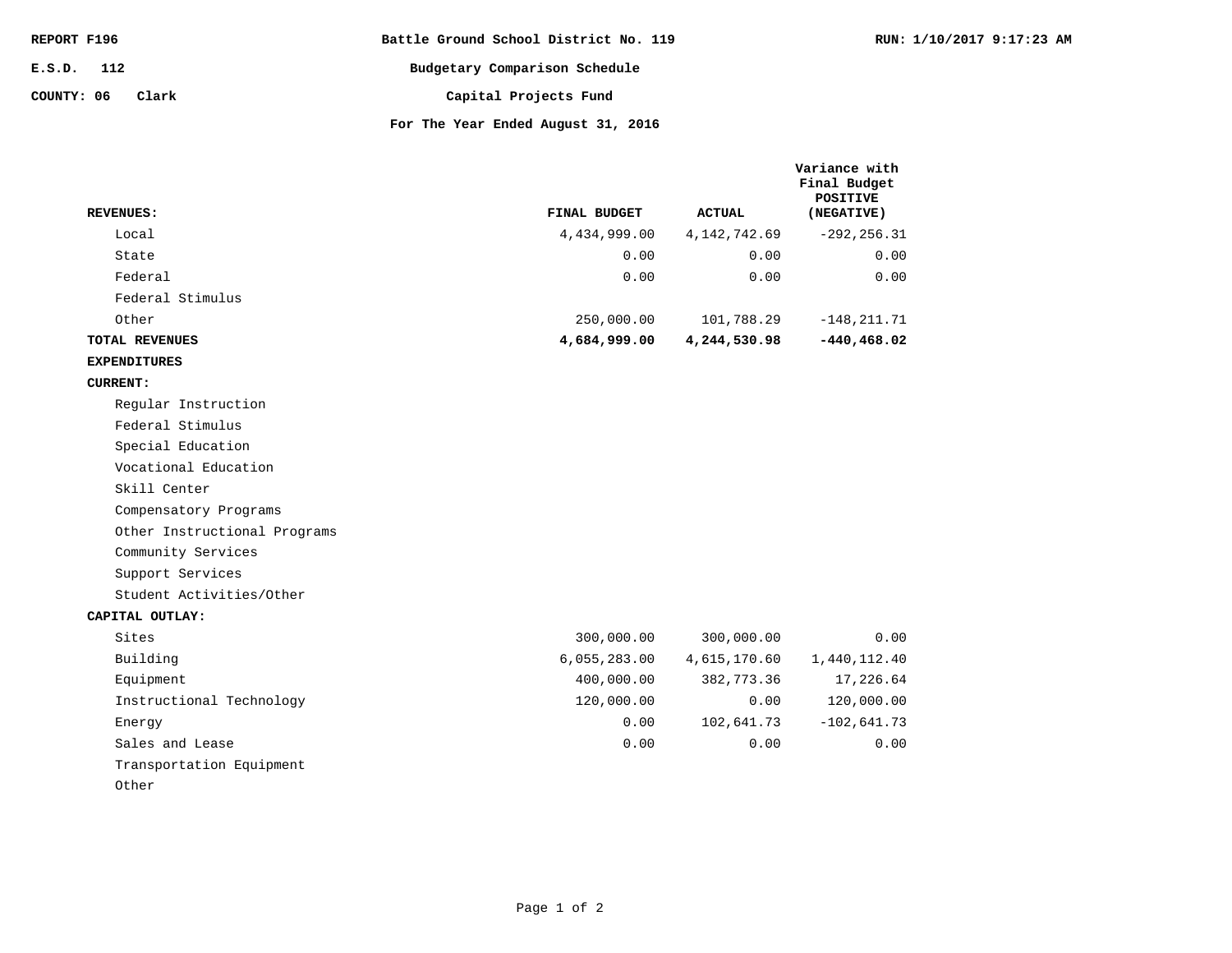| REPORT F196 |     |                                       | Battle Ground School District No. 119                   |              |                                            |                                                  | RUN: 1/10/2017 9:17:23 AM |
|-------------|-----|---------------------------------------|---------------------------------------------------------|--------------|--------------------------------------------|--------------------------------------------------|---------------------------|
| E.S.D.      | 112 |                                       | Budgetary Comparison Schedule                           |              |                                            |                                                  |                           |
| COUNTY: 06  |     | Clark                                 | Capital Projects Fund                                   |              |                                            |                                                  |                           |
|             |     |                                       | For The Year Ended August 31, 2016                      |              |                                            |                                                  |                           |
|             |     | DEBT SERVICE:                         |                                                         |              |                                            |                                                  |                           |
|             |     | Bond/Levy Issuance and/or Election    |                                                         | 0.00         | 0.00                                       | 0.00                                             |                           |
|             |     | Principal                             |                                                         | 0.00         | 0.00                                       | 0.00                                             |                           |
|             |     | Interest and Other Charges            |                                                         | 0.00         | 0.00                                       | 0.00                                             |                           |
|             |     | TOTAL EXPENDITURES                    |                                                         | 6,875,283.00 | 5,400,585.69                               | 1,474,697.31                                     |                           |
|             |     | REVENUES OVER (UNDER) EXPENDITURES    |                                                         |              | $-2,190,284.00 -1,156,054.71 1,034,229.29$ | Variance with<br>Final Budget<br><b>POSITIVE</b> |                           |
|             |     | OTHER FINANCING SOURCES (USES)        |                                                         | FINAL BUDGET | ACTUAL                                     | (NEGATIVE)                                       |                           |
|             |     | Bond Sales and Refunding Bond Sales   |                                                         | 0.00         | 0.00                                       | 0.00                                             |                           |
|             |     | Long-Term Financing                   |                                                         | 0.00         | 0.00                                       | 0.00                                             |                           |
|             |     | Transfers In                          |                                                         | 0.00         | 0.00                                       | 0.00                                             |                           |
|             |     | Transfers Out (GL 536)                |                                                         | 0.00         | 0.00                                       | 0.00                                             |                           |
|             |     | Other Financing Uses (GL 535)         |                                                         | 0.00         | 0.00                                       | 0.00                                             |                           |
|             |     | Other                                 |                                                         | 0.00         | 0.00                                       | 0.00                                             |                           |
|             |     | TOTAL OTHER FINANCING SOURCES (USES)  |                                                         | 0.00         | 0.00                                       | 0.00                                             |                           |
|             |     | EXPENDITURES AND OTHER FINANCING USES | EXCESS OF REVENUES/OTHER FINANCING SOURCES OVER (UNDER) |              | $-2,190,284.00 -1,156,054.71$ 1,034,229.29 |                                                  |                           |
|             |     | BEGINNING TOTAL FUND BALANCE          |                                                         | 2,240,284.00 | 2,240,283.76                               | $-0.24$                                          |                           |
|             |     |                                       | Prior Year(s) Corrections or Restatements               |              | 0.00                                       | 0.00                                             |                           |
|             |     | ENDING TOTAL FUND BALANCE             |                                                         | 50,000.00    | 1,084,229.05                               | 1,034,229.05                                     |                           |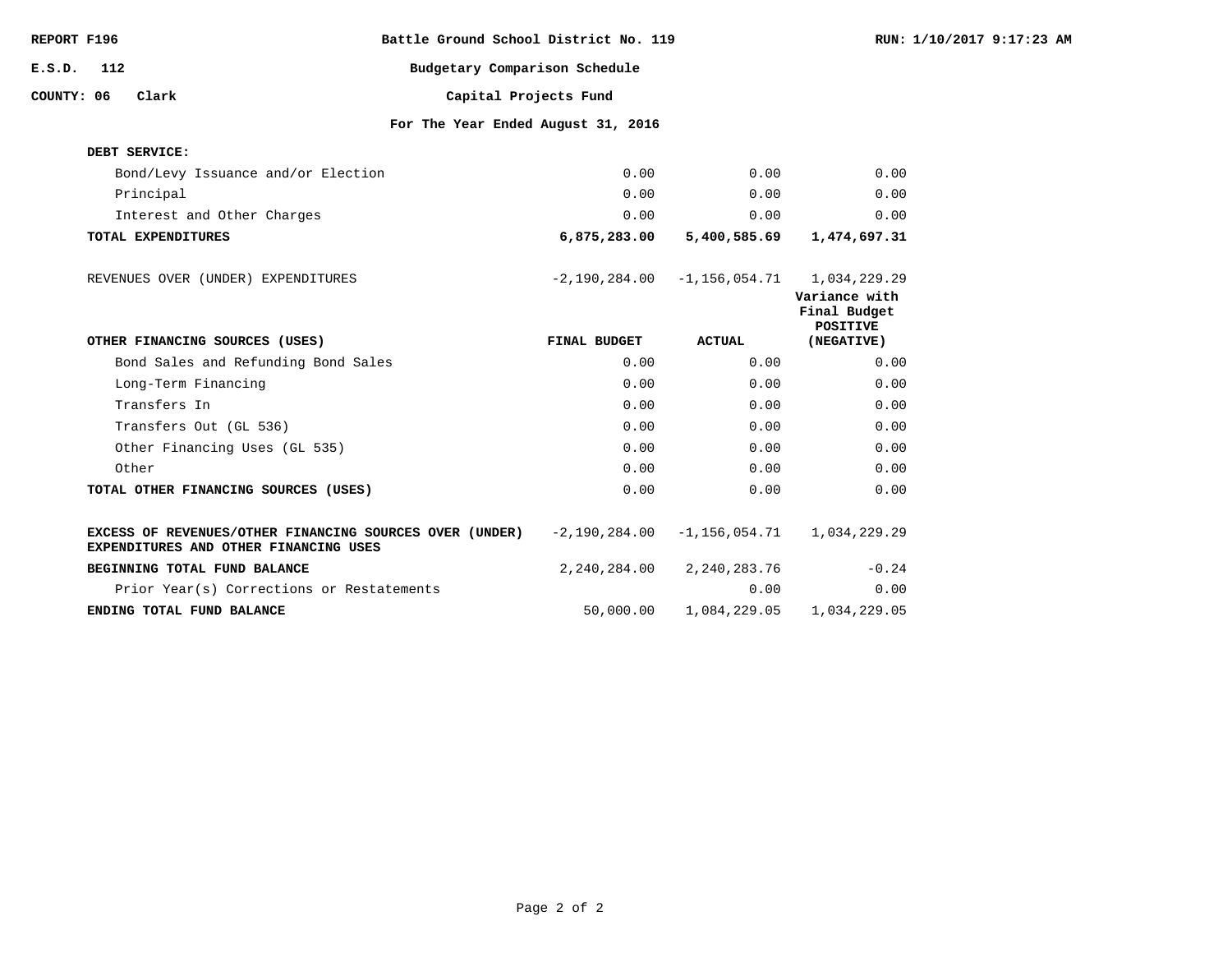| REPORT F196         | Battle Ground School District No. 119 |
|---------------------|---------------------------------------|
| $E.S.D.$ 112        | Budgetary Comparison Schedule         |
| COUNTY: 06<br>Clark | Transportation Vehicle Fund           |
|                     | For The Year Ended August 31, 2016    |

|                                    |              |               | Variance with<br>Final Budget<br><b>POSITIVE</b> |
|------------------------------------|--------------|---------------|--------------------------------------------------|
| <b>REVENUES:</b>                   | FINAL BUDGET | <b>ACTUAL</b> | (NEGATIVE)                                       |
| Local                              | 0.00         | 0.00          | 0.00                                             |
| State                              | 0.00         | 0.00          | 0.00                                             |
| Federal                            | 0.00         | 0.00          | 0.00                                             |
| Federal Stimulus                   |              |               |                                                  |
| Other                              | 0.00         | 0.00          | 0.00                                             |
| <b>TOTAL REVENUES</b>              | 0.00         | 0.00          | 0.00                                             |
| <b>EXPENDITURES</b>                |              |               |                                                  |
| <b>CURRENT:</b>                    |              |               |                                                  |
| Regular Instruction                |              |               |                                                  |
| Federal Stimulus                   |              |               |                                                  |
| Special Education                  |              |               |                                                  |
| Vocational Education               |              |               |                                                  |
| Skill Center                       |              |               |                                                  |
| Compensatory Programs              |              |               |                                                  |
| Other Instructional Programs       |              |               |                                                  |
| Community Services                 |              |               |                                                  |
| Support Services                   |              |               |                                                  |
| Student Activities/Other           |              |               |                                                  |
| CAPITAL OUTLAY:                    |              |               |                                                  |
| Sites                              |              |               |                                                  |
| Building                           |              |               |                                                  |
| Equipment                          |              |               |                                                  |
| Energy                             |              |               |                                                  |
| Transportation Equipment           | 0.00         | 0.00          | 0.00                                             |
| Other                              |              |               |                                                  |
| DEBT SERVICE:                      |              |               |                                                  |
| Bond/Levy Issuance and/or Election | 0.00         | 0.00          | 0.00                                             |
| Principal                          | 0.00         | 0.00          | 0.00                                             |
| Interest and Other Charges         | 0.00         | 0.00          | 0.00                                             |
| TOTAL EXPENDITURES                 | 0.00         | 0.00          | 0.00                                             |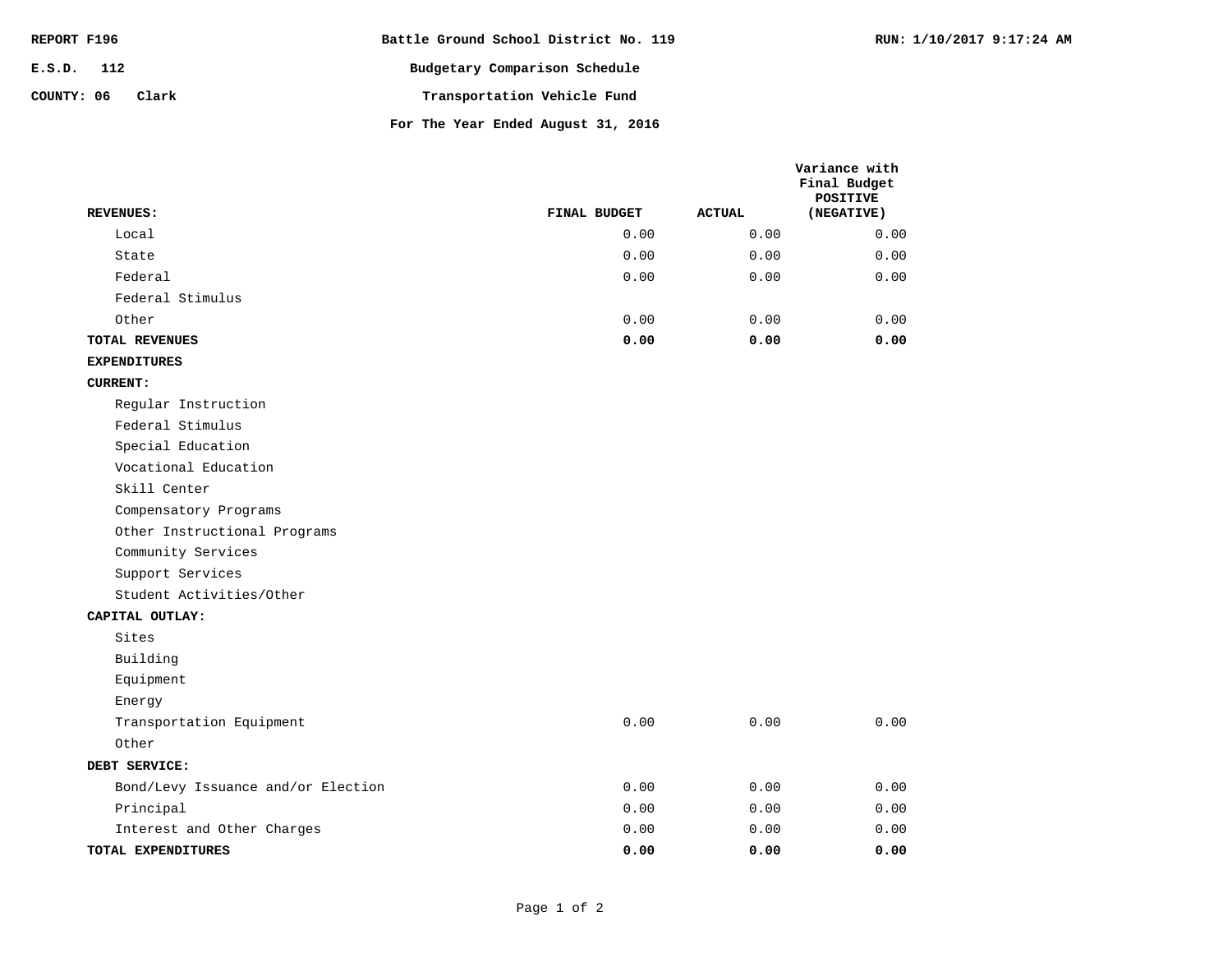| REPORT F196 |       | Battle Ground School District No. 119 |                             |  |
|-------------|-------|---------------------------------------|-----------------------------|--|
| E.S.D. 112  |       | Budgetary Comparison Schedule         |                             |  |
| COUNTY: 06  | Clark |                                       | Transportation Vehicle Fund |  |

| REVENUES OVER (UNDER) EXPENDITURES                                                                      | 0.00         | 0.00   | Variance with<br>Final Budget $n_0$<br><b>POSITIVE</b> |
|---------------------------------------------------------------------------------------------------------|--------------|--------|--------------------------------------------------------|
| OTHER FINANCING SOURCES (USES)                                                                          | FINAL BUDGET | ACTUAL | (NEGATIVE)                                             |
| Bond Sales and Refunding Bond Sales                                                                     | 0.00         | 0.00   | 0.00                                                   |
| Long-Term Financing                                                                                     | 0.00         | 0.00   | 0.00                                                   |
| Transfers In                                                                                            | 0.00         | 0.00   | 0.00                                                   |
| Transfers Out (GL 536)                                                                                  | 0.00         | 0.00   | 0.00                                                   |
| Other Financing Uses (GL 535)                                                                           | 0.00         | 0.00   | 0.00                                                   |
| Other                                                                                                   | 0.00         | 0.00   | 0.00                                                   |
| TOTAL OTHER FINANCING SOURCES (USES)                                                                    | 0.00         | 0.00   | 0.00                                                   |
| EXCESS OF REVENUES/OTHER FINANCING SOURCES OVER (UNDER)<br><b>EXPENDITURES AND OTHER FINANCING USES</b> | 0.00         | 0.00   | 0.00                                                   |
| BEGINNING TOTAL FUND BALANCE                                                                            | 0.00         | 0.00   | 0.00                                                   |
| Prior Year(s) Corrections or Restatements                                                               |              | 0.00   | 0.00                                                   |
| ENDING TOTAL FUND BALANCE                                                                               | 0.00         | 0.00   | 0.00                                                   |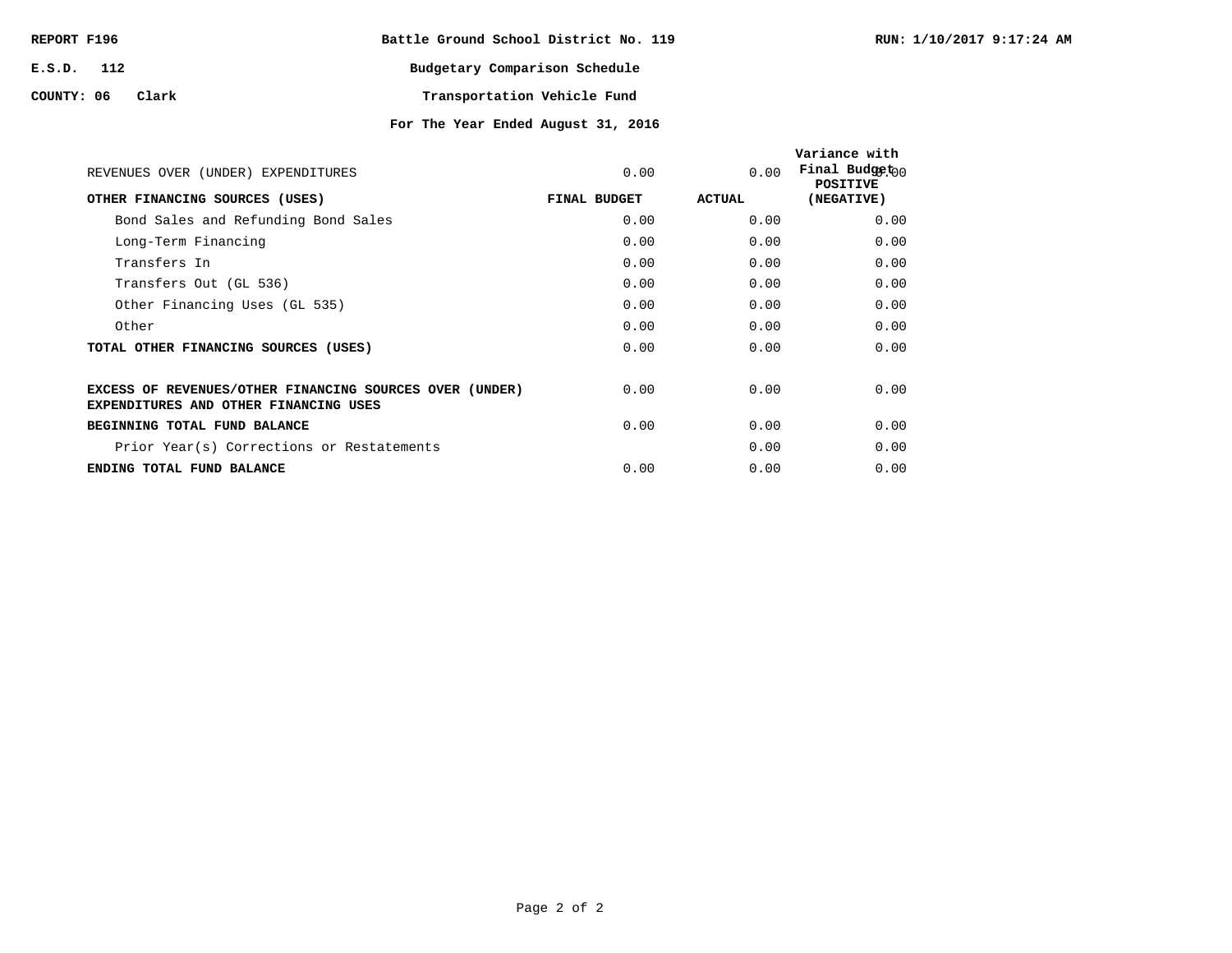| REPORT F196      | Battle Ground School District No. 119 |
|------------------|---------------------------------------|
| $E.S.D.$ 112     | Statement Of Fiduciary Net Position   |
| COUNTY: 06 Clark | Fiduciary Funds                       |
|                  | August 31, 2016                       |

| ASSETS:                                                     | Private<br>Purpose<br>Trust | Other<br>Trust |
|-------------------------------------------------------------|-----------------------------|----------------|
| Imprest Cash                                                | 9,463.98                    | 0.00           |
| Cash On Hand                                                | 945.00                      | 0.00           |
| Cash On Deposit with Cty Treas                              | $-2,685.00$                 | 0.00           |
| Minus Warrants Outstanding                                  | 0.00                        | 0.00           |
| Due From Other Funds                                        | 0.00                        | 0.00           |
| Accounts Receivable                                         | 0.00                        | 0.00           |
| Accrued Interest Receivable                                 | 0.00                        | 0.00           |
| Investments                                                 | 8,400.00                    | 0.00           |
| Investments/Cash With Trustee                               | 0.00                        | 0.00           |
| Other Assets                                                | 0.00                        |                |
| Capital Assets, Land                                        | 0.00                        |                |
| Capital Assets, Buildings                                   | 0.00                        |                |
| Capital Assets, Equipment                                   | 0.00                        | 0.00           |
| Accum Depreciation, Buildings                               | 0.00                        |                |
| Accum Depreciation, Equipment                               | 0.00                        | 0.00           |
| TOTAL ASSETS                                                | 16,123.98                   | 0.00           |
| LIABILITIES:                                                |                             |                |
| Accounts Payable                                            | $-1,740.00$                 | 0.00           |
| Due To Other Funds                                          | 2,500.00                    | 0.00           |
| TOTAL LIABILITIES                                           | 760.00                      | 0.00           |
| NET POSITION:                                               |                             |                |
| Held in trust for:                                          |                             |                |
| Held In Trust For Intact Trust Principal                    | 0.00                        | 0.00           |
| Held In Trust For Private Purposes                          | 15,363.98                   |                |
| Held In Trust For Pension Or Other Post-Employment Benefits |                             | 0.00           |
| Held In Trust For Other Purposes                            | 0.00                        | 0.00           |
| TOTAL NET POSITION                                          | 15,363.98                   | 0.00           |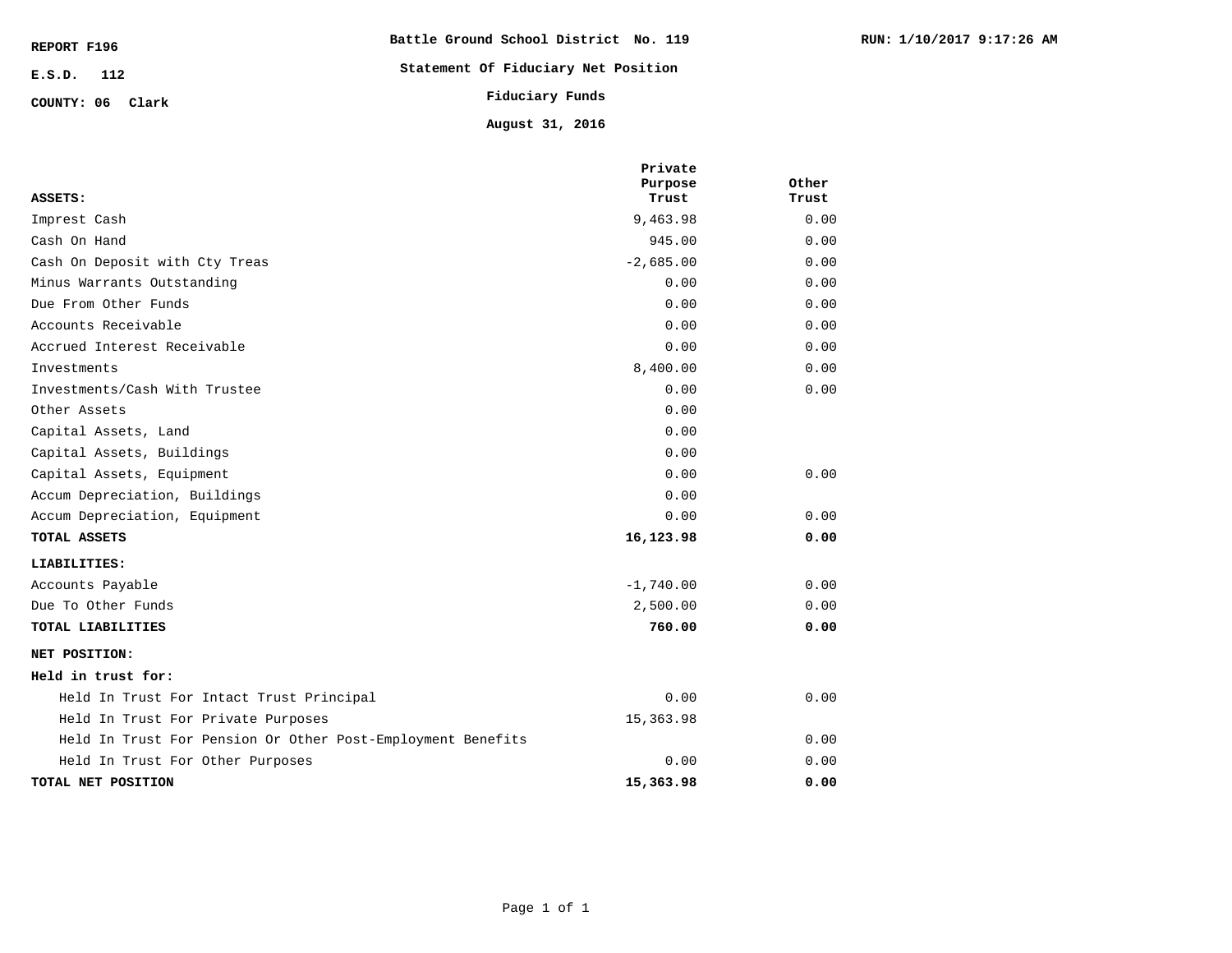| REPORT F196      | Battle Ground School District No. 119          |
|------------------|------------------------------------------------|
| E.S.D. 112       | Statement of Changes in Fiduciary Net Position |
| COUNTY: 06 Clark | Fiduciary Funds                                |

|                                               | Private   |       |
|-----------------------------------------------|-----------|-------|
| ADDITIONS:                                    | Purpose   | Other |
| Contributions:                                | Trust     | Trust |
| Private Donations                             | 10,573.00 | 0.00  |
| Employer                                      |           | 0.00  |
| Members                                       |           | 0.00  |
| Other                                         | 0.00      | 0.00  |
| TOTAL CONTRIBUTIONS                           | 10,573.00 | 0.00  |
| Investment Income:                            |           |       |
| Net Appreciation (Depreciation) in Fair Value | 0.00      | 0.00  |
| Interest and Dividends                        | 44.15     | 0.00  |
| Less Investment Expenses                      | 0.00      | 0.00  |
| Net Investment Income                         | 44.15     | 0.00  |
| Other Additions:                              |           |       |
| Rent or Lease Revenue                         | 0.00      | 0.00  |
| Total Other Additions                         | 0.00      | 0.00  |
| TOTAL ADDITIONS                               | 10,617.15 | 0.00  |
| DEDUCTIONS:                                   |           |       |
| Benefits                                      |           | 0.00  |
| Refund of Contributions                       | 0.00      | 0.00  |
| Administrative Expenses                       | 0.00      | 0.00  |
| Scholarships                                  | 0.00      |       |
| Other                                         | 6,642.29  | 0.00  |

**For the Year Ended August 31, 2016**

| TOTAL DEDUCTIONS                          | 6,642.29  | 0.00 |
|-------------------------------------------|-----------|------|
| Net Increase (Decrease)                   | 3,974.86  | 0.00 |
| Net Position--Prior Year August Beginning | 11,389.12 | 0.00 |
| Prior Year F-196 Manual Revision          | 0.00      | 0.00 |
| Net Position - Total                      | 11,389.12 | 0.00 |

**15,363.98 0.00** 0.00 0.00 **NET POSITION--ENDING** Prior Year(s) Corrections or Restatements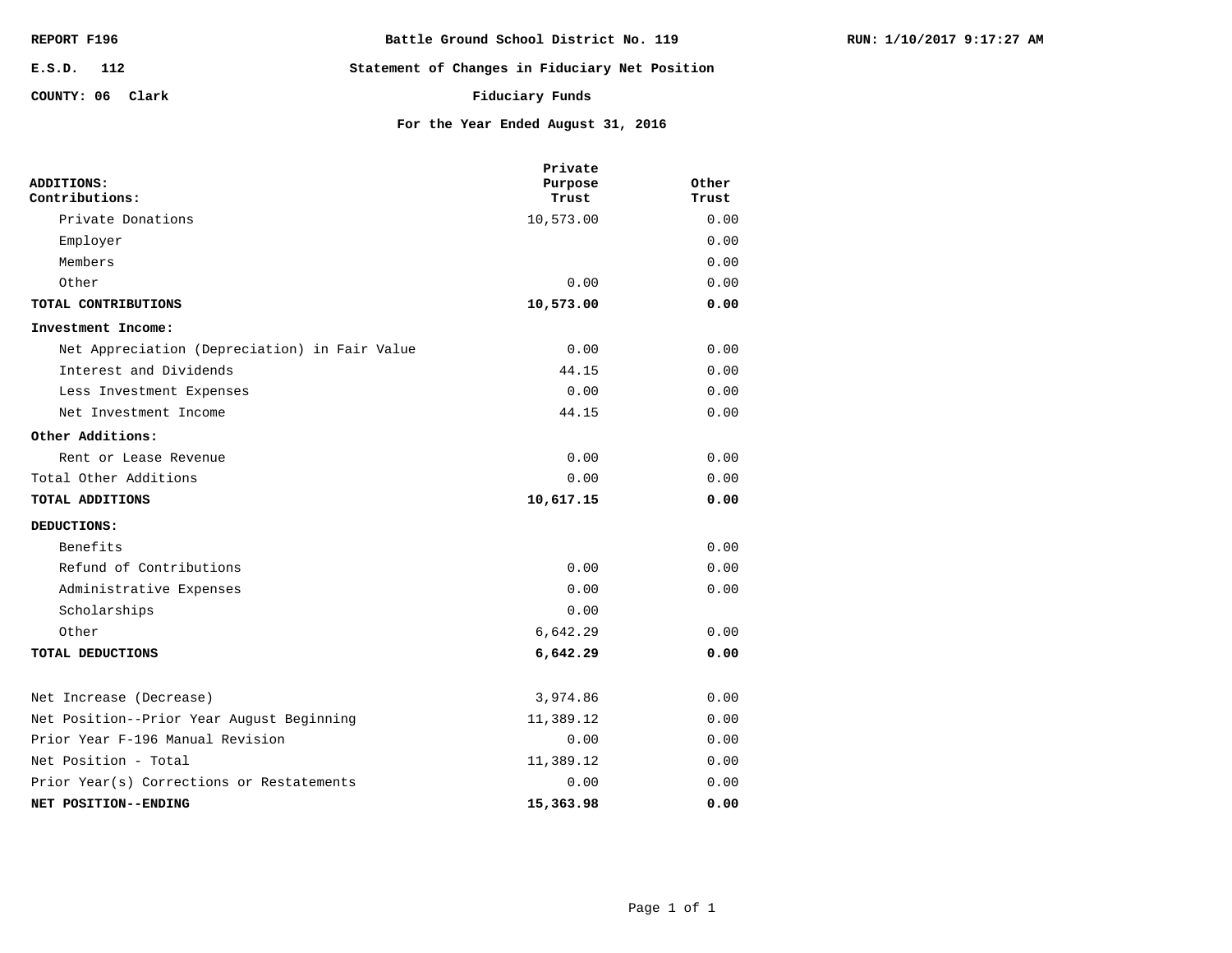| REPORT F196      | Battle Ground School District No. 119 | RUN: 1/10/2017 9:17:28 AM |
|------------------|---------------------------------------|---------------------------|
| E.S.D.<br>112    | Schedule of Long-Term Liabilities     |                           |
| COUNTY: 06 Clark | For the Year Ended August 31, 2016    |                           |

| Description                                    | Beginning<br>Outstanding Debt<br>September 1,<br>2015 | Amount Issued /<br>Increased | Amount<br>Redeemed /<br>Decreased | Ending<br>Outstanding Debt<br>August 31, 2016 | Amount Due<br>Within One Year |
|------------------------------------------------|-------------------------------------------------------|------------------------------|-----------------------------------|-----------------------------------------------|-------------------------------|
| Voted Debt                                     |                                                       |                              |                                   |                                               |                               |
| Voted Bonds                                    | 48,110,000.00                                         | 0.00                         | 3,980,000.00                      | 44,130,000.00                                 | 4,215,000.00                  |
| LOCAL Program Proceeds Issued in Lieu of Bonds | 0.00                                                  | 0.00                         | 0.00                              | 0.00                                          | 0.00                          |
| Non-Voted Debt and Liabilities                 |                                                       |                              |                                   |                                               |                               |
| Non-Voted Bonds                                | 3,669,098.46                                          | 0.00                         | 490,984.46                        | 3, 178, 114.00                                | 490,305.00                    |
| LOCAL Program Proceeds                         | 160,880.00                                            | 0.00                         | 78,689.00                         | 82,191.00                                     | 82,191.00                     |
| Capital Leases                                 | 899,601.00                                            | 490,648.00                   | 575,179.00                        | 815,070.00                                    | 330,623.00                    |
| Contracts Payable                              | 0.00                                                  | 0.00                         | 0.00                              | 0.00                                          | 0.00                          |
| Non-Cancellable Operating Leases               | 0.00                                                  | 0.00                         | 0.00                              | 0.00                                          | 0.00                          |
| Claims & Judgements                            | 0.00                                                  | 0.00                         | 0.00                              | 0.00                                          | 0.00                          |
| Compensated Absences                           | 2,957,768.00                                          | 0.00                         | 107,043.00                        | 2,850,725.00                                  | 199,244.00                    |
| Long-Term Notes                                | 0.00                                                  | 0.00                         | 0.00                              | 0.00                                          | 0.00                          |
| Anticipation Notes Payable                     | 0.00                                                  | 0.00                         | 0.00                              | 0.00                                          | 0.00                          |
| Lines of Credit                                | 0.00                                                  | 0.00                         | 0.00                              | 0.00                                          | 0.00                          |
| Other Non-Voted Debt                           | 0.00                                                  | 0.00                         | 0.00                              | 0.00                                          | 0.00                          |
| Other Liabilities                              |                                                       |                              |                                   |                                               |                               |
| Non-Voted Notes Not Recorded as Debt           | 0.00                                                  | 0.00                         | 0.00                              | 0.00                                          | 0.00                          |
| Net Pension Liabilities:                       |                                                       |                              |                                   |                                               |                               |
| Net Pension Liabilities TRS 1                  | 36,200,296.00                                         | 0.00                         | 235,339.00                        | 35,964,957.00                                 |                               |
| Net Pension Liabilities TRS 2/3                | 9,545,618.00                                          | 4,782,620.00                 | 0.00                              | 14,328,238.00                                 |                               |
| Net Pension Liabilities SERS 2/3               | 3,592,836.00                                          | 1,878,880.00                 | 0.00                              | 5,471,716.00                                  |                               |
| Net Pension Liabilities PERS 1                 | 7,103,102.00                                          | 0.00                         | 201,003.00                        | 6,902,099.00                                  |                               |
| Total Long-Term Liabilities                    | 112, 239, 199. 46                                     | 7,152,148.00                 | 5,668,237.46                      | 113, 723, 110.00                              | 5, 317, 363.00                |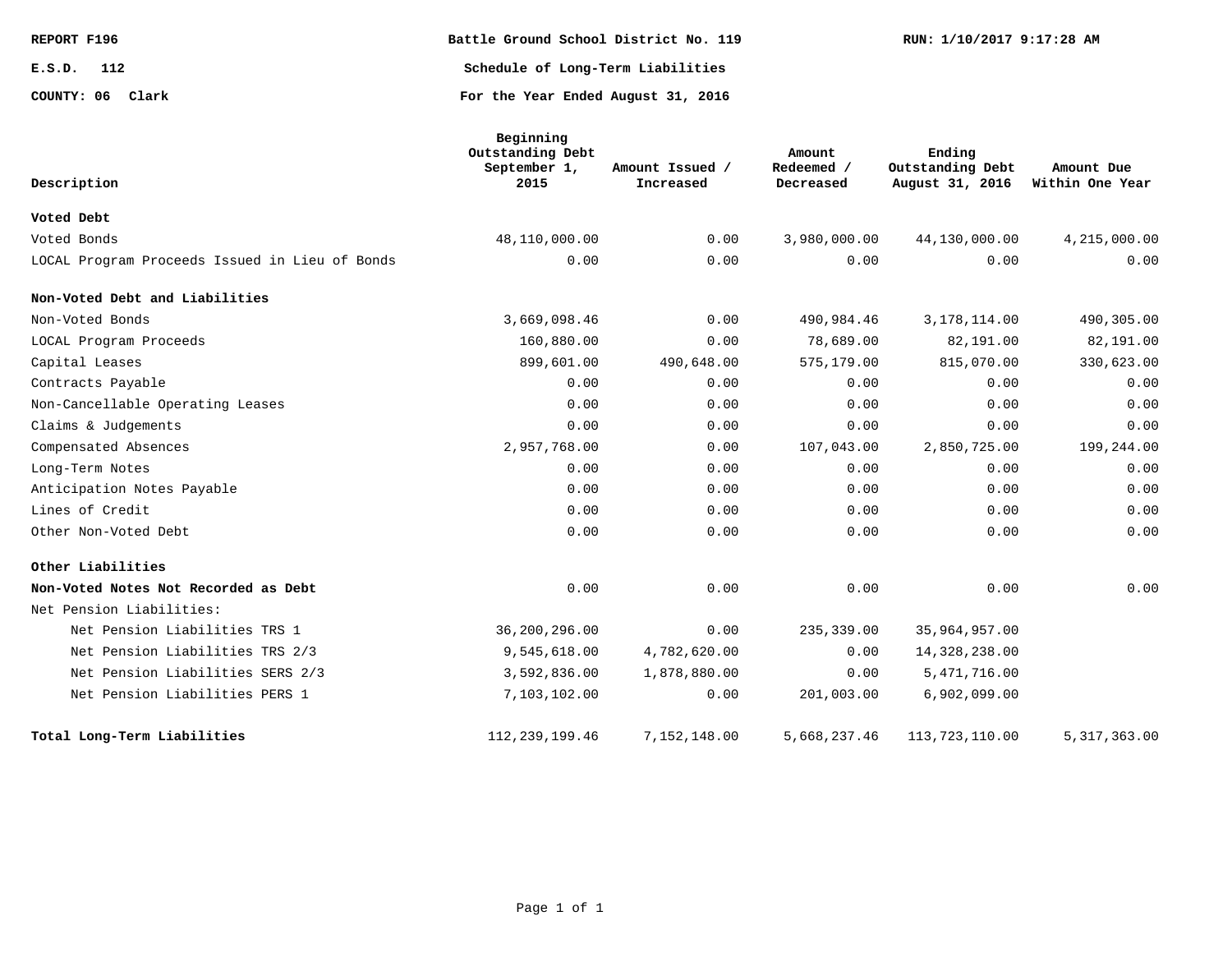| REPORT F196      | Battle Ground School District No. 119 | RUN: 1/10/2017 9:17:28 AM |
|------------------|---------------------------------------|---------------------------|
| E.S.D.<br>112    | Schedule of Long-Term Liabilities     |                           |
| COUNTY: 06 Clark | For the Year Ended August 31, 2016    |                           |

| Description                                    | Beginning<br>Outstanding Debt<br>September 1,<br>2015 | Amount Issued /<br>Increased | Amount<br>Redeemed /<br>Decreased | Ending<br>Outstanding Debt<br>August 31, 2016 | Amount Due<br>Within One Year |
|------------------------------------------------|-------------------------------------------------------|------------------------------|-----------------------------------|-----------------------------------------------|-------------------------------|
| Voted Debt                                     |                                                       |                              |                                   |                                               |                               |
| Voted Bonds                                    | 0.00                                                  | 0.00                         | 0.00                              | 0.00                                          | 0.00                          |
| LOCAL Program Proceeds Issued in Lieu of Bonds | 0.00                                                  | 0.00                         | 0.00                              | 0.00                                          | 0.00                          |
| Non-Voted Debt                                 |                                                       |                              |                                   |                                               |                               |
| Non-Voted Bonds                                | 0.00                                                  | 0.00                         | 0.00                              | 0.00                                          | 0.00                          |
| LOCAL Program Proceeds                         | 0.00                                                  | 0.00                         | 0.00                              | 0.00                                          | 0.00                          |
|                                                |                                                       |                              |                                   |                                               |                               |
| Total Long-Term Liabilities                    | 0.00                                                  | 0.00                         | 0.00                              | 0.00                                          | 0.00                          |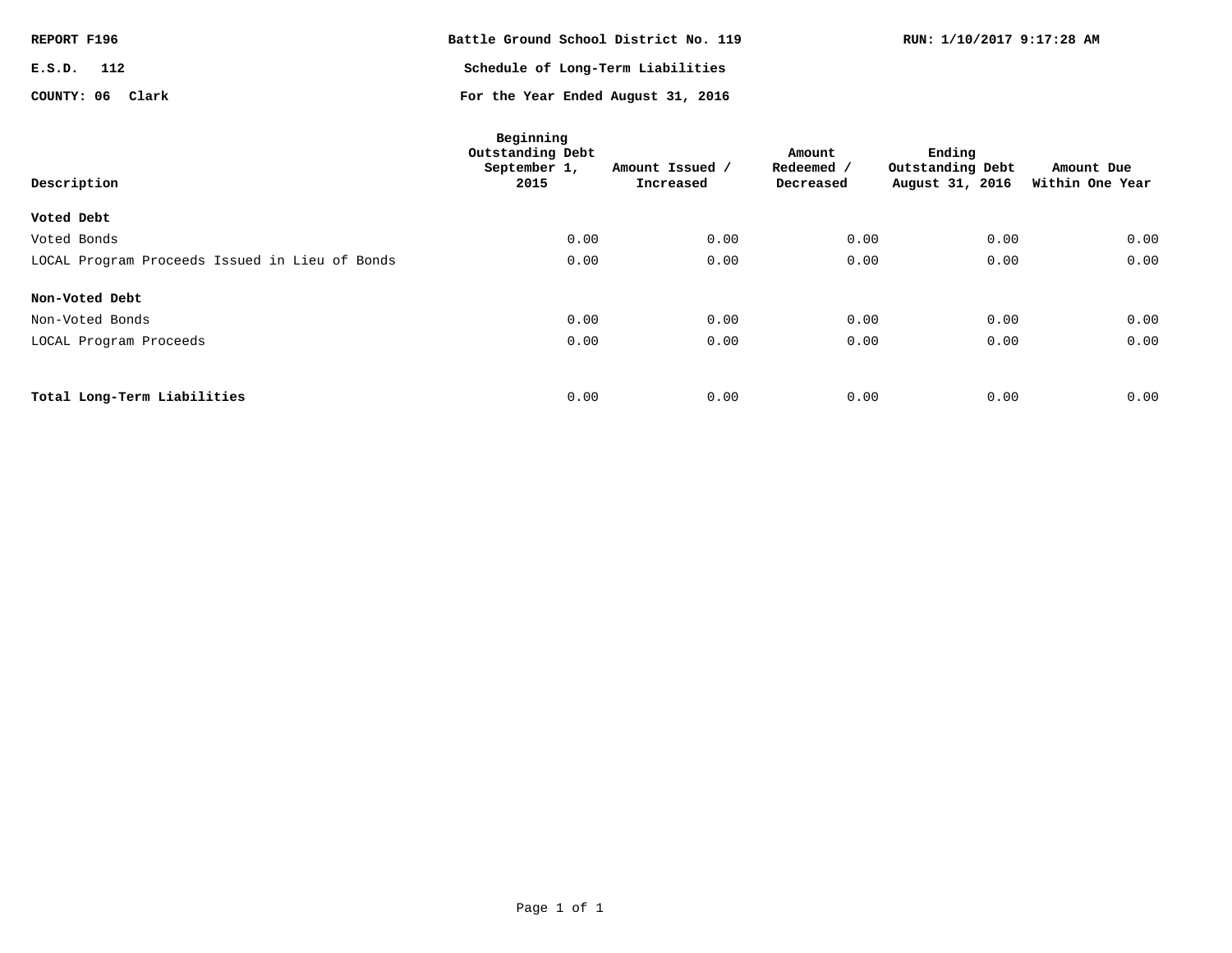| REPORT F196      | Battle Ground School District No. 119 | RUN: 1/10/2017 9:17:29 AM |
|------------------|---------------------------------------|---------------------------|
| E.S.D.<br>112    | Schedule of Long-Term Liabilities     |                           |
| COUNTY: 06 Clark | For the Year Ended August 31, 2016    |                           |

| Description                          | Beginning<br>Outstanding Debt<br>September 1,<br>2015 | Amount Issued /<br>Increased | Amount<br>Redeemed /<br>Decreased | Ending<br>Outstanding Debt<br>August 31, 2016 | Amount Due<br>Within One Year |
|--------------------------------------|-------------------------------------------------------|------------------------------|-----------------------------------|-----------------------------------------------|-------------------------------|
| Non-Voted Debt and Liabilities       |                                                       |                              |                                   |                                               |                               |
| Capital Leases                       | 0.00                                                  | 0.00                         | 0.00                              | 0.00                                          | 0.00                          |
| Contracts Payable                    | 0.00                                                  | 0.00                         | 0.00                              | 0.00                                          | 0.00                          |
| Claims & Judgements                  | 0.00                                                  | 0.00                         | 0.00                              | 0.00                                          | 0.00                          |
| Compensated Absences                 | 0.00                                                  | 0.00                         | 0.00                              | 0.00                                          | 0.00                          |
| Long-Term Notes                      | 0.00                                                  | 0.00                         | 0.00                              | 0.00                                          | 0.00                          |
| Anticipation Notes Payable           | 0.00                                                  | 0.00                         | 0.00                              | 0.00                                          | 0.00                          |
| Lines of Credit                      | 0.00                                                  | 0.00                         | 0.00                              | 0.00                                          | 0.00                          |
| Other Non-Voted Debt                 | 0.00                                                  | 0.00                         | 0.00                              | 0.00                                          | 0.00                          |
| Other Liabilities                    |                                                       |                              |                                   |                                               |                               |
| Non-Voted Notes Not Recorded as Debt | 0.00                                                  | 0.00                         | 0.00                              | 0.00                                          | 0.00                          |
| Total Long-Term Liabilities          | 0.00                                                  | 0.00                         | 0.00                              | 0.00                                          | 0.00                          |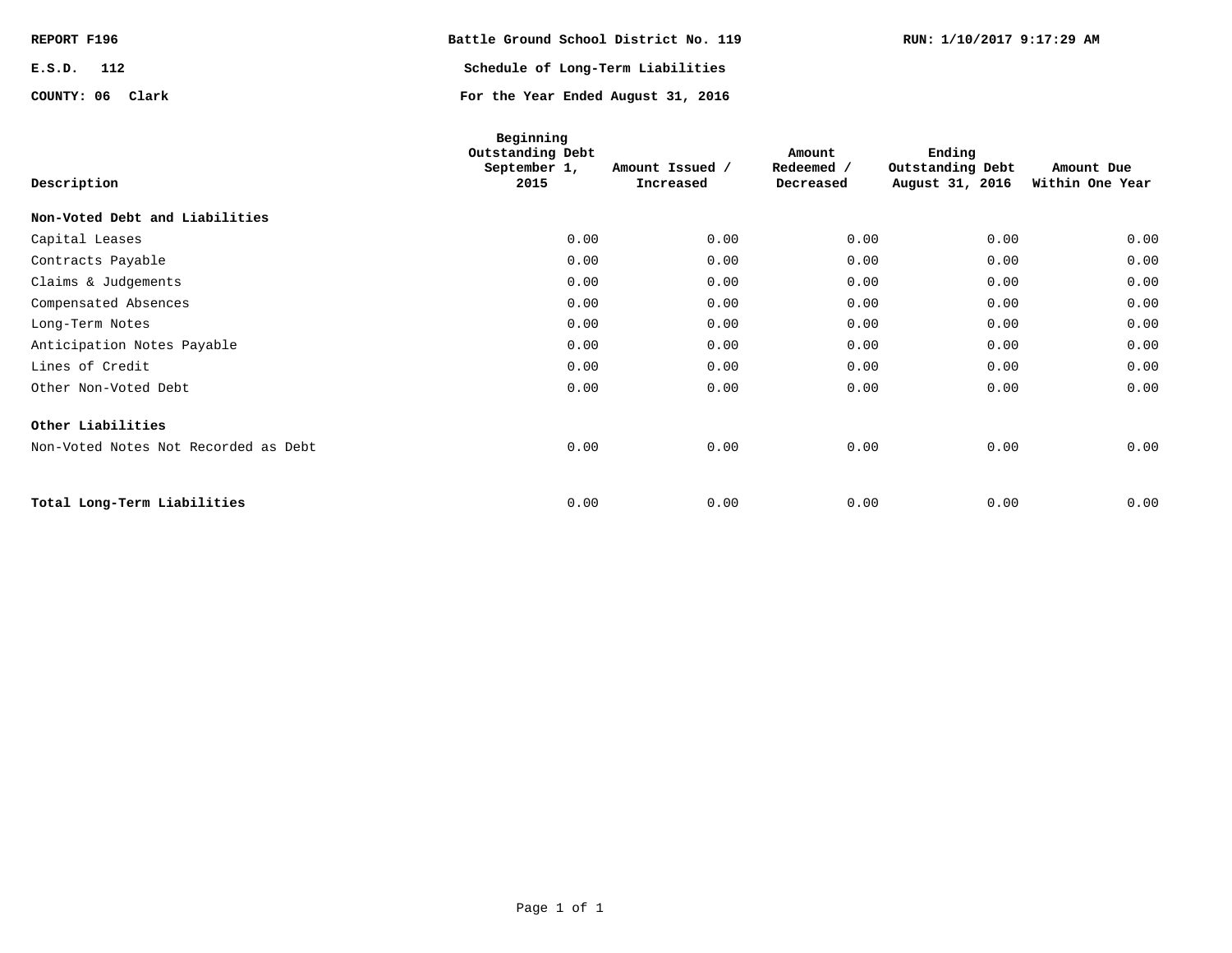| REPORT F196      | Battle Ground School District No. 119 | RUN: 1/10/2017 9:17:30 AM |
|------------------|---------------------------------------|---------------------------|
| E.S.D.<br>112    | Schedule of Long-Term Liabilities     |                           |
| COUNTY: 06 Clark | For the Year Ended August 31, 2016    |                           |

| Description                          | Beginning<br>Outstanding Debt<br>September 1,<br>2015 | Amount Issued /<br>Increased | Amount<br>Redeemed /<br>Decreased | Ending<br>Outstanding Debt<br>August 31, 2016 | Amount Due<br>Within One Year |
|--------------------------------------|-------------------------------------------------------|------------------------------|-----------------------------------|-----------------------------------------------|-------------------------------|
| Non-Voted Debt and Liabilities       |                                                       |                              |                                   |                                               |                               |
| Capital Leases                       | 0.00                                                  | 0.00                         | 0.00                              | 0.00                                          | 0.00                          |
| Contracts Payable                    | 0.00                                                  | 0.00                         | 0.00                              | 0.00                                          | 0.00                          |
| Long-Term Notes                      | 0.00                                                  | 0.00                         | 0.00                              | 0.00                                          | 0.00                          |
| Anticipation Notes Payable           | 0.00                                                  | 0.00                         | 0.00                              | 0.00                                          | 0.00                          |
| Lines of Credit                      | 0.00                                                  | 0.00                         | 0.00                              | 0.00                                          | 0.00                          |
| Other Non-Voted Debt                 | 0.00                                                  | 0.00                         | 0.00                              | 0.00                                          | 0.00                          |
| Other Liabilities                    |                                                       |                              |                                   |                                               |                               |
| Non-Voted Notes Not Recorded as Debt | 0.00                                                  | 0.00                         | 0.00                              | 0.00                                          | 0.00                          |
|                                      |                                                       |                              |                                   |                                               |                               |
| Total Long-Term Liabilities          | 0.00                                                  | 0.00                         | 0.00                              | 0.00                                          | 0.00                          |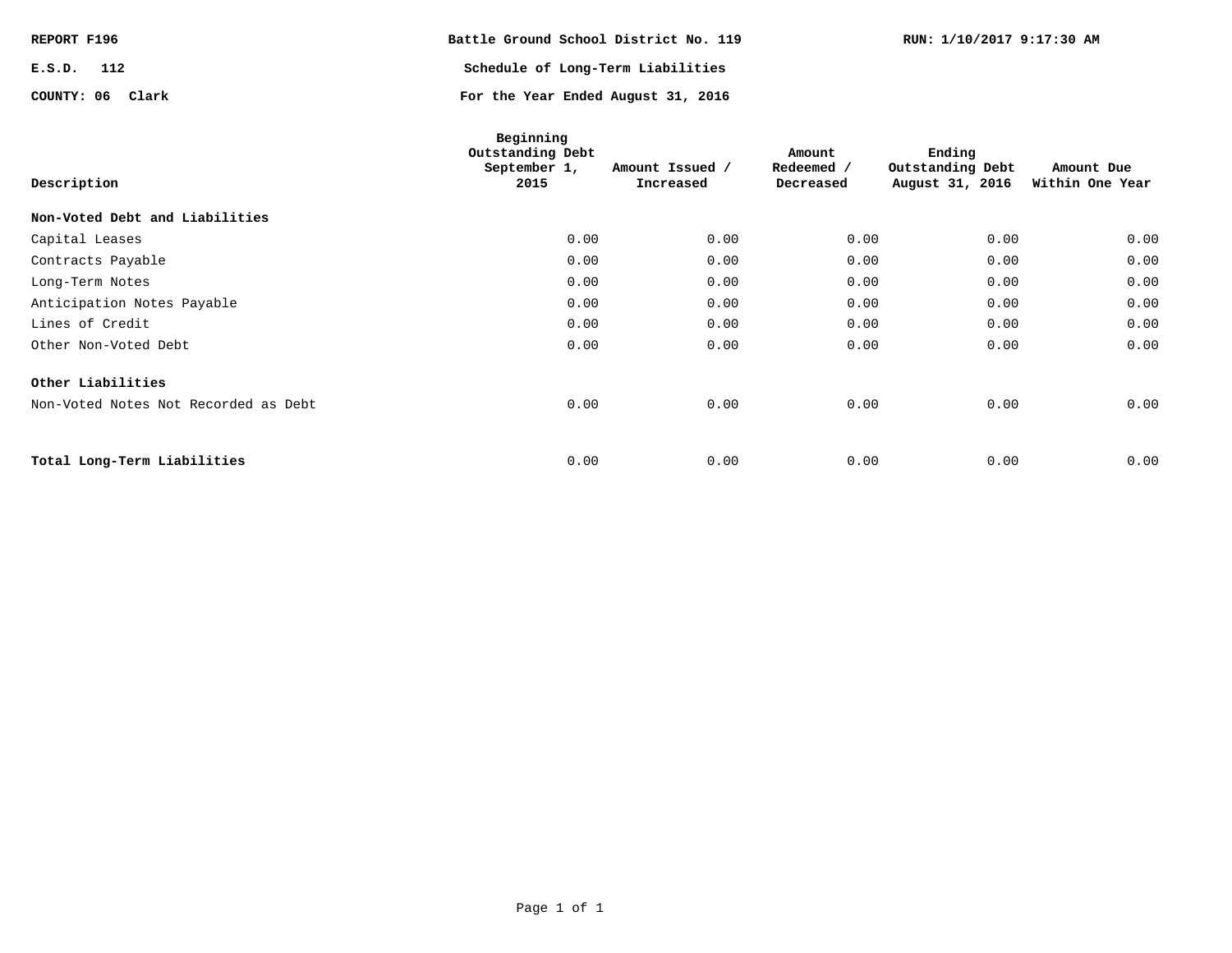**E.S.D. 112**

**Report of Revenues and Other Financing Sources**

**COUNTY: 06**

|                                                                          | General<br>Fund | Debt<br>Service<br>Fund | Capital<br>Projects<br>Fund | Transportation<br>Vehicle<br>Fund |
|--------------------------------------------------------------------------|-----------------|-------------------------|-----------------------------|-----------------------------------|
| LOCAL TAXES                                                              |                 |                         |                             |                                   |
| 1100 Local Property Tax                                                  | 25,798,778.78   | 5,760,653.42            | 0.00                        | 0.00                              |
| 1300 Sale of Tax Title Property                                          | 0.00            | 0.00                    | 0.00                        | 0.00                              |
| 1400 Local in Lieu of Taxes                                              | 0.00            | 0.00                    | 0.00                        | 0.00                              |
| 1500 Timber Excise Tax                                                   | 233,038.32      | 103,823.20              | 0.00                        | 0.00                              |
| 1600 County-Administered Forests                                         | 0.00            | 0.00                    | 0.00                        | 0.00                              |
| 1900 Other Local Taxes                                                   | 0.00            | 0.00                    | 0.00                        | 0.00                              |
| 1000 TOTAL LOCAL TAXES                                                   | 26,031,817.10   | 5,864,476.62            | 0.00                        | 0.00                              |
| LOCAL SUPPORT NONTAX                                                     |                 |                         |                             |                                   |
| 2100 Tuition and Fees, Unassigned                                        | 302,796.56      |                         |                             |                                   |
| 2122 Special Ed. - Infants and Toddlers - Tuition and Fees               | 0.00            |                         |                             |                                   |
| 2131 Secondary Vocational Education - Tuition                            | 33,970.00       |                         |                             |                                   |
| 2145 Skill Center Tuitions and Fees                                      | 0.00            |                         |                             |                                   |
| 2171 Traffic Safety Education Fees                                       | 0.00            |                         |                             |                                   |
| 2173 Summer School Tuitions and Fees                                     | 0.00            |                         |                             |                                   |
| 2186 Community School Tuitions and Fees                                  | 406,250.25      |                         |                             |                                   |
| 2188 Child Care Tuitions and Fees                                        | 61,180.23       |                         |                             |                                   |
| 2200 Sales of Goods, Supplies and Services, Unassigned                   | 261,276.70      |                         | 0.00                        | 0.00                              |
| 2231 Secondary Voc. Ed., Sales of Goods, Supplies and<br>Services        | 69,621.20       |                         |                             |                                   |
| 2245 Skill Center, Sales of Goods, Supplies and Services                 | 0.00            |                         |                             |                                   |
| 2288 Child Care Sales of Goods, Supplies, and Services                   | 0.00            |                         |                             |                                   |
| 2289 Other Community Services? Sales of Goods, Supplies, and<br>Services | 72,699.50       |                         |                             |                                   |
| 2298 School Food Services--Sales of Goods, Supplies, and<br>Services     | 1,006,020.57    |                         |                             |                                   |
| 2300 Investment Earnings                                                 | 48,613.72       | 14,803.44               | 25, 295.69                  | 0.00                              |
| 2400 Interfund Loan Interest Earnings                                    | 0.00            |                         | 0.00                        |                                   |
| 2500 Gifts and Donations                                                 | 488,845.38      |                         | 0.00                        | 0.00                              |
| 2600 Fines and Damages                                                   | 15,472.90       |                         | 0.00                        | 0.00                              |
| 2700 Rentals and Leases                                                  | 258,644.11      | 0.00                    | 0.00                        | 0.00                              |
| 2800 Insurance Recoveries                                                | 16,710.90       |                         | 0.00                        | 0.00                              |
| 2900 Local Support Nontax, Unassigned                                    | 101,150.28      | 0.00                    | 4,117,447.00                | 0.00                              |
| 2910 E-Rate                                                              | 245,727.45      |                         | 0.00                        |                                   |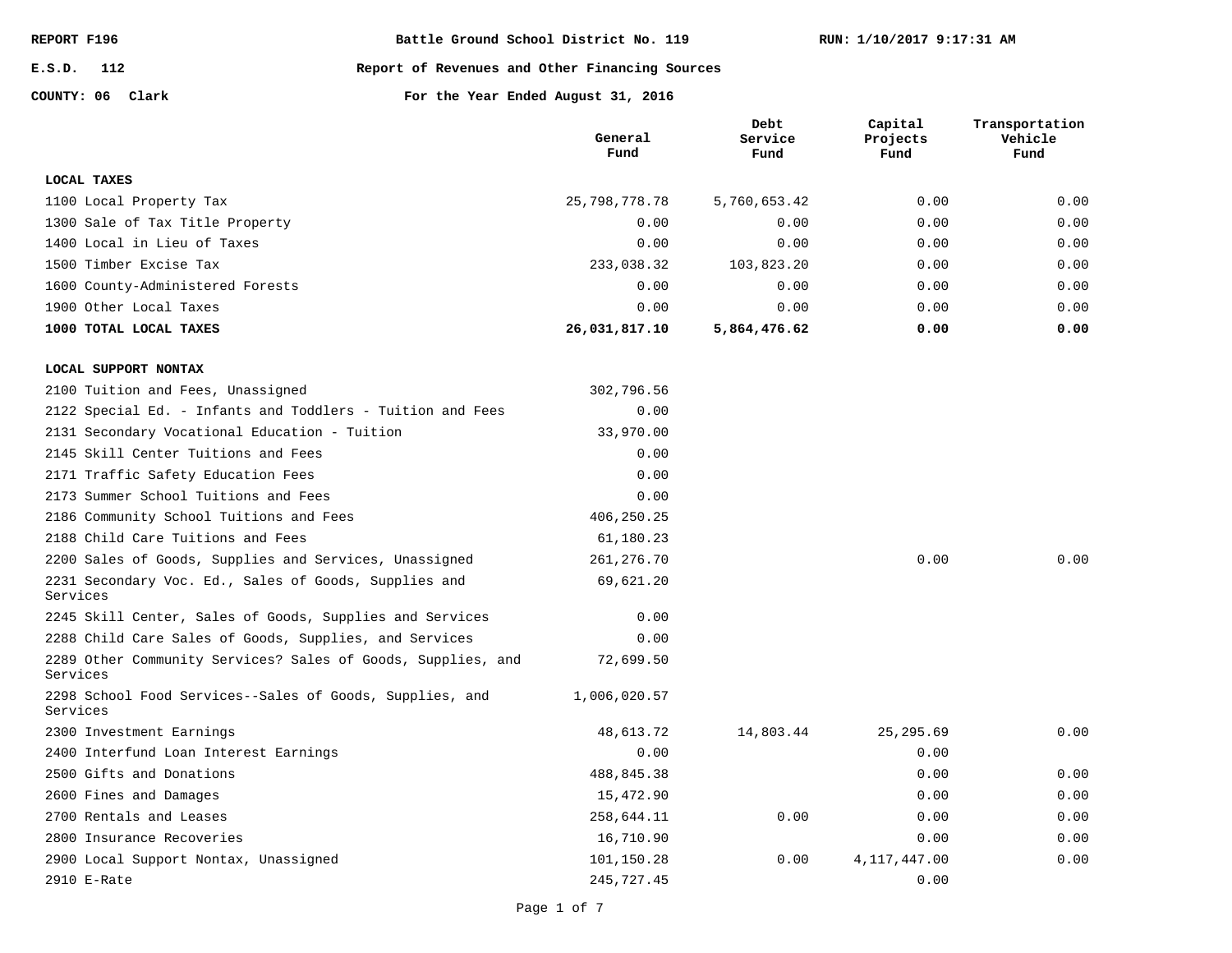**E.S.D. 112**

**REPORT F196 Battle Ground School District No. 119**

**Report of Revenues and Other Financing Sources**

**COUNTY: 06**

|                                                                                  | General<br>Fund | Debt<br>Service<br>Fund | Capital<br>Projects<br>Fund | Transportation<br>Vehicle<br>Fund |
|----------------------------------------------------------------------------------|-----------------|-------------------------|-----------------------------|-----------------------------------|
| LOCAL SUPPORT NONTAX                                                             |                 |                         |                             |                                   |
| 2000 TOTAL LOCAL SUPPORT NONTAX                                                  | 3,388,979.75    | 14,803.44               | 4, 142, 742.69              | 0.00                              |
| STATE, GENERAL PURPOSE                                                           |                 |                         |                             |                                   |
| 3100 Apportionment                                                               | 76,205,389.83   |                         |                             |                                   |
| 3121 Special Education - General Apportionment                                   | 2,009,712.55    |                         |                             |                                   |
| 3300 Local Effort Assistance                                                     | 6,701,880.44    |                         |                             |                                   |
| 3600 State Forests                                                               | 537,090.19      | 119,376.15              | 0.00                        | 0.00                              |
| 3900 Other State General Purpose, Unassigned                                     | 0.00            | 0.00                    | 0.00                        |                                   |
| 3000 TOTAL STATE, GENERAL PURPOSE                                                | 85,454,073.01   | 119,376.15              | 0.00                        | 0.00                              |
| STATE, SPECIAL PURPOSE                                                           |                 |                         |                             |                                   |
| 4100 Special Purpose, Unassigned                                                 | 3,678.43        |                         | 0.00                        | 0.00                              |
| 4121 Special Education                                                           | 10, 270, 131.65 |                         |                             |                                   |
| 4122 Special Education - Infants and Toddlers - State                            | 300,457.58      |                         |                             |                                   |
| 4126 State Institutions, Special Education                                       | 0.00            |                         |                             |                                   |
| 4130 State Funding Assistance-Paid Direct to District                            |                 |                         | 0.00                        |                                   |
| 4155 Learning Assistance                                                         | 2,382,816.79    |                         |                             |                                   |
| 4156 State Institutions, Centers and Homes, Delinquent                           | 0.00            |                         |                             |                                   |
| 4158 Special and Pilot Programs                                                  | 350,668.31      |                         |                             |                                   |
| 4159 Juveniles in Adult Jails                                                    | 0.00            | 0.00                    |                             |                                   |
| 4165 Transitional Bilingual                                                      | 849, 410.24     |                         |                             |                                   |
| 4174 Highly Capable                                                              | 128, 323.97     |                         |                             |                                   |
| 4188 Child Care                                                                  | 0.00            |                         |                             |                                   |
| 4198 School Food Service                                                         | 59,655.95       |                         |                             |                                   |
| 4199 Transportation - Operations                                                 | 7,724,404.11    |                         |                             |                                   |
| 4230 State Funding Assistance-Paid Direct to Contractor                          |                 |                         | 0.00                        |                                   |
| 4300 Other State Agencies, Unassigned                                            | 0.00            |                         | 0.00                        | 0.00                              |
| 4321 Special Education - Other State Agencies                                    | 0.00            |                         |                             |                                   |
| 4322 Special Education - Infants and Toddlers - State                            | 0.00            |                         |                             |                                   |
| 4326 State Institutions - Special Education - Other State<br>Agencies            | 0.00            |                         |                             |                                   |
| 4330 State Funding Assistance-Other                                              |                 |                         | 0.00                        |                                   |
| 4356 State Institutions, Centers and Homes, Delinquent -<br>Other State Agencies | 0.00            |                         |                             |                                   |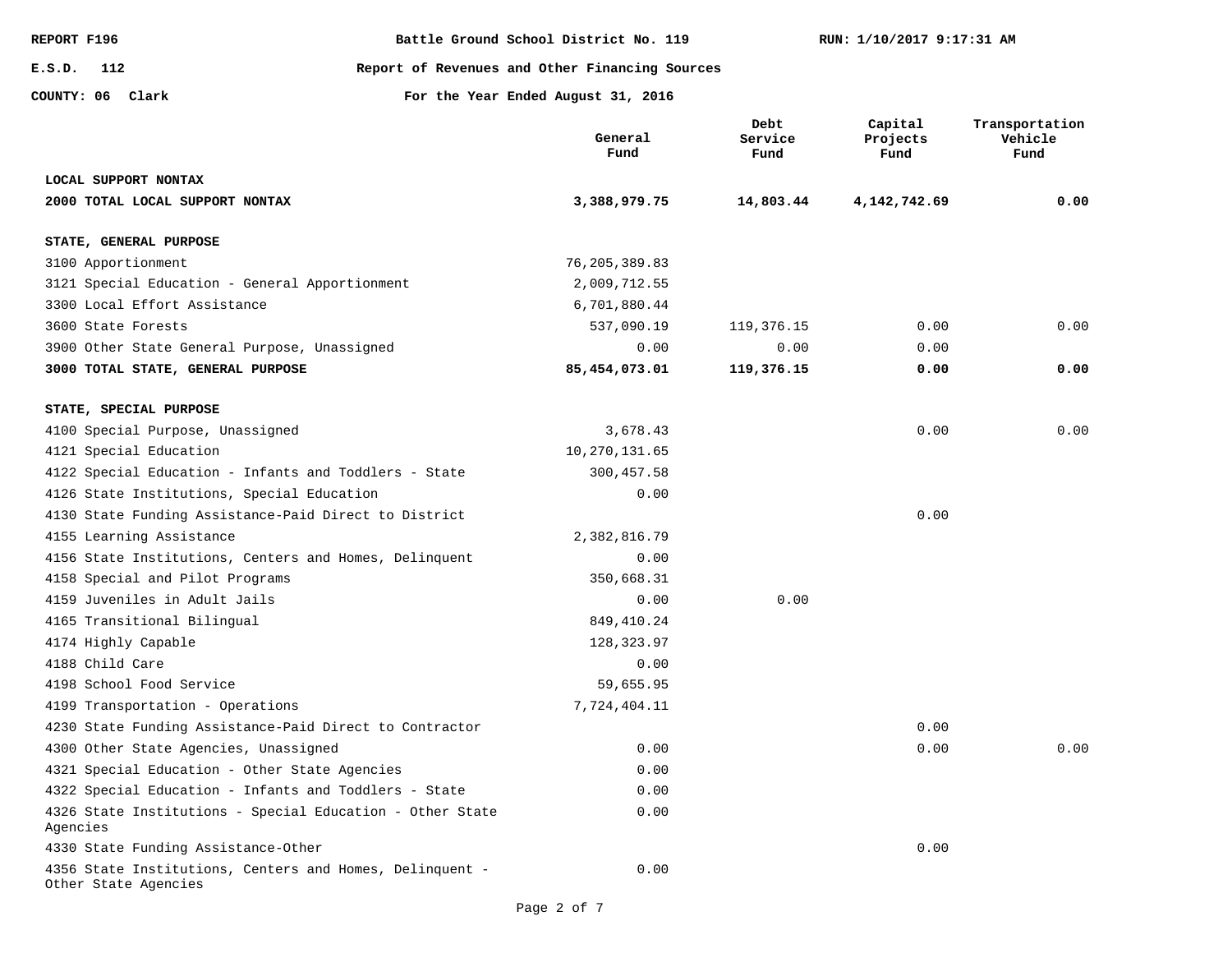**COUNTY: 06**

#### **E.S.D. 112 Report of Revenues and Other Financing Sources**

|                                                                            | General<br>Fund | Debt<br>Service<br>Fund | Capital<br>Projects<br>Fund | Transportation<br>Vehicle<br>Fund |
|----------------------------------------------------------------------------|-----------------|-------------------------|-----------------------------|-----------------------------------|
| STATE, SPECIAL PURPOSE                                                     |                 |                         |                             |                                   |
| 4358 Special and Pilot Programs - Other State Agencies                     | 0.00            |                         |                             |                                   |
| 4365 Transitional Bilingual - Other State Agencies                         | 0.00            |                         |                             |                                   |
| 4388 Child Care - Other State Agencies                                     | 5,291.28        |                         |                             |                                   |
| 4398 School Food Service - Other State Agencies                            | 0.00            |                         |                             |                                   |
| 4399 Transportation Operations - Other State Agencies                      | 0.00            |                         |                             |                                   |
| 4499 Transportation Reimbursement - Depreciation                           |                 |                         |                             | 0.00                              |
| 4000 TOTAL STATE, SPECIAL PURPOSE                                          | 22,074,838.31   |                         | 0.00                        | 0.00                              |
| FEDERAL, GENERAL PURPOSE                                                   |                 |                         |                             |                                   |
| 5200 General Purpose Direct Federal Grants, Unassigned                     | 0.00            | 0.00                    | 0.00                        | 0.00                              |
| 5300 Impact Aid, Maintenance and Operation                                 | 0.00            | 0.00                    | 0.00                        | 0.00                              |
| 5329 Impact Aid, Special Education Funding                                 | 0.00            |                         |                             |                                   |
| 5400 Federal in Lieu of Taxes                                              | 0.00            | 0.00                    | 0.00                        | 0.00                              |
| 5500 Federal Forests                                                       | 321.57          | 0.00                    | 0.00                        |                                   |
| 5600 Oualified Bond Interest Credit                                        | 0.00            | 0.00                    | 0.00                        | 0.00                              |
| 5000 TOTAL FEDERAL, GENERAL PURPOSE                                        | 321.57          | 0.00                    | 0.00                        | 0.00                              |
| FEDERAL, SPECIAL PURPOSE                                                   |                 |                         |                             |                                   |
| 6100 Special Purpose, OSPI, Unassigned                                     | 522,679.96      |                         |                             | 0.00                              |
| 6111 Federal Stimulus-Title I                                              | 0.00            |                         |                             |                                   |
| 6112 Federal Stimulus-School Improvement                                   | 0.00            |                         |                             |                                   |
| 6113 Federal Stimulus-State Fiscal Stabilization Fund                      | 0.00            |                         |                             |                                   |
| 6114 Federal Stimulus-IDEA                                                 | 0.00            |                         |                             |                                   |
| 6118 Federal Stimulus-Competitive Grants                                   | 0.00            |                         |                             |                                   |
| 6119 Federal Stimulus-Other                                                | 0.00            |                         |                             |                                   |
| 6121 Special Education, Medicaid Reimbursement                             | 0.00            |                         |                             |                                   |
| 6122 Special Education - Infants and Toddlers - Medicaid<br>Reimbursements | 0.00            |                         |                             |                                   |
| 6124 Special Education, Supplemental                                       | 2,555,030.17    |                         |                             |                                   |
| 6125 Special Education - Infants and Toddlers - Federal                    | 0.00            |                         |                             |                                   |
| 6138 Secondary Vocational Education                                        | 157,713.66      |                         |                             |                                   |
| 6140 Impact Aid-Construction                                               |                 |                         | 0.00                        |                                   |
| 6146 Skill Center                                                          | 0.00            |                         |                             |                                   |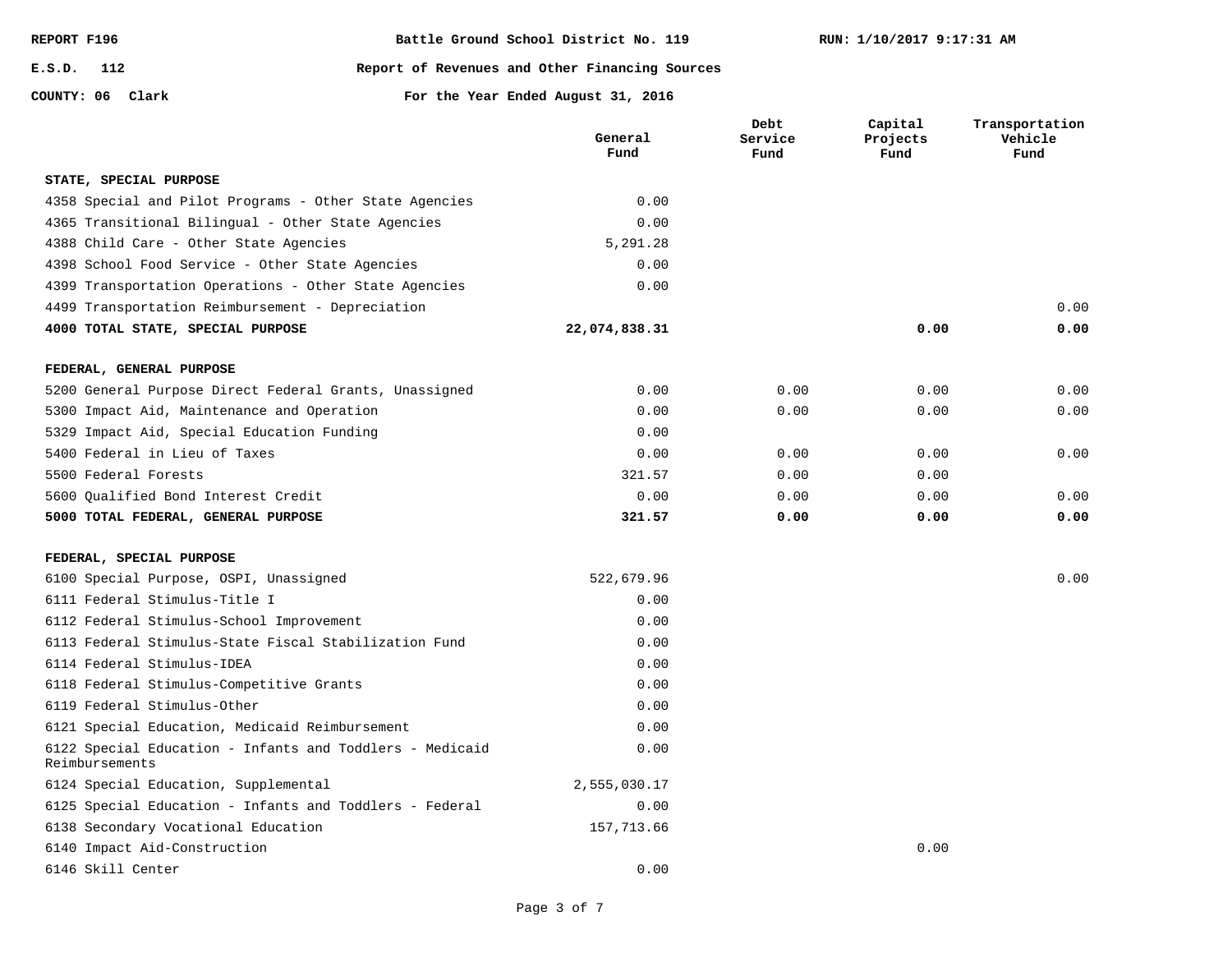| REPORT F196      | Battle Ground School District No. 119          |
|------------------|------------------------------------------------|
| E.S.D. 112       | Report of Revenues and Other Financing Sources |
| COUNTY: 06 Clark | For the Year Ended August 31, 2016             |

|                                                                            | General<br>Fund | Debt<br>Service<br>Fund | Capital<br>Projects<br>Fund | Transportation<br>Vehicle<br>Fund |
|----------------------------------------------------------------------------|-----------------|-------------------------|-----------------------------|-----------------------------------|
| FEDERAL, SPECIAL PURPOSE                                                   |                 |                         |                             |                                   |
| 6151 ESEA Disadvantaged, Fed                                               | 1,558,829.21    |                         |                             |                                   |
| 6152 Other Title, ESEA Fed                                                 | 363,098.04      |                         |                             |                                   |
| 6153 ESEA Migrant, Federal                                                 | 0.00            |                         |                             |                                   |
| 6154 Reading First, Federal                                                | 0.00            |                         |                             |                                   |
| 6157 Institutions, Neglected and Delinquent                                | 0.00            |                         |                             |                                   |
| 6161 Head Start                                                            | 0.00            |                         |                             |                                   |
| 6162 Math and Science - Professional Development                           | 0.00            |                         |                             |                                   |
| 6164 Limited English Proficiency                                           | 68,144.60       |                         |                             |                                   |
| 6167 Indian Education, JOM                                                 | 0.00            |                         |                             |                                   |
| 6168 Indian Education, ED                                                  | 0.00            |                         |                             |                                   |
| 6176 Targeted Assistance                                                   | 0.00            |                         |                             |                                   |
| 6178 Youth Training Programs                                               | 0.00            |                         |                             |                                   |
| 6188 Child Care                                                            | 2,956.49        |                         |                             |                                   |
| 6189 Other Community Services                                              | 23,572.93       |                         |                             |                                   |
| 6198 School Food Services                                                  | 1,785,676.40    |                         |                             |                                   |
| 6199 Transportation - Operations                                           | 0.00            |                         |                             |                                   |
| 6200 Direct Special Purpose Grants                                         | 0.00            |                         | 0.00                        | 0.00                              |
| 6211 Federal Stimulus-Title I                                              | 0.00            |                         |                             |                                   |
| 6212 Federal Stimulus-School Improvement                                   | 0.00            |                         |                             |                                   |
| 6213 Federal Stimulus-State Fiscal Stabilization Fund                      | 0.00            |                         |                             |                                   |
| 6214 Federal Stimulus-IDEA                                                 | 0.00            |                         |                             |                                   |
| 6218 Federal Stimulus-Competitive Grants                                   | 0.00            |                         |                             |                                   |
| 6219 Federal Stimulus-Other                                                | 0.00            |                         |                             |                                   |
| 6221 Special Education - Medicaid Reimbursement                            | 0.00            |                         |                             |                                   |
| 6222 Special Education - Infants and Toddlers - Medicaid<br>Reimbursements | 0.00            |                         |                             |                                   |
| 6224 Special Education - Supplemental                                      | 0.00            |                         |                             |                                   |
| 6225 Special Education - Infants and Toddlers - Federal                    | 0.00            |                         |                             |                                   |
| 6238 Secondary Vocational Education                                        | 0.00            |                         |                             |                                   |
| 6240 Impact Aid                                                            |                 |                         | 0.00                        |                                   |
| 6246 Skill Center                                                          | 0.00            |                         |                             |                                   |
| 6251 ESEA Disadvantaged, Fed                                               | 0.00            |                         |                             |                                   |
| 6252 Other Title, ESEA Fed                                                 | 0.00            |                         |                             |                                   |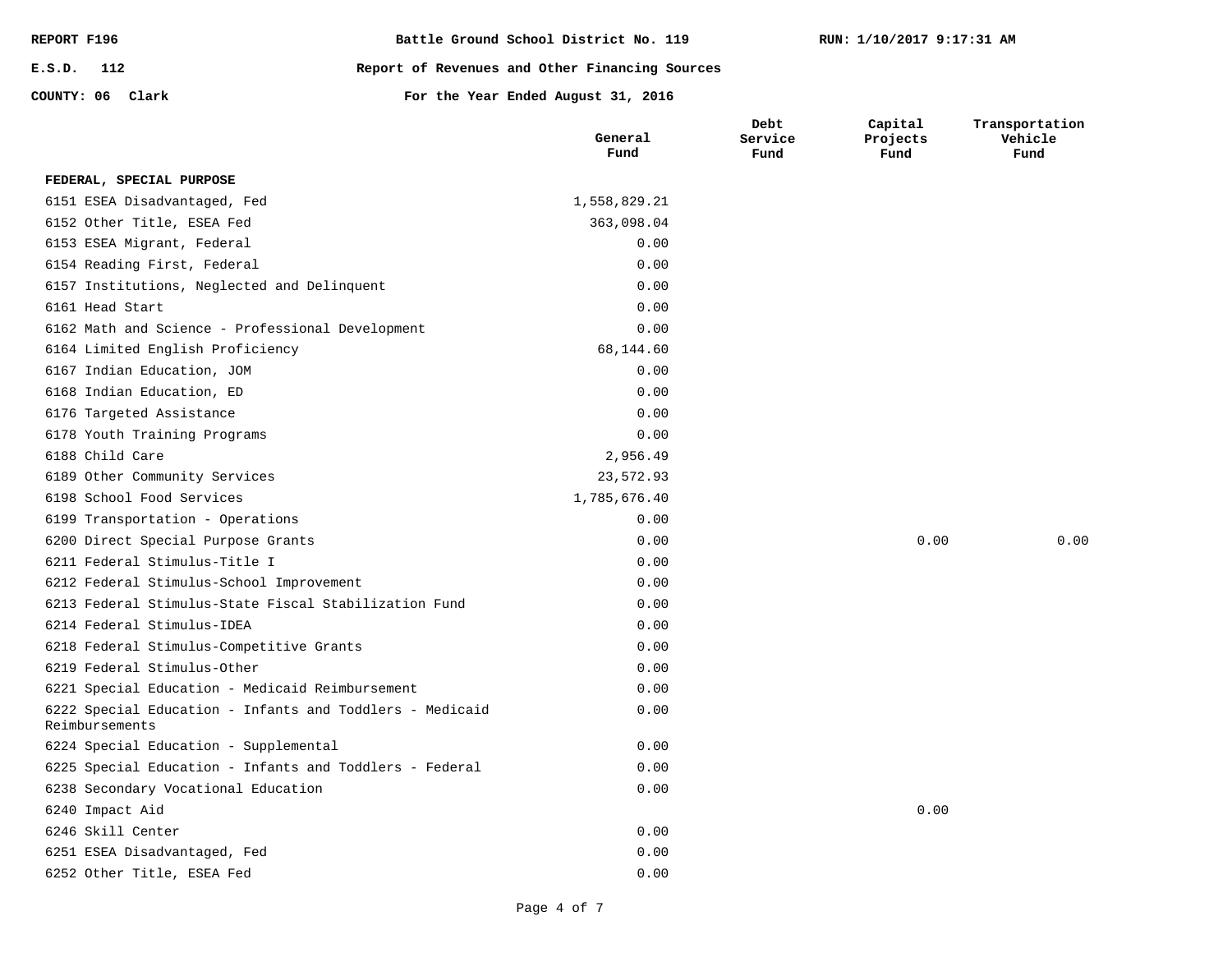| REPORT F196      |  |  | Battle Ground School District No. 119          |  |  |  |
|------------------|--|--|------------------------------------------------|--|--|--|
| $E.S.D.$ 112     |  |  | Report of Revenues and Other Financing Sources |  |  |  |
| COUNTY: 06 Clark |  |  | For the Year Ended August 31, 2016             |  |  |  |

6353 ESEA Migrant, Federal 6352 Other Title, ESEA Fed

**Capital Projects**  **Transportation Vehicle** 

### **Fund Fund Fund Fund** 0.00 0.00 0.00 0.00 0.00 0.00 0.00 134,378.07 0.00 0.00 0.00 0.00 0.00 0.00 121,808.23 0.00 0.00 0.00 0.00 0.00 0.00 0.00 0.00 0.00 0.00 0.00 0.00 0.00 0.00 0.00 0.00 0.00 6351 ESEA Disadvantaged, Fed 6346 Skill Center 6340 Impact Aid Construction 6338 Secondary Vocational Education 6325 Special Education - Infants and Toddlers - Federal 6324 Special Education - Supplemental 6322 Special Education - Infants and Toddlers - Medicaid Reimbursements 6321 Special Education - Medicaid Reimbursement 6319 Federal Stimulus-Other 6318 Federal Stimulus-Competitive Grants 6314 Federal Stimulus-IDEA 6313 Federal Stimulus-State Fiscal Stabilization Fund 6312 Federal Stimulus-School Improvement 6311 Federal Stimulus-Title I 6310 Medicaid Administrative Match 6300 Federal Grants Through Other Agencies, Unassigned 6299 Transportation - Operations 6298 School Food Services 6289 Other Community Services 6288 Child Care 6278 Youth Training, Direct Grants 6276 Targeted Assistance 6268 Indian Education - ED 6267 Indian Education - JOM 6264 Limited English Proficiency 6262 Math and Science - Professional Development 6261 Head Start 6257 Institutions, Neglected and Delinquent 6254 Reading First, Federal 6253 ESEA Migrant, Federal **FEDERAL, SPECIAL PURPOSE**

**General** 

**Debt Service** 

0.00 0.00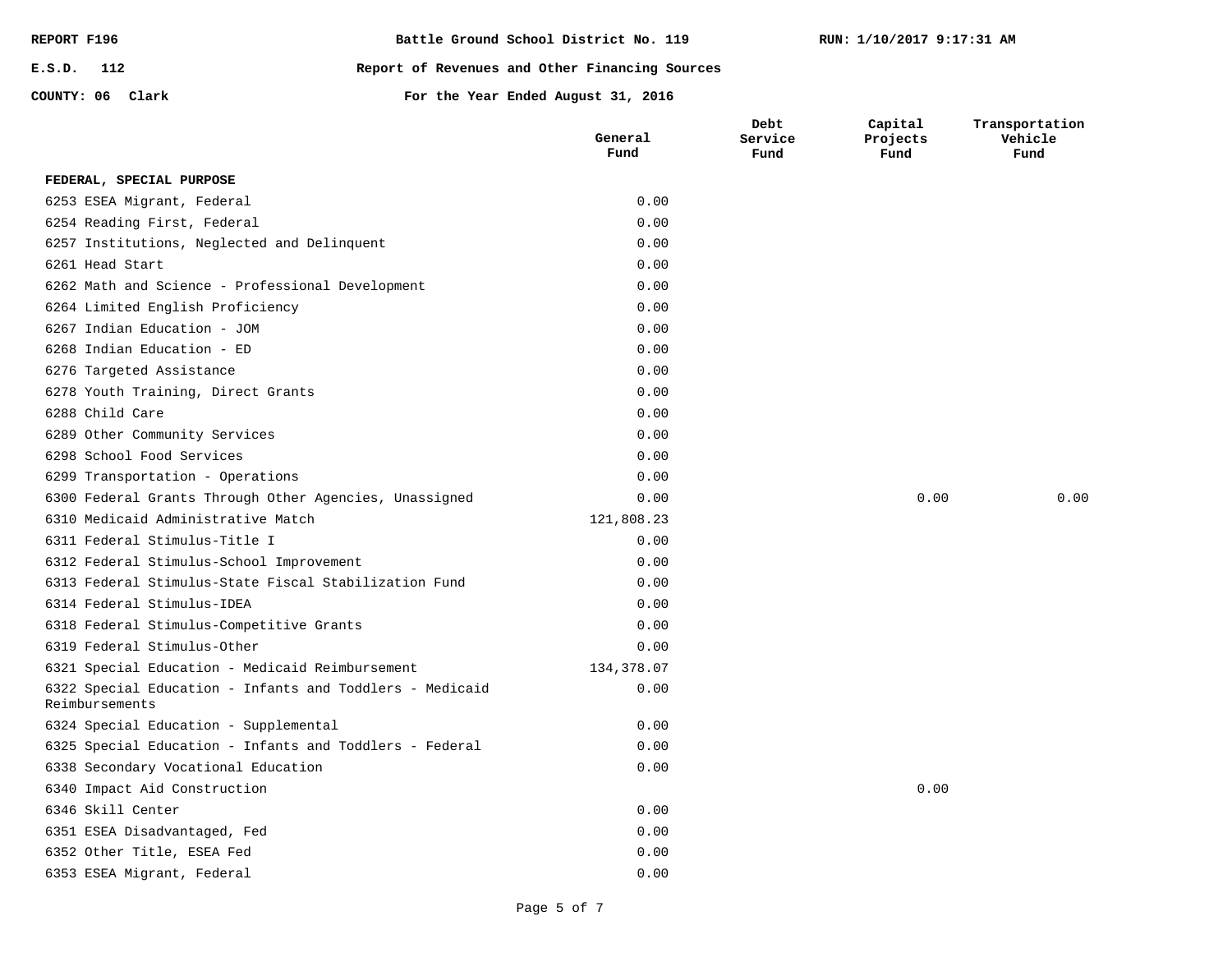| REPORT F196      | Battle Ground School District No. 119          |
|------------------|------------------------------------------------|
| E.S.D. 112       | Report of Revenues and Other Financing Sources |
| COUNTY: 06 Clark | For the Year Ended August 31, 2016             |

**Capital Projects Fund**

**Transportation Vehicle Fund**

| FEDERAL, SPECIAL PURPOSE                         |              |      |      |
|--------------------------------------------------|--------------|------|------|
| 6354 Reading First, Federal                      | 0.00         |      |      |
| 6357 Institutions, Neglected and Delinquent      | 0.00         |      |      |
| 6361 Head Start                                  | 0.00         |      |      |
| 6362 Math and Science - Professional Development | 0.00         |      |      |
| 6364 Limited English Proficiency                 | 0.00         |      |      |
| 6367 Indian Education - JOM                      | 0.00         |      |      |
| 6368 Indian Education - ED                       | 0.00         |      |      |
| 6376 Targeted Assistance                         | 0.00         |      |      |
| 6378 Youth Training                              | 0.00         |      |      |
| 6388 Child Care                                  | 0.00         |      |      |
| 6389 Other Community Services                    | 0.00         |      |      |
| 6398 School Food Services                        | 0.00         |      |      |
| 6399 Transportation - Operations                 | 0.00         |      |      |
| 6998 USDA Commodities                            | 264,086.02   |      |      |
| 6000 TOTAL FEDERAL, SPECIAL PURPOSE              | 7,557,973.78 | 0.00 | 0.00 |
| REVENUES FROM OTHER SCHOOL DISTRICTS             |              |      |      |
| 7100 Program Participation, Unassigned           | 3,412.50     | 0.00 |      |
| 7121 Special Education                           | 0.00         |      |      |
| 7122 Special Education - Infants and Toddlers    | 0.00         |      |      |
| 7131 Vocational Education                        | 0.00         |      |      |
| 7145 Skill Center                                | 0.00         |      |      |
| 7189 Other Community Services                    | 0.00         |      |      |
| 7197 Support Services                            | 0.00         |      |      |
|                                                  |              |      |      |

**General Fund**

**Debt Service Fund**

56,334.84 0.00

# **REVENUES FROM OTHER ENTITITES**

7301 Nonhigh Participation

7198 School Food Services

7199 Transportation

**7000 TOTAL REVENUES FROM OTHER SCHOOL DISTRICTS**

| 8100 Governmental Entities | 1,669.00 | 101,788.29 | 0.00 |
|----------------------------|----------|------------|------|
| 8188 Child Care            | 0.00     |            |      |
| 8189 Community Services    | 0.00     |            |      |

24,567.36 0.00 28,354.98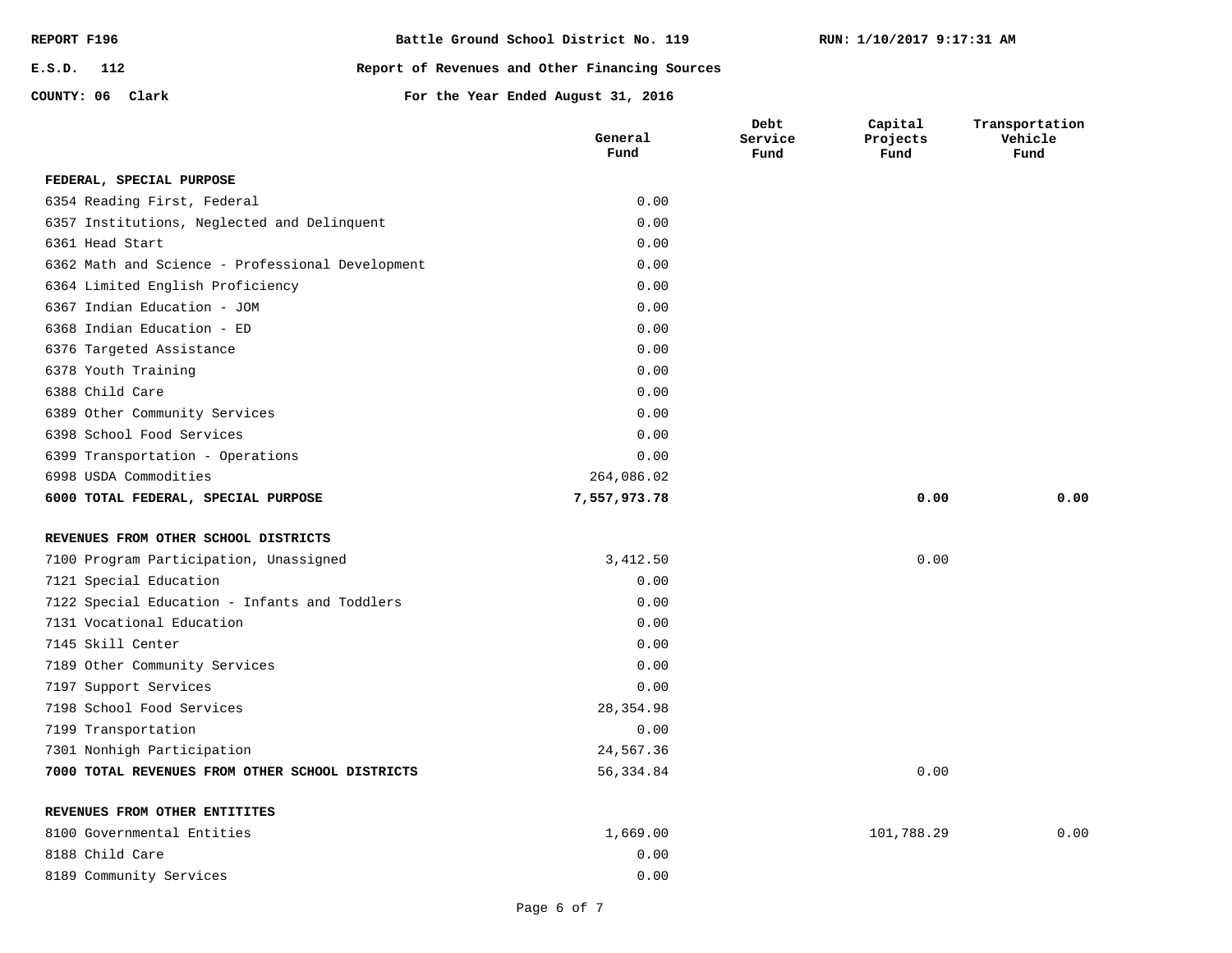| REPORT F196      | Battle Ground School District No. 119          |
|------------------|------------------------------------------------|
| E.S.D. 112       | Report of Revenues and Other Financing Sources |
| COUNTY: 06 Clark | For the Year Ended August 31, 2016             |

**REVENUES FROM OTHER ENTITITES**

**Capital Projects Fund**

**Transportation Vehicle Fund**

**Debt** 

**General Fund Service Fund** 0.00

| TOTAL REVENUES AND OTHER FINANCING SOURCES                                       | 145,068,036.14 | 9,949,584.55 | 4,244,530.98 | 0.00 |
|----------------------------------------------------------------------------------|----------------|--------------|--------------|------|
| 9000 TOTAL OTHER FINANCING SOURCES                                               | 490,647.54     | 3,950,928.34 | 0.00         | 0.00 |
| 9900 Transfers                                                                   | 0.00           | 379,243.89   | 0.00         | 0.00 |
| 9600 Sale of Refunding Bonds                                                     |                | 3,571,684.45 |              |      |
| 9500 Long-Term Financing                                                         | 490,647.54     |              | 0.00         | 0.00 |
| 9400 Compensated Loss of Fixed Assets                                            | 0.00           |              | 0.00         | 0.00 |
| 9300 Sale of Equipment                                                           | 0.00           |              |              | 0.00 |
| 9200 Sale of Real Property                                                       | 0.00           | 0.00         | 0.00         |      |
| 9100 Sale of Bonds                                                               | 0.00           | 0.00         | 0.00         | 0.00 |
| OTHER FINANCING SOURCES                                                          |                |              |              |      |
| 8000 TOTAL REVENUES FROM OTHER ENTITIES                                          | 13,050.24      |              | 101,788.29   | 0.00 |
| 8522 Educational Service Districts - Special Education -<br>Infants and Toddlers | 0.00           |              |              |      |
| 8521 Educational Service Districts - Special Education                           | 0.00           |              |              |      |
| 8500 Nonfederal, ESD                                                             | 0.00           |              | 0.00         | 0.00 |
| 8200 Private Foundations                                                         | 11,381.24      |              |              |      |
| 8199 Transportation                                                              | 0.00           |              |              |      |
| 8198 School Food Services                                                        | 0.00           |              |              |      |
|                                                                                  |                |              |              |      |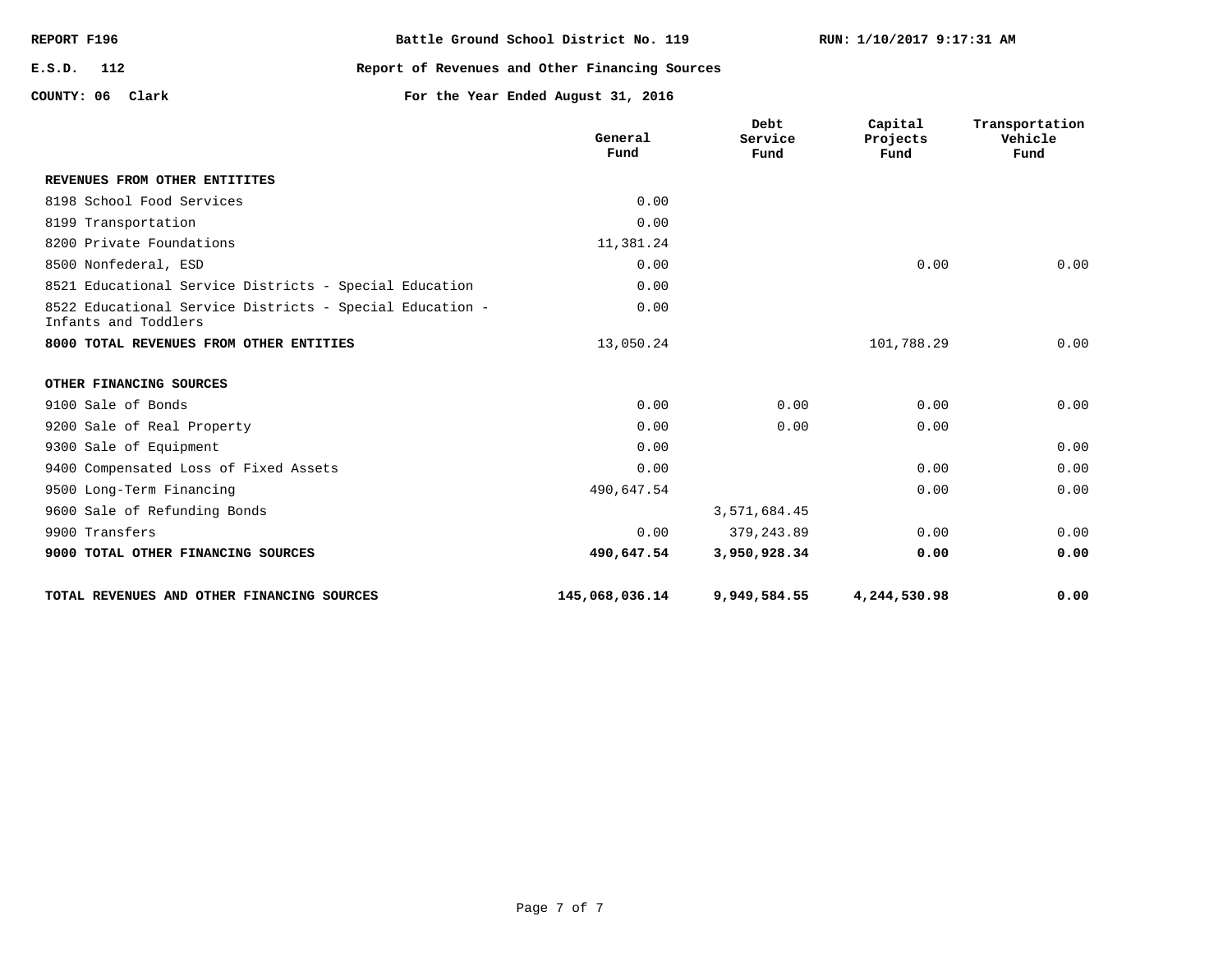**E.S.D. 112**

**COUNTY: 06**

**Battle Ground School District No. 119**

**RUN: 1/10/2017 9:17:32 AM**

**Program/Activity/Object Report**

| PROGRAM EXPENDITURE SUMMARY                      |               | ACTIVITY EXPENDITURE SUMMARY |                | OBJECT EXPENDITURE SUMMARY |                   |
|--------------------------------------------------|---------------|------------------------------|----------------|----------------------------|-------------------|
| NO. PROGRAM TITLE                                | AMOUNT        | NO. ACTIVITY TITLE           | AMOUNT         | NO. OBJECT TITLE           | AMOUNT            |
| 01 Basic Education                               | 72,151,686.63 | 11 Bd of Dir                 | 313,855.26     | 0 Debit Transfer           | 166,393.67        |
| 02 ALE                                           | 8,293,084.90  | 12 Supt Off                  | 468,883.59     | 1 Credit Transfer          | $-166, 393.67$    |
| 03 Basic Education - Dropout                     | 113,031.75    | 13 Busns Off                 | 1,614,994.96   | 2 Cert. Salaries           | 60,578,567.94     |
| Reengagement                                     |               | 14 HR                        | 990,902.45     | 3 Class. Salaries          | 19,033,815.44     |
| 11 Stim, Title I                                 | .00           | 15 Pblc Rltn                 | 309,138.05     | 4 Employee Benefits        | 29,919,939.36     |
| 12 Stim, Schl Imprv                              | .00           | 21 Supv Inst                 | 3,698,033.85   | 5 Supplies / Materials     | 7,534,408.76      |
| 13 Federal Stimulus - SFSF<br>and Education Jobs | $.00 \,$      | 22 Lrn Resrc                 | 1,369,659.04   | 6                          | .00               |
| 14 Stim, IDEA                                    | .00           | 23 Princ Off                 | 9,523,801.08   | 7 Purchased Services       | 22, 914, 825.95   |
| 18 Stim, Compt Grants                            | .00           | 24 Guid/Coun                 | 2,723,591.72   | 8 Travel                   | 433,186.98        |
| 19 Stim, Other                                   | .00           | 25 Pupil M/S                 | 1,107,111.10   | 9 Capital Outlay           | 768,765.07        |
| 21 Sp Ed, Sup, St                                | 13,970,409.56 | 26 Health                    | 5,535,172.43   | TOTAL ALL OBJECTS          | 141, 183, 509. 50 |
| 22 Sp Ed, Infants and                            | 283,078.66    | 27 Teaching                  | 82,056,242.76  |                            |                   |
| Toddlers, State                                  |               | 28 Extracur                  | 901,444.85     |                            |                   |
| 24 Sp Ed, Sup, Fed                               | 2,494,282.78  | 29 Pmt to SD                 | 428,561.53     |                            |                   |
| 25 Sp Ed, Infants and                            | $.00 \,$      | 31 InstProDev                | 2, 218, 501.29 |                            |                   |
| Toddlers, Federal                                |               | 32 Inst Tech                 | 169,434.81     |                            |                   |
| 26 Sp Ed, Inst, St                               | .00           | 33 Curriculum                | 1,744,701.51   |                            |                   |
| 29 Sp Ed, Oth, Fed                               | .00           | 41 Supervisn                 | 25,487.28      |                            |                   |
| 31 Voc, Basic, St                                | 5,760,330.43  | 42 Food                      | 264,683.35     |                            |                   |
| 34 MidSchCar/Tec                                 | 268,820.02    | 44 Operation                 | 2,914,759.05   |                            |                   |
| 38 Voc, Fed                                      | 53,650.82     | 49 Transfers                 | $-31,934.34$   |                            |                   |
| 39 Voc, Other                                    | .00           | 51 Supervisn                 | 143, 179. 22   |                            |                   |
| 45 Skil Cnt, Bas, St                             | .00           | 52 Operation                 | 7,398,499.96   |                            |                   |
| 46 Skill Cntr, Fed                               | .00           | 53 Maintnce                  | .00            |                            |                   |
| 51 ESEA Disadvantaged, Fed                       | 1,520,513.21  | 56 Insurance                 | .00            |                            |                   |
| 52 Other Title, ESEA, Fed                        | 354, 172.88   | 59 Transfers                 | .00            |                            |                   |
| 53 ESEA Migrant, Federal                         | .00           | 61 Supv Bldg                 | 606,335.73     |                            |                   |
| 54 Read First, Fed                               | .00           | 62 Grnd Mnt                  | 588,170.41     |                            |                   |
| 55 LAP                                           | 2,323,109.67  | 63 Oper Bldg                 | 4,707,153.40   |                            |                   |
| 56 St In, Ctr/Hm, D                              | .00           | 64 Maintnce                  | 3,436,961.28   |                            |                   |
| 57 St In, N/D, Fed                               | .00           | 65 Utilities                 | 3,050,496.72   |                            |                   |
| 58 Sp/Plt Pgm, St                                | 320, 134. 31  | 67 Bldg Secu                 | .00            |                            |                   |
| 59 Inst. JAJ                                     | .00           | 68 Insurance                 | 941,393.22     |                            |                   |
| 61 Head Start, Fed                               | .00           | 72 Info Sys                  | 940,904.06     |                            |                   |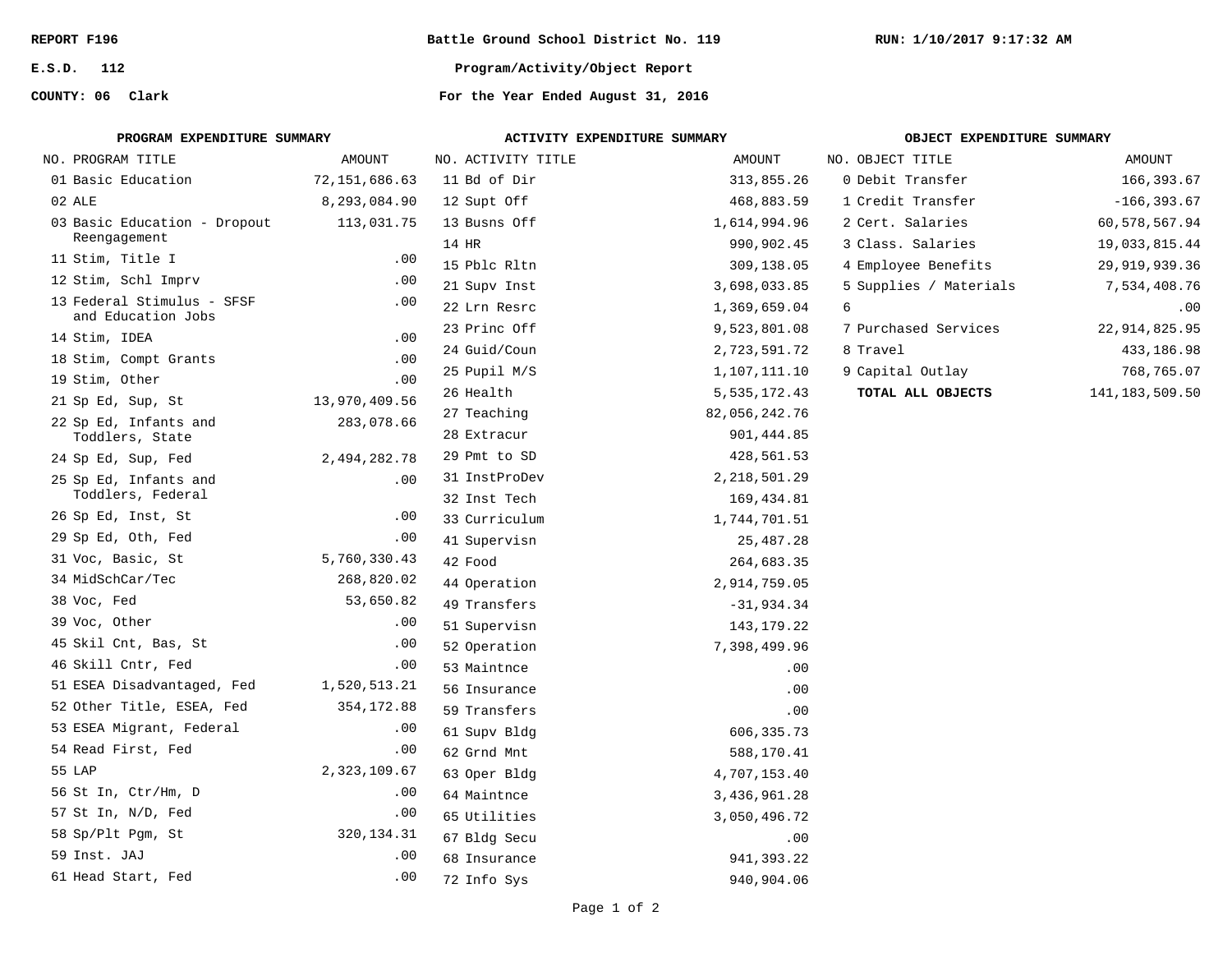| REPORT F196 |  |
|-------------|--|
|-------------|--|

**E.S.D. 112**

**COUNTY: 06**

# **Battle Ground School District No. 119**

**Program/Activity/Object Report**

|                     | PROGRAM EXPENDITURE SUMMARY | ACTIVITY EXPENDITURE SUMMARY |                   |
|---------------------|-----------------------------|------------------------------|-------------------|
| NO. PROGRAM TITLE   | AMOUNT                      | NO. ACTIVITY TITLE           | AMOUNT            |
| 62 MS, Pro Dv, Fed  | .00                         | 73 Printing                  | 115,078.48        |
| 64 LEP, Fed         | 66,808.43                   | 74 Warehouse                 | 611,056.83        |
| 65 Tran Biling, St  | 816, 353.06                 | 75 Mtr Pool                  | 99,825.40         |
| 67 Ind Ed, Fd, JOM  | .00                         | 83 Interest                  | 13,596.78         |
| 68 Ind Ed, Fd, ED   | .00                         | 84 Principal                 | 151,898.05        |
| 69 Comp, Othr       | .00                         | 85 Debt Expn                 | .00               |
| 71 Traffic Safety   | .00                         | 91 Publ Actv                 | 31,934.34         |
| 73 Summer School    | .00                         | TOTAL ALL ACTIVITIES         | 141, 183, 509. 50 |
| 74 Highly Capable   | 125,007.00                  |                              |                   |
| 75 Prof Dev, State  | .00                         |                              |                   |
| 76 Target Asst, Fed | .00                         |                              |                   |
| 78 Yth Trg Pm, Fed  | .00                         |                              |                   |
| 79 Inst Pqm, Othr   | 1,313,076.19                |                              |                   |
| 81 Public Radio/TV  | .00                         |                              |                   |
| 86 Comm Schools     | 469,758.12                  |                              |                   |
| 88 Child Care       | 96,126.16                   |                              |                   |
| 89 Othr Comm Srv    | 89,484.74                   |                              |                   |
| 97 Distwide Suppt   | 19, 316, 286. 71            |                              |                   |
| 98 Schl Food Serv   | 3,172,691.99                |                              |                   |
| 99 Pupil Transp     | 7,811,611.48                |                              |                   |
| TOTAL ALL PROGRAMS  | 141, 183, 509.50            |                              |                   |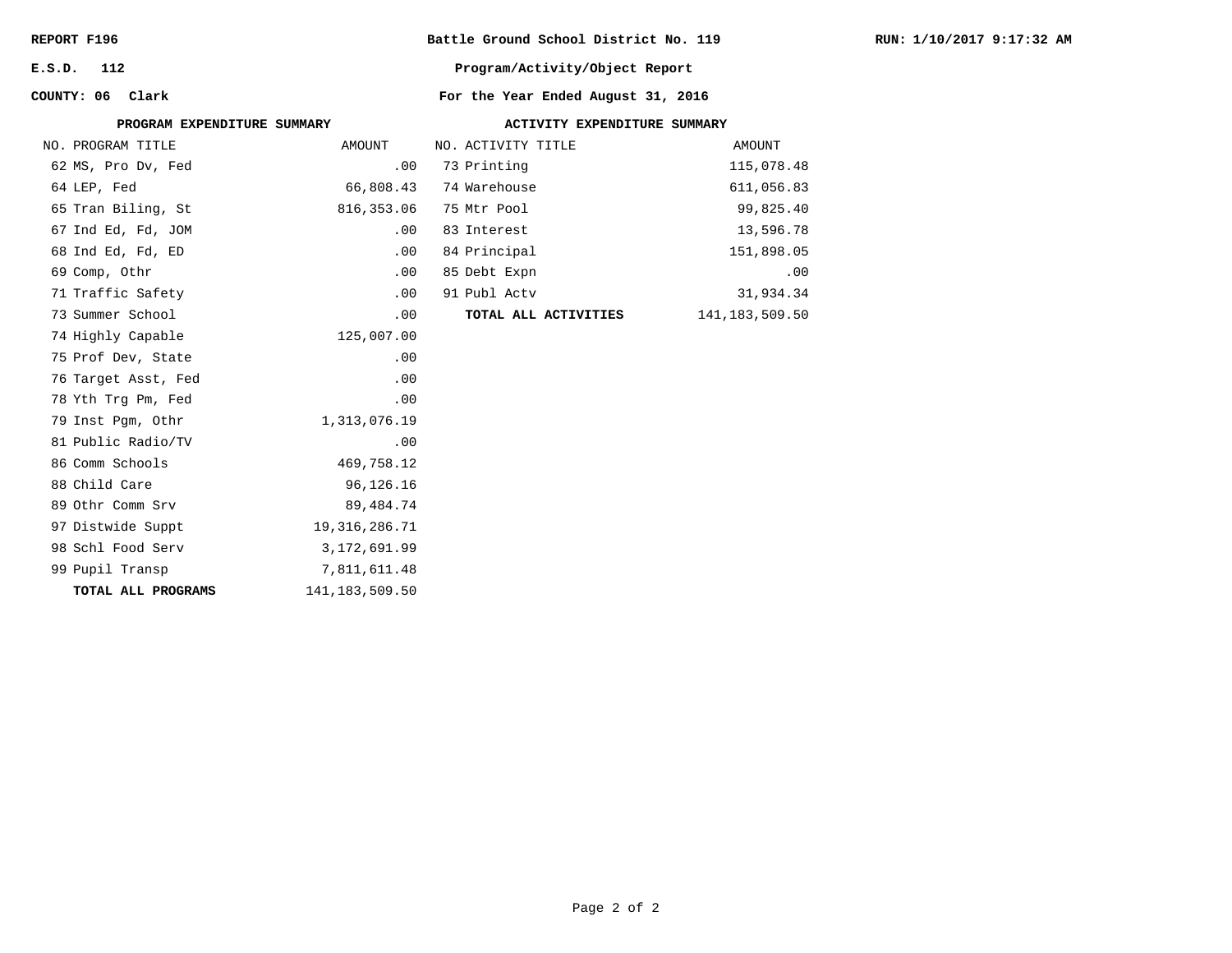**E.S.D. 112**

**COUNTY: 06**

**F-196 Annual Financial Statements**

**Clark Fiscal Year 2015-2016**

### **SUPPLEMENTAL REPORTS AND SCHEDULES**

Program Matrix

Data Requirements for Supplemental Reports

Data Requirements for End of Year Reporting to Apportionment and State Recovery Rate

Data Requirements for Calculating Federal Indirect Cost Rate Including Fixed With Carry-Forward Distorting Items

Data Requirements for Calculating Federal Indirect Cost Rate Including Fixed With Carry-Forward Indirect Expenditures

Schedule for Determining School District Federal Restricted and Unrestricted Indirect Cost Rate Including Fixed With Carry-Forward Calculation

Resource to Program Expenditure Report

Preliminary Special Education Maintenance of Effort

Preliminary Federal Cross-Cutting Maintenance of Effort

Preliminary Vocational Education Maintenance of Effort

Edit/Error Report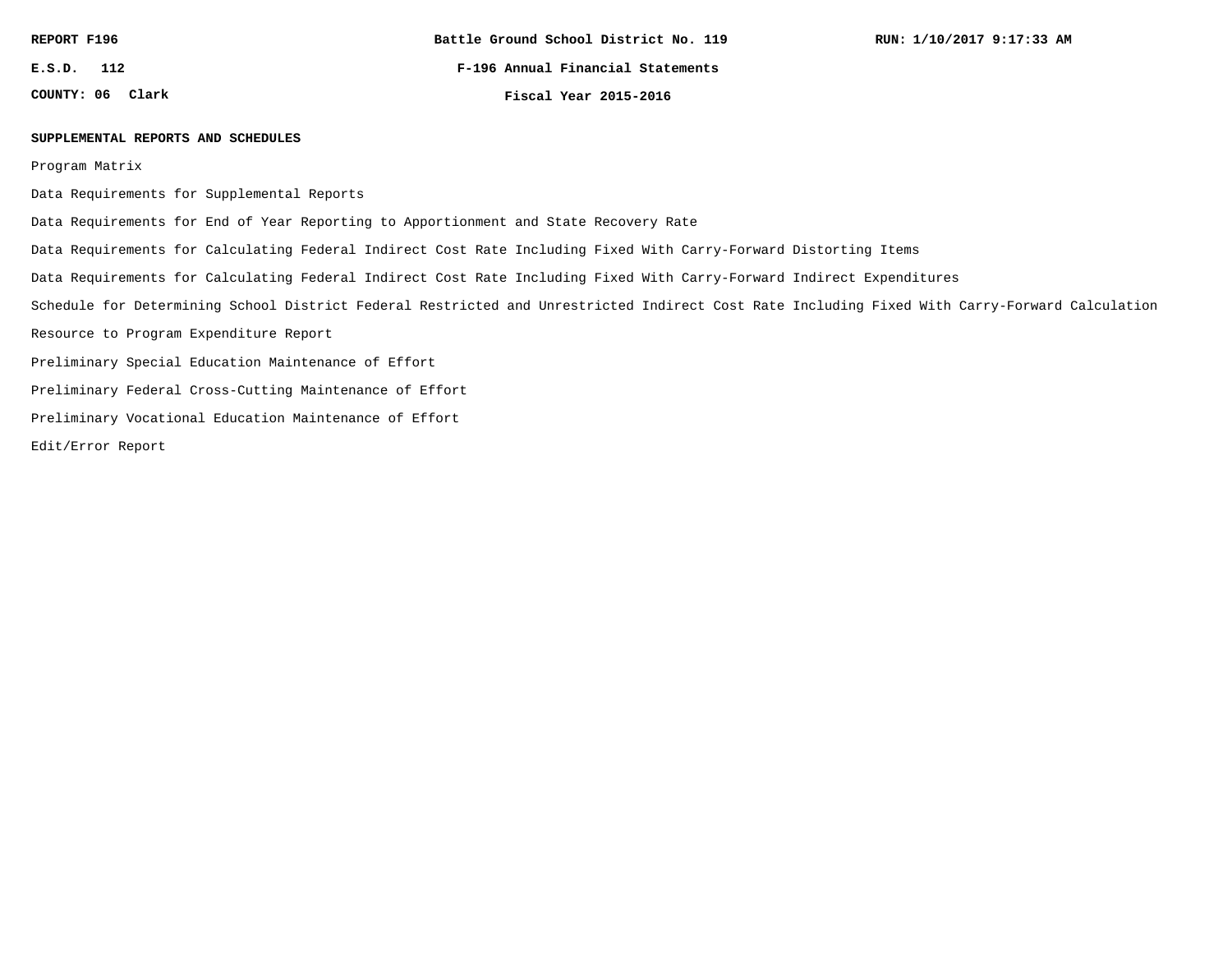## **REPORT F196 Battle Ground School District No. 119 RUN: 1/10/2017 9:17:33 AM**

# **E.S.D. 112 PROGRAM 01 - Basic Education**

# **COUNTY: 06 Clark For the Year Ended August 31, 2016**

|               |               | (0)        | (1)      | (2)                                                           | (3)          | (4)          | (5)                    | (7)                                                            | (8)       | (9)        |
|---------------|---------------|------------|----------|---------------------------------------------------------------|--------------|--------------|------------------------|----------------------------------------------------------------|-----------|------------|
|               |               | Debit      | Credit   | Cert.                                                         | Class.       | Employee     | Supplies /             | Purchased                                                      |           | Capital    |
| Activity      | Total         | Transfer   | Transfer | Salaries                                                      | Salaries     | Benefits     | Materials              | Services                                                       | Travel    | Outlay     |
| 21 Supv Inst  | 2,071,273.77  | 1,035.97   |          | 752,417.31                                                    | 790,871.72   | 490,836.36   | 20,668.26              | 12,553.58                                                      | 2,890.57  | 0.00       |
| 22 Lrn Resrc  | 1,365,502.04  | 0.00       |          | 980,695.96                                                    | 0.00         | 345,184.79   | 39,405.57              | 215.72                                                         | 0.00      | 0.00       |
| 23 Princ Off  | 7,999,968.25  | 0.00       |          | 4,097,586.15                                                  | 1,781,981.91 | 2,017,140.02 | 60,261.12              | 41,378.40                                                      | 1,620.65  | 0.00       |
| 24 Guid/Coun  | 1,776,831.98  | 0.00       |          | 1, 172, 341. 14                                               | 136,995.61   | 466,840.31   | 654.92                 | 0.00                                                           | 0.00      | 0.00       |
| 25 Pupil M/S  | 477,248.13    | 0.00       |          | 0.00                                                          | 208,587.63   | 125,105.06   | 0.00                   | 143,555.44                                                     | 0.00      | 0.00       |
| 26 Health     | 2,007,491.99  | 6.50       |          | 1,181,090.62                                                  | 263,814.79   | 554,600.85   | 7,812.71               | 0.00                                                           | 166.52    | 0.00       |
| 27 Teaching   | 53,859,743.36 | 104,367.41 |          | 33, 308, 347.84 1, 529, 665.63 13, 076, 458.54 2, 403, 458.43 |              |              |                        | 2,903,848.08                                                   | 21,147.94 | 512,449.49 |
| 28 Extracur   | 829,180.70    | 0.00       |          | 0.00                                                          | 669,657.39   | 139,305.75   | 11,038.41              | 45.00                                                          | 9,134.15  | 0.00       |
| 31 InstProDev | 555,770.49    | 0.00       |          | 359,535.77                                                    | 1,211.86     | 104,102.28   | 7,172.55               | 75,695.24                                                      | 8,052.79  | 0.00       |
| 32 Inst Tech  | 16,368.74     | 0.00       |          |                                                               | 0.00         | 0.00         | 16,368.74              | 0.00                                                           | 0.00      | 0.00       |
| 33 Curriculum | 1,192,307.18  | 3,498.35   |          | 0.00                                                          | 34,018.29    |              | 16,976.15 1,137,139.39 | 675.00                                                         | 0.00      | 0.00       |
| 01 TOTAL      | 72,151,686.63 | 108,908.23 |          | 41,852,014.79                                                 |              |              |                        | 5,416,804.83 17,336,550.11 3,703,980.10 3,177,966.46 43,012.62 |           | 512,449.49 |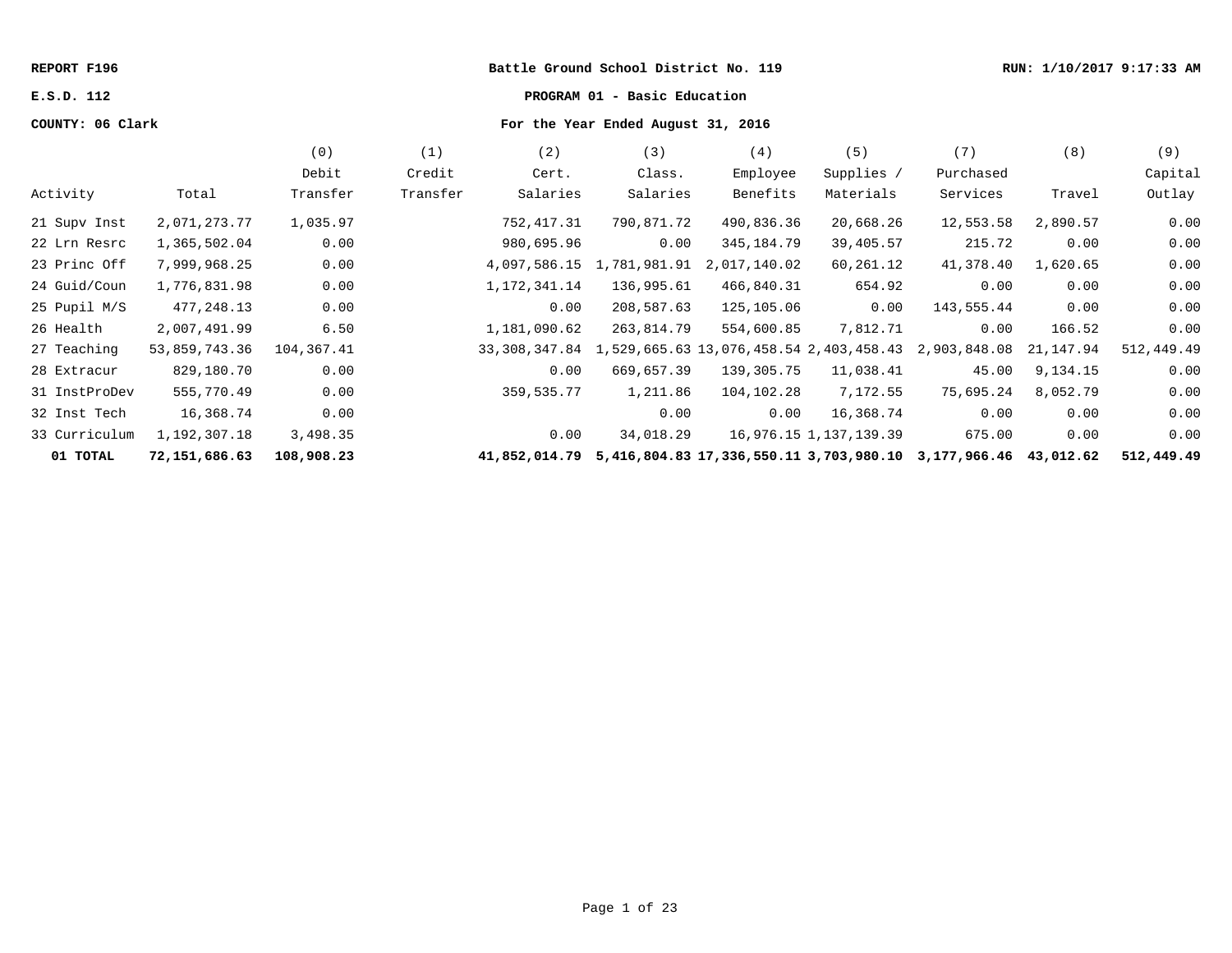# **REPORT F196 Battle Ground School District No. 119 RUN: 1/10/2017 9:17:33 AM**

# **E.S.D. 112 PROGRAM 02 - Alternative Learning Experience**

# **COUNTY: 06 Clark For the Year Ended August 31, 2016**

|               |              | (0)<br>Debit | (1)<br>Credit | (2)<br>Cert. | (3)<br>Class. | (4)<br>Employee            | (5)<br>Supplies / | (7)<br>Purchased | (8)      | (9)<br>Capital |
|---------------|--------------|--------------|---------------|--------------|---------------|----------------------------|-------------------|------------------|----------|----------------|
| Activity      | Total        | Transfer     | Transfer      | Salaries     | Salaries      | Benefits                   | Materials         | Services         | Travel   | Outlay         |
| 21 Supv Inst  | 38,962.05    | 0.00         |               | 29,711.50    | 0.00          | 9,250.55                   | 0.00              | 0.00             | 0.00     | 0.00           |
| 23 Princ Off  | 1,393,728.15 | 0.00         |               | 497,026.42   | 523,769.99    | 369,873.25                 | 3,058.49          | 0.00             | 0.00     | 0.00           |
| 24 Guid/Coun  | 266,584.17   | 0.00         |               | 187,820.47   | 9,170.35      | 69,593.35                  | 0.00              | 0.00             | 0.00     | 0.00           |
| 25 Pupil M/S  | 622.85       | 0.00         |               | 0.00         | 519.10        | 103.75                     | 0.00              | 0.00             | 0.00     | 0.00           |
| 26 Health     | 96,812.28    | 0.00         |               | 53,975.84    | 20,424.64     | 22,315.05                  | 96.75             | 0.00             | 0.00     | 0.00           |
| 27 Teaching   | 6,307,311.30 | 9,906.05     |               | 4,360,947.93 |               | 231, 313.22 1, 539, 201.96 | 103,307.94        | 60,998.66        | 1,635.54 | 0.00           |
| 28 Extracur   | 14,713.75    | 0.00         |               | 0.00         | 13,631.91     | 1,081.84                   | 0.00              | 0.00             | 0.00     | 0.00           |
| 31 InstProDev | 20,861.85    | 0.00         |               | 3,554.00     | 0.00          | 318.44                     | 0.00              | 13,374.52        | 3,614.89 | 0.00           |
| 32 Inst Tech  | 15,095.25    | 0.00         |               |              | 0.00          | 0.00                       | 15,095.25         | 0.00             | 0.00     | 0.00           |
| 33 Curriculum | 138,393.25   | 0.00         |               | 0.00         | 0.00          | 0.00                       | 129,820.45        | 8,572.80         | 0.00     | 0.00           |
| 02 TOTAL      | 8,293,084.90 | 9,906.05     |               | 5,133,036.16 |               | 798,829.21 2,011,738.19    | 251,378.88        | 82,945.98        | 5,250.43 | 0.00           |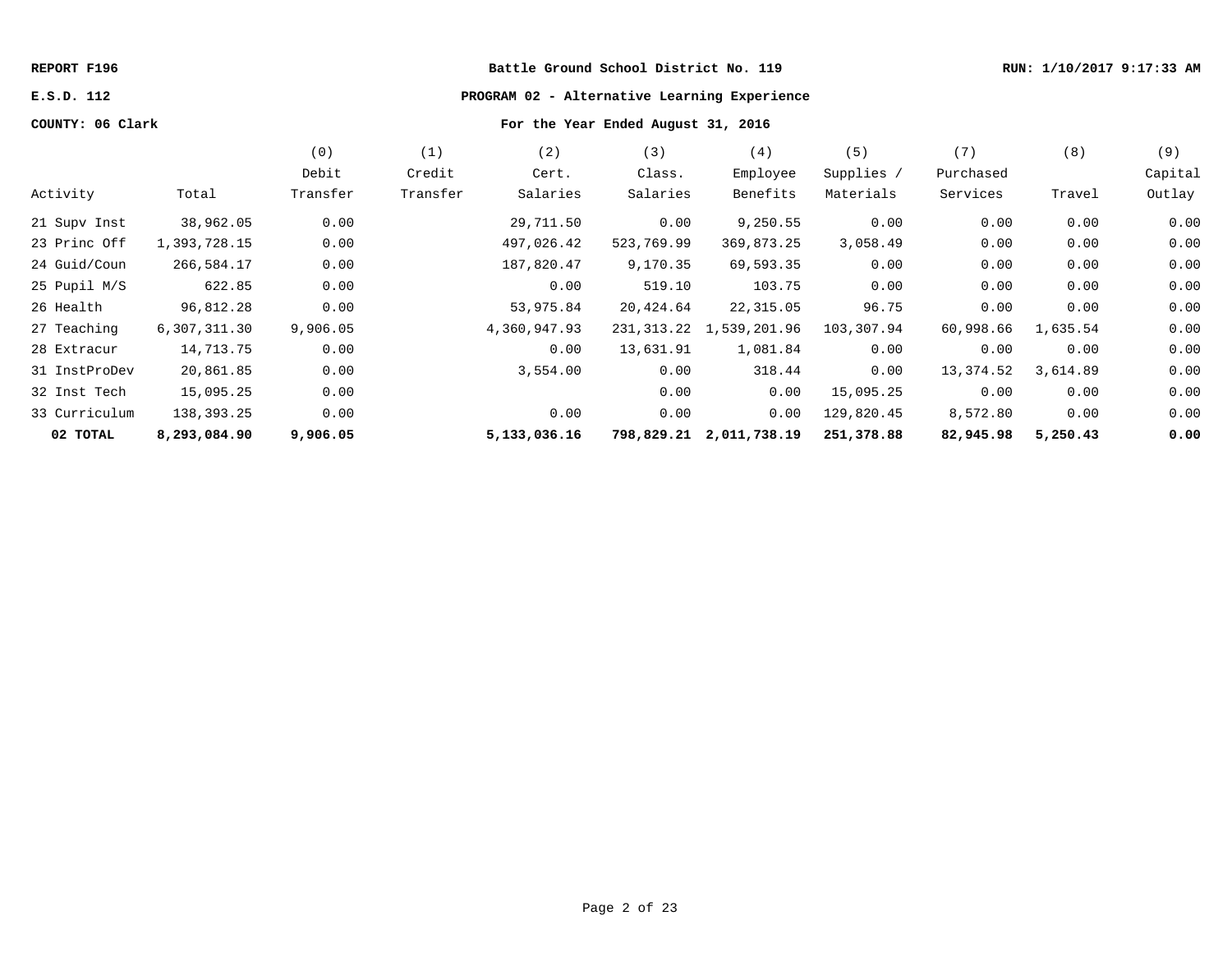| REPORT F196                                                       |            | Battle Ground School District No. 119 |          |          |          |          |            |            |        | RUN: 1/10/2017 9:17:33 AM |
|-------------------------------------------------------------------|------------|---------------------------------------|----------|----------|----------|----------|------------|------------|--------|---------------------------|
| PROGRAM 03 - Basic Education - Dropout Reengagement<br>E.S.D. 112 |            |                                       |          |          |          |          |            |            |        |                           |
| COUNTY: 06 Clark<br>For the Year Ended August 31, 2016            |            |                                       |          |          |          |          |            |            |        |                           |
|                                                                   |            | (0)                                   | (1)      | (2)      | (3)      | (4)      | (5)        | (7)        | (8)    | (9)                       |
|                                                                   |            | Debit                                 | Credit   | Cert.    | Class.   | Employee | Supplies / | Purchased  |        | Capital                   |
| Activity                                                          | Total      | Transfer                              | Transfer | Salaries | Salaries | Benefits | Materials  | Services   | Travel | Outlay                    |
| 27 Teaching                                                       | 113,031.75 | 0.00                                  |          | 0.00     | 0.00     | 0.00     | 0.00       | 113,031.75 | 0.00   | 0.00                      |
| 03 TOTAL                                                          | 113,031.75 | 0.00                                  |          | 0.00     | 0.00     | 0.00     | 0.00       | 113,031.75 | 0.00   | 0.00                      |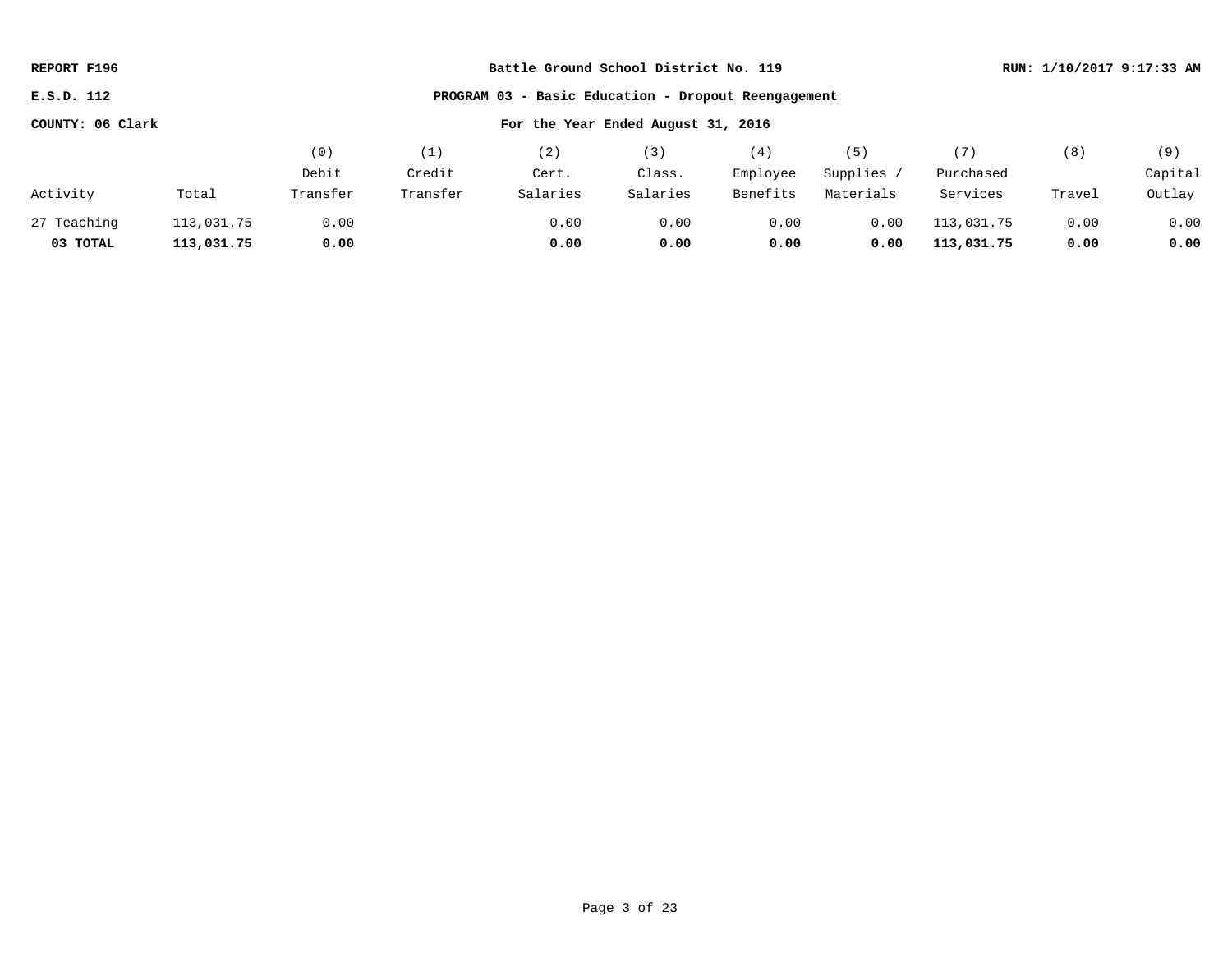| REPORT F196 |  |
|-------------|--|
|-------------|--|

# **Rattle Ground School District No. 119 RUN: 1/10/2017 9:17:33 AM**

**E.S.D. 112 PROGRAM 21 - Special Education, Supplemental, State**

# **COUNTY: 06 Clark For the Year Ended August 31, 2016**

|               |                | (0)      | Ί.       | (2)          | (3)                       | (4)          | 〔5〕        | (7)                      | (8)      | (9)     |
|---------------|----------------|----------|----------|--------------|---------------------------|--------------|------------|--------------------------|----------|---------|
|               |                | Debit    | Credit   | Cert.        | Class.                    | Employee     | Supplies / | Purchased                |          | Capital |
| Activity      | Total          | Transfer | Transfer | Salaries     | Salaries                  | Benefits     | Materials  | Services                 | Travel   | Outlay  |
| 21 Supv Inst  | 551,416.10     | 0.00     |          | 272,922.27   | 141,456.98                | 128,396.81   | 0.00       | 8,640.04                 | 0.00     | 0.00    |
| 26 Health     | 3, 411, 379.55 | 0.00     |          | 2,389,057.94 | 92,735.83                 | 926,048.19   | 0.00       | 0.00                     | 3,537.59 | 0.00    |
| 27 Teaching   | 9,701,965.03   | 1,494.93 |          |              | 4,615,835.52 1,855,666.44 | 2,579,386.69 | 69,671.17  | 567,010.23 12,900.05     |          | 0.00    |
| 29 Pmt to SD  | 258,150.00     |          |          |              |                           |              |            | 258,150.00               |          |         |
| 31 InstProDev | 13,740.66      | 0.00     |          | 132.96       | 0.00                      | 28.52        | 0.00       | 12,135.66                | 1,443.52 | 0.00    |
| 33 Curriculum | 33,758.22      | 0.00     |          | 0.00         | 0.00                      | 0.00         | 33,758.22  | 0.00                     | 0.00     | 0.00    |
| 21 TOTAL      | 13,970,409.56  | 1,494.93 |          | 7,277,948.69 | 2,089,859.25              | 3,633,860.21 | 103,429.39 | 845, 935. 93 17, 881. 16 |          | 0.00    |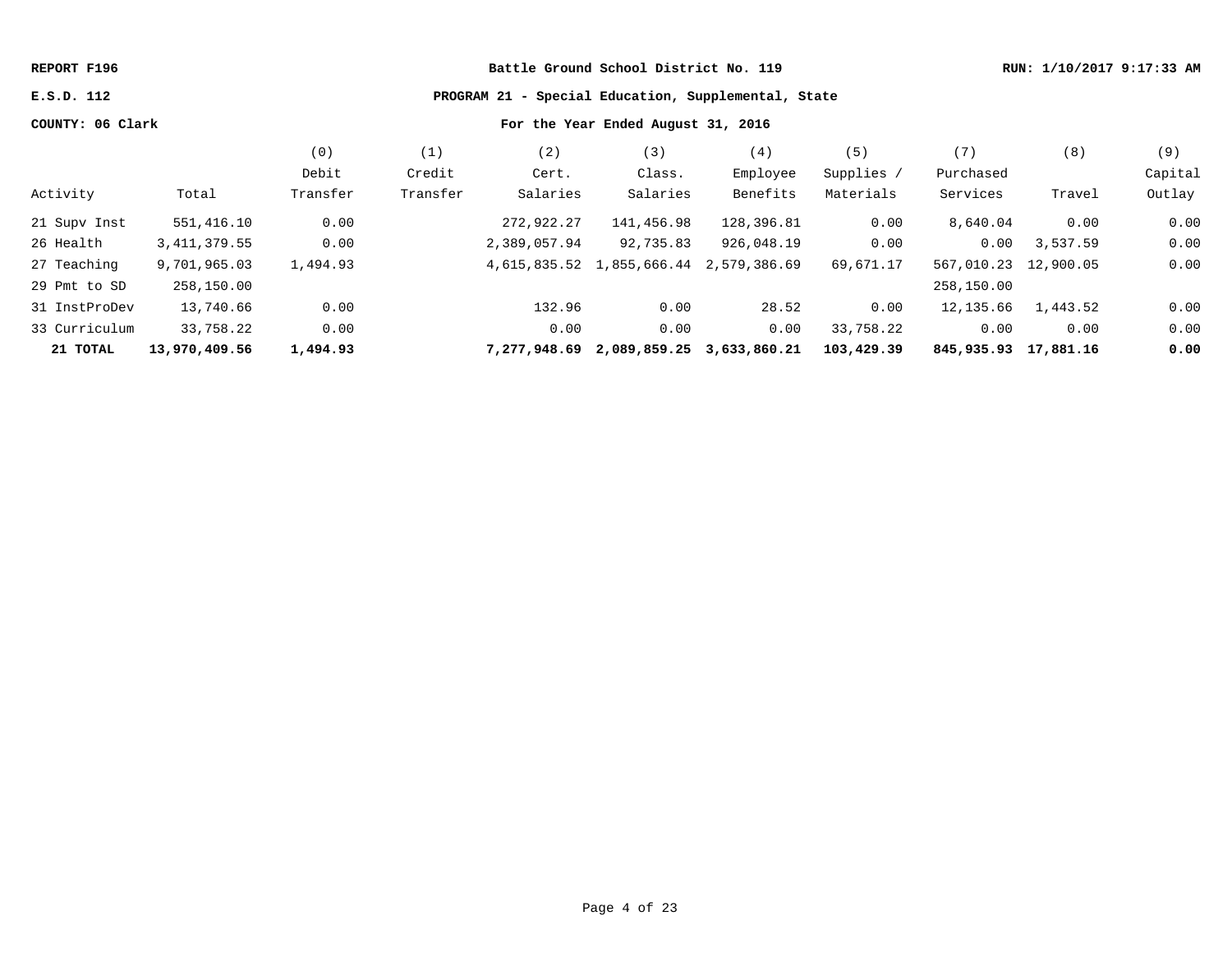**E.S.D. 112 PROGRAM 22 - Special Education - Infants and Toddlers - State**

|              |            | ΄Ο)      |          | 2)         | 3)       | (4)      | 5         | '7         | (8)    | (9)     |
|--------------|------------|----------|----------|------------|----------|----------|-----------|------------|--------|---------|
|              |            | Debit    | Credit   | Cert.      | Class.   | Employee | Supplies, | Purchased  |        | Capital |
| Activity     | Total      | Transfer | Transfer | Salaries   | Salaries | Benefits | Materials | Services   | Travel | Outlay  |
| 21 Supv Inst | 12,148.25  | 0.00     |          | 8,151.16   | 1,235.75 | 2,761.34 | 0.00      | 0.00       | 0.00   | 0.00    |
| 26 Health    | 19,488.61  | 0.00     |          | 14, 212.31 | 0.00     | 5,276.30 | 0.00      | 0.00       | 0.00   | 0.00    |
| 27 Teaching  | 251,441.80 | 0.00     |          | 0.00       | 0.00     | 0.00     | 0.00      | 251,419.26 | 22.54  | 0.00    |
| 22 TOTAL     | 283,078.66 | 0.00     |          | 22,363.47  | 1,235.75 | 8,037.64 | 0.00      | 251,419.26 | 22.54  | 0.00    |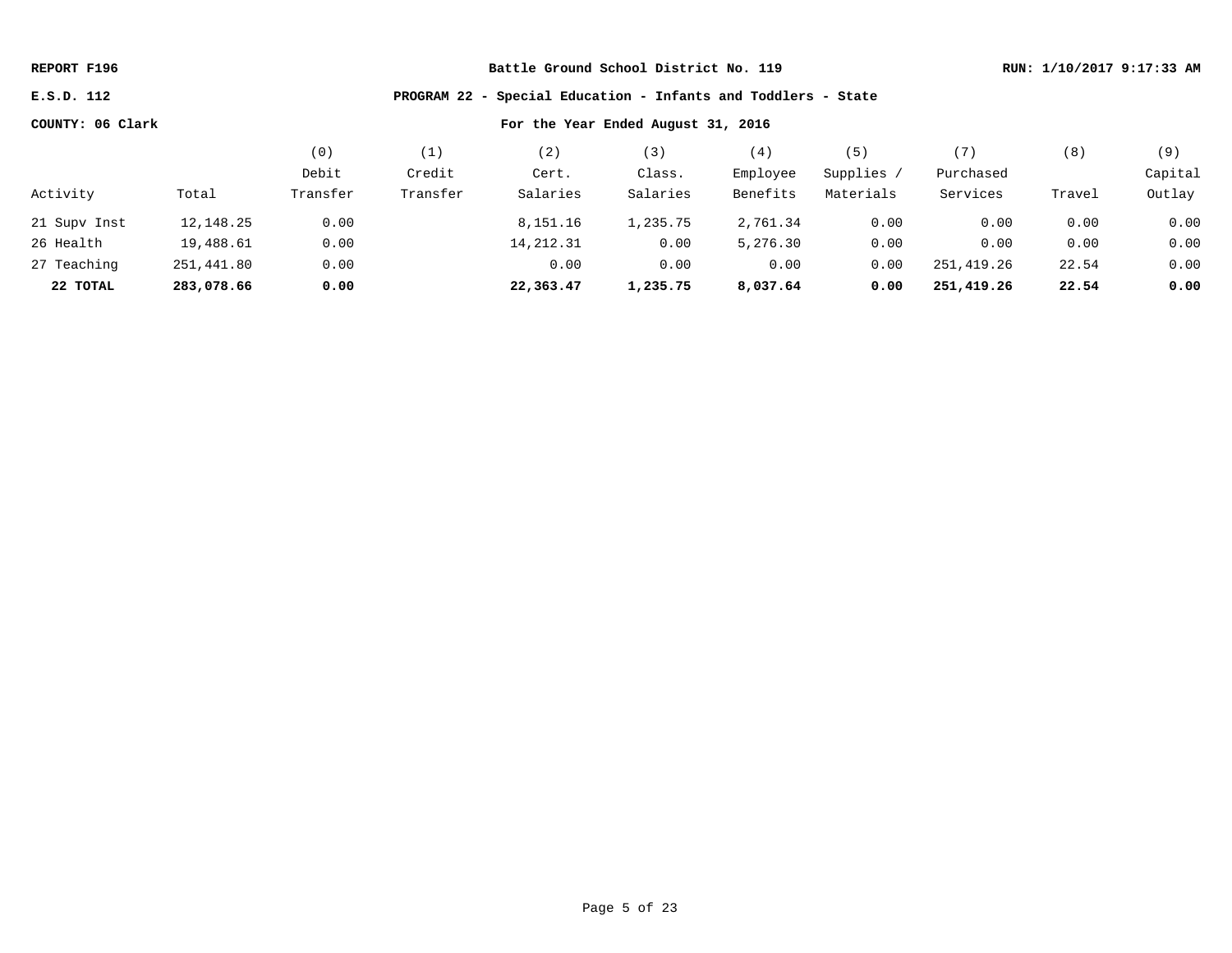### **E.S.D. 112 PROGRAM 24 - Special Education, Supplemental, Federal**

|               |              | (0)      | (1)      | (2)       | (3)                    | (4)        | (5)        | (7)        | (8)    | (9)     |
|---------------|--------------|----------|----------|-----------|------------------------|------------|------------|------------|--------|---------|
|               |              | Debit    | Credit   | Cert.     | Class.                 | Employee   | Supplies / | Purchased  |        | Capital |
| Activity      | Total        | Transfer | Transfer | Salaries  | Salaries               | Benefits   | Materials  | Services   | Travel | Outlay  |
| 21 Supv Inst  | 56,150.86    | 0.00     |          | 0.00      | 38,637.63              | 17,513.23  | 0.00       | 0.00       | 0.00   | 0.00    |
| 27 Teaching   | 2,350,581.93 | 0.00     |          |           | 15,338.98 1,440,004.01 | 836,818.92 | 0.00       | 58,420.02  | 0.00   | 0.00    |
| 29 Pmt to SD  | 83,637.00    |          |          |           |                        |            |            | 83,637.00  |        |         |
| 31 InstProDev | 1,200.00     | 0.00     |          | 0.00      | 0.00                   | 0.00       | 0.00       | 1,200.00   | 0.00   | 0.00    |
| 33 Curriculum | 2,712.99     | 0.00     |          | 0.00      | 0.00                   | 0.00       | 2,712.99   | 0.00       | 0.00   | 0.00    |
| 24 TOTAL      | 2,494,282.78 | 0.00     |          | 15,338.98 | 1,478,641.64           | 854,332.15 | 2,712.99   | 143,257.02 | 0.00   | 0.00    |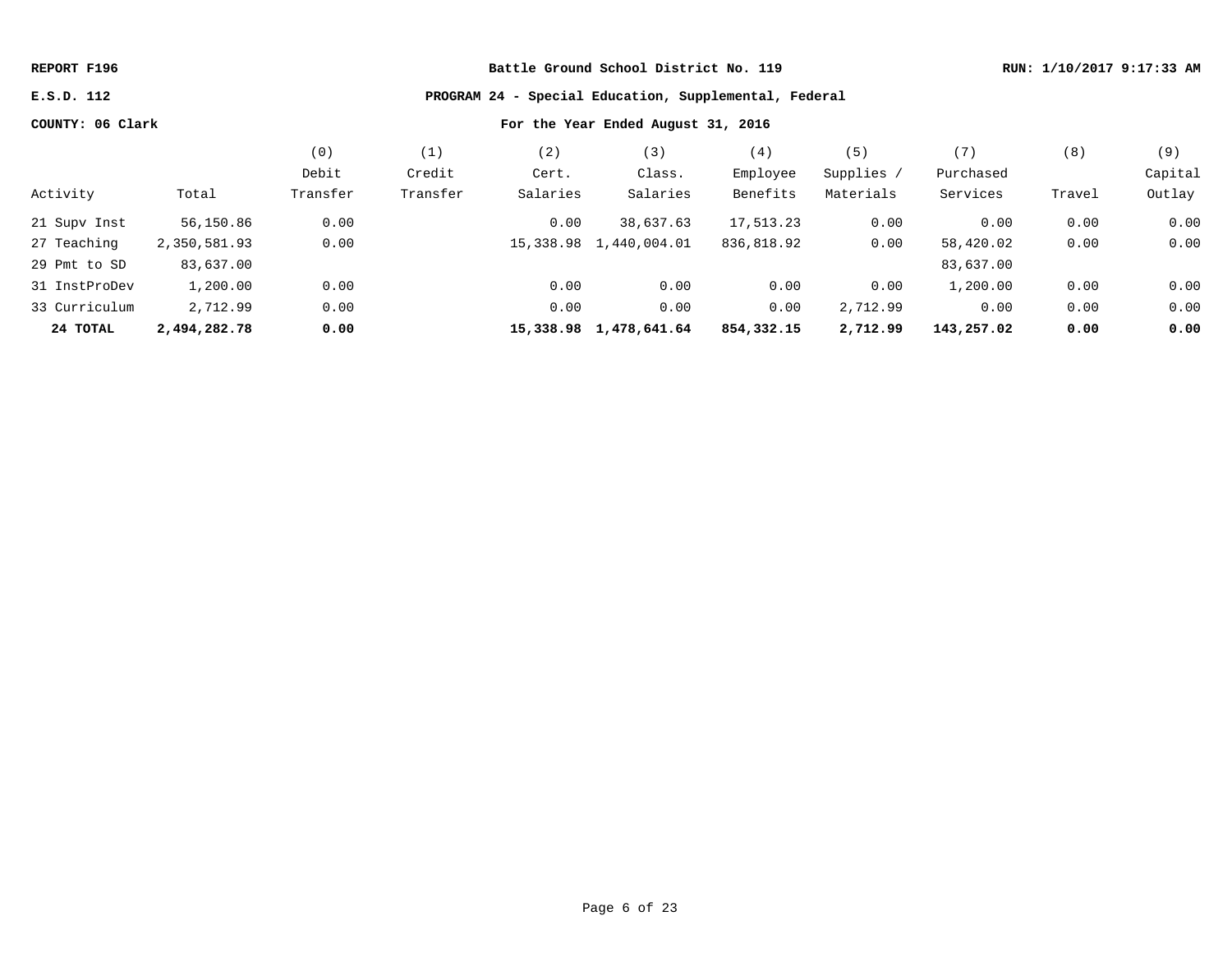| REPORT F196      |              |                                    |          |                                       | Battle Ground School District No. 119 |                         |            |                      |           | RUN: 1/10/2017 9:17:33 AM |
|------------------|--------------|------------------------------------|----------|---------------------------------------|---------------------------------------|-------------------------|------------|----------------------|-----------|---------------------------|
| E.S.D. 112       |              |                                    |          | PROGRAM 31 - Vocational, Basic, State |                                       |                         |            |                      |           |                           |
| COUNTY: 06 Clark |              | For the Year Ended August 31, 2016 |          |                                       |                                       |                         |            |                      |           |                           |
|                  |              | (0)                                | (1)      | (2)                                   | (3)                                   | (4)                     | (5)        | (7)                  | (8)       | (9)                       |
|                  |              | Debit                              | Credit   | Cert.                                 | Class.                                | Employee                | Supplies / | Purchased            |           | Capital                   |
| Activity         | Total        | Transfer                           | Transfer | Salaries                              | Salaries                              | Benefits                | Materials  | Services             | Travel    | Outlay                    |
| 21 Supv Inst     | 492,533.36   | 4,085.09                           |          | 117,007.25                            | 130,893.33                            | 87,703.18               | 96,338.50  | 33, 271.26           | 7,712.20  | 15,522.55                 |
| 24 Guid/Coun     | 333,811.70   | 0.00                               |          | 162,741.40                            | 76,373.34                             | 93,510.52               | 596.89     | 99.41                | 490.14    | 0.00                      |
| 27 Teaching      | 4,866,446.88 | 0.00                               |          | 3,020,612.00                          |                                       | 177,924.93 1,155,791.91 | 226,206.33 | 257,511.57           | 28,400.14 | 0.00                      |
| 31 InstProDev    | 4,688.62     | 0.00                               |          | 0.00                                  | 0.00                                  | 0.00                    | 0.00       | 919.00               | 3,769.62  | 0.00                      |
| 32 Inst Tech     | 20,022.88    | 0.00                               |          |                                       | 0.00                                  | 0.00                    | 20,022.88  | 0.00                 | 0.00      | 0.00                      |
| 33 Curriculum    | 42,826.99    | 0.00                               |          | 0.00                                  | 0.00                                  | 0.00                    | 42,826.99  | 0.00                 | 0.00      | 0.00                      |
| 31 TOTAL         | 5,760,330.43 | 4,085.09                           |          | 3,300,360.65                          |                                       | 385,191.60 1,337,005.61 | 385,991.59 | 291,801.24 40,372.10 |           | 15,522.55                 |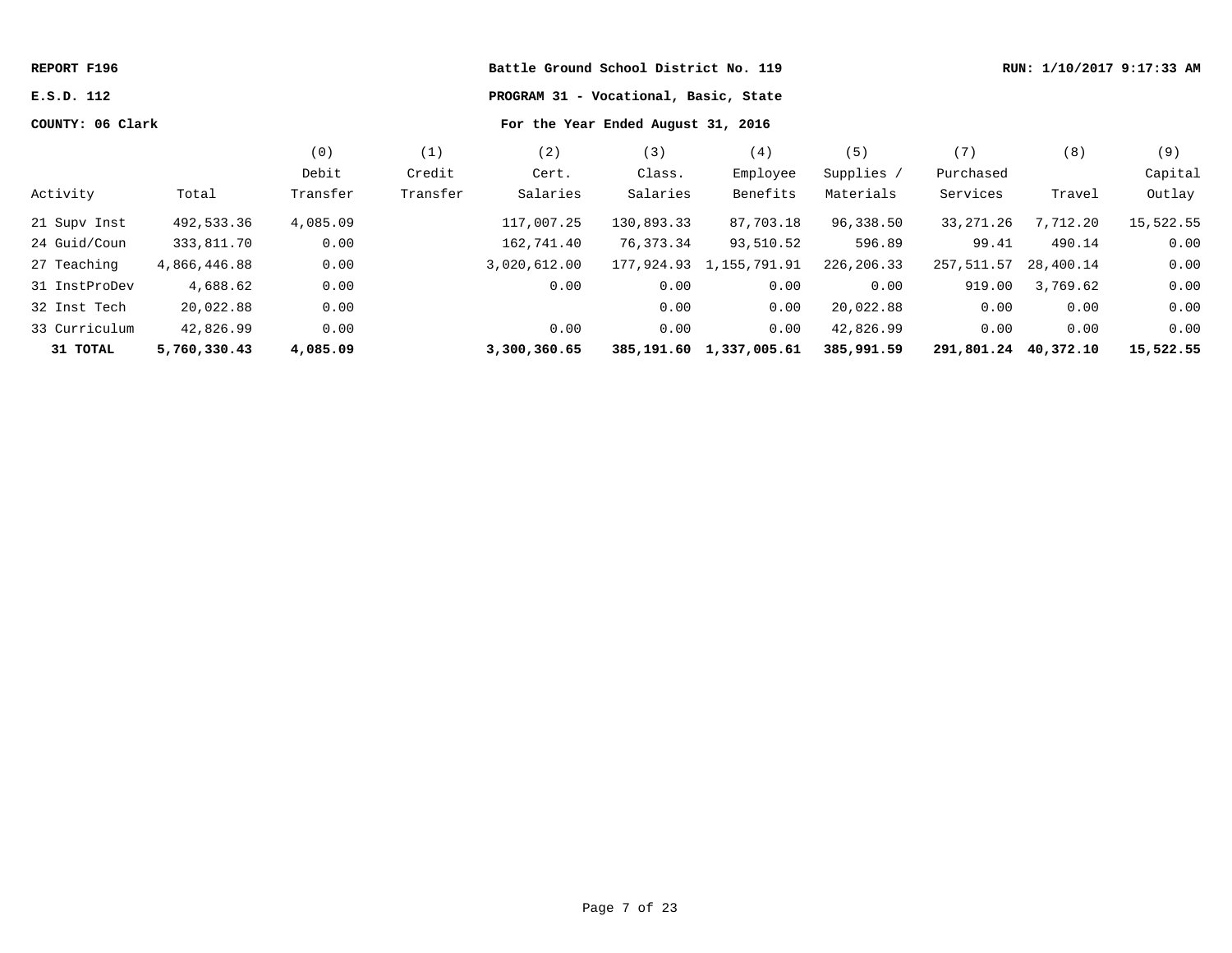**E.S.D. 112 PROGRAM 34 - Middle School Career and Technical Education, State**

|              |             | (0)      |          | 2)          | 3)        | (4)       | 5         | 〔7〕       | (8)    | (9)     |
|--------------|-------------|----------|----------|-------------|-----------|-----------|-----------|-----------|--------|---------|
|              |             | Debit    | Credit   | Cert.       | Class.    | Employee  | Supplies  | Purchased |        | Capital |
| Activity     | Total       | Transfer | Transfer | Salaries    | Salaries  | Benefits  | Materials | Services  | Travel | Outlay  |
| 21 Supv Inst | 20,615.30   | 0.00     |          | 11, 114. 14 | 4,624.26  | 4,876.90  | 0.00      | 0.00      | 0.00   | 0.00    |
| 24 Guid/Coun | 83, 233. 77 | 0.00     |          | 0.00        | 58,932.94 | 24,056.92 | 243.91    | 0.00      | 0.00   | 0.00    |
| 27 Teaching  | 164,970.95  | 0.00     |          | 113,216.04  | 0.00      | 45,820.28 | 5,934.63  | 0.00      | 0.00   | 0.00    |
| 34 TOTAL     | 268,820.02  | 0.00     |          | 124,330.18  | 63,557.20 | 74,754.10 | 6,178.54  | 0.00      | 0.00   | 0.00    |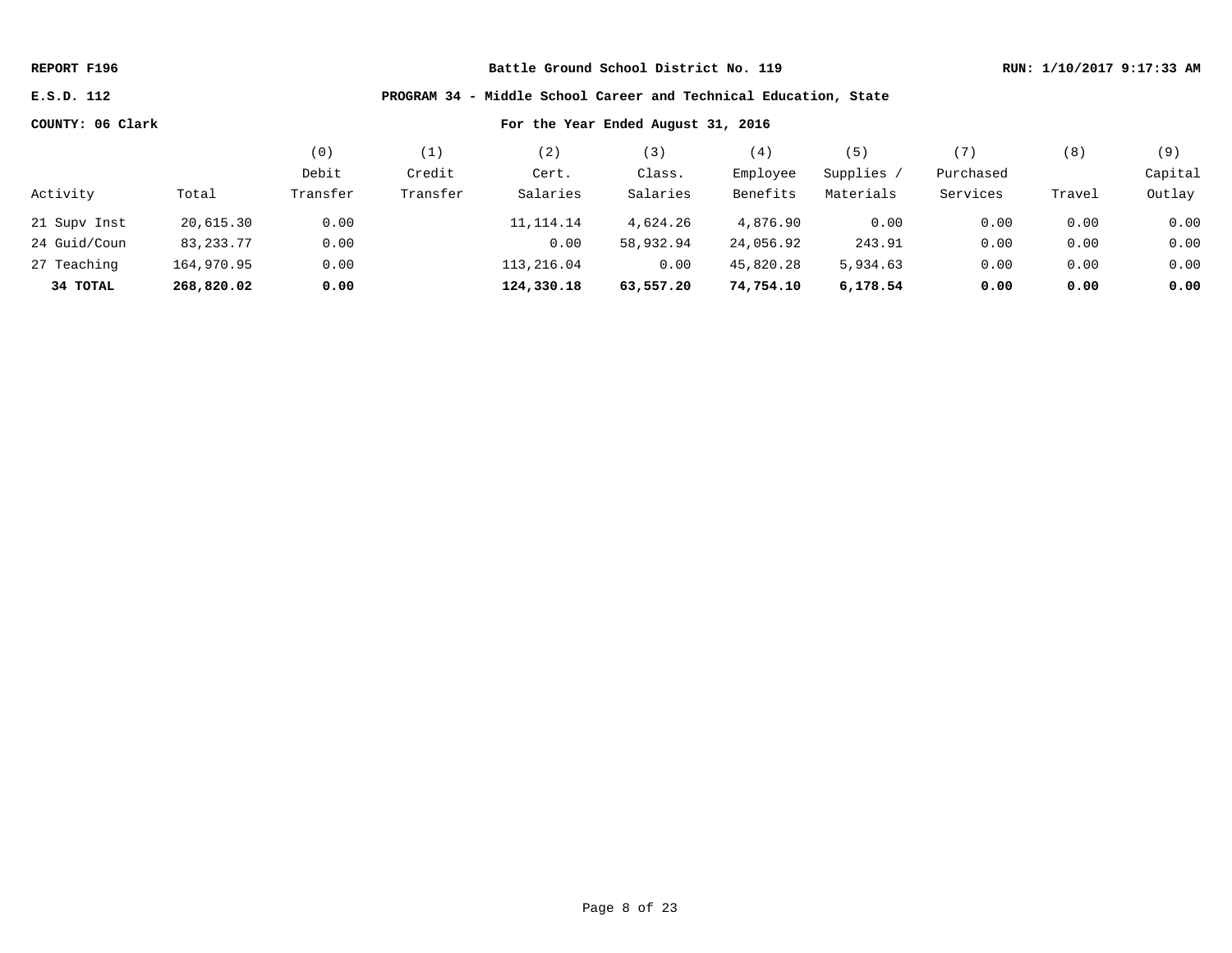| REPORT F196      |           |          |          | Battle Ground School District No. 119 |                                  |          |            |           | RUN: 1/10/2017 9:17:33 AM |         |  |  |
|------------------|-----------|----------|----------|---------------------------------------|----------------------------------|----------|------------|-----------|---------------------------|---------|--|--|
| E.S.D. 112       |           |          |          |                                       | PROGRAM 38 - Vocational, Federal |          |            |           |                           |         |  |  |
| COUNTY: 06 Clark |           |          |          |                                       |                                  |          |            |           |                           |         |  |  |
|                  |           | (0)      | (1)      | (2)                                   | (3)                              | (4)      | (5)        | (7)       | (8)                       | (9)     |  |  |
|                  |           | Debit    | Credit   | Cert.                                 | Class.                           | Employee | Supplies / | Purchased |                           | Capital |  |  |
| Activity         | Total     | Transfer | Transfer | Salaries                              | Salaries                         | Benefits | Materials  | Services  | Travel                    | Outlay  |  |  |
| 27 Teaching      | 24,396.85 | 0.00     |          | 0.00                                  | 0.00                             | 0.00     | 8,748.22   | 7,825.00  | 7,823.63                  | 0.00    |  |  |
| 31 InstProDev    | 29,253.97 | 0.00     |          | 0.00                                  | 0.00                             | 0.00     | 0.00       | 23,900.00 | 5,353.97                  | 0.00    |  |  |
| 38 TOTAL         | 53,650.82 | 0.00     |          | 0.00                                  | 0.00                             | 0.00     | 8,748.22   | 31,725.00 | 13,177.60                 | 0.00    |  |  |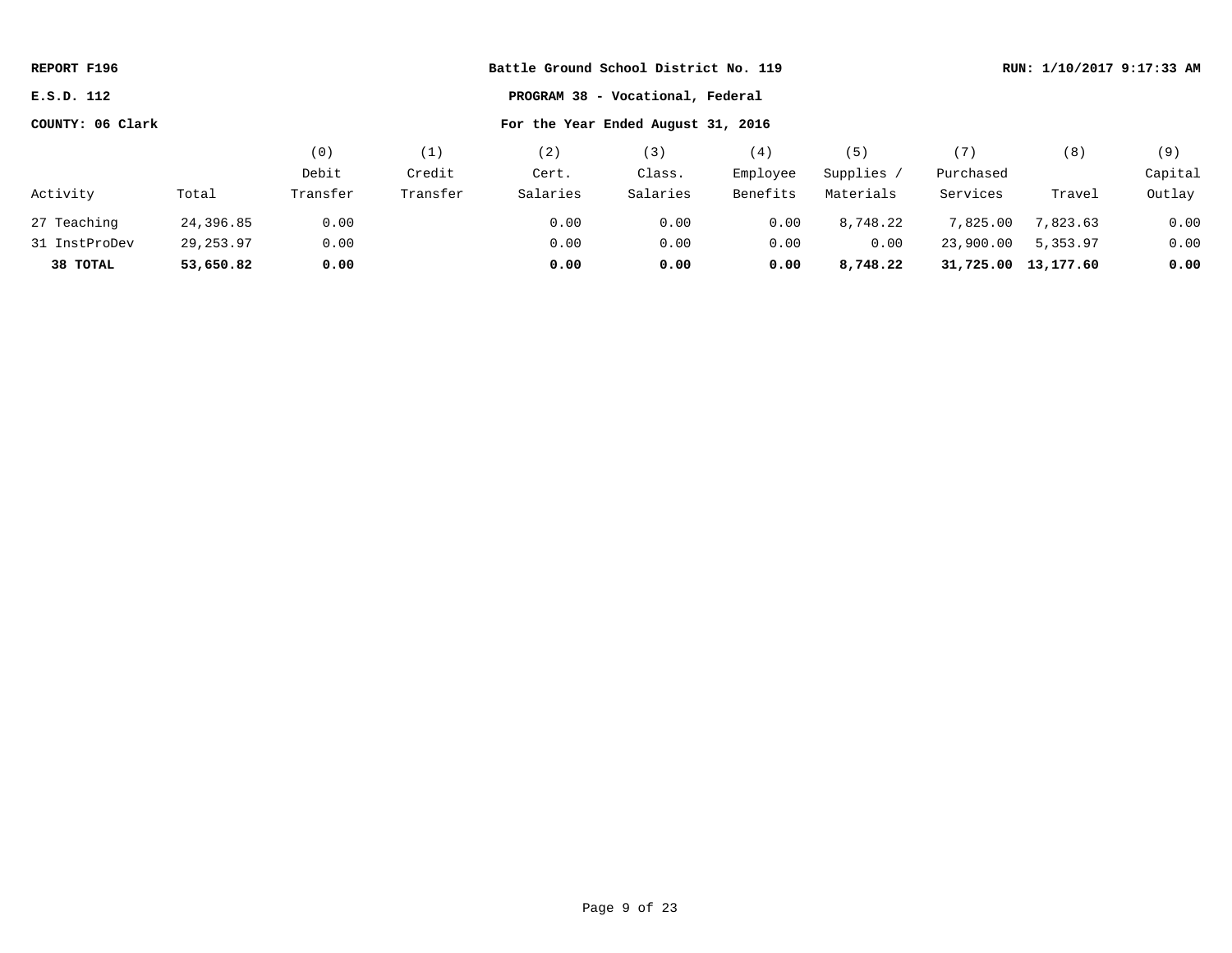## **E.S.D. 112 PROGRAM 51 - Disadvantaged (formerly Remediation) ESEA Disadvantaged, Federal**

|               |              | (0)      | $\perp$  | 2)         | 【3】        | (4,        | 5)         | (7)        | (8)      | (9)     |
|---------------|--------------|----------|----------|------------|------------|------------|------------|------------|----------|---------|
|               |              | Debit    | Credit   | Cert.      | Class.     | Employee   | Supplies / | Purchased  |          | Capital |
| Activity      | Total        | Transfer | Transfer | Salaries   | Salaries   | Benefits   | Materials  | Services   | Travel   | Outlay  |
| 21 Supv Inst  | 84,161.90    | 0.00     |          | 36,570.77  | 26,074.71  | 21,516.42  | 0.00       | 0.00       | 0.00     | 0.00    |
| 27 Teaching   | 1,133,821.60 | 1,030.70 |          | 289,808.89 | 364,608.23 | 242,765.00 | 65,785.71  | 169,073.39 | 749.68   | 0.00    |
| 31 InstProDev | 265,958.42   | 477.31   |          | 152,723.58 | 2,058.36   | 54,008.94  | 14, 154.97 | 35,308.93  | 7,226.33 | 0.00    |
| 32 Inst Tech  | 21,141.08    | 0.00     |          |            | 0.00       | 0.00       | 21,141.08  | 0.00       | 0.00     | 0.00    |
| 33 Curriculum | 15,430.21    | 0.00     |          | 0.00       | 0.00       | 0.00       | 15,430.21  | 0.00       | 0.00     | 0.00    |
| 51 TOTAL      | 1,520,513.21 | 1,508.01 |          | 479,103.24 | 392,741.30 | 318,290.36 | 116,511.97 | 204,382.32 | 7,976.01 | 0.00    |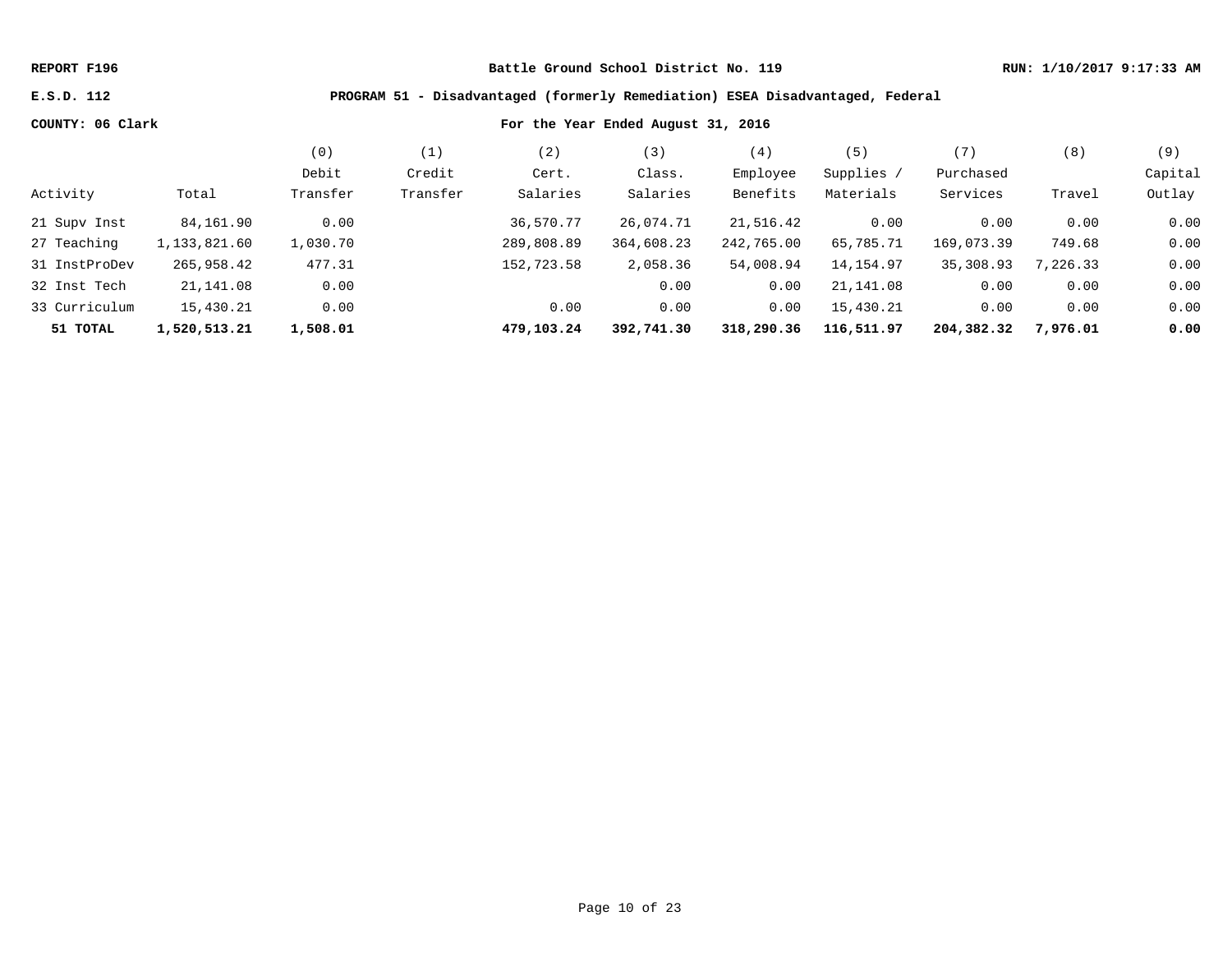| REPORT F196                                                        |             |          |          | Battle Ground School District No. 119 |          |           |            |           | RUN: 1/10/2017 9:17:33 AM |         |
|--------------------------------------------------------------------|-------------|----------|----------|---------------------------------------|----------|-----------|------------|-----------|---------------------------|---------|
| PROGRAM 52 - Other Title Grants Under ESEA - Federal<br>E.S.D. 112 |             |          |          |                                       |          |           |            |           |                           |         |
| COUNTY: 06 Clark                                                   |             |          |          | For the Year Ended August 31, 2016    |          |           |            |           |                           |         |
|                                                                    |             | (0)      | (1)      | (2)                                   | (3)      | (4)       | (5)        | (7)       | (8)                       | (9)     |
|                                                                    |             | Debit    | Credit   | Cert.                                 | Class.   | Employee  | Supplies / | Purchased |                           | Capital |
| Activity                                                           | Total       | Transfer | Transfer | Salaries                              | Salaries | Benefits  | Materials  | Services  | Travel                    | Outlay  |
| 31 InstProDev                                                      | 354, 172.88 | 0.00     |          | 190,738.88                            | 0.00     | 49,551.27 | 22,198.72  | 63,199.51 | 28,484.50                 | 0.00    |
| 52 TOTAL                                                           | 354,172.88  | 0.00     |          | 190,738.88                            | 0.00     | 49,551.27 | 22,198.72  | 63,199.51 | 28,484.50                 | 0.00    |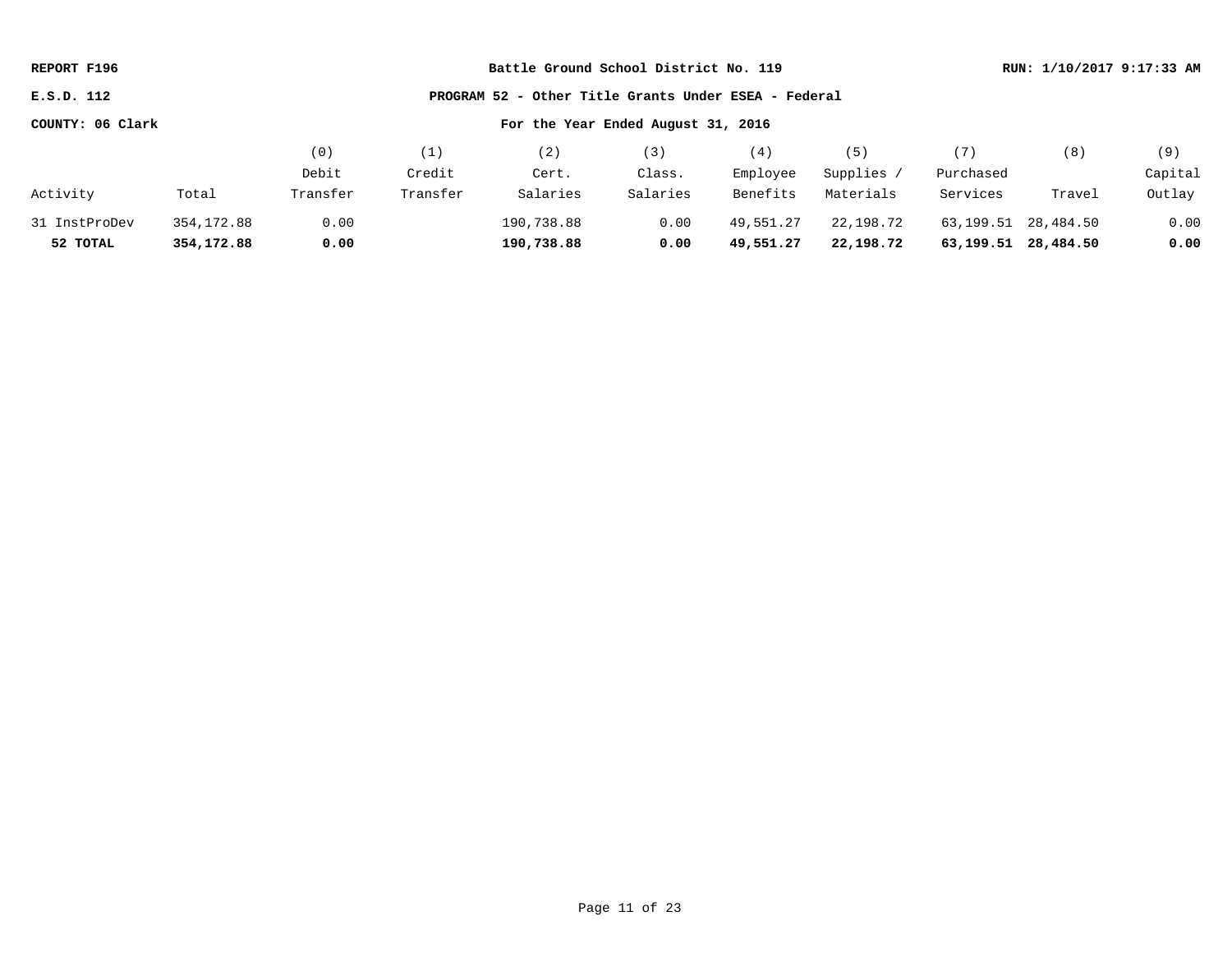# **E.S.D. 112 PROGRAM 55 - Learning Assistance Program (LAP), State**

|               |              | (0)      | $\perp$  | '2)        | 3)         | (4)         | $5^{\circ}$ |            | (8)       | (9)     |
|---------------|--------------|----------|----------|------------|------------|-------------|-------------|------------|-----------|---------|
|               |              | Debit    | Credit   | Cert.      | Class.     | Employee    | Supplies /  | Purchased  |           | Capital |
| Activity      | Total        | Transfer | Transfer | Salaries   | Salaries   | Benefits    | Materials   | Services   | Travel    | Outlay  |
| 21 Supv Inst  | 31,415.18    | 0.00     |          | 0.00       | 21,446.70  | 9,968.48    | 0.00        | 0.00       | 0.00      | 0.00    |
| 27 Teaching   | 1,320,648.95 | 556.18   |          | 322,519.87 | 539,227.76 | 420, 474.93 | 27, 167, 46 | 10,398.07  | 304.68    | 0.00    |
| 31 InstProDev | 693,517.84   | 0.00     |          | 416,507.44 | 516.13     | 138,504.73  | 2,381.40    | 104,923.82 | 30,684.32 | 0.00    |
| 32 Inst Tech  | 28,111.22    | 0.00     |          |            | 0.00       | 0.00        | 28, 111. 22 | 0.00       | 0.00      | 0.00    |
| 33 Curriculum | 249,416.48   | 0.00     |          | 0.00       | 0.00       | 0.00        | 249,416.48  | 0.00       | 0.00      | 0.00    |
| 55 TOTAL      | 2,323,109.67 | 556.18   |          | 739,027.31 | 561,190.59 | 568,948.14  | 307,076.56  | 115,321.89 | 30,989.00 | 0.00    |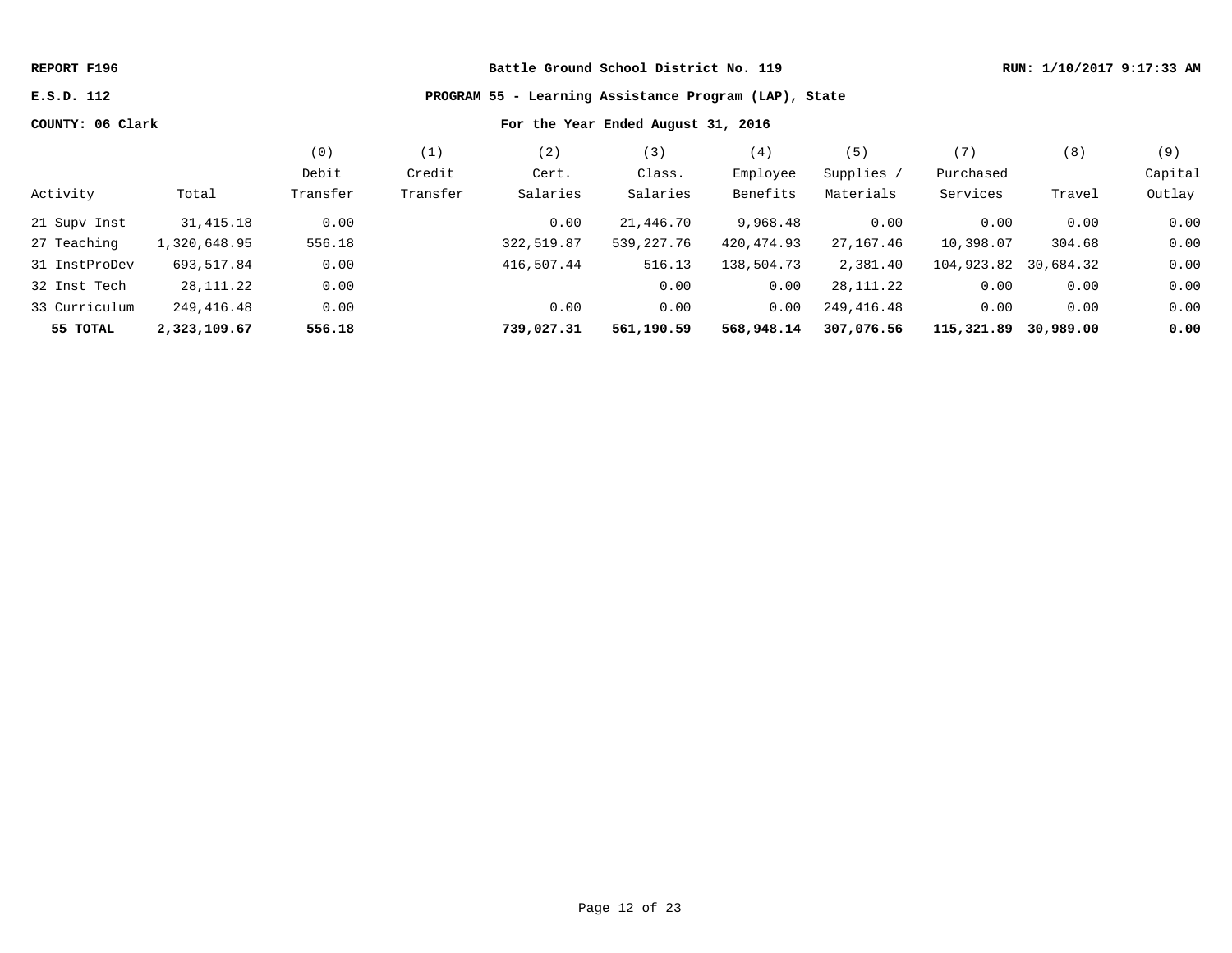| PROGRAM 58 - Special and Pilot Programs, State<br>E.S.D. 112                                                     |         |
|------------------------------------------------------------------------------------------------------------------|---------|
| COUNTY: 06 Clark<br>For the Year Ended August 31, 2016                                                           |         |
| (0)<br>(2)<br>(3)<br>(4)<br>(5)<br>(7)<br>(8)<br>(1)                                                             | (9)     |
| Debit<br>Credit<br>Employee<br>Supplies /<br>Purchased<br>Class.<br>Cert.                                        | Capital |
| Salaries<br>Activity<br>Transfer<br>Transfer<br>Salaries<br>Benefits<br>Materials<br>Services<br>Total<br>Travel | Outlay  |
| 933.90<br>27 Teaching<br>205,150.47<br>160.99<br>41,549.92<br>11,530.04<br>3,389.00<br>262,714.32<br>0.00        | 0.00    |
| 0.00<br>18,163.58<br>0.00<br>2,806.87<br>3,958.74<br>57,419.99<br>13,069.00 19,421.80<br>31 InstProDev           | 0.00    |
| 223,314.05<br>15,488.78<br>320,134.31<br>0.00<br>160.99<br>44,356.79<br>16,458.00 20,355.70<br>58 TOTAL          | 0.00    |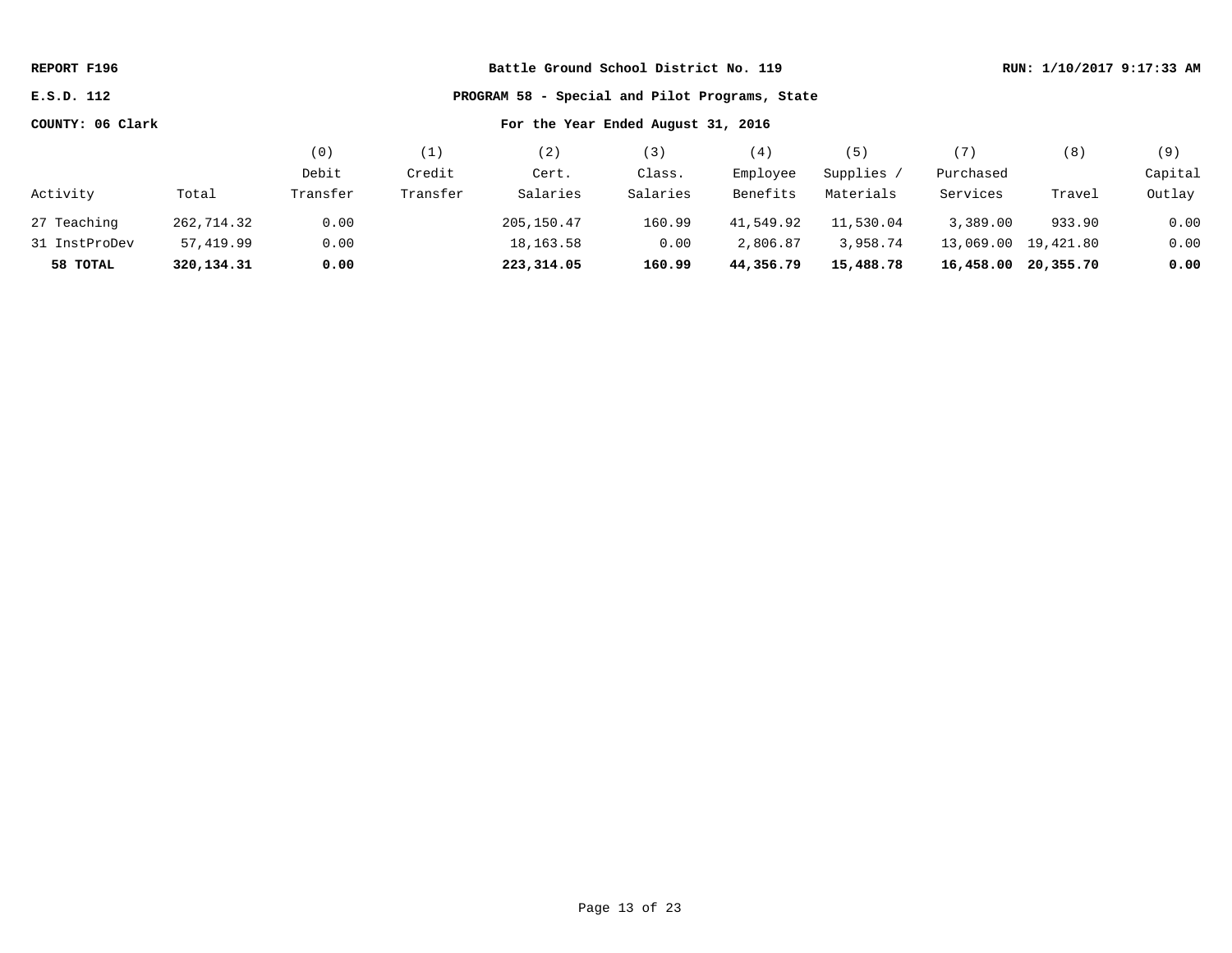| REPORT F196                                                     |           |          |          | Battle Ground School District No. 119 |          |          |            |           |          | RUN: 1/10/2017 9:17:33 AM |
|-----------------------------------------------------------------|-----------|----------|----------|---------------------------------------|----------|----------|------------|-----------|----------|---------------------------|
| PROGRAM 64 - Limited English Proficiency, Federal<br>E.S.D. 112 |           |          |          |                                       |          |          |            |           |          |                           |
| COUNTY: 06 Clark                                                |           |          |          |                                       |          |          |            |           |          |                           |
|                                                                 |           | (0)      | (1)      | (2)                                   | (3)      | (4)      | (5)        | (7)       | (8)      | (9)                       |
|                                                                 |           | Debit    | Credit   | Cert.                                 | Class.   | Employee | Supplies / | Purchased |          | Capital                   |
| Activity                                                        | Total     | Transfer | Transfer | Salaries                              | Salaries | Benefits | Materials  | Services  | Travel   | Outlay                    |
| 31 InstProDev                                                   | 66,808.43 | 0.00     |          | 54,137.86                             | 0.00     | 9,411.53 | 166.72     | 0.00      | 3,092.32 | 0.00                      |
| 64 TOTAL                                                        | 66,808.43 | 0.00     |          | 54,137.86                             | 0.00     | 9,411.53 | 166.72     | 0.00      | 3,092.32 | 0.00                      |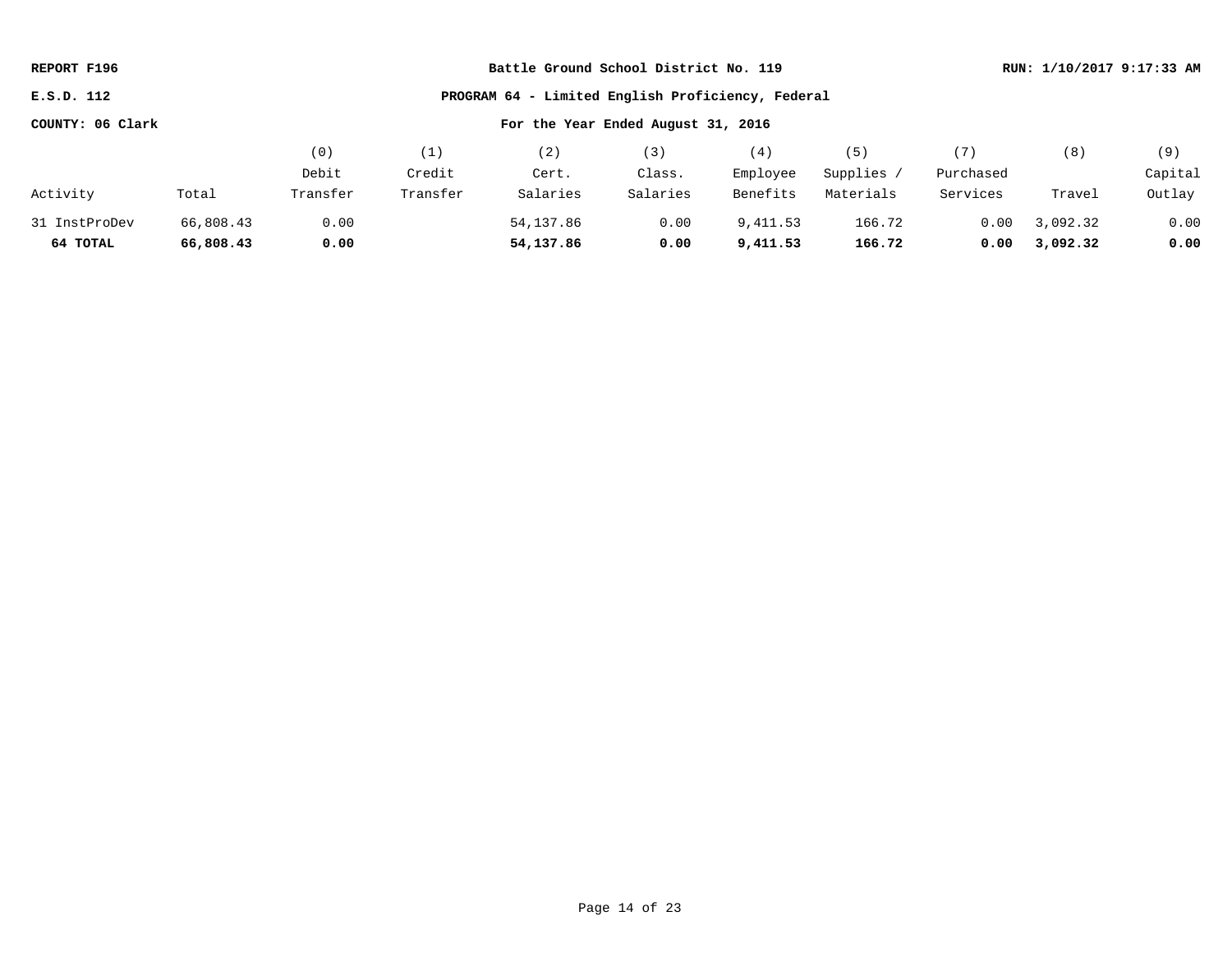| REPORT F196      |            |                                            |          |            |            | RUN: 1/10/2017 9:17:33 AM |            |           |          |         |
|------------------|------------|--------------------------------------------|----------|------------|------------|---------------------------|------------|-----------|----------|---------|
| E.S.D. 112       |            | PROGRAM 65 - Transitional Bilingual, State |          |            |            |                           |            |           |          |         |
| COUNTY: 06 Clark |            |                                            |          |            |            |                           |            |           |          |         |
|                  |            | (0)                                        | (1)      | (2)        | (3)        | (4)                       | (5)        | (7)       | (8)      | (9)     |
|                  |            | Debit                                      | Credit   | Cert.      | Class.     | Employee                  | Supplies / | Purchased |          | Capital |
| Activity         | Total      | Transfer                                   | Transfer | Salaries   | Salaries   | Benefits                  | Materials  | Services  | Travel   | Outlay  |
| 21 Supv Inst     | 161,691.95 | 0.00                                       |          | 75,824.80  | 39,946.08  | 45,921.07                 | 0.00       | 0.00      | 0.00     | 0.00    |
| 27 Teaching      | 487,005.92 | 30.04                                      |          | 153,971.17 | 148,662.52 | 127,957.27                | 51,176.25  | 4,267.55  | 941.12   | 0.00    |
| 31 InstProDev    | 52,577.36  | 0.00                                       |          | 27,415.17  | 318.74     | 5,843.19                  | 7,003.12   | 4,738.31  | 7,258.83 | 0.00    |
| 32 Inst Tech     | 63,185.67  | 0.00                                       |          |            | 0.00       | 0.00                      | 63,185.67  | 0.00      | 0.00     | 0.00    |
| 33 Curriculum    | 51,892.16  | 0.00                                       |          | 0.00       | 0.00       | 0.00                      | 51,892.16  | 0.00      | 0.00     | 0.00    |
| 65 TOTAL         | 816,353.06 | 30.04                                      |          | 257,211.14 | 188,927.34 | 179,721.53                | 173,257.20 | 9,005.86  | 8,199.95 | 0.00    |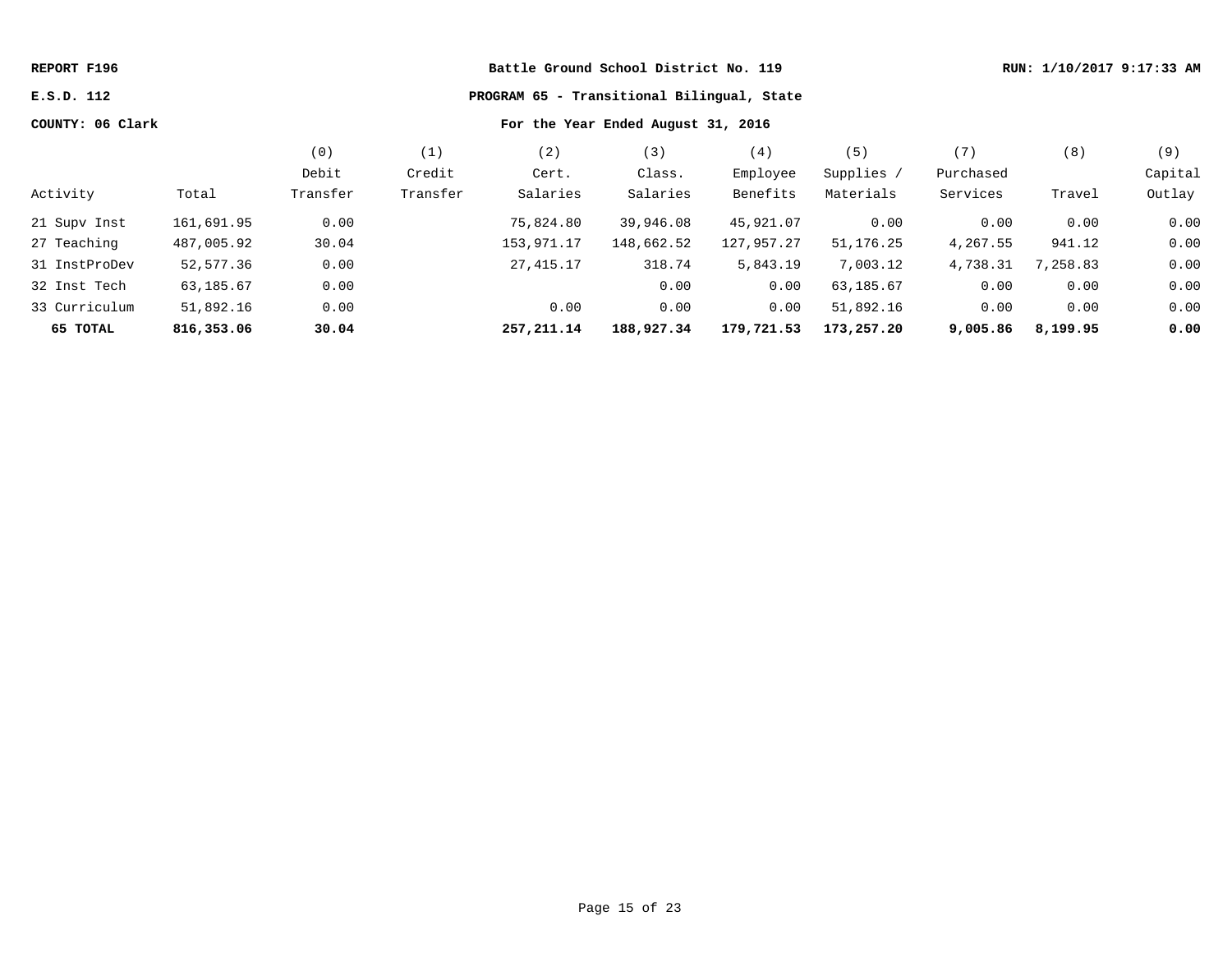| Battle Ground School District No. 119<br>REPORT F196 |            |          |          |                                    |          |           |            |           | RUN: 1/10/2017 9:17:33 AM |         |  |
|------------------------------------------------------|------------|----------|----------|------------------------------------|----------|-----------|------------|-----------|---------------------------|---------|--|
| PROGRAM 74 - Highly Capable<br>E.S.D. 112            |            |          |          |                                    |          |           |            |           |                           |         |  |
| COUNTY: 06 Clark                                     |            |          |          | For the Year Ended August 31, 2016 |          |           |            |           |                           |         |  |
|                                                      |            | (0)      | (1)      | (2)                                | (3)      | (4)       | (5)        | (7)       | (8)                       | (9)     |  |
|                                                      |            | Debit    | Credit   | Cert.                              | Class.   | Employee  | Supplies / | Purchased |                           | Capital |  |
| Activity                                             | Total      | Transfer | Transfer | Salaries                           | Salaries | Benefits  | Materials  | Services  | Travel                    | Outlay  |  |
| 27 Teaching                                          | 117,228.59 | 46.59    |          | 83,447.24                          | 3,787.84 | 27,260.03 | 1,838.76   | 690.35    | 157.78                    | 0.00    |  |
| 31 InstProDev                                        | 2,268.44   | 0.00     |          | 1,462.45                           | 0.00     | 305.99    | 0.00       | 500.00    | 0.00                      | 0.00    |  |
| 32 Inst Tech                                         | 5,509.97   | 0.00     |          |                                    | 0.00     | 0.00      | 5,509.97   | 0.00      | 0.00                      | 0.00    |  |
| 74 TOTAL                                             | 125,007.00 | 46.59    |          | 84,909.69                          | 3,787.84 | 27,566.02 | 7,348.73   | 1,190.35  | 157.78                    | 0.00    |  |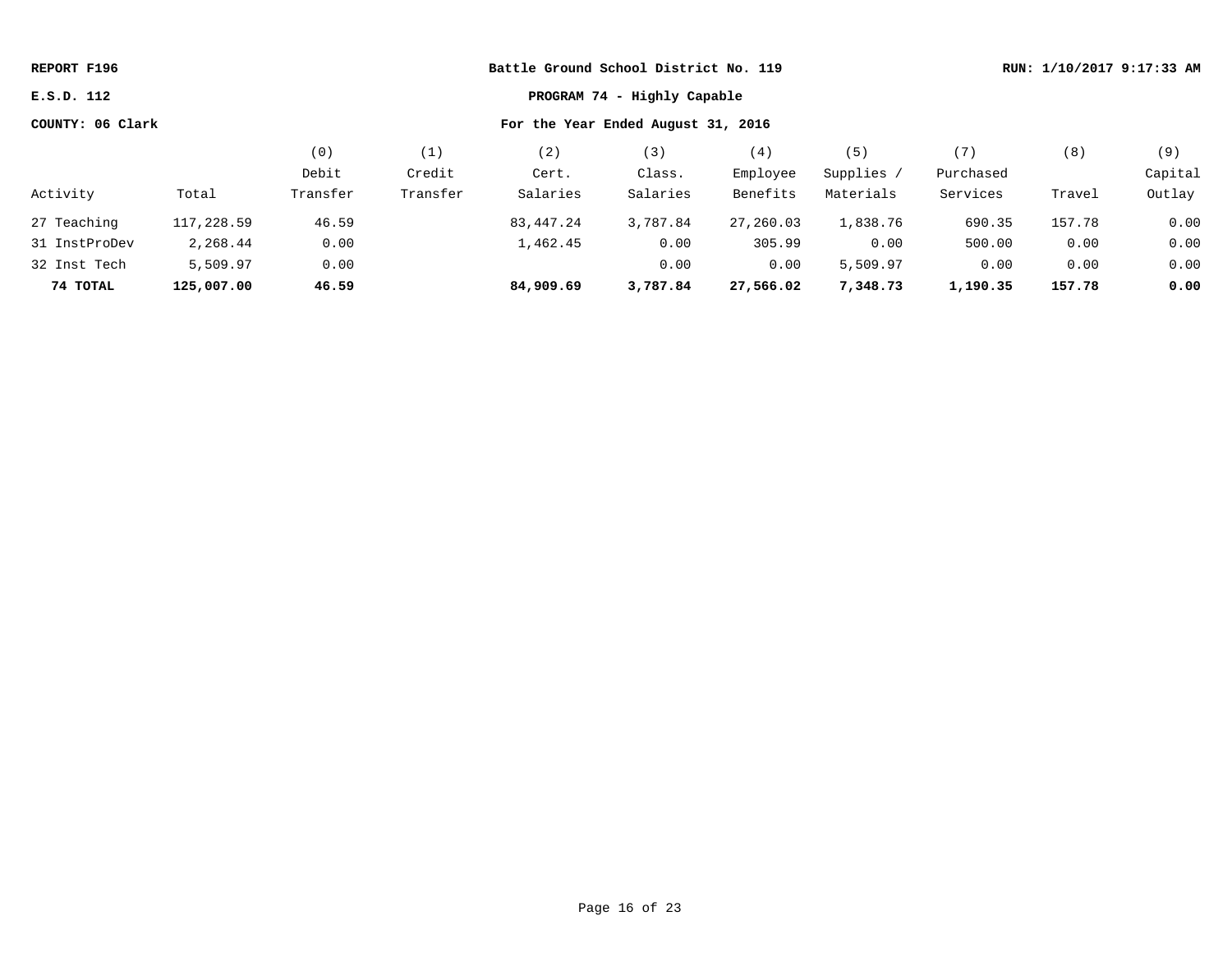# **E.S.D. 112 PROGRAM 79 - Instructional Programs, Other**

|               |              | (0)      | (1)      | (2)         | (3)        | (4)        | (5)        | (7)                       | (8)                    | (9)       |
|---------------|--------------|----------|----------|-------------|------------|------------|------------|---------------------------|------------------------|-----------|
|               |              | Debit    | Credit   | Cert.       | Class.     | Employee   | Supplies / | Purchased                 |                        | Capital   |
| Activity      | Total        | Transfer | Transfer | Salaries    | Salaries   | Benefits   | Materials  | Services                  | Travel                 | Outlay    |
| 21 Supv Inst  | 120,040.67   | 653.30   |          | 20,137.95   | 63,266.84  | 22,009.21  | 12,488.38  | 0.00                      | 1,484.99               | 0.00      |
| 22 Lrn Resrc  | 4,157.00     | 0.00     |          | 0.00        | 0.00       | 0.00       | 4,157.00   | 0.00                      | 0.00                   | 0.00      |
| 23 Princ Off  | 1,901.36     | 0.00     |          | 0.00        | 1,490.99   | 288.46     | 121.91     | 0.00                      | 0.00                   | 0.00      |
| 24 Guid/Coun  | 263,130.10   | 0.00     |          | 0.00        | 178,478.44 | 73,198.46  | 11,328.85  | 0.00                      | 124.35                 | 0.00      |
| 27 Teaching   | 715,470.38   | 264.96   |          | 112, 231.17 | 23,705.30  | 36,289.21  | 342,729.07 |                           | 30, 498.18 154, 723.04 | 15,029.45 |
| 29 Pmt to SD  | 86,774.53    |          |          |             |            |            |            | 86,774.53                 |                        |           |
| 31 InstProDev | 99,972.34    | 0.00     |          | 16,501.67   | 8,115.15   | 3,534.80   | 11,189.29  |                           | 29, 210.82 31, 420.61  | 0.00      |
| 33 Curriculum | 17,964.03    | 0.00     |          | 0.00        | 0.00       | 0.00       | 17,964.03  | 0.00                      | 0.00                   | 0.00      |
| 62 Grnd Mnt   | 3,476.93     | 0.00     |          |             | 0.00       | 0.00       | 2,804.85   | 672.08                    | 0.00                   | 0.00      |
| 63 Oper Bldg  | 188.85       | 0.00     |          |             | 153.55     | 35.30      | 0.00       | 0.00                      | 0.00                   | 0.00      |
| 79 ТОТАL      | 1,313,076.19 | 918.26   |          | 148,870.79  | 275,210.27 | 135,355.44 | 402,783.38 | 147, 155. 61 187, 752. 99 |                        | 15,029.45 |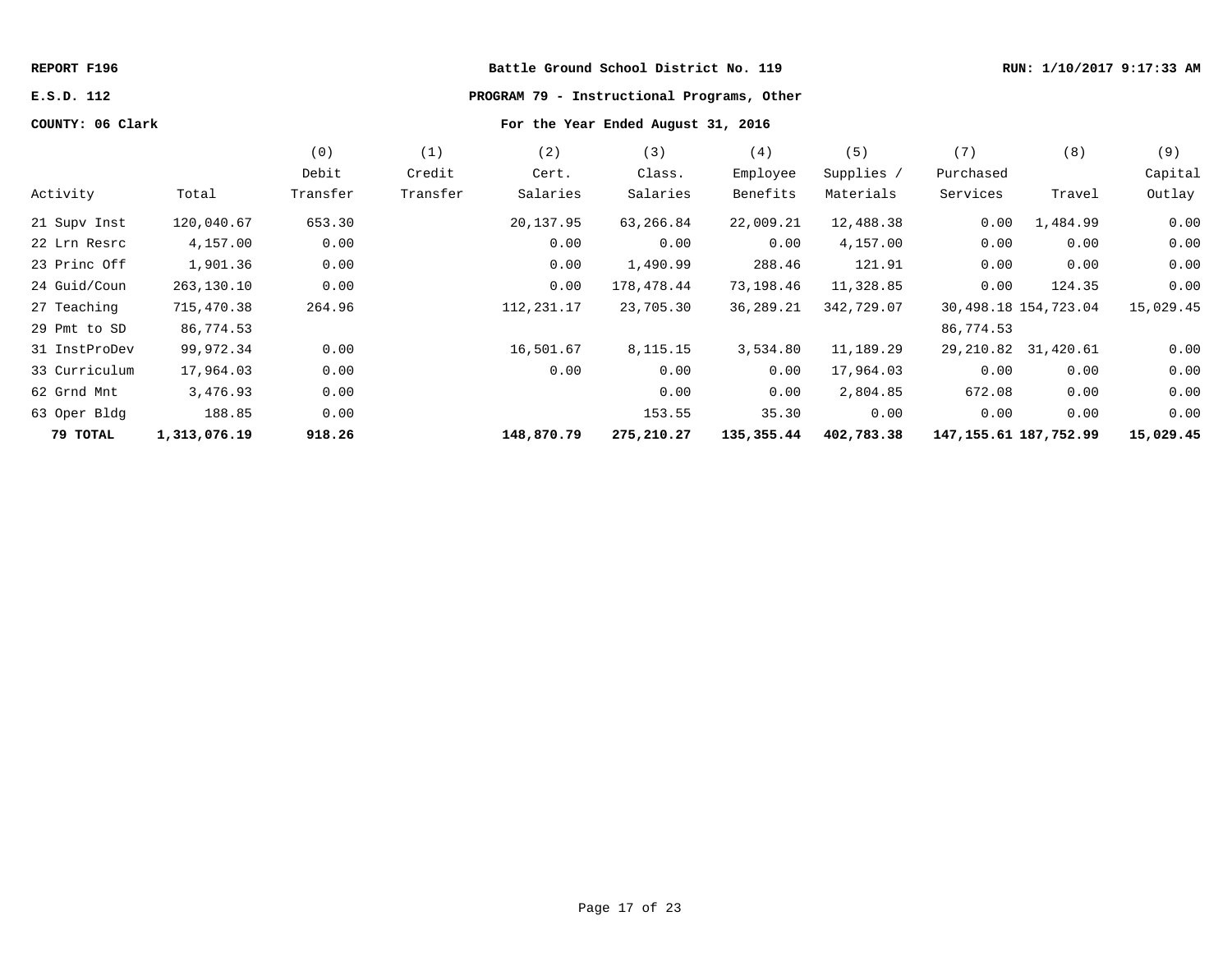| Battle Ground School District No. 119<br>REPORT F196   |            |          |          |           |            |           |            |            | RUN: 1/10/2017 9:17:33 AM |         |
|--------------------------------------------------------|------------|----------|----------|-----------|------------|-----------|------------|------------|---------------------------|---------|
| PROGRAM 86 - Community Schools<br>E.S.D. 112           |            |          |          |           |            |           |            |            |                           |         |
| COUNTY: 06 Clark<br>For the Year Ended August 31, 2016 |            |          |          |           |            |           |            |            |                           |         |
|                                                        |            | (0)      | (1)      | (2)       | (3)        | (4)       | (5)        | (7)        | (8)                       | (9)     |
|                                                        |            | Debit    | Credit   | Cert.     | Class.     | Employee  | Supplies / | Purchased  |                           | Capital |
| Activity                                               | Total      | Transfer | Transfer | Salaries  | Salaries   | Benefits  | Materials  | Services   | Travel                    | Outlay  |
| 21 Supv Inst                                           | 57,624.46  | 0.00     |          | 0.00      | 40,475.70  | 16,587.61 | 366.39     | 0.00       | 194.76                    | 0.00    |
| 23 Princ Off                                           | 128,203.32 | 0.00     |          | 0.00      | 71,927.58  | 34,699.54 | 11,924.00  | 9,652.20   | 0.00                      | 0.00    |
| 27 Teaching                                            | 283,640.34 | 401.11   |          | 19,228.25 | 70,928.06  | 13,529.31 | 15,504.87  | 163,141.80 | 906.94                    | 0.00    |
| 31 InstProDev                                          | 290.00     | 0.00     |          | 0.00      | 0.00       | 0.00      | 0.00       | 290.00     | 0.00                      | 0.00    |
| 86 ТОТАL                                               | 469,758.12 | 401.11   |          | 19,228.25 | 183,331.34 | 64,816.46 | 27,795.26  | 173,084.00 | 1,101.70                  | 0.00    |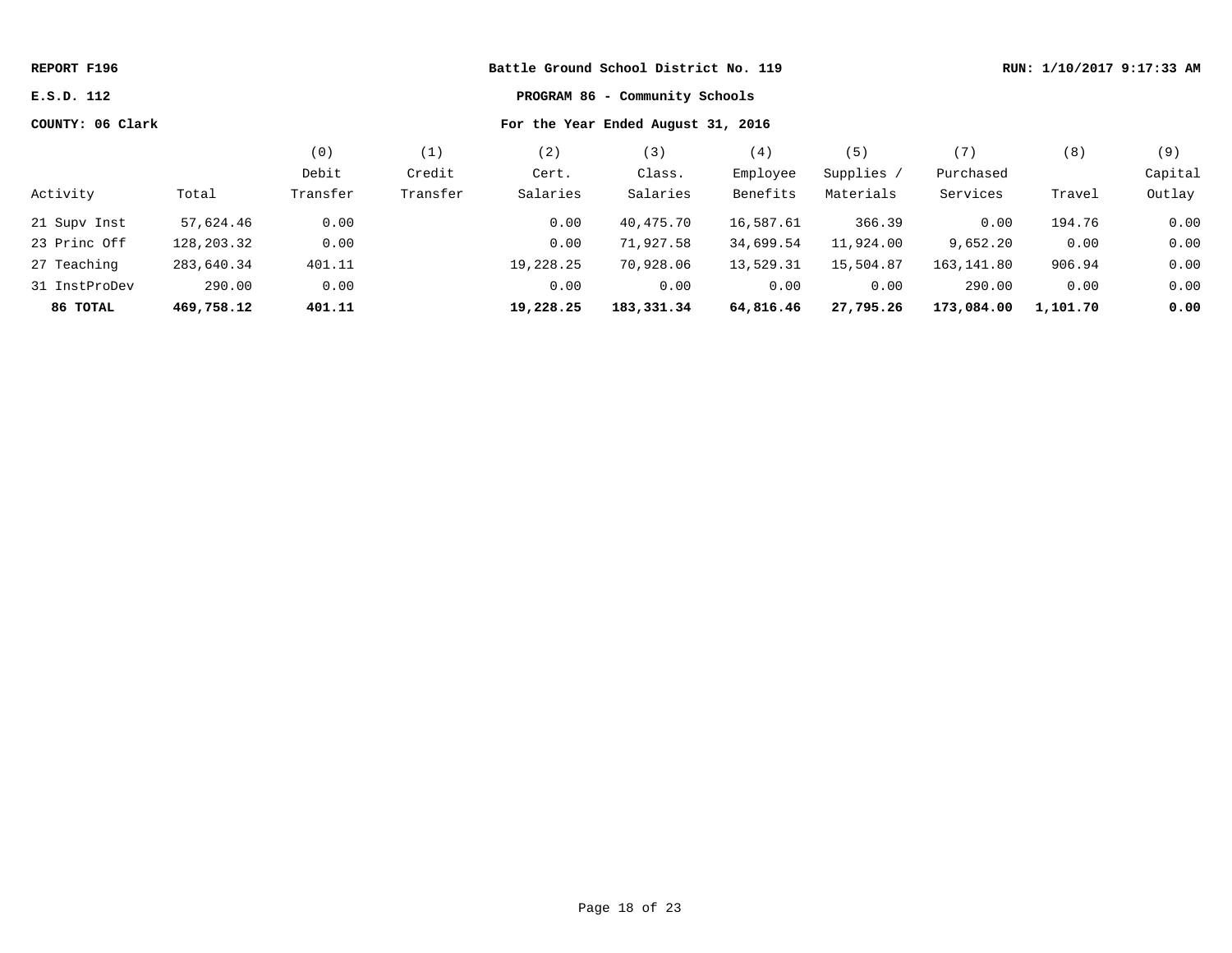| Battle Ground School District No. 119<br>REPORT F196   |           |          |          |          |           |           | RUN: 1/10/2017 9:17:33 AM |           |        |         |
|--------------------------------------------------------|-----------|----------|----------|----------|-----------|-----------|---------------------------|-----------|--------|---------|
| PROGRAM 88 - Child Care<br>E.S.D. 112                  |           |          |          |          |           |           |                           |           |        |         |
| COUNTY: 06 Clark<br>For the Year Ended August 31, 2016 |           |          |          |          |           |           |                           |           |        |         |
|                                                        |           | (0)      | (1)      | (2)      | (3)       | (4)       | (5)                       | (7)       | (8)    | (9)     |
|                                                        |           | Debit    | Credit   | Cert.    | Class.    | Employee  | Supplies /                | Purchased |        | Capital |
| Activity                                               | Total     | Transfer | Transfer | Salaries | Salaries  | Benefits  | Materials                 | Services  | Travel | Outlay  |
| 27 Teaching                                            | 95,822.81 | 0.00     |          | 0.00     | 57,824.20 | 35,130.35 | 2,868.26                  | 0.00      | 0.00   | 0.00    |
| 42 Food                                                | 303.35    | 0.00     |          |          |           |           | 303.35                    | 0.00      |        |         |
| 88 TOTAL                                               | 96,126.16 | 0.00     |          | 0.00     | 57,824.20 | 35,130.35 | 3,171.61                  | 0.00      | 0.00   | 0.00    |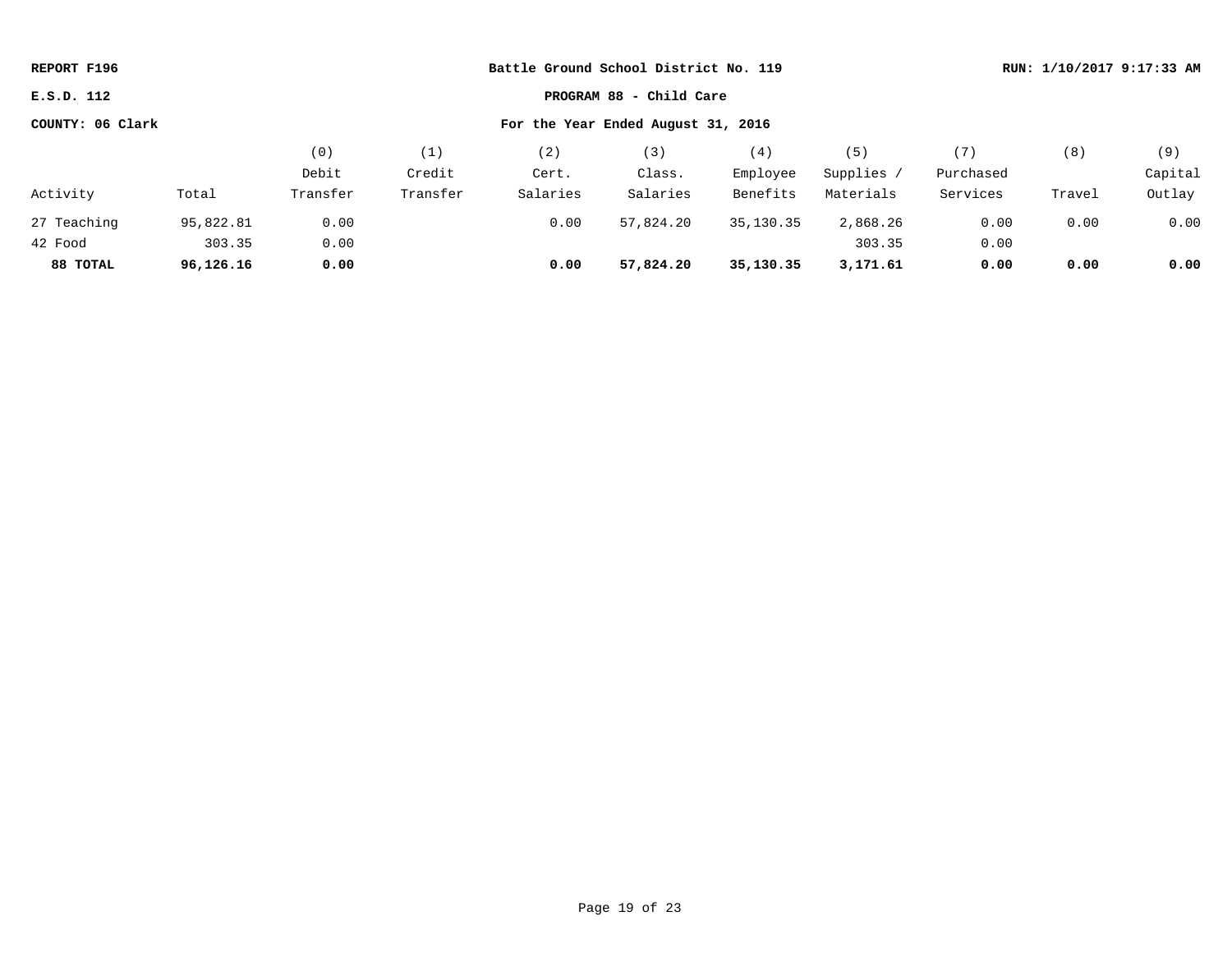| REPORT F196      |           |           |          | Battle Ground School District No. 119 |                                       | RUN: 1/10/2017 9:17:33 AM |            |              |        |         |
|------------------|-----------|-----------|----------|---------------------------------------|---------------------------------------|---------------------------|------------|--------------|--------|---------|
| E.S.D. 112       |           |           |          |                                       | PROGRAM 89 - Other Community Services |                           |            |              |        |         |
| COUNTY: 06 Clark |           |           |          |                                       | For the Year Ended August 31, 2016    |                           |            |              |        |         |
|                  |           | (0)       | (1)      | (2)                                   | (3)                                   | (4)                       | (5)        | (7)          | (8)    | (9)     |
|                  |           | Debit     | Credit   | Cert.                                 | Class.                                | Employee                  | Supplies / | Purchased    |        | Capital |
| Activity         | Total     | Transfer  | Transfer | Salaries                              | Salaries                              | Benefits                  | Materials  | Services     | Travel | Outlay  |
| 28 Extracur      | 57,550.40 | 0.00      |          | 0.00                                  | 51,285.97                             | 10,125.19                 | 11,804.88  | $-15.665.64$ | 0.00   | 0.00    |
| 91 Publ Acty     | 31,934.34 | 31,934.34 | 0.00     | 0.00                                  | 0.00                                  | 0.00                      | 0.00       | 0.00         | 0.00   | 0.00    |
| 89 TOTAL         | 89,484.74 | 31,934.34 | 0.00     | 0.00                                  | 51,285.97                             | 10,125.19                 | 11,804.88  | $-15,665.64$ | 0.00   | 0.00    |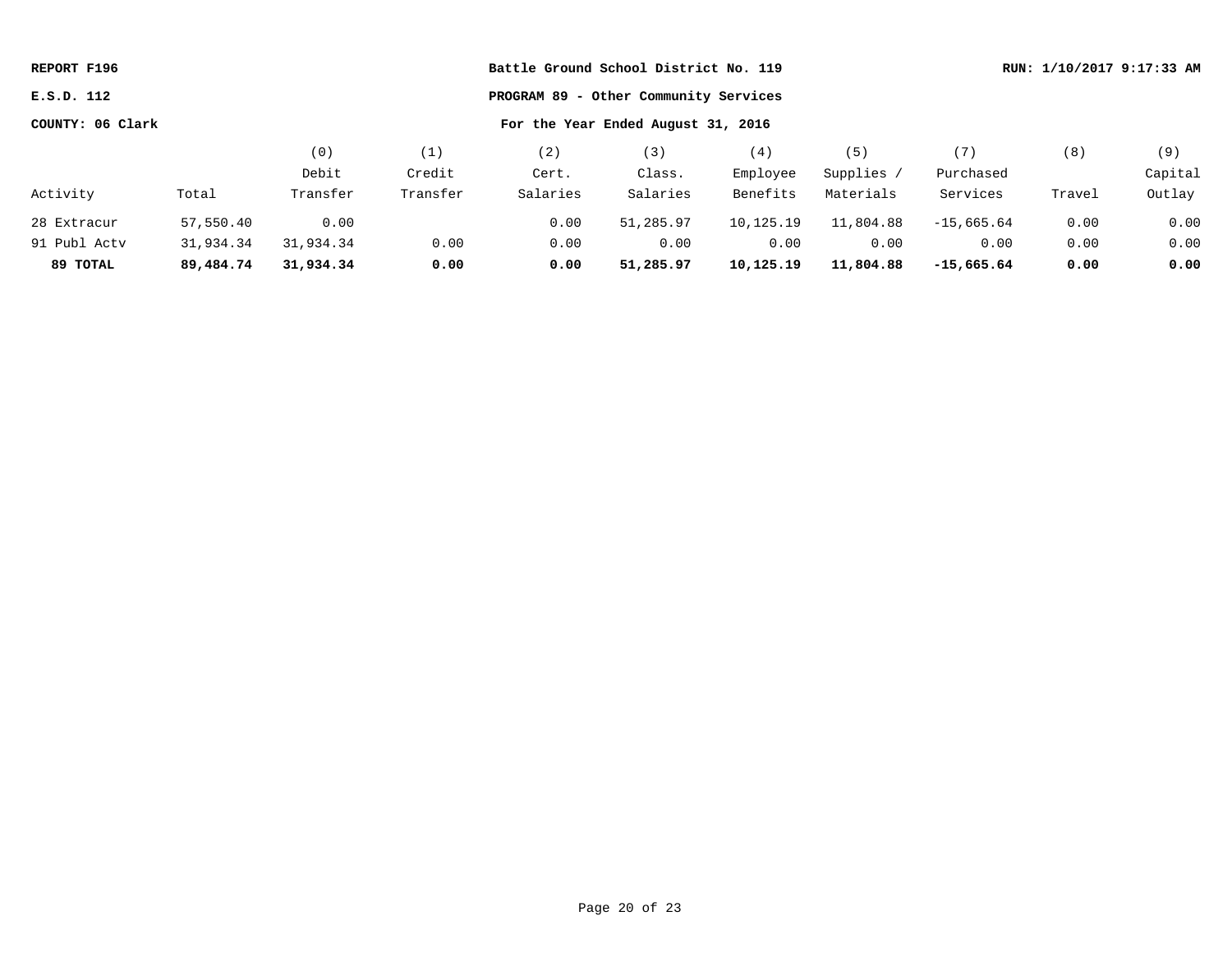# **E.S.D. 112 PROGRAM 97 - District-wide Support**

|              |               | (0)      | (1)            | (2)         | (3)          | (4)                                                            | (5)        | (7)          | (8)       | (9)         |
|--------------|---------------|----------|----------------|-------------|--------------|----------------------------------------------------------------|------------|--------------|-----------|-------------|
|              |               | Debit    | Credit         | Cert.       | Class.       | Employee                                                       | Supplies / | Purchased    |           | Capital     |
| Activity     | Total         | Transfer | Transfer       | Salaries    | Salaries     | Benefits                                                       | Materials  | Services     | Travel    | Outlay      |
| 11 Bd of Dir | 313,855.26    | 0.00     |                |             | 82,703.03    | 24,059.39                                                      | 12,816.77  | 191,355.40   | 2,920.67  | 0.00        |
| 12 Supt Off  | 468,883.59    | 37.54    |                | 358,539.87  | 0.00         | 83, 213. 47                                                    | 5,306.02   | 16,826.43    | 4,960.26  | 0.00        |
| 13 Busns Off | 1,614,994.96  | 329.07   |                | 3,138.95    | 863,669.02   | 362, 343.91                                                    | 149,051.46 | 215, 233.66  | 5,790.55  | 15,438.34   |
| 14 HR        | 990,902.45    | 384.26   |                | 174, 419.49 | 503,655.27   | 242, 458.34                                                    | 42,008.52  | 22, 131.68   | 5,844.89  | 0.00        |
| 15 Pblc Rltn | 309,138.05    | 3.72     |                | 0.00        | 144,865.44   | 39,766.61                                                      | 8,470.84   | 115,728.36   | 303.08    | 0.00        |
| 25 Pupil M/S | 359, 307.82   | 0.00     |                | 90,401.60   | 72,149.61    | 43, 284. 24                                                    | 79,582.11  | 55,719.82    | 2,668.24  | 15,502.20   |
| 61 Supv Bldg | 606,335.73    | 14.67    |                | 0.00        | 438,013.37   | 158,127.86                                                     | 5,258.53   | 4,669.28     | 252.02    | 0.00        |
| 62 Grnd Mnt  | 584,693.48    | 0.00     |                |             | 322,722.13   | 139,297.63                                                     | 92,527.69  | 23, 371.83   | 11.20     | 6,763.00    |
| 63 Oper Bldg | 4,706,964.55  | 0.00     |                |             | 2,625,915.41 | 1,273,383.61                                                   | 292,321.76 | 515, 343. 77 | 0.00      | 0.00        |
| 64 Maintnce  | 3,436,961.28  | 89.24    | 0.00           |             | 890,539.87   | 406,258.16                                                     | 354,592.40 | 1,665,330.21 | 2,143.53  | 118,007.87  |
| 65 Utilities | 3,050,496.72  | 0.00     | 0.00           |             | 26,346.66    | 14,541.98                                                      | 37,447.16  | 2,972,160.92 | 0.00      | 0.00        |
| 68 Insurance | 941,393.22    | 0.00     |                |             |              |                                                                | 575.98     | 940,817.24   |           | 0.00        |
| 72 Info Sys  | 940,904.06    | 0.00     | 0.00           | 0.00        | 328,686.45   | 136, 136. 15                                                   | 0.00       | 476,081.46   | 0.00      | 0.00        |
| 73 Printing  | 115,078.48    | 0.00     | $-134, 459.33$ | 0.00        | 80,300.62    | 19,799.70                                                      | 46, 171.93 | 103,265.56   | 0.00      | 0.00        |
| 74 Warehouse | 611,056.83    | 4.89     | 0.00           | 0.00        | 375,201.10   | 168,811.87                                                     | 6,517.91   | 17,570.04    | 226.14    | 42,724.88   |
| 75 Mtr Pool  | 99,825.40     | 0.00     | 0.00           | 0.00        | 30,543.07    | 10,452.45                                                      | 19,148.82  | 12,353.77    | 0.00      | 27, 327. 29 |
| 83 Interest  | 13,596.78     |          |                |             |              |                                                                |            | 13,596.78    |           |             |
| 84 Principal | 151,898.05    |          |                |             |              |                                                                |            | 151,898.05   |           |             |
| 97 TOTAL     | 19,316,286.71 | 863.39   | $-134, 459.33$ |             |              | 626,499.91 6,785,311.05 3,121,935.37 1,151,797.90 7,513,454.26 |            |              | 25,120.58 | 225,763.58  |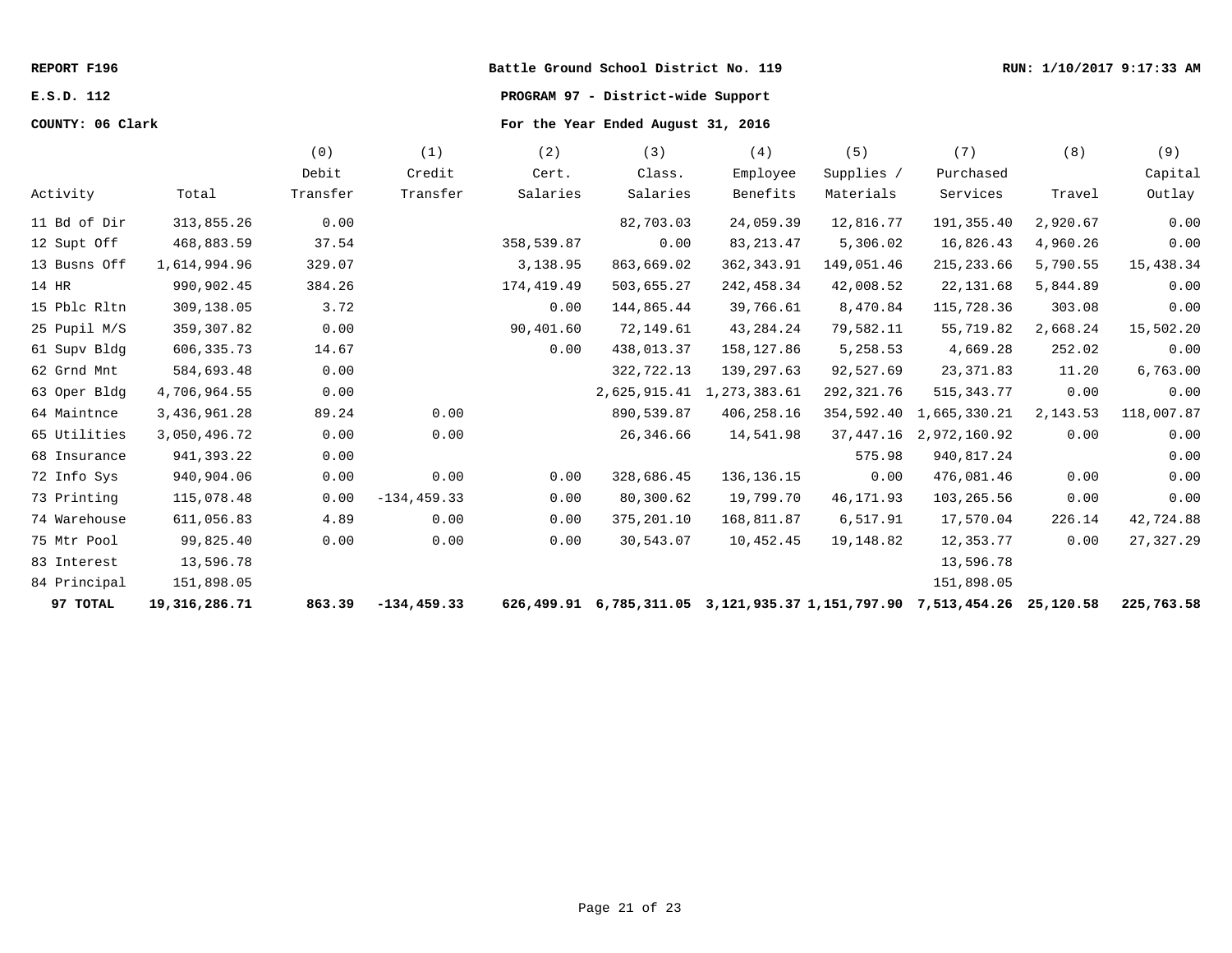| REPORT F196      |              |          |              | Battle Ground School District No. 119 |                                    |          |            |                         | RUN: 1/10/2017 9:17:33 AM |         |  |
|------------------|--------------|----------|--------------|---------------------------------------|------------------------------------|----------|------------|-------------------------|---------------------------|---------|--|
| E.S.D. 112       |              |          |              |                                       | PROGRAM 98 - School Food Services  |          |            |                         |                           |         |  |
| COUNTY: 06 Clark |              |          |              |                                       | For the Year Ended August 31, 2016 |          |            |                         |                           |         |  |
|                  |              | (0)      | (1)          | (2)                                   | (3)                                | (4)      | (5)        | (7)                     | (8)                       | (9)     |  |
|                  |              | Debit    | Credit       | Cert.                                 | Class.                             | Employee | Supplies / | Purchased               |                           | Capital |  |
| Activity         | Total        | Transfer | Transfer     | Salaries                              | Salaries                           | Benefits | Materials  | Services                | Travel                    | Outlay  |  |
| 41 Supervisn     | 25,487.28    | 5,721.89 |              | 0.00                                  | 11,275.88                          | 4,914.74 | 1,271.83   | 2,302.94                | 0.00                      | 0.00    |  |
| 42 Food          | 264,380.00   | 0.00     |              |                                       |                                    |          | 264,380.00 | 0.00                    |                           |         |  |
| 44 Operation     | 2,914,759.05 | 0.00     |              |                                       | 0.00                               | 0.00     |            | 34,903.25 2,879,855.80  | 0.00                      | 0.00    |  |
| 49 Transfers     | $-31,934.34$ |          | $-31,934.34$ |                                       |                                    |          |            |                         |                           |         |  |
| 98 TOTAL         | 3,172,691.99 | 5,721.89 | $-31,934.34$ | 0.00                                  | 11,275.88                          | 4,914.74 |            | 300,555.08 2,882,158.74 | 0.00                      | 0.00    |  |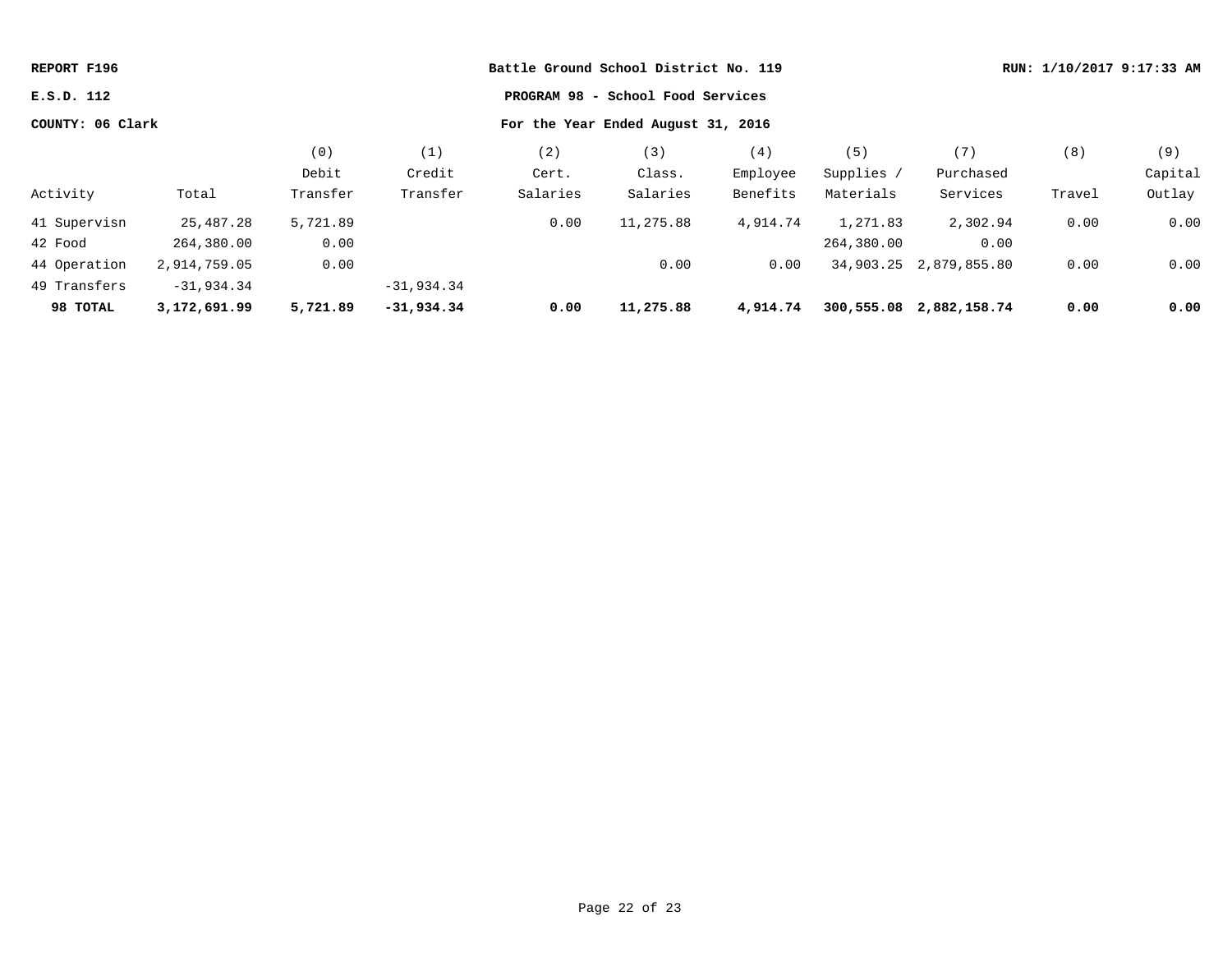| REPORT F196                                            |              |          |          |           | Battle Ground School District No. 119 |           |            |                         |        | RUN: 1/10/2017 9:17:33 AM |
|--------------------------------------------------------|--------------|----------|----------|-----------|---------------------------------------|-----------|------------|-------------------------|--------|---------------------------|
| E.S.D. 112                                             |              |          |          |           | PROGRAM 99 - Pupil Transportation     |           |            |                         |        |                           |
| COUNTY: 06 Clark<br>For the Year Ended August 31, 2016 |              |          |          |           |                                       |           |            |                         |        |                           |
|                                                        |              | (0)      | (1)      | (2)       | (3)                                   | (4)       | (5)        | (7)                     | (8)    | (9)                       |
|                                                        |              | Debit    | Credit   | Cert.     | Class.                                | Employee  | Supplies / | Purchased               |        | Capital                   |
| Activity                                               | Total        | Transfer | Transfer | Salaries  | Salaries                              | Benefits  | Materials  | Services                | Travel | Outlay                    |
| 25 Pupil M/S                                           | 269,932.30   | 0.00     |          | 0.00      | 215, 331. 28                          | 53,910.75 | 0.00       | 690.27                  | 0.00   | 0.00                      |
| 51 Supervisn                                           | 143,179.22   | 0.00     |          | 30,133.90 | 73,317.91                             | 39,627.41 | 0.00       | 100.00                  | 0.00   | 0.00                      |
| 52 Operation                                           | 7,398,499.96 | 19.56    |          |           | 0.00                                  | 0.00      |            | 532,032.26 6,866,208.14 | 240.00 | 0.00                      |
| 99 TOTAL                                               | 7,811,611.48 | 19.56    |          | 30,133.90 | 288,649.19                            | 93,538.16 |            | 532,032.26 6,866,998.41 | 240.00 | 0.00                      |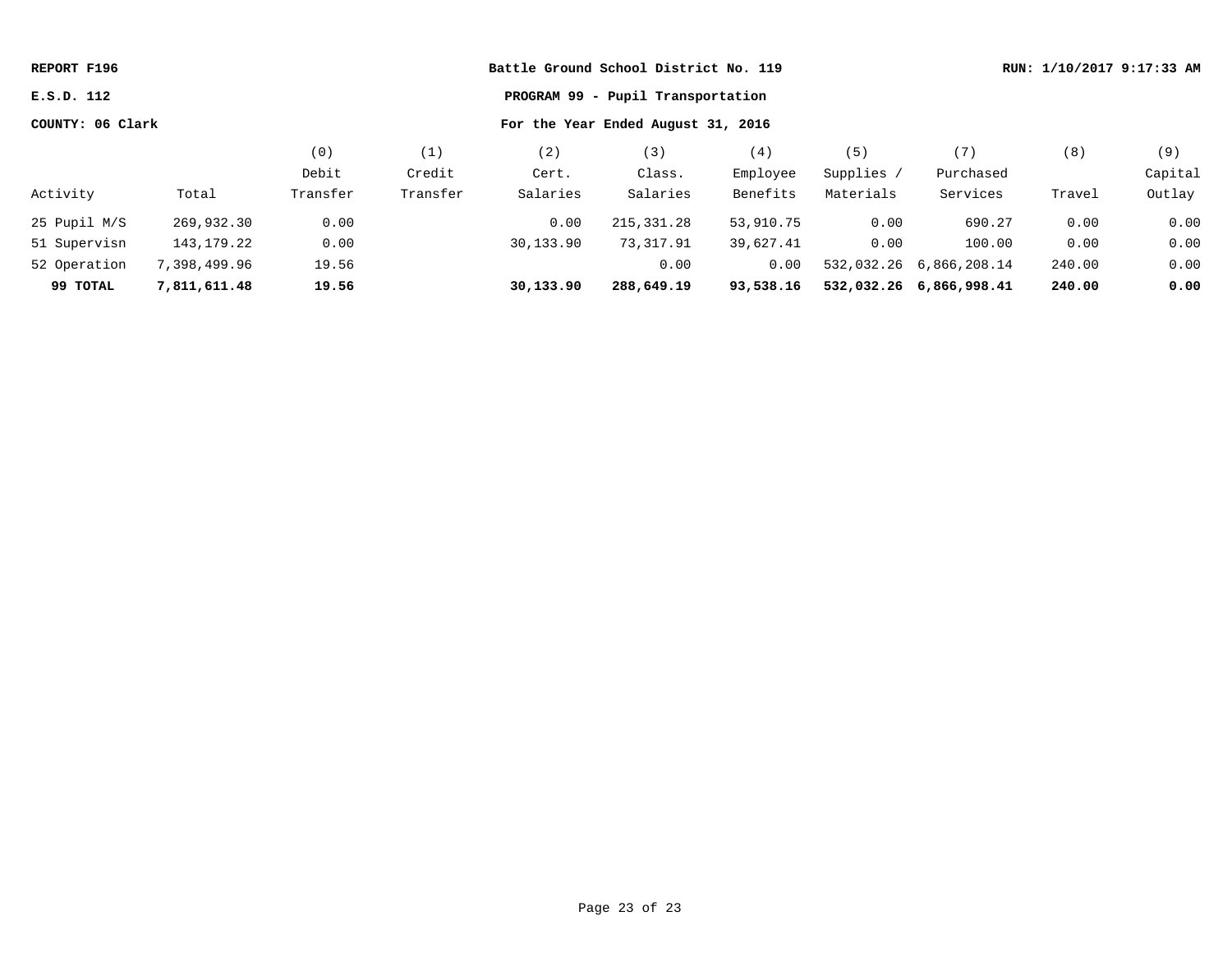| REPORT F196      |     | Battle Ground School District No. 119      | RUN: 1/10/2017 9:17:35 AM |
|------------------|-----|--------------------------------------------|---------------------------|
| E.S.D.           | 112 | Data Requirements for Supplemental Reports |                           |
| COUNTY: 06 Clark |     | For the Year Ended August 31, 2016         |                           |

# **Other Data Requirements and Certifications**

| А. | Enter the amount of E-Rate received by the school district either as the total discount or<br>as a reimbursement amount which was coded in Revenue 2910. This amount may be a<br>combination of both and should be displayed on the award by utility. | 245, 727, 45 |
|----|-------------------------------------------------------------------------------------------------------------------------------------------------------------------------------------------------------------------------------------------------------|--------------|
| в. | Enter the amount of revenue received this year of Growth Management Act impact fees<br>imposed under the authority of RCW 82.02.050 through 82.02.090                                                                                                 | 4,117,447.00 |
| c. | Enter the amount of revenue received this year of State Environmental Policy Act<br>mitigation fees imposed under the authority of RCW 43.21C.060.                                                                                                    | 0.00         |
| D. | Under RCW 28A.400.205 the district must certify "that it has spent the funds provided for<br>cost-of-living increases on salaries and salary-related benefits."                                                                                       | Yes          |
| Е. | Enter the amount of Program 13 expenditures related to the Education Job Funds.                                                                                                                                                                       | 0.00         |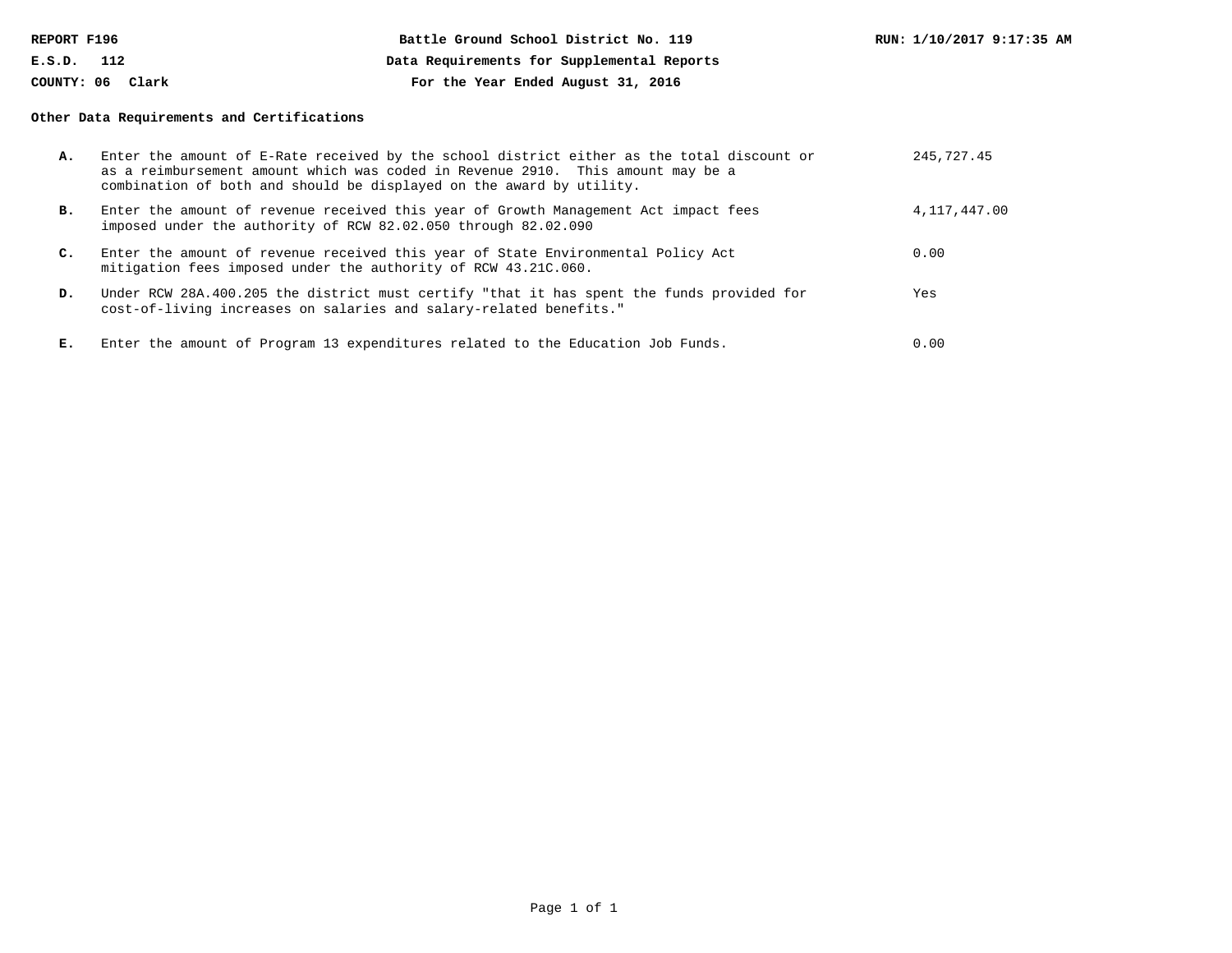| REPORT F196                                                             | Battle Ground School District No. 119                                                                                                                                                                                                                                                                                                                                                                                                                                                                                                                                                                  | RUN: 1/10/2017 9:17:35 AM |
|-------------------------------------------------------------------------|--------------------------------------------------------------------------------------------------------------------------------------------------------------------------------------------------------------------------------------------------------------------------------------------------------------------------------------------------------------------------------------------------------------------------------------------------------------------------------------------------------------------------------------------------------------------------------------------------------|---------------------------|
| $E.S.D.$ 112                                                            | Data Requirements for End of Year Reporting to<br>Apportionment and State Recovery Rate                                                                                                                                                                                                                                                                                                                                                                                                                                                                                                                |                           |
| COUNTY: 06 Clark                                                        | For the Year Ended August 31, 2016                                                                                                                                                                                                                                                                                                                                                                                                                                                                                                                                                                     |                           |
| 1. Fire District Payment RCW 52.30.020                                  |                                                                                                                                                                                                                                                                                                                                                                                                                                                                                                                                                                                                        |                           |
| not required to make an entry in this item number.                      | Total expenditures paid to fire protection districts for fire protection services. Eligible<br>school districts received reimbursement in the July apportionment payment (Revenue Account 3100)<br>for fire protection services purchased during the calendar year (see Report 1191, line C.7. for<br>the amount of payment). Fire district reimbursement is provided solely for the purpose of paying<br>for fire protection services. Therefore, any such reimbursement not used to pay for fire<br>protection services must be recovered by OSPI. School districts that did not receive payment are | 15,419.75                 |
| 2. Indirect Rate for State Revenue Recoveries (b/c) (SYSTEM CALCULATED) |                                                                                                                                                                                                                                                                                                                                                                                                                                                                                                                                                                                                        | 0.159                     |
| a) Total All Programs (SYSTEM CALCULATED)                               |                                                                                                                                                                                                                                                                                                                                                                                                                                                                                                                                                                                                        | 141, 183, 509. 50         |
| b) Total Program 97 Districtwide Support (SYSTEM CALCULATED)            |                                                                                                                                                                                                                                                                                                                                                                                                                                                                                                                                                                                                        | 19, 316, 286. 71          |

121,867,222.79

c) Total All Programs less Program 97 Districtwide Support (a-b) (SYSTEM CALCULATED)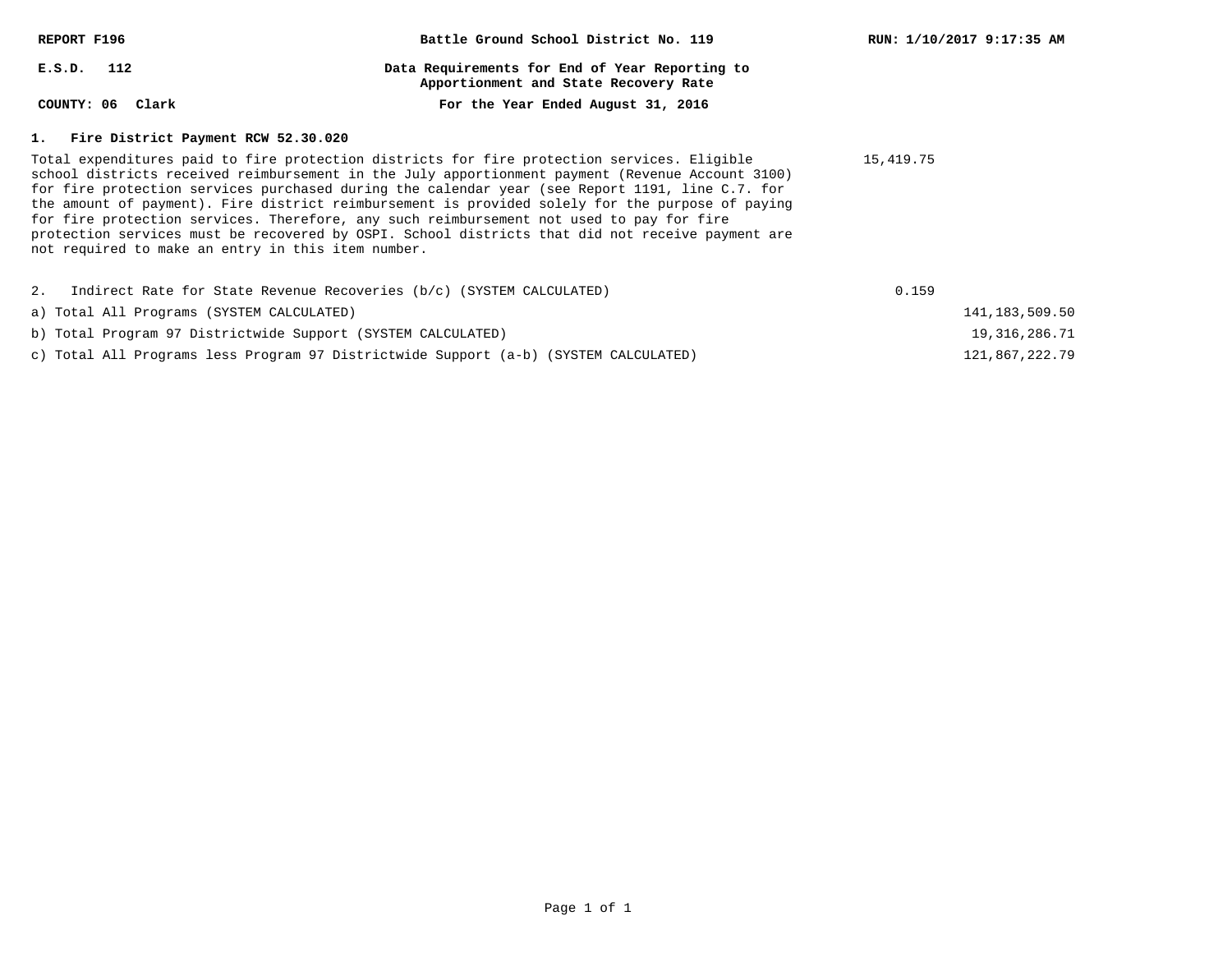| REPORT F196      | Battle Ground School District No. 119                                                              | RUN: 1/10/2017 9:17:36 AM |
|------------------|----------------------------------------------------------------------------------------------------|---------------------------|
| 112<br>E.S.D.    | Data Requirements for Calculating Federal Indirect Cost Rate<br>Including Fixed with Carry-Forward |                           |
| COUNTY: 06 Clark | For the Year Ended August 31, 2016                                                                 |                           |

#### **DISTORTING ITEMS**

1. Flow-through funds for program 01-89, 98, and 99

0.00

2. Flow-through funds or contingencies or election expenses or alterations or renovations or fines and penalties charged in Activity 11, Board of Directors.

0.00

3. Flow-through funds or contingencies or election expenses or alterations or renovations or fines and penalties charged in Activity 12, Superintendents Office.

0.00

4. Flow-through funds or contingencies or election expenses or alterations or renovations or fines and penalties charged in Activity 13, Business Office.

0.00

5. Flow-through funds or contingencies or election expenses or alterations or renovations or fines and penalties charged in Activity 14, Human Resources.

0.00

6. Flow-through funds or contingencies or election expenses or alterations or renovations or fines and penalties charged in Program 97, Activity 25, Pupil Management & Safety.

0.00

7. Flow-through funds or contingencies or election expenses or alterations or renovations or fines and penalties charged in Program 97, Activity 61, Supervision.

0.00

8. Flow-through funds or contingencies or election expenses or alterations or renovations or fines and penalties charged in Program 97, Activity 62, Grounds Maintenance.

0.00

9. Flow-through funds or contingencies or election expenses or alterations or renovations or fines and penalties charged in Program 97, Activity 63, Operation of Buildings.

0.00

10. Flow-through funds or contingencies or election expenses or alterations or renovations or fines and penalties charged in Program 97, Activity 64, Maintenance.

0.00

11. Flow-through funds or contingencies or election expenses or alterations or renovations or fines and penalties charged in Program 97, Activity 65, Utilities.

0.00

12. Flow-through funds or contingencies or election expenses or alterations or renovations or fines and penalties charged in Program 97, Activity 67, Buildings and Property Security.

0.00

13. Flow-through funds or contingencies or election expenses or alterations or renovations or fines and penalties charged in Program 97, Activity 68, Insurance.

0.00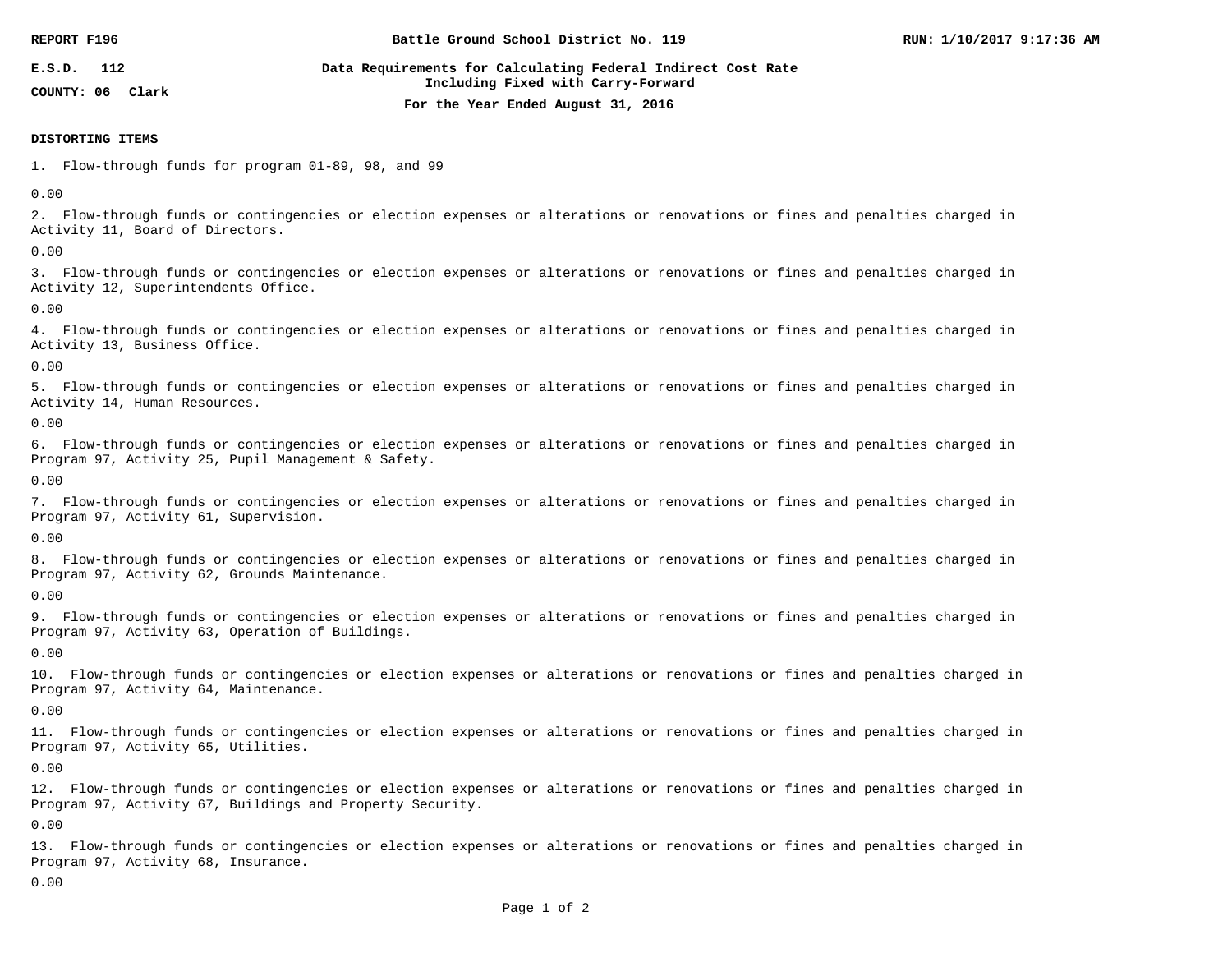| REPORT F196         | Battle Ground School District No. 119                                                              | RUN: 1/10/2017 9:17:36 AM |
|---------------------|----------------------------------------------------------------------------------------------------|---------------------------|
| 112<br>E.S.D.       | Data Requirements for Calculating Federal Indirect Cost Rate<br>Including Fixed with Carry-Forward |                           |
| COUNTY: 06<br>Clark | For the Year Ended August 31, 2016                                                                 |                           |

#### **DISTORTING ITEMS**

14. Flow-through funds or contingencies or election expenses or alterations or renovations or fines and penalties charged in Activity 72, Information Systems.

0.00

15. Flow-through funds or contingencies or election expenses or alterations or renovations or fines and penalties charged in Activity 73, Printing.

0.00

16. Flow-through funds or contingencies or election expenses or alterations or renovations or fines and penalties charged in Activity 74, Warehousing.

0.00

17. Flow-through funds or contingencies or election expenses or alterations or renovations or fines and penalties charged in Activity 75, Motor Pool.

0.00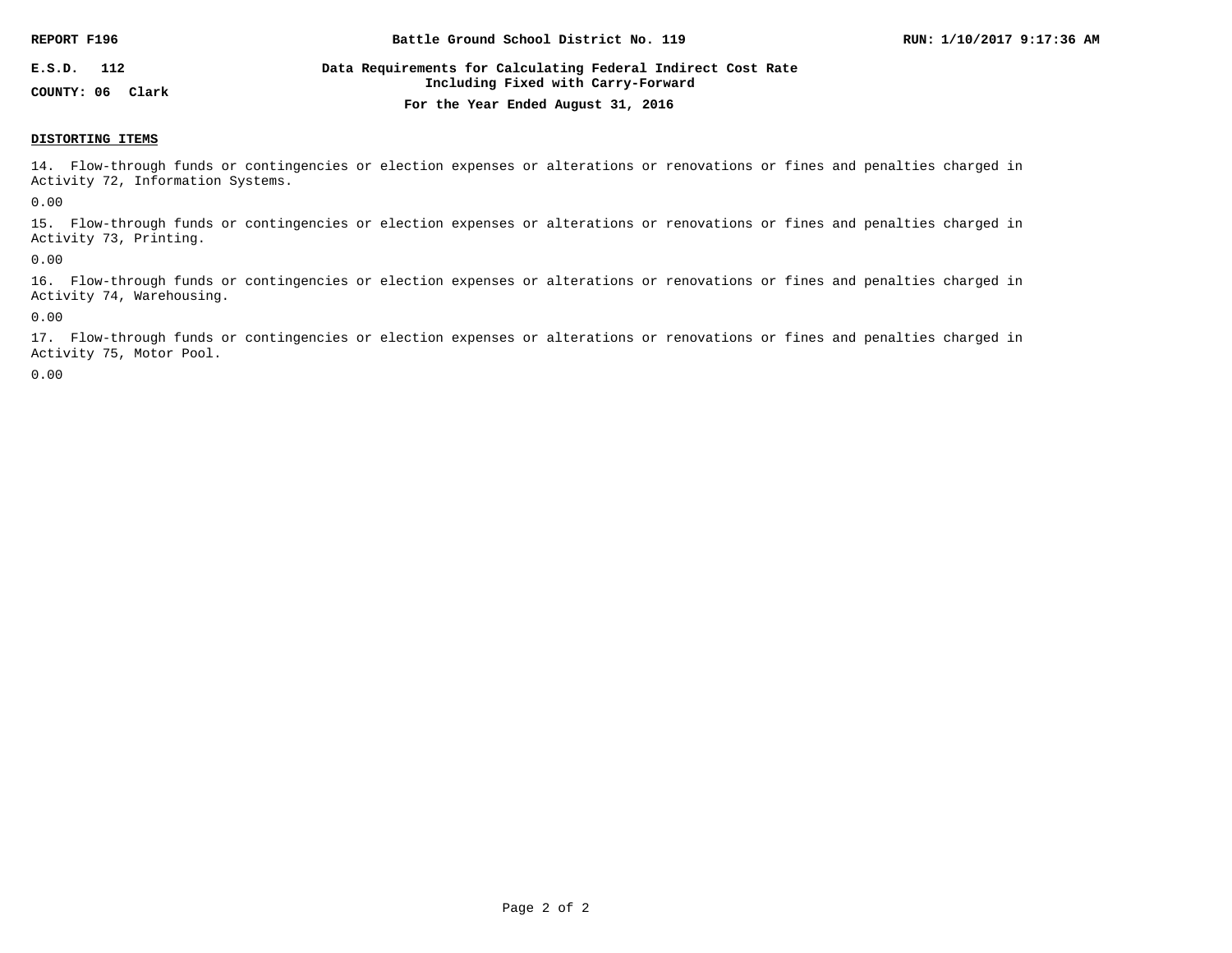| REPORT F196      | Battle Ground School District No. 119                                                              | RUN: 1/10/2017 9:17:37 AM |
|------------------|----------------------------------------------------------------------------------------------------|---------------------------|
| 112<br>E.S.D.    | Data Requirements for Calculating Federal Indirect Cost Rate<br>Including Fixed with Carry-Forward |                           |
| COUNTY: 06 Clark | For the Year Ended August 31, 2016                                                                 |                           |

#### **INDIRECT EXPENDITURES**

18. Audit costs recorded in Program 97, Activity 11, Board of Directors, and not directly charged to another program.

45,218.83

19. Legal costs, associated with interpretation of laws and regulations, recorded in Program 97, Activity 11, Board of Directors but not specifically associated with the Board of Directors.

61,162.58

20. Costs recorded in Program 97, Activity 12, for the Superintendent, Deputy Superintendent, or Assistant Superintendent, and their secretary whose responsibilities are allocable to indirect cost Activities 13, 14 and 72 thru 75. These positions are required to maintain supporting documentation if a portion of their responsibilities are allocable to these indirect cost activities. Include the salary and benefits, supplies, travel, printing, warehousing, motor pool, and information systems as related to the above mentioned staff if allocable to Activities 13, 14, and 72 thru 75. DO NOT INCLUDE CAPITAL OUTLAY (Object 9).

0.00

21. The cost of Public Relations activities recorded in Program 97, Activity 15, excluding capital outlay (Object 9), and not directly charged to another program for the following: Cost for liaison with the news media and government relations officers as a means of informing the general public on matters of public concern, such as notice of Federal awards, financial matters, etc. DO NOT INCLUDE COSTS DESIGNED SOLEY TO PROMOTE THE GOVERNMENTAL UNIT. \*Expenditures in this Activity will not be included in the indirect pool if this manual input item is blank.

154,569.03

22. Termination Leave costs for federally supported staff which have been charged to a state or local program. Do not include Termination Leave costs for federally supported staff charged to Program 97, Activity 13 or 14, as they are already included in the indirect calculation. These costs should not be charged directly to the federal award, but may be considered an indirect expenditure.

0.00

23. Costs recorded in Program 97, Activity 72, for districtwide Information Systems Activities. Do not include expenditures for any student records, such as student records fees, software, or student records staff. DO NOT INCLUDE CAPITAL OUTLAY (Object 9). \*Expenditures in this Activity will not be included in the indirect pool if this manual input item is blank.

458,454.07

24. General administration (organization-wide) expenditures charged in Program 97, Activity 25, Pupil Management & Safety, which is allocable to Activities 13 or 14, if a cost allocation plan supports the allocation. DO NOT INCLUDE CAPITAL OUTLAY (Object 9).

0.00

25. Space and occupancy costs for general administration (organization-wide) charged in Program 97, Activity 61, Supervision, which is allocable to Activities 13, 14, and Activity 12 if applicable, if a space plan supports the allocation. DO NOT INCLUDE CAPITAL OUTLAY (Object 9).

0.00

26. Space and occupancy costs for general administration (organization-wide) charged in Program 97, Activity 62, Grounds Maintenance, which is allocable to Activities 13, 14, and Activity 12 if applicable, if a space plan supports the allocation. DO NOT INCLUDE CAPITAL OUTLAY (Object 9).

0.00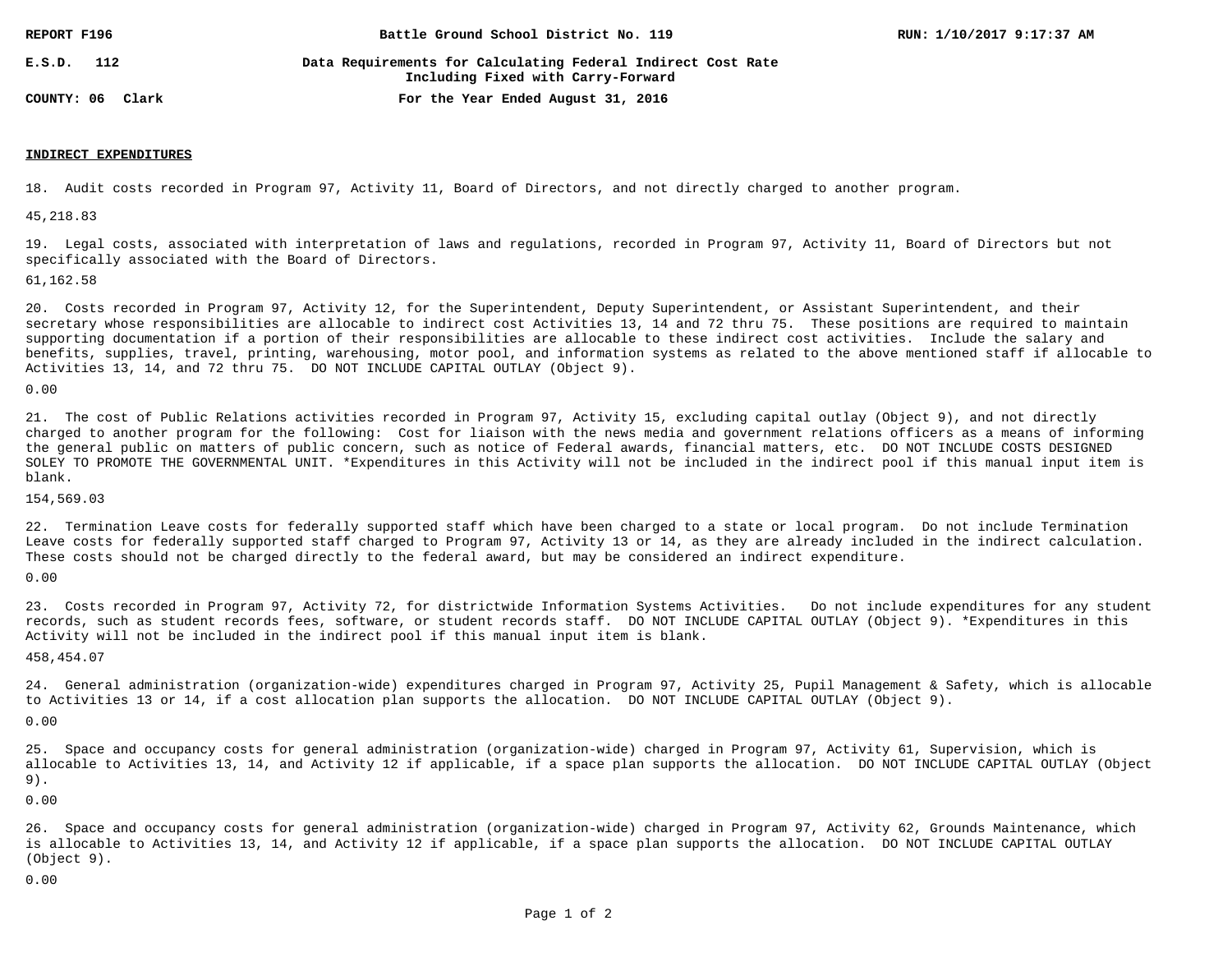| REPORT F196      | Battle Ground School District No. 119                                                              | RUN: 1/10/2017 9:17:37 AM |
|------------------|----------------------------------------------------------------------------------------------------|---------------------------|
| 112<br>E.S.D.    | Data Requirements for Calculating Federal Indirect Cost Rate<br>Including Fixed with Carry-Forward |                           |
| COUNTY: 06 Clark | For the Year Ended August 31, 2016                                                                 |                           |

#### **INDIRECT EXPENDITURES**

27. Space and occupancy costs for general administration (organization-wide) charged in Program 97, Activity 63, Operation of Buildings, which is allocable to Activities 13, 14, and Activity 12 if applicable, if a space plan supports the allocation. DO NOT INCLUDE CAPITAL OUTLAY (Object 9).

0.00

28. Space and occupancy costs for general administration (organization-wide) charged in Program 97, Activity 64, Maintenance, which is allocable to Activities 13, 14, and Activity 12 if applicable, if a space plan supports the allocation. DO NOT INCLUDE CAPITAL OUTLAY (Object 9).

0.00

29. Space and occupancy costs for general administration (organization-wide) charged in Program 97, Activity 65, Utilities, which is allocable to Activities 13, 14, and Activity 12 if applicable, if a space plan supports the allocation. DO NOT INCLUDE CAPITAL OUTLAY (Object 9).

6,826.99

30. Space and occupancy costs for general administration (organization-wide) charged in Program 97, Activity 67, Building and Property Security, which is allocable to Activities 13, 14, and Activity 12 if applicable, if a space plan supports the allocation. DO NOT INCLUDE CAPITAL OUTLAY (Object 9).

0.00

31. Space and occupancy costs for general administration (organization-wide) charged in Program 97, Activity 68, Insurance, which is allocable to Activities 13, 14, and Activity 12 if applicable, if a space plan supports the allocation. DO NOT INCLUDE CAPITAL OUTLAY (Object 9).

2,780.46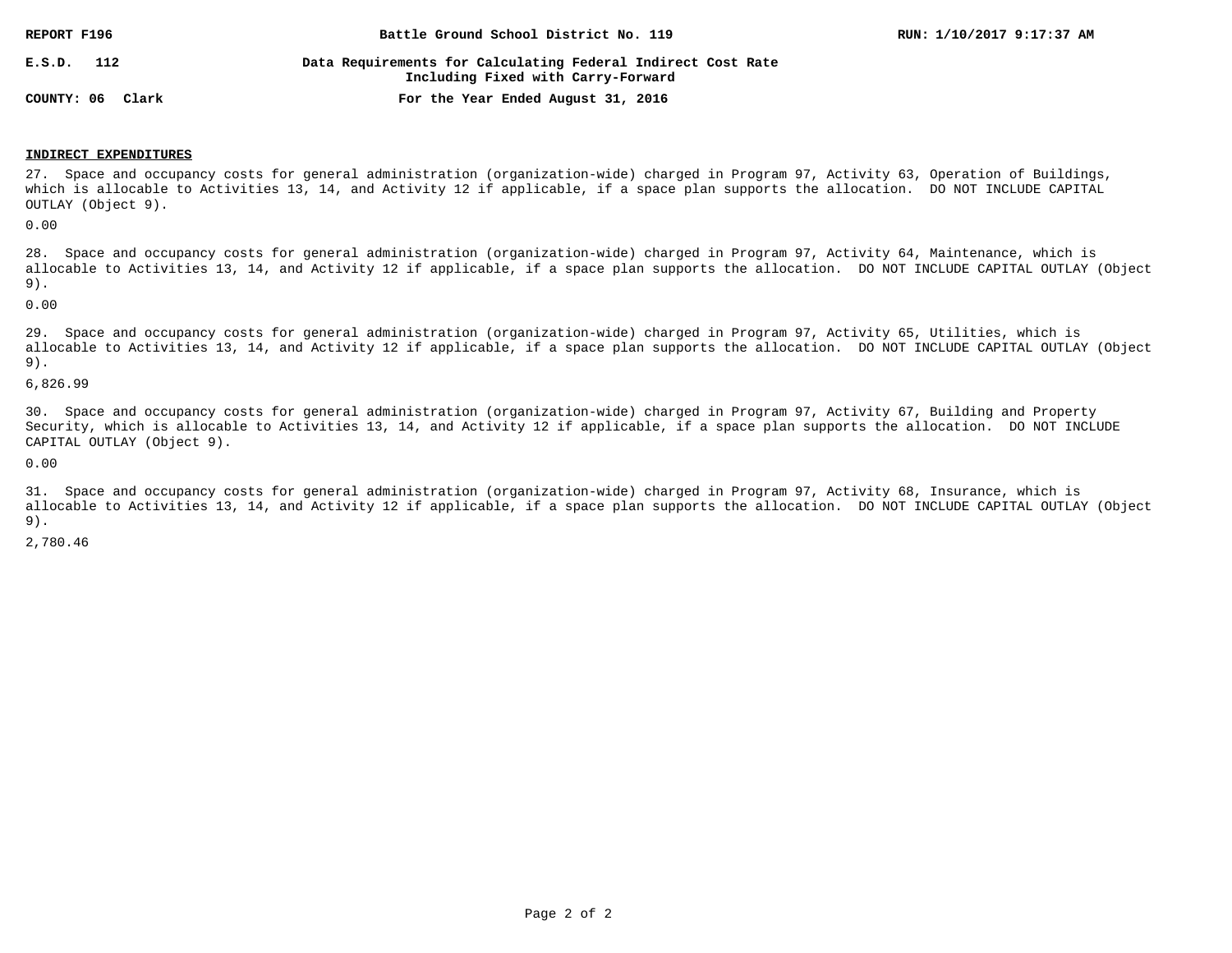**COUNTY: 06 Clark**

#### **Fiscal Year 2015-2016**

### **Schedule for Determining School District Federal Restricted Indirect Cost Rate Including Fixed With Carry-Forward Calculation for Fiscal Year 2017-18**

|                                      |                                                      |                                 | <b>EXCLUDED</b>               |                                   |                                       |                                                        |                                                |
|--------------------------------------|------------------------------------------------------|---------------------------------|-------------------------------|-----------------------------------|---------------------------------------|--------------------------------------------------------|------------------------------------------------|
|                                      | <b>TOTAL</b><br><b>PROGRAM</b><br><b>EXPENDITURE</b> | <b>CAPITAL</b><br><b>OUTLAY</b> | <b>DEBT</b><br><b>SERVICE</b> | <b>DISTORTING</b><br><b>ITEMS</b> | (ADDED TO BASE)<br><b>UNALLOWABLE</b> | $($ POOL $)$<br><b>INDIRECT</b><br><b>EXPENDITURES</b> | (BASE)<br><b>DIRECT</b><br><b>EXPENDITURES</b> |
| PROGRAM AND ACTIVITY TITLES          |                                                      |                                 |                               |                                   |                                       |                                                        |                                                |
| TOTAL PROGRAMS 01-89, 98, 99         | 121,867,222.79                                       | 543,001.49                      |                               | 264,380.00                        |                                       |                                                        | 121,059,841.30                                 |
| PROGRAM 97 ACTIVITIES                |                                                      |                                 |                               |                                   |                                       |                                                        |                                                |
| 11 Board of Directors                | 313,855.26                                           | 0.00                            |                               | 0.00                              | 207,473.85                            | 106,381.41                                             |                                                |
| 12 Superintendent's Office           | 468,883.59                                           | 0.00                            |                               | 0.00                              | 468,883.59                            | 0.00                                                   |                                                |
| 13 Business Office                   | 1,614,994.96                                         | 15,438.34                       |                               | 0.00                              |                                       | 1,599,556.62                                           |                                                |
| 14 Human Resources                   | 990,902.45                                           | 0.00                            |                               | 0.00                              |                                       | 990,902.45                                             |                                                |
| 15 Public Relations                  | 309,138.05                                           | 0.00                            |                               |                                   | 154,569.02                            | 154,569.03                                             |                                                |
| 25 Pupil Management and Safety       | 359,307.82                                           | 15,502.20                       |                               | 0.00                              | 343,805.62                            | 0.00                                                   |                                                |
| 61 Supervision                       | 606, 335. 73                                         | 0.00                            |                               | 0.00                              | 606, 335.73                           | 0.00                                                   |                                                |
| 62 Grounds Maintenance               | 584,693.48                                           | 6,763.00                        |                               | 0.00                              | 577,930.48                            | 0.00                                                   |                                                |
| 63 Operation of Buildings            | 4,706,964.55                                         | 0.00                            |                               | 0.00                              | 4,706,964.55                          | 0.00                                                   |                                                |
| 64 Maintenance                       | 3,436,961.28                                         | 118,007.87                      |                               | 0.00                              | 3, 318, 953.41                        | 0.00                                                   |                                                |
| 65 Utilities                         | 3,050,496.72                                         | 0.00                            |                               | 0.00                              | 3,043,669.73                          | 6,826.99                                               |                                                |
| 67 Building and Property<br>Security | 0.00                                                 | 0.00                            |                               | 0.00                              | 0.00                                  | 0.00                                                   |                                                |
| 68 Insurance                         | 941, 393.22                                          | 0.00                            |                               | 0.00                              | 938,612.76                            | 2,780.46                                               |                                                |
| 72 Information Systems               | 940,904.06                                           | 0.00                            |                               | 0.00                              | 482,449.99                            | 458,454.07                                             |                                                |
| 73 Printing                          | 115,078.48                                           | 0.00                            |                               | 0.00                              |                                       | 115,078.48                                             |                                                |
| 74 Warehousing                       | 611,056.83                                           | 42,724.88                       |                               | 0.00                              |                                       | 568,331.95                                             |                                                |
| 75 Motor Pool                        | 99,825.40                                            | 27,327.29                       |                               | 0.00                              |                                       | 72,498.11                                              |                                                |
| 83 Interest                          | 13,596.78                                            | 0.00                            | 13,596.78                     |                                   |                                       |                                                        |                                                |
| 84 Principal                         | 151,898.05                                           | 0.00                            | 151,898.05                    |                                   |                                       |                                                        |                                                |
| 85 Debt-Related Expenditures         | 0.00                                                 | 0.00                            | 0.00                          |                                   |                                       |                                                        |                                                |
| Total Program 97                     | 19, 316, 286. 71                                     | 225,763.58                      | 165,494.83                    | 0.00                              | 14,849,648.73                         | 4,075,379.57                                           |                                                |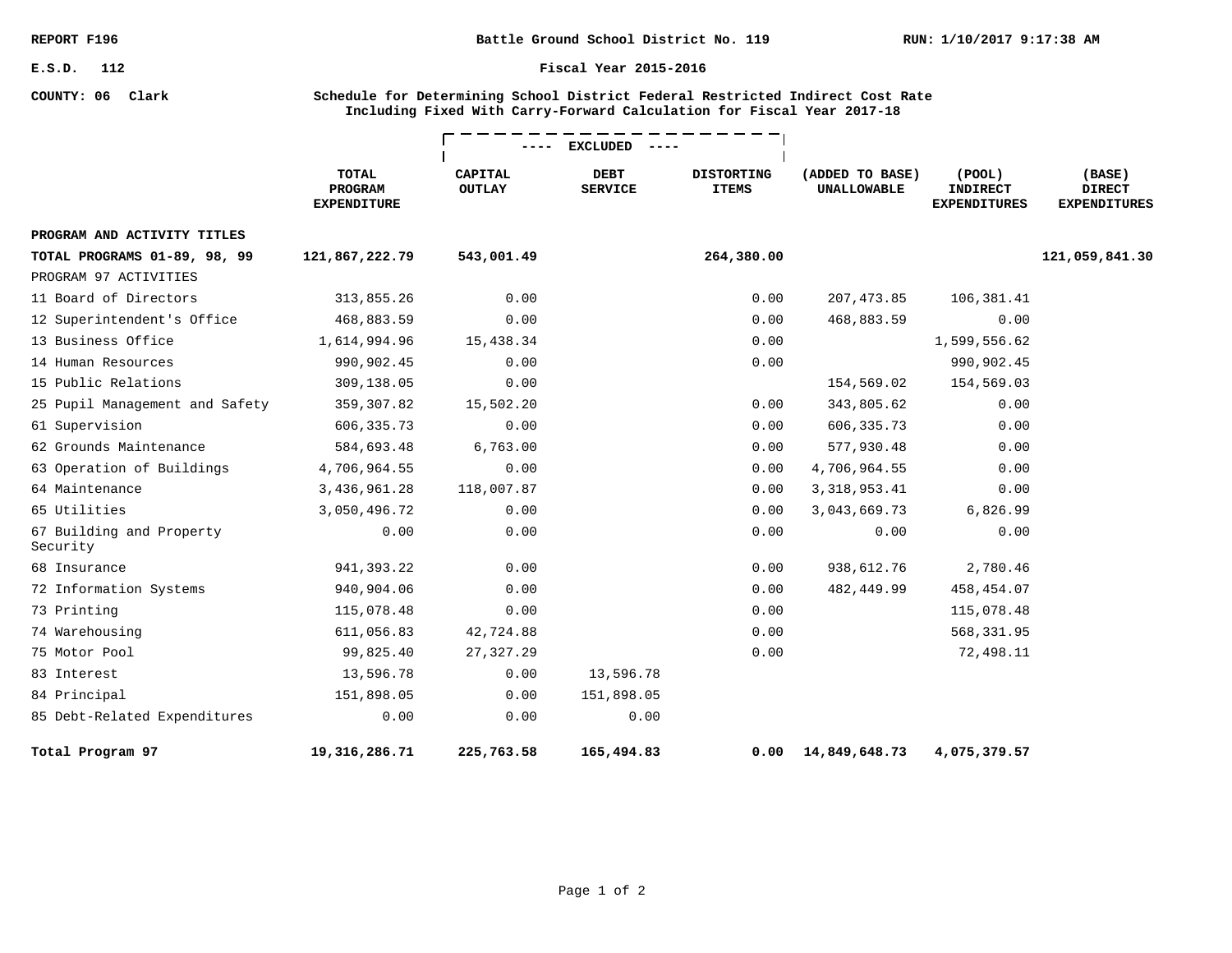**RUN: 1/10/2017 9:17:38 AM Battle Ground School District No. 119**

**Fiscal Year 2015-2016**

### **COUNTY: 06 Clark**

**Schedule for Determining School District Federal Restricted Indirect Cost Rate Including Fixed With Carry-Forward Calculation for Fiscal Year 2017-18**

|                        |                                        | $---$                    | <b>EXCLUDED</b><br>$- - - - -$ |                                   |                                       |                                                  |                                                |
|------------------------|----------------------------------------|--------------------------|--------------------------------|-----------------------------------|---------------------------------------|--------------------------------------------------|------------------------------------------------|
|                        | TOTAL<br>PROGRAM<br><b>EXPENDITURE</b> | CAPITAL<br><b>OUTLAY</b> | <b>DEBT</b><br><b>SERVICE</b>  | <b>DISTORTING</b><br><b>ITEMS</b> | (ADDED TO BASE)<br><b>UNALLOWABLE</b> | (POOL)<br><b>INDIRECT</b><br><b>EXPENDITURES</b> | (BASE)<br><b>DIRECT</b><br><b>EXPENDITURES</b> |
| Sub-Total All Programs | 141, 183, 509.50                       | 768,765.07               | 165,494.83                     | 264,380.00                        |                                       |                                                  | 4,075,379.57 121,059,841.30                    |
| Unallowable Costs      |                                        |                          |                                |                                   | $-14,849,648.73$                      |                                                  | 14,849,648.73                                  |
| TOTALS                 | 141, 183, 509. 50                      | 768,765.07               | 165,494.83                     | 264,380.00                        |                                       |                                                  | 4,075,379.57 135,909,490.03                    |

\*\*\* FIXED WITH CARRY-FORWARD RESTRICTED INDIRECT RATE CALCULATION \*\*\*

| FY 13-14                                                                                      |                  |
|-----------------------------------------------------------------------------------------------|------------------|
| 1. FY 13-14 INDIRECT EXPENDITURES                                                             | 3,556,055.28     |
| 2. FY 13-14 DIRECT EXPENDITURES                                                               | 121, 258, 380.60 |
| 3. FY 13-14 OVER/UNDER RECOVERY (CALCULATED)                                                  | $-502,059.44$    |
| 4. FY 13-14 TOTAL POOL (LINE 1 + LINE 3)                                                      | 3,053,995.84     |
| 5. CALCULATED FY 13-14 RESTRICTED INDIRECT RATE TO BE USED IN FY 15-16                        | 0.0252           |
| FY 15-16                                                                                      |                  |
| 6. FY 15-16 INDIRECT EXPENDITURES FROM COLUMN 6                                               | 4,075,379.57     |
| 7. FY 13-14 OVER/UNDER RECOVERY (LINE 3)                                                      | $-502,059.44$    |
| 8. FY 15-16 ADJUSTED IND POOL (LINE 6 + LINE 7)                                               | 3,573,320.13     |
| 9. FY 15-16 DIRECT EXPENDITURES FROM COLUMN 7                                                 | 135,909,490.03   |
| 10. FY 15-16 RESTRICTED INDIRECT RATE (LINE 5)                                                | 0.0252           |
| 11. FY 15-16 AMOUNT RECOVERED (LINE 9 * LINE 10)                                              | 3, 424, 919. 15  |
| 12. FY 15-16 OVER/UNDER RECOVER (LINE 8 - LINE 11)                                            | 148,400.98       |
| 13. FY 15-16 TOTAL POOL (LINE 6 + LINE 12)                                                    | 4, 223, 780.55   |
| 14. CALCULATED FY 15-16 RESTRICTED INDIRECT RATE TO BE USED IN FY 17-18<br>(LINE 13 / LINE 9) | 0.0311           |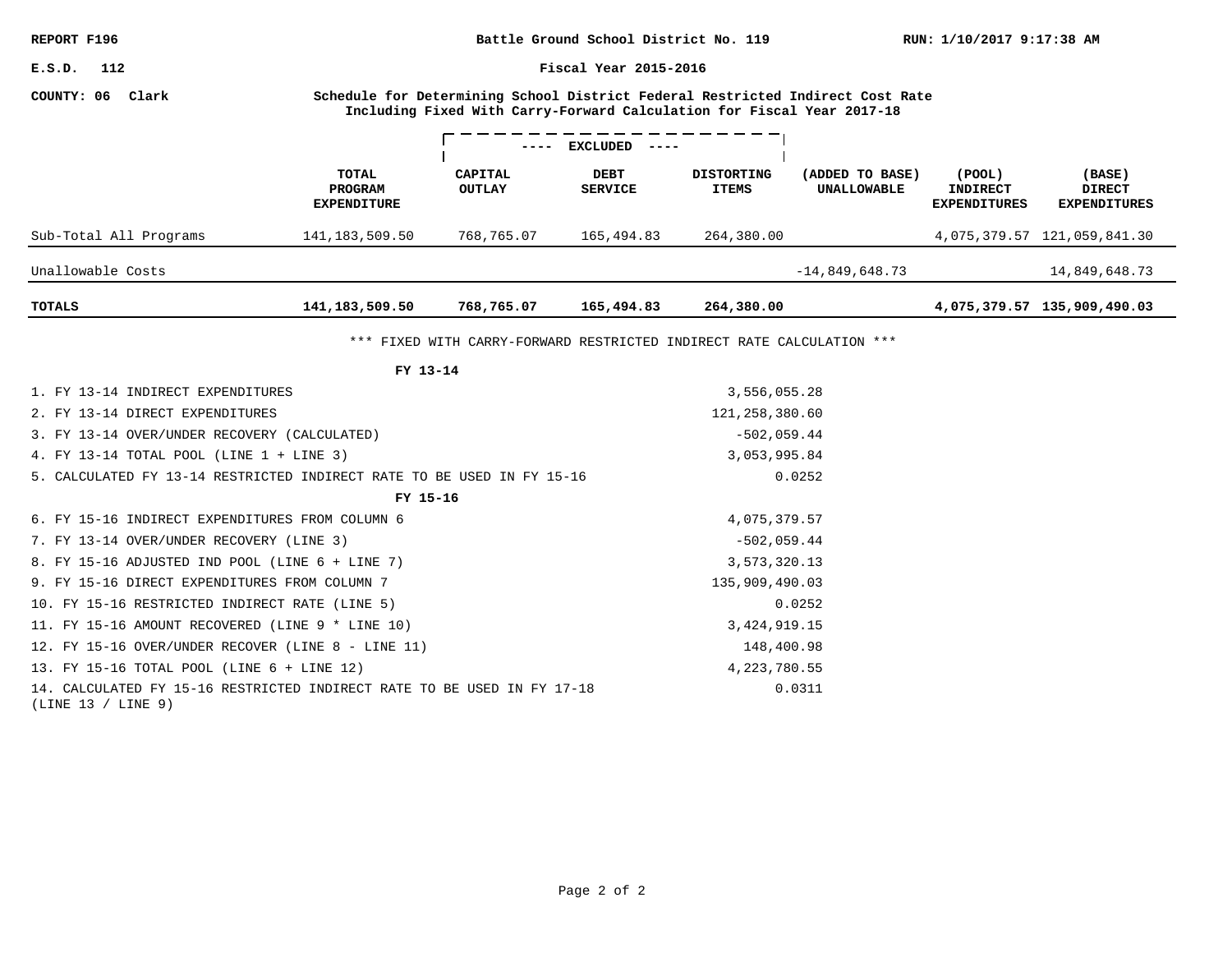**COUNTY: 06 Clark**

**Battle Ground School District No. 119**

#### **Fiscal Year 2015-2016**

### **Schedule for Determining School District Federal Unrestricted Indirect Cost Rate Including Fixed With Carry-Forward Calculation for FY 2017-18**

|                                      |                                               |                                 | <b>EXCLUDED</b>               |                                   |                                       |                                                        |                                                |
|--------------------------------------|-----------------------------------------------|---------------------------------|-------------------------------|-----------------------------------|---------------------------------------|--------------------------------------------------------|------------------------------------------------|
|                                      | <b>TOTAL</b><br>PROGRAM<br><b>EXPENDITURE</b> | <b>CAPITAL</b><br><b>OUTLAY</b> | <b>DEBT</b><br><b>SERVICE</b> | <b>DISTORTING</b><br><b>ITEMS</b> | (ADDED TO BASE)<br><b>UNALLOWABLE</b> | $($ POOL $)$<br><b>INDIRECT</b><br><b>EXPENDITURES</b> | (BASE)<br><b>DIRECT</b><br><b>EXPENDITURES</b> |
| PROGRAM AND ACTIVITY TITLES          |                                               |                                 |                               |                                   |                                       |                                                        |                                                |
| Total Programs 01-89, 98, 99         | 121,867,222.79                                | 543,001.49                      |                               | 264,380.00                        |                                       |                                                        | 121,059,841.30                                 |
| PROGRAM 97 ACTIVITIES                |                                               |                                 |                               |                                   |                                       |                                                        |                                                |
| 11 Board of Directors                | 313,855.26                                    | 0.00                            |                               | 0.00                              | 207,473.85                            | 106,381.41                                             |                                                |
| 12 Superintendents Office            | 468,883.59                                    | 0.00                            |                               | 0.00                              |                                       | 468,883.59                                             |                                                |
| 13 Business Office                   | 1,614,994.96                                  | 15,438.34                       |                               | 0.00                              |                                       | 1,599,556.62                                           |                                                |
| 14 Human Resources                   | 990,902.45                                    | 0.00                            |                               | 0.00                              |                                       | 990,902.45                                             |                                                |
| 15 Public Relations                  | 309,138.05                                    | 0.00                            |                               |                                   | 154,569.02                            | 154,569.03                                             |                                                |
| 25 Pupil Management and Safety       | 359,307.82                                    | 15,502.20                       |                               | 0.00                              |                                       | 343,805.62                                             |                                                |
| 61 Supervision                       | 606, 335. 73                                  | 0.00                            |                               | 0.00                              |                                       | 606, 335. 73                                           |                                                |
| 62 Grounds Maintenance               | 584,693.48                                    | 6,763.00                        |                               | 0.00                              |                                       | 577,930.48                                             |                                                |
| 63 Operation of Buildings            | 4,706,964.55                                  | 0.00                            |                               | 0.00                              |                                       | 4,706,964.55                                           |                                                |
| 64 Maintenance                       | 3,436,961.28                                  | 118,007.87                      |                               | 0.00                              |                                       | 3, 318, 953.41                                         |                                                |
| 65 Utilities                         | 3,050,496.72                                  | 0.00                            |                               | 0.00                              |                                       | 3,050,496.72                                           |                                                |
| 67 Building and Property<br>Security | 0.00                                          | 0.00                            |                               | 0.00                              |                                       | 0.00                                                   |                                                |
| 68 Insurance                         | 941, 393.22                                   | 0.00                            |                               | 0.00                              |                                       | 941,393.22                                             |                                                |
| 72 Information Systems               | 940,904.06                                    | 0.00                            |                               | 0.00                              |                                       | 940,904.06                                             |                                                |
| 73 Printing                          | 115,078.48                                    | 0.00                            |                               | 0.00                              |                                       | 115,078.48                                             |                                                |
| 74 Warehousing                       | 611,056.83                                    | 42,724.88                       |                               | 0.00                              |                                       | 568,331.95                                             |                                                |
| 75 Motor Pool                        | 99,825.40                                     | 27,327.29                       |                               | 0.00                              |                                       | 72,498.11                                              |                                                |
| 83 Interest                          | 13,596.78                                     | 0.00                            | 13,596.78                     |                                   |                                       |                                                        |                                                |
| 84 Principal                         | 151,898.05                                    | 0.00                            | 151,898.05                    |                                   |                                       |                                                        |                                                |
| 85 Debt-Related Expenditures         | 0.00                                          | 0.00                            | 0.00                          |                                   |                                       |                                                        |                                                |
| Total Program 97                     | 19,316,286.71                                 | 225,763.58                      | 165,494.83                    | 0.00                              | 362,042.87                            | 18,562,985.43                                          |                                                |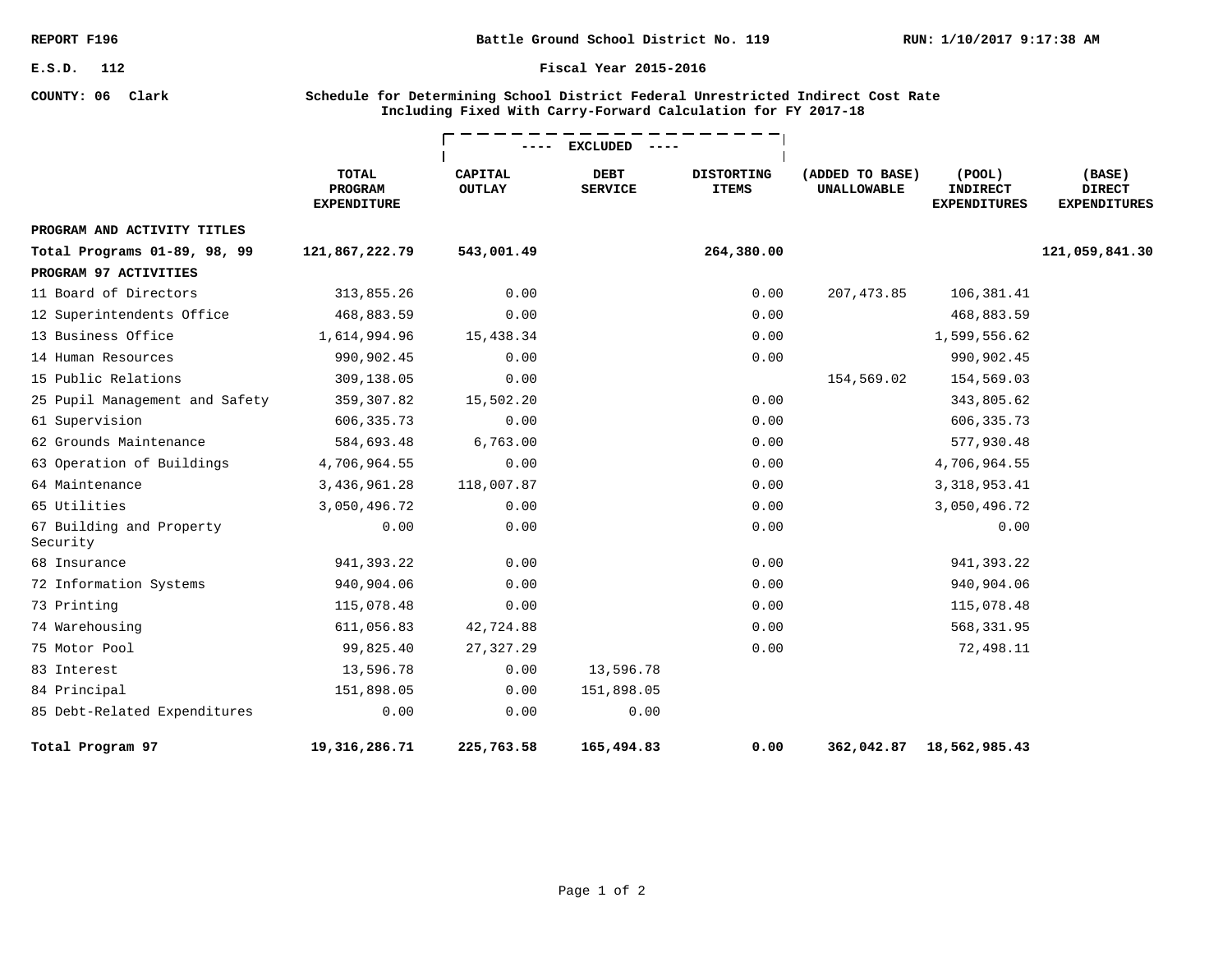| REPORT F196<br>Battle Ground School District No. 119                                            |                                                                                                                                                   |                                                                         |                               |                                   |                                       | RUN: 1/10/2017 9:17:38 AM                        |                                                |  |
|-------------------------------------------------------------------------------------------------|---------------------------------------------------------------------------------------------------------------------------------------------------|-------------------------------------------------------------------------|-------------------------------|-----------------------------------|---------------------------------------|--------------------------------------------------|------------------------------------------------|--|
| E.S.D.<br>112                                                                                   | Fiscal Year 2015-2016                                                                                                                             |                                                                         |                               |                                   |                                       |                                                  |                                                |  |
| COUNTY: 06 Clark                                                                                | Schedule for Determining School District Federal Unrestricted Indirect Cost Rate<br>Including Fixed With Carry-Forward Calculation for FY 2017-18 |                                                                         |                               |                                   |                                       |                                                  |                                                |  |
|                                                                                                 |                                                                                                                                                   |                                                                         | ---- EXCLUDED<br>$  -$        |                                   |                                       |                                                  |                                                |  |
|                                                                                                 | TOTAL<br>PROGRAM<br><b>EXPENDITURE</b>                                                                                                            | CAPITAL<br><b>OUTLAY</b>                                                | <b>DEBT</b><br><b>SERVICE</b> | <b>DISTORTING</b><br><b>ITEMS</b> | (ADDED TO BASE)<br><b>UNALLOWABLE</b> | (POOL)<br><b>INDIRECT</b><br><b>EXPENDITURES</b> | (BASE)<br><b>DIRECT</b><br><b>EXPENDITURES</b> |  |
| Sub-Total All Programs                                                                          | 141, 183, 509.50                                                                                                                                  | 768,765.07                                                              | 165,494.83                    | 264,380.00                        |                                       |                                                  | 18,562,985.43 121,059,841.30                   |  |
| Unallowable Costs                                                                               |                                                                                                                                                   |                                                                         |                               |                                   | $-362,042.87$                         |                                                  | 362,042.87                                     |  |
| Totals                                                                                          | 141, 183, 509. 50                                                                                                                                 | 768,765.07                                                              | 165,494.83                    | 264,380.00                        |                                       |                                                  | 18,562,985.43 121,421,884.17                   |  |
|                                                                                                 |                                                                                                                                                   | *** FIXED WITH CARRY-FORWARD UNRESTRICTED INDIRECT RATE CALCULATION *** |                               |                                   |                                       |                                                  |                                                |  |
|                                                                                                 | FY 13-14                                                                                                                                          |                                                                         |                               |                                   |                                       |                                                  |                                                |  |
| 1. FY 13-14 INDIRECT EXPENDITURES                                                               |                                                                                                                                                   |                                                                         |                               | 16,551,957.94                     |                                       |                                                  |                                                |  |
| 2. FY 13-14 DIRECT EXPENDITURES                                                                 |                                                                                                                                                   |                                                                         | 108, 262, 477.94              |                                   |                                       |                                                  |                                                |  |
| 3. FY 13-14 OVER (UNDER) RECOVERY                                                               |                                                                                                                                                   |                                                                         | $-253, 385.94$                |                                   |                                       |                                                  |                                                |  |
| 4. FY 13-14 TOTAL POOL (LINE 1 + LINE 3)                                                        |                                                                                                                                                   |                                                                         |                               | 16,298,572.00                     |                                       |                                                  |                                                |  |
| 5. CALCULATED FY 13-14 UNRESTRICTED INDIRECT RATE TO BE USED IN FY 15-16                        |                                                                                                                                                   |                                                                         |                               |                                   | 0.1505                                |                                                  |                                                |  |
|                                                                                                 | FY 15-16                                                                                                                                          |                                                                         |                               |                                   |                                       |                                                  |                                                |  |
| 6. FY 15-16 INDIRECT EXPENDITURES FROM COLUMN 6                                                 |                                                                                                                                                   |                                                                         |                               | 18,562,985.43                     |                                       |                                                  |                                                |  |
| 7. FY 13-14 OVER (UNDER) RECOVERY (LINE 3)                                                      |                                                                                                                                                   |                                                                         | $-253, 385.94$                |                                   |                                       |                                                  |                                                |  |
| 8. FY 15-16 ADJUSTED INDIRECT POOL (LINE 6 + LINE 7)                                            |                                                                                                                                                   |                                                                         |                               | 18,309,599.49                     |                                       |                                                  |                                                |  |
| 9. FY 15-16 DIRECT EXPENDITURES FROM COLUMN 7                                                   |                                                                                                                                                   |                                                                         |                               | 121, 421, 884. 17                 |                                       |                                                  |                                                |  |
| 10. FY 15-16 UNRESTRICTED INDIRECT RATE (LINE 5)                                                |                                                                                                                                                   |                                                                         |                               |                                   | 0.1505                                |                                                  |                                                |  |
| 11. FY 15-16 AMOUNT RECOVERED (LINE 9 * LINE 10)                                                |                                                                                                                                                   |                                                                         |                               | 18, 273, 993.57                   |                                       |                                                  |                                                |  |
| 12. FY 15-16 OVER (UNDER) RECOVER (LINE 8 - LINE 11)                                            |                                                                                                                                                   |                                                                         |                               |                                   | 35,605.92                             |                                                  |                                                |  |
| 13. FY 15-16 TOTAL POOL (LINE 6 + LINE 12)                                                      |                                                                                                                                                   |                                                                         |                               | 18,598,591.35                     |                                       |                                                  |                                                |  |
| 14. CALCULATED FY 15-16 UNRESTRICTED INDIRECT RATE TO BE USED IN FY 17-18<br>(LINE 13 / LINE 9) |                                                                                                                                                   |                                                                         |                               |                                   | 0.1532                                |                                                  |                                                |  |
|                                                                                                 |                                                                                                                                                   |                                                                         |                               |                                   |                                       |                                                  |                                                |  |
|                                                                                                 |                                                                                                                                                   |                                                                         |                               |                                   |                                       |                                                  |                                                |  |
|                                                                                                 |                                                                                                                                                   |                                                                         |                               |                                   |                                       |                                                  |                                                |  |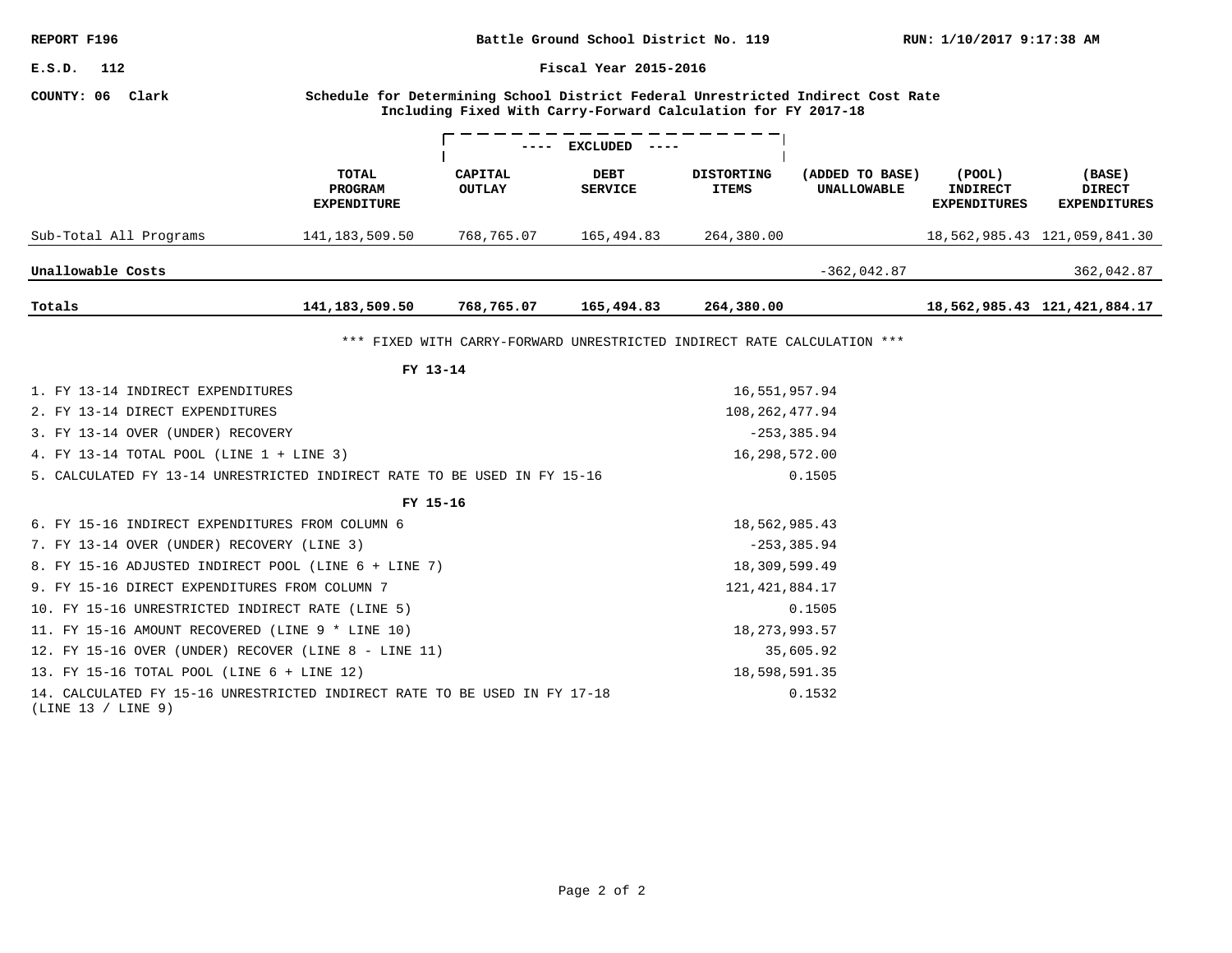**COUNTY: 06 Clark**

#### **General Fund**

# **Resource to Program Expenditure Report**

### **For the Year Ended August 31, 2016**

|    |                                                    | Program<br>Expenditures | State<br>Resources | Federal<br>Resources | Other<br>Resources |
|----|----------------------------------------------------|-------------------------|--------------------|----------------------|--------------------|
|    | BASIC EDUCATION PROGRAMS                           |                         |                    |                      |                    |
|    |                                                    |                         |                    |                      |                    |
| 01 | Basic Education                                    | 72,151,686.63           | 56,209,829.94      | 110,998.29           | 15,830,858.40      |
| 02 | Alternative Learning Experience (ALE)              | 8,293,084.90            | 8,282,785.90       | 0.00                 | 10,299.00          |
| 03 | Dropout Reengagement                               | 113,031.75              | 113,031.75         | 0.00                 | 0.00               |
| 31 | Vocational-Basic, State                            | 5,760,330.43            | 5,623,599.59       | 102,710.84           | 34,020.00          |
| 34 | Middle School Career and Technical Ed, State       | 268,820.02              | 268,820.02         | 0.00                 | 0.00               |
| 45 | Skill Center-Basic, State                          | 0.00                    | 0.00               | 0.00                 | 0.00               |
| 97 | Districtwide Support                               | 19, 316, 286. 71        | 15,100,000.00      | 0.00                 | 4, 216, 286.71     |
|    | TOTAL BASIC EDUCATIONAL PROGRAMS                   | 105,903,240.44          | 85,598,067.20      | 213,709.13           | 20,091,464.11      |
|    | OTHER INSTRUCTIONAL PROGRAMS                       |                         |                    |                      |                    |
| 11 | Federal Stimulus - Title I                         | 0.00                    | 0.00               | 0.00                 | 0.00               |
| 12 | Federal Stimulus - School Improvement              | 0.00                    | 0.00               | 0.00                 | 0.00               |
| 13 | Federal Stimulus - State Fiscal Stabilization Fund | 0.00                    | 0.00               | 0.00                 | 0.00               |
| 14 | Federal Stimulus - IDEA                            | 0.00                    | 0.00               | 0.00                 | 0.00               |
| 18 | Federal Stimulus - Competitive Grants              | 0.00                    | 0.00               | 0.00                 | 0.00               |
| 19 | Federal Stimulus - Other                           | 0.00                    | 0.00               | 0.00                 | 0.00               |
| 21 | Special Education-Supplemental, State              | 13,970,409.56           | 10,270,131.65      | 134,378.07           | 3,565,899.84       |
| 22 | Special Education - Infants and Toddlers - State   | 283,078.66              | 283,078.66         | 0.00                 | 0.00               |
| 24 | Special Education-Supplemental, Federal            | 2,494,282.78            | 0.00               | 2,494,282.78         | 0.00               |
| 25 | Special Education - Infants and Toddlers - Federal | 0.00                    | 0.00               | 0.00                 | 0.00               |
| 26 | Special Education-Institutions, State              | 0.00                    | 0.00               | 0.00                 | 0.00               |
| 29 | Special Education-Other, Federal                   | 0.00                    | 0.00               | 0.00                 | 0.00               |
| 38 | Vocational, Federal                                | 53,650.82               | 0.00               | 53,650.82            | 0.00               |
| 39 | Vocational, Other Categorical                      | 0.00                    | 0.00               | 0.00                 | 0.00               |
| 46 | Skill Center, Federal                              | 0.00                    | 0.00               | 0.00                 | 0.00               |
| 51 | ESEA Disadvantaged, Federal                        | 1,520,513.21            | 0.00               | 1,520,513.21         | 0.00               |
| 52 | Other Title Grants Under ESEA, Federal             | 354, 172.88             | 0.00               | 354, 172.88          | 0.00               |
| 53 | ESEA Migrant, Federal                              | 0.00                    | 0.00               | 0.00                 | 0.00               |
| 54 | Reading First, Federal                             | 0.00                    | 0.00               | 0.00                 | 0.00               |
| 55 | Learning Assistance, State                         | 2,323,109.67            | 2,323,109.67       | 0.00                 | 0.00               |
| 56 | State Inst, Centers and Homes                      | 0.00                    | 0.00               | 0.00                 | 0.00               |
| 57 | State Inst, Neglected and Delinquent, Federal      | 0.00                    | 0.00               | 0.00                 | 0.00               |
| 58 | Special and Pilot Programs, State                  | 320, 134. 31            | 320, 134. 31       | 0.00                 | 0.00               |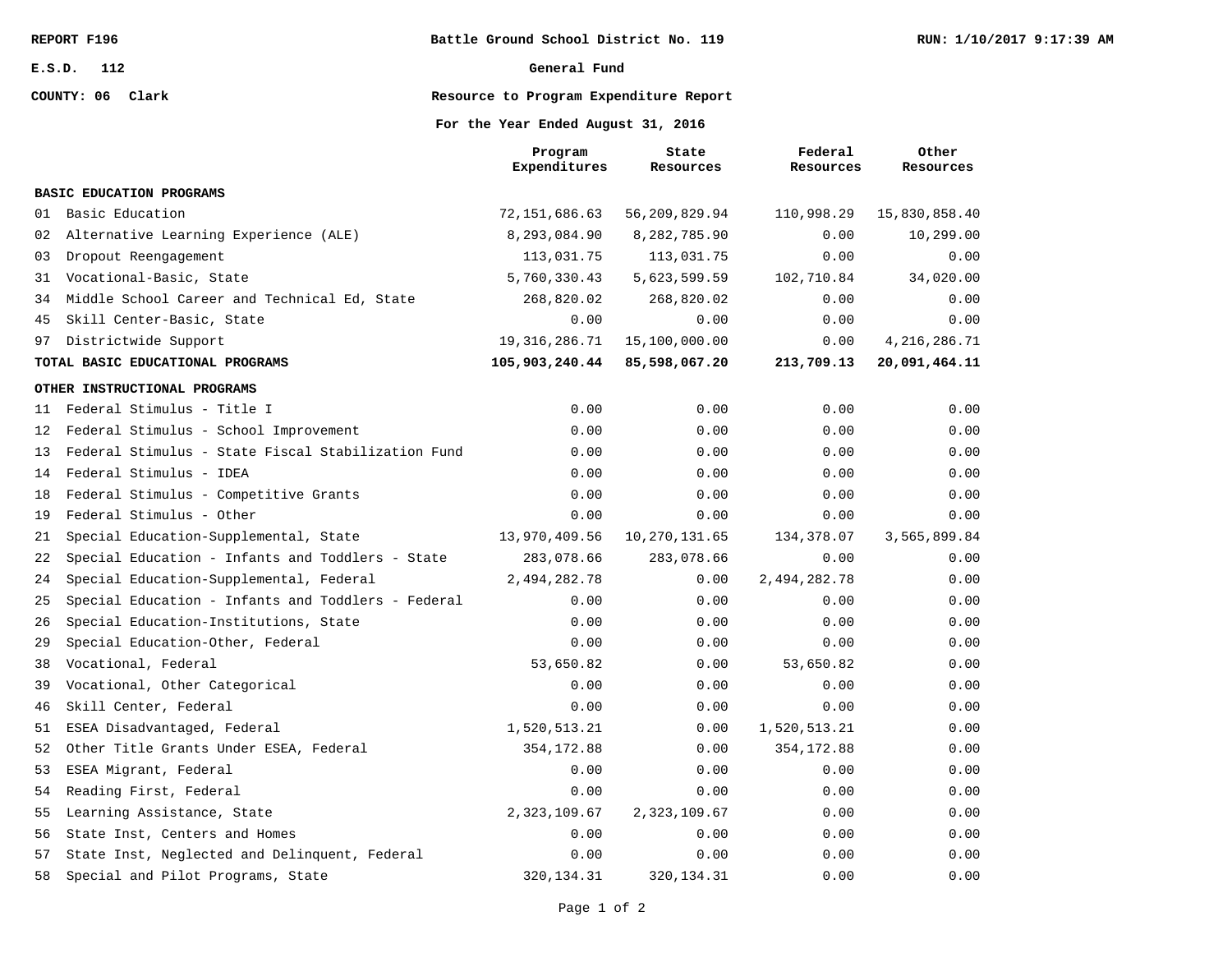**COUNTY: 06 Clark**

### **General Fund**

# **Resource to Program Expenditure Report**

### **For the Year Ended August 31, 2016**

|    |                                            | Program<br>Expenditures | State<br>Resources                  | Federal<br>Resources | Other<br>Resources |
|----|--------------------------------------------|-------------------------|-------------------------------------|----------------------|--------------------|
|    | OTHER INSTRUCTIONAL PROGRAMS               |                         |                                     |                      |                    |
| 59 | Institutions - Juveniles in Adult Jails    | 0.00                    | 0.00                                | 0.00                 | 0.00               |
| 61 | Head Start, Federal                        | 0.00                    | 0.00                                | 0.00                 | 0.00               |
| 62 | Math & Science, Professional Dev., Federal | 0.00                    | 0.00                                | 0.00                 | 0.00               |
| 64 | Limited English Proficiency, Federal       | 66,808.43               | 0.00                                | 66,808.43            | 0.00               |
| 65 | Transitional Bilingual, State              | 816, 353.06             | 816, 353.06                         | 0.00                 | 0.00               |
| 67 | Indian Education, Federal, JOM             | 0.00                    | 0.00                                | 0.00                 | 0.00               |
| 68 | Indian Education, Federal, ED              | 0.00                    | 0.00                                | 0.00                 | 0.00               |
| 69 | Compensatory, Other                        | 0.00                    | 0.00                                | 0.00                 | 0.00               |
| 71 | Traffic Safety                             | 0.00                    | 0.00                                | 0.00                 | 0.00               |
| 73 | Summer School                              | 0.00                    | 0.00                                | 0.00                 | 0.00               |
| 74 | Highly Capable                             | 125,007.00              | 125,007.00                          | 0.00                 | 0.00               |
| 75 | Professional Development, State            | 0.00                    | 0.00                                | 0.00                 | 0.00               |
| 76 | Targeted Assistance, Federal               | 0.00                    | 0.00                                | 0.00                 | 0.00               |
| 78 | Youth Training Programs, Federal           | 0.00                    | 0.00                                | 0.00                 | 0.00               |
| 79 | Instructional Programs, Other              | 1,313,076.19            | 3,678.43                            | 644,488.19           | 664,909.57         |
|    | TOTAL OTHER INSTRUCTIONAL PROGRAMS         | 23,640,596.57           | 14, 141, 492. 78                    | 5,268,294.38         | 4,230,809.41       |
|    | OTHER PROGRAMS                             |                         |                                     |                      |                    |
| 81 | Public Radio/Television                    | 0.00                    | 0.00                                | 0.00                 | 0.00               |
| 86 | Community Schools                          | 469,758.12              | 0.00                                | 0.00                 | 469,758.12         |
| 88 | Child Care                                 | 96,126.16               | 5,291.28                            | 2,956.49             | 87,878.39          |
| 89 | Other Community Services                   | 89,484.74               | 0.00                                | 23,572.93            | 65,911.81          |
| 98 | School Food Services                       | 3, 172, 691.99          | 59,655.95                           | 2,049,762.42         | 1,063,273.62       |
| 99 | Pupil Transportation                       | 7,811,611.48            | 7,724,404.11                        | 0.00                 | 87, 207.37         |
|    | TOTAL OTHER PROGRAMS                       | 11,639,672.49           | 7,789,351.34                        | 2,076,291.84         | 1,774,029.31       |
|    | <b>TOTALS</b>                              |                         | 141, 183, 509. 50 107, 528, 911. 32 | 7,558,295.35         | 26,096,302.83      |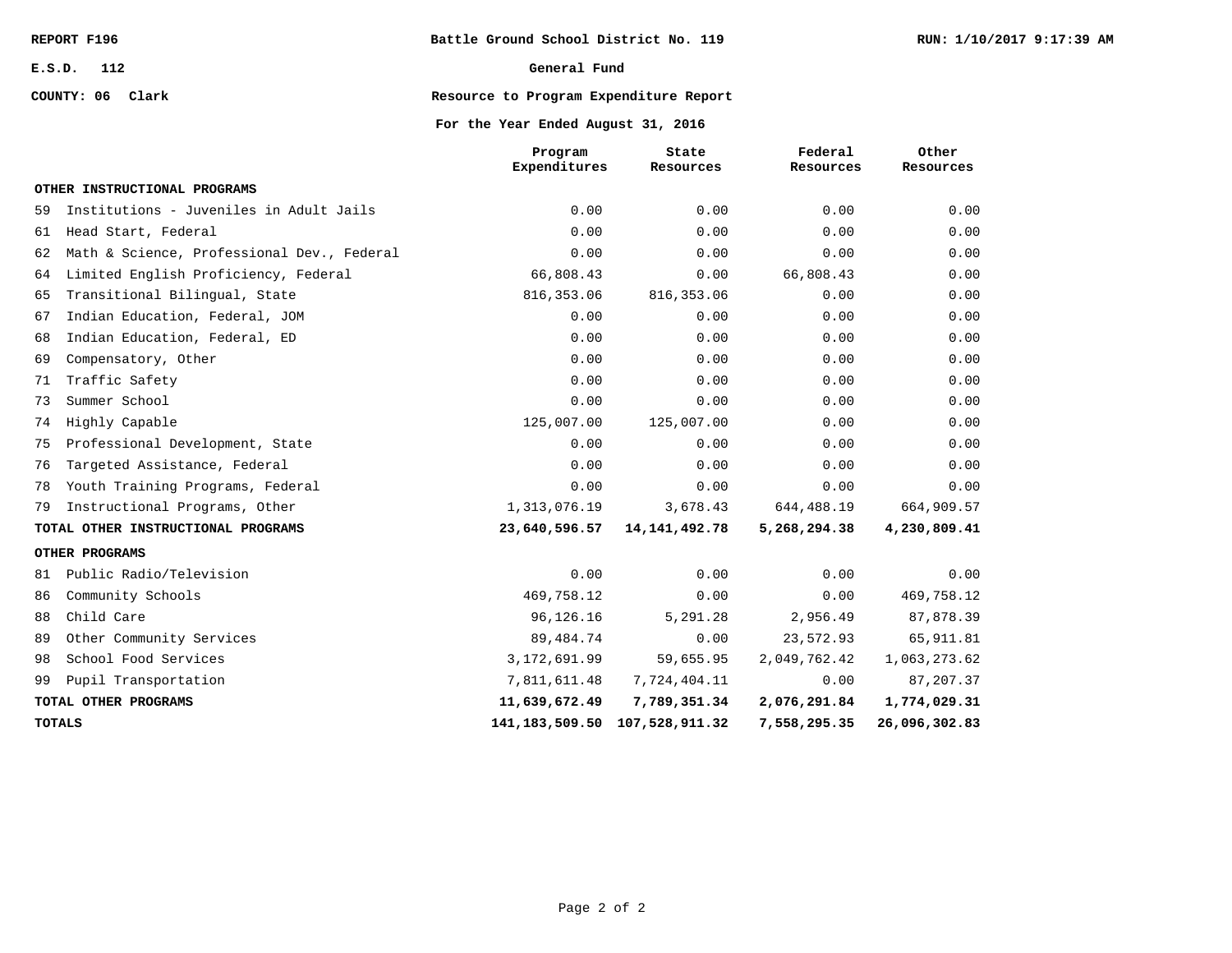**REPORT F196**

**Battle Ground School District No. 119**

**E.S.D. 112**

### **Preliminary Special Education Maintenance of Effort**

#### **COUNTY: 06**

#### **Clark Fiscal Year 2015-2016**

This Special Education MOE test is preliminary and does not incorporate any provisions for reducing local effort pursuant to IDEA regulations. Adjustments may be made to the data below through December following the fiscal year end. Therefore, this may change the results to the final test completed after the December adjustments.

| Preliminary FY 2015-2016 to FY 2014-2015 Aggregate Maintenance of Effort Test                                                                                                                                      | $FY$ 14 - 15<br>Actual (A) | $FY$ 15 - 16<br>Actual (B) |
|--------------------------------------------------------------------------------------------------------------------------------------------------------------------------------------------------------------------|----------------------------|----------------------------|
| 1. Program 21 direct expenditures: Program 21 expenditures must include expenditure amounts related to<br>Revenue Account 4121 and 3121 redirected through the apportionment process to another school district or | 12,441,124.71              | 13,970,409.56              |
| ESD.<br>2. Minus Revenue 7121 Payments From Other Districts.                                                                                                                                                       | 0.00                       | 0.00                       |
| 3. Minus Revenue 6321 Special Education-Medicaid Reimbursements.                                                                                                                                                   | 160,214.20                 | 134,378.07                 |
| 4. Equals aggregate special education expenditures for resident special education students.                                                                                                                        | 12,280,910.51              | 13,836,031.49              |
| 5. Preliminary Aggregate Maintenance of Effort Test (4B minus 4A). (A positive amount means the test was<br>passed and a negative amount indicates non-compliance.)                                                |                            | 1,555,120.98               |
| Preliminary FY 2015-2016 to FY 2014-2015 Per Pupil Maintenance of Effort Test                                                                                                                                      |                            |                            |
| 6. Resident special education students (updated by OSPI).                                                                                                                                                          | 1,672.22                   | 1,672.33                   |
| 7. Expenditures per pupil (line 4/line 6).                                                                                                                                                                         | 7,344.07                   | 8,273.50                   |
| 8. Preliminary Per Pupil Maintenance of Effort Test (7B minus 7A). (A positive amount means the test was<br>passed and a negative amount indicates non-compliance.)                                                |                            | 929.43                     |
| Preliminary Year-End Local Special Education Maintenance of Effort Test FY 2015-2016 to FY 2014-2015 Aggregate<br>Maintenance of Effort Test                                                                       |                            |                            |
| 9. Resource to program expenditure report Other Resources for Program 21 for the current year is compared                                                                                                          | 1,303,094.09               | 3,565,899.84               |
| to Other Resources for Program 21 for the prior year.                                                                                                                                                              |                            |                            |
| 10. Preliminary Local Aggregate Maintenance of Effort Test (9B minus 9A). (A positive amount means the test<br>was passed and a negative amount indicates non-compliance.)                                         |                            | 2, 262, 805.75             |
| 11. Expenditures per pupil (line 9/line 6).                                                                                                                                                                        | 779.26                     | 2,132.29                   |
| 12. Preliminary Local Per Pupil Maintenance of Effort Test (11B) minus 11A). (A positive amount means the<br>test was passed and a negative amount indicates non-compliance.)                                      |                            | 1,353.03                   |

**Notes:**

**A. Actual revenue and expenditure data are obtained from F-196 data.**

**B. Resident special education student data as shown on line 6 are obtained from 1220 Reports and include students in ages 3-PreK, and K-21.**

**C. Based on the information to date, the school district has passed the preliminary year-end Maintenance of Effort Test if \*ONE\* of the values on line 5, 8, 10, \*OR\* 12 is a zero or positive.**

**D. In accordance with WAC 392-172A-06015, districts relying on the local aggregate to pass MOE must look back to the last fiscal year the district relied on the local aggregate test.**

**If \*ALL\* values on lines 5, 8, 10 \*AND\* 12 are negative, the district is non-compliant for the preliminary year-end Maintenance of Effort Test.**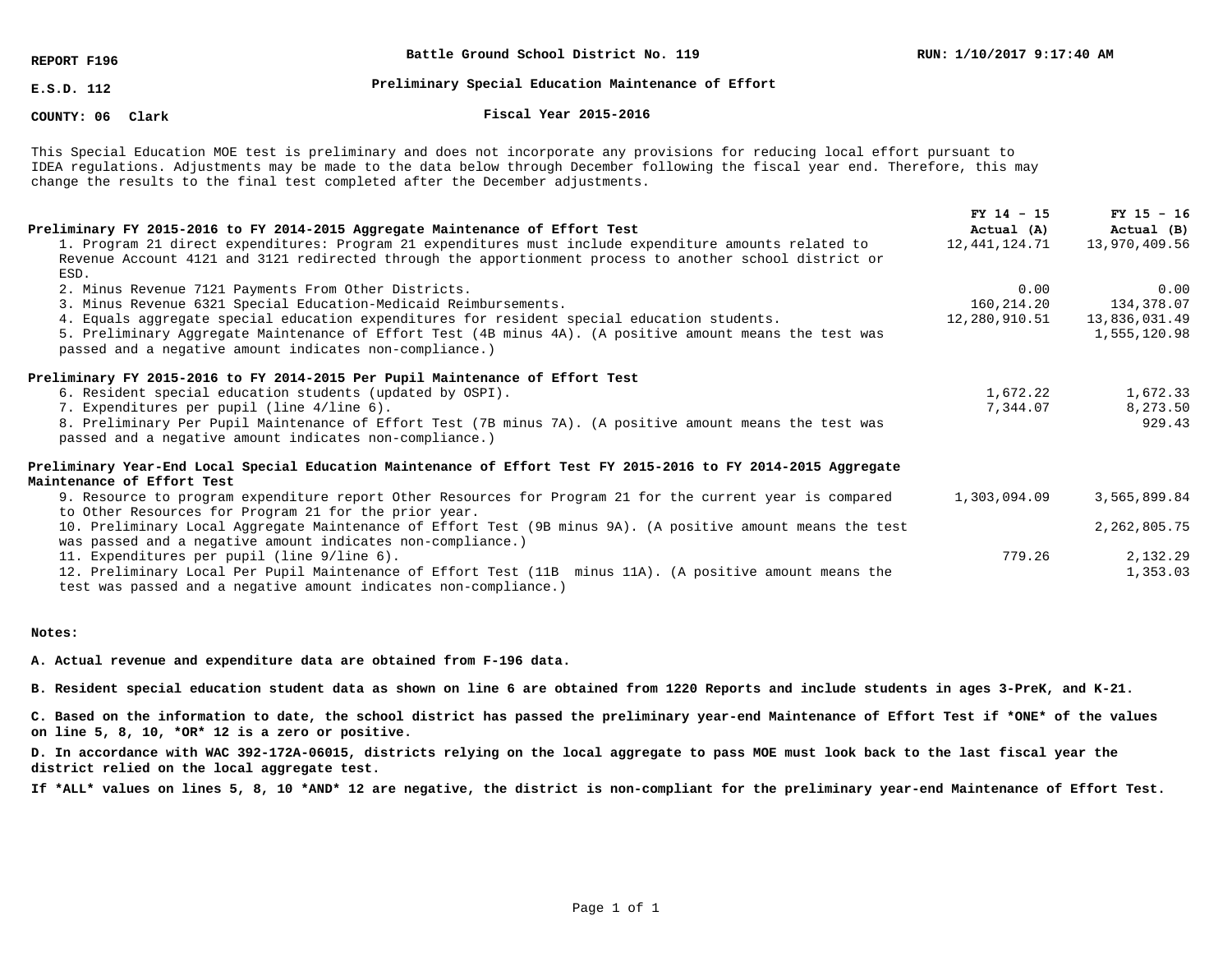### **Preliminary Federal Cross-Cutting Maintenance of Effort Battle Ground School District No. 119 Fiscal Year 2015-2016**

This is the preliminary Federal Cross-Cutting Maintenance of Effort. Adjustments may be made to the data below through December following the fiscal year end. Therefore, this may change the results to the final test completed after the December adjustments.

Data Items Used in the Federal Cross-Cutting Maintenance of Effort Test

## **Food Services Deficit Calculation**

| Description                         | Operation                                  | FY 2015 - 16     | FY 2014 - 15   | FY 2015 - 16 FY 2014 - 15                                                      |
|-------------------------------------|--------------------------------------------|------------------|----------------|--------------------------------------------------------------------------------|
| Total Expenditures                  | (plus)<br>$+$                              | 141, 183, 509.50 | 131,541,074.57 | 3, 172, 691.99 3, 083, 367.20<br>Total Program 98<br>$+$                       |
| Public Radio/Television             | (minus)<br>$\overline{\phantom{a}}$        | 0.00             | 0.00           | 1,006,020.57<br>Revenue 2298 (Local)<br>951,718.55<br>$\overline{\phantom{a}}$ |
| Community Schools                   | (minus)<br>$\overline{\phantom{a}}$        | 469,758.12       | 516,741.42     | Revenue 4198 (State)<br>59,655.95<br>84,993.37                                 |
| Child Care                          | $\overline{\phantom{a}}$<br>(minus)        | 96,126.16        | 0.00           | Revenue 4398 (State)<br>0.00<br>0.00                                           |
| Other Community Services            | (minus)<br>$\overline{\phantom{0}}$        | 89, 484. 74      | 42,640.87      | Revenue 6198 (Fed)<br>1,785,676.40 1,793,710.64<br>$\overline{\phantom{m}}$    |
| School Food Services                | $\overline{\phantom{a}}$<br>(minus)        | 3,172,691.99     | 3,083,367.20   | Revenue 6298 (Fed)<br>0.00<br>0.00                                             |
| Debt Service, Interest              | (minus)<br>$\overline{\phantom{a}}$        | 13,596.78        | 6,045.36       | 0.00<br>Revenue 6398 (Fed)<br>0.00<br>$\overline{\phantom{a}}$                 |
| Debt Service, Principal             | (minus)<br>$\overline{\phantom{a}}$        | 151,898.05       | 159,742.27     | Revenue 6998 (Fed)<br>264,086.02<br>236,326.00                                 |
| Debt Service, Debt Related          | (minus)<br>$\equiv$                        | 0.00             | 0.00           | Revenue 7198 (Other)<br>28, 354.98<br>22,550.98<br>$\overline{\phantom{a}}$    |
| Expenditures                        |                                            |                  |                | 0.00<br>Revenue 8198 (Other)<br>0.00                                           |
| Capital Outlay, All Object 9        | $\equiv$                                   |                  |                |                                                                                |
|                                     | (minus)                                    | 768,765.07       | 405,590.70     | TOTAL FOOD SERVICES DEFICIT<br>28,898.07<br>$-5,932.34$                        |
| Federal, General Purpose Revenue    | (minus)<br>$-$                             | 321.57           | 376.41         |                                                                                |
| Federal, Special Purpose Revenue    | (minus)<br>$\overline{\phantom{m}}$        | 7,557,973.78     | 7,046,514.42   | Note:                                                                          |
| Food Service Deficit                | (plus)<br>$\begin{array}{c} + \end{array}$ | 28,898.07        | 0.00           | If Total Food Service Deficit is a positive                                    |
| Food Services Revenue, Federal      | $\pm$<br>(plus)                            | 1,785,676.40     | 1,793,710.64   | amount, it is added to the total aggregate                                     |
| Food Services Revenue, Federal      | (plus)<br>$+$                              | 0.00             | 0.00           | expenditures. If Total Food Service                                            |
| Food Services Revenue, Federal      | (plus)<br>$+$                              | 0.00             | 0.00           | Deficit is a negative amount, zero dollars                                     |
| Food Services Revenue, USDA         | (plus)<br>$+$                              | 264,086.02       | 236,326.00     | are displayed.                                                                 |
| Commodities                         |                                            |                  |                |                                                                                |
| Capital Outlay, Stim, Title I       | $+$<br>(plus)                              | 0.00             |                |                                                                                |
| Capital Outlay, Stim, Schl Imprv    | (plus)<br>$\begin{array}{c} + \end{array}$ | 0.00             |                |                                                                                |
| Capital Outlay, Stim, SFSF          | (plus)<br>$\pm$                            | 0.00             |                |                                                                                |
| Capital Outlay, Stim, IDEA          | (plus)<br>$\begin{array}{c} + \end{array}$ | 0.00             |                |                                                                                |
| Capital Outlay, Stim, Compt Grants  | (plus)<br>$+$                              | 0.00             |                |                                                                                |
| Capital Outlay, Stim, Other         | (plus)<br>$+$                              | 0.00             |                |                                                                                |
| Capital Outlay, Sp Ed, Sup, Fed     | $+$<br>(plus)                              | 0.00             | 0.00           |                                                                                |
| Capital Outlay, Sp Ed, Inst, St     | (plus)<br>$+$                              | 0.00             | 0.00           |                                                                                |
| Capital Outlay, Sp Ed, Oth, Fed     | (plus)<br>$+$                              | 0.00             | 0.00           |                                                                                |
| Capital Outlay, Voc, Fed            | (plus)<br>$+$                              | 0.00             | 0.00           |                                                                                |
| Capital Outlay, Voc, Other          | (plus)<br>$+$                              | 0.00             | 0.00           |                                                                                |
| Capital Outlay, Skill Cntr, Fed     | (plus)<br>$+$                              | 0.00             | 0.00           |                                                                                |
| Capital Outlay, ESEA Disadvantaged- | (plus)<br>$+$                              | 0.00             | 0.00           |                                                                                |
| Federal                             |                                            |                  |                |                                                                                |
| Capital Outlay, Other Title Grants  | (plus)<br>$+$                              | 0.00             | 0.00           |                                                                                |
| Under ESEA-Federal                  |                                            |                  |                |                                                                                |
| Capital Outlay, ESEA Migrant-       | (plus)<br>$+$                              | 0.00             | 0.00           |                                                                                |
| Federal                             |                                            |                  |                |                                                                                |
| Capital Outlay, Read First, Fed     | (plus)<br>$+$                              | 0.00             | 0.00           |                                                                                |
| Capital Outlay, St In, Ctr/Hm, D    | (plus)<br>$^+$                             | 0.00             | 0.00           |                                                                                |
|                                     | (plus)<br>$+$                              | 0.00             | 0.00           |                                                                                |
| Capital Outlay, St In, N/D, Fed     |                                            |                  |                |                                                                                |
| Capital Outlay, In, Juveniles in    | (plus)<br>$+$                              | 0.00             | 0.00           |                                                                                |
| Adult Jails                         |                                            |                  |                |                                                                                |
| Capital Outlay, Head Start, Fed     | (plus)<br>$+$                              | 0.00             | 0.00           |                                                                                |
| Capital Outlay, MS, Pro Dv, Fed     | $+$<br>(plus)                              | 0.00             | 0.00           |                                                                                |
| Capital Outlay, LEP, Fed            | (plus)<br>$+$                              | 0.00             | 0.00           |                                                                                |
| Capital Outlay, Ind Ed, Fd, JOM     | (plus)<br>$+$                              | 0.00             | 0.00           |                                                                                |
| Capital Outlay, Ind Ed, Fd, ED      | (plus)<br>$\ddot{}$                        | 0.00             | 0.00           |                                                                                |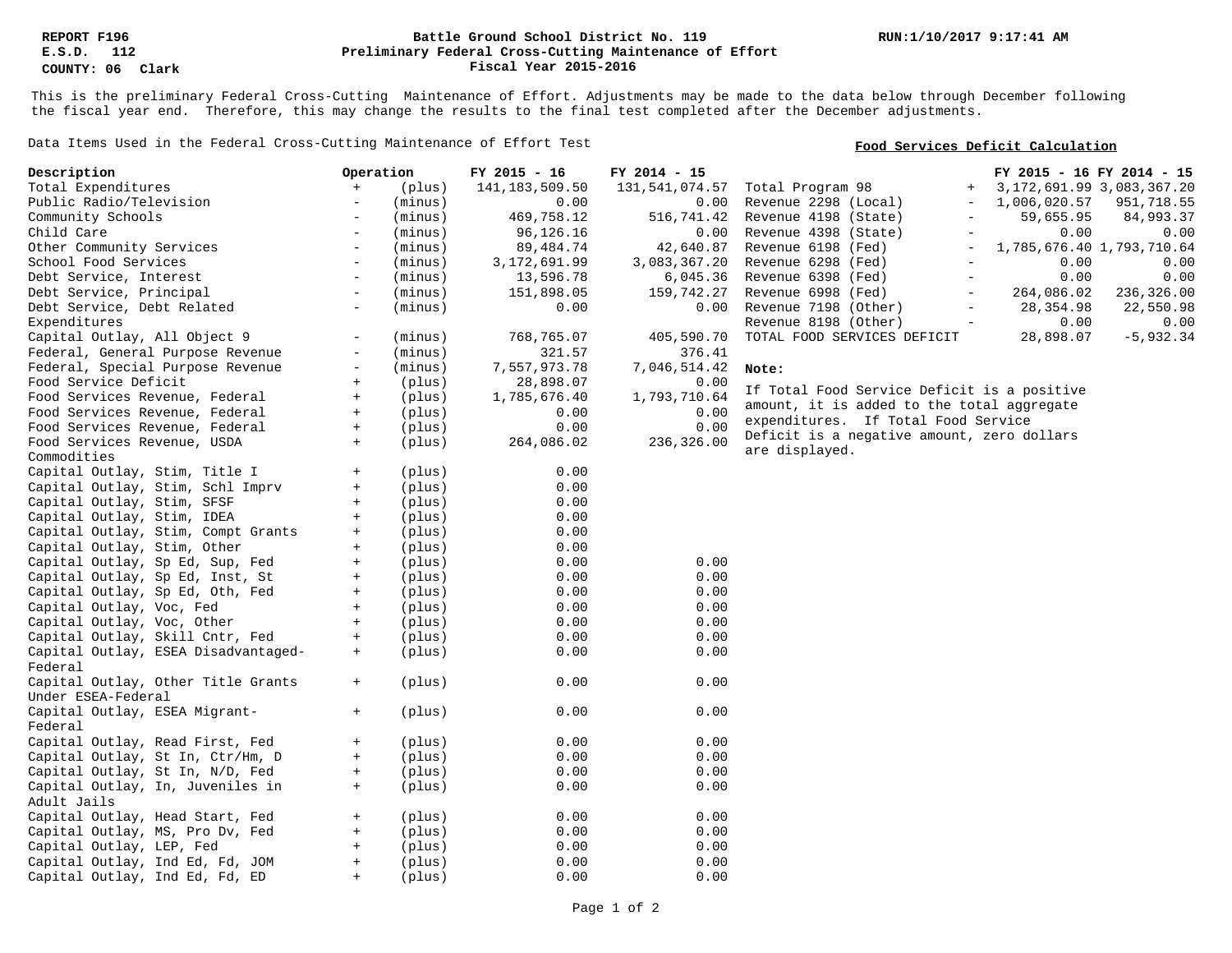**REPORT F196 E.S.D. 112**

**COUNTY: 06 Clark**

## **Preliminary Federal Cross-Cutting Maintenance of Effort Battle Ground School District No. 119 Fiscal Year 2015-2016**

| Description                        |  |                                  | Operation |                   | $FY$ 2015 - 16 | FY 2014<br>$-15$ |
|------------------------------------|--|----------------------------------|-----------|-------------------|----------------|------------------|
|                                    |  | Capital Outlay, Comp, Othr       | $+$       | (plus)            | 0.00           | 0.00             |
|                                    |  | Capital Outlay, Target Asst, Fed | $+$       | (plus)            | 0.00           | 0.00             |
|                                    |  | Capital Outlay, Yth Trg Pm, Fed  | $+$       | (plus)            | 0.00           | 0.00             |
|                                    |  | Capital Outlay, Inst Pgm, Othr   | $+$       | (plus)            | 15,029.45      | 0.00             |
|                                    |  | Capital Outlay, Public Radio/TV  | $+$       | (plus)            | 0.00           | 0.00             |
|                                    |  | Capital Outlay, Comm Schools     | $+$       | (plus)            | 0.00           | 0.00             |
|                                    |  | Capital Outlay, Child Care       | $+$       | $(\text{plus})$   | 0.00           | 0.00             |
|                                    |  | Capital Outlay, Othr Comm Srv    | $+$       | (plus)            | 0.00           | 0.00             |
|                                    |  | Capital Outlay, Food Services    | $+$       | (plus)            | 0.00           | 29,584.75        |
| Total Expenditures for Preliminary |  |                                  | $=$       | equals)           | 130,956,583.18 | 122, 339, 677.31 |
| Maintenance of Effort              |  |                                  |           |                   |                |                  |
|                                    |  |                                  |           | FY 15-16/FY 14-15 |                | 1.07             |

The amount for the current fiscal year should be at least 90 percent of the previous year's amount.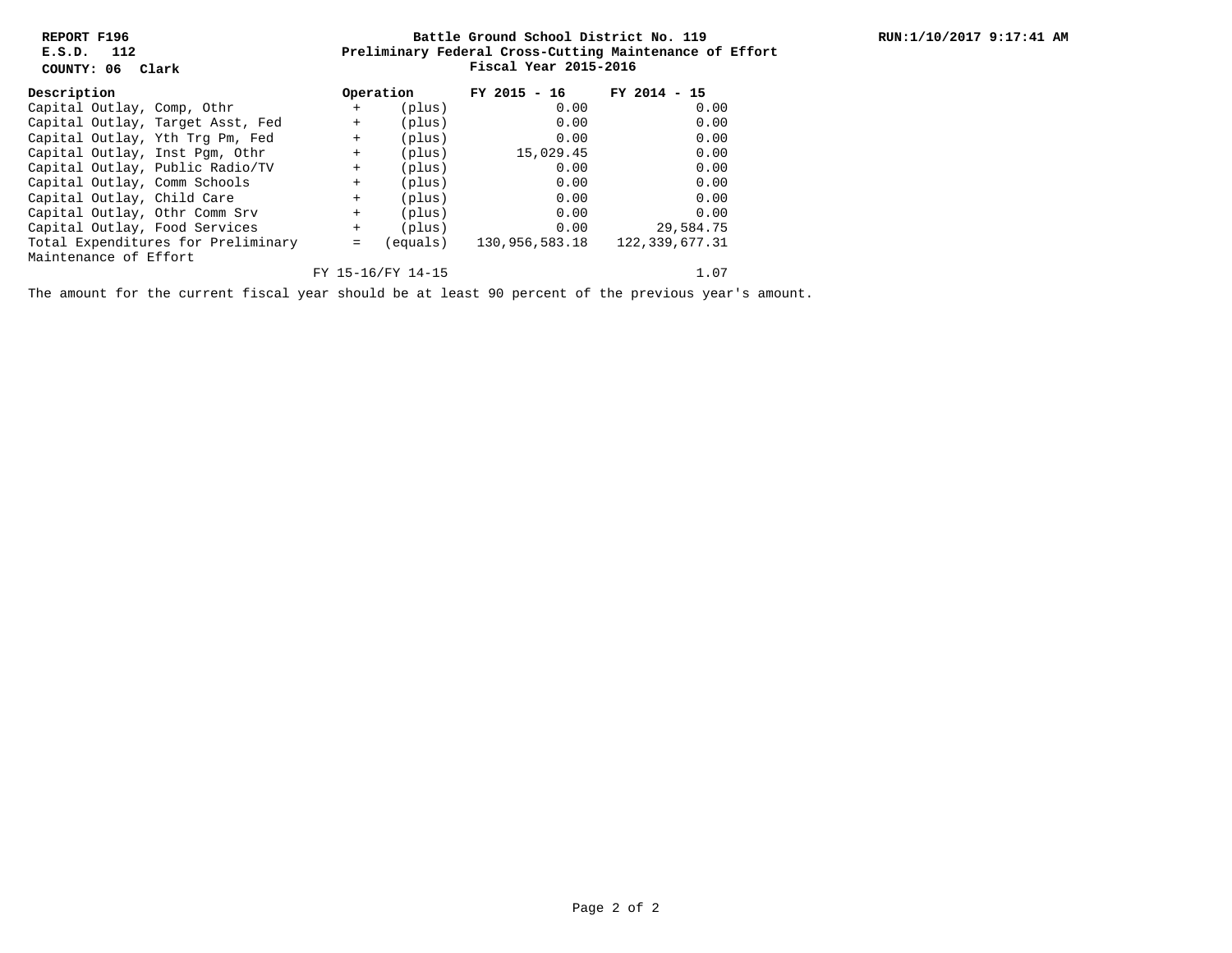**REPORT F-196**

**COUNTY: 06 Clark**

**Battle Ground School District No. 119**

**E.S.D. 112 Fiscal Year 2015-2016**

**Preliminary Vocational Education Maintenance of Effort**

**This is the preliminary Vocational Education Maintenance of Effort. Adjustments may be made to the data below through December following the fiscal year end. Therefore, this may change the results to the final test completed after the December adjustments.**

| Description                                                    | Operation           | $FY$ 2015 - 16 | $FY$ 2014 - 15 |
|----------------------------------------------------------------|---------------------|----------------|----------------|
| Program 31, Vocational--Basic State                            | + (plus)            | 5,760,330.43   | 6,106,343.40   |
| Program 34, Middle School Career and Technical Education-State | + (plus)            | 268,820.02     | 0.00           |
| Program 38, Vocational--Federal                                | + (plus)            | 53,650.82      | 62,990.15      |
| Program 39, Vocational--Other Categorical                      | + (plus)            | 0.00           | 0.00           |
| Program 45, Skill Center--State                                | + (plus)            | 0.00           | 0.00           |
| Program 46, Skill Center--Federal                              | + (plus)            | 0.00           | 0.00           |
| Secondary Vocational Education Revenue                         | $-$ (minus)         | 157,713.66     | 198,853.36     |
| Skill Center Revenue                                           | - (minus)           | 0.00           | 0.00           |
| Secondary Vocational Education Revenue                         | - (minus)           | 0.00           | 0.00           |
| Total Expenditures for Preliminary Maintenance of Effort       | = equals            | 5,925,087.61   | 5,970,480.19   |
|                                                                | FY 15-16 / FY 14-15 |                | 0.99           |

This report is for information only and does not reflect on the financial condition of the district.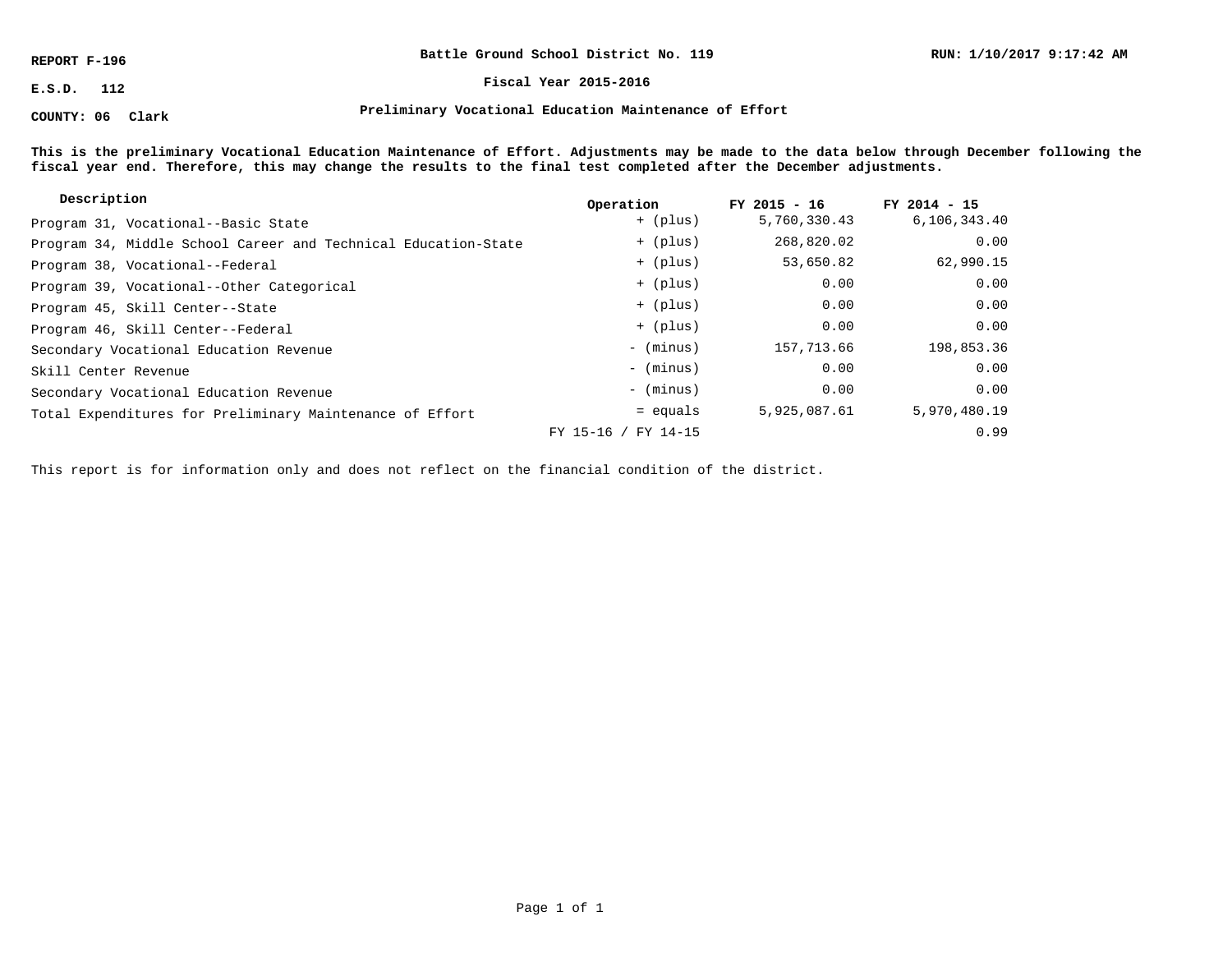| REPORT F196 |                  |                                             | RUN: 1/10/2017 9:17:43 AM |  |
|-------------|------------------|---------------------------------------------|---------------------------|--|
| E.S.D.      | 112              | Battle Ground School District No.119        |                           |  |
|             | COUNTY: 06 Clark | Financial Edit Report Fiscal Year 2015-2016 |                           |  |

## **GENERAL FUND**

| Type | Number | Message                                                                                                                                                                                                                         | Amount 1          | Amount 2        |
|------|--------|---------------------------------------------------------------------------------------------------------------------------------------------------------------------------------------------------------------------------------|-------------------|-----------------|
| Info | 1.537  | On the Balance Sheet GF G.L. 240, Cash on Deposit with County<br>Treasurer, is not equal to F-197 County Treasurer Item 240,<br>Cash on Deposit with County Treasurer.                                                          | 1, 112, 061.72    | 1,104,441.76    |
| Info | 1.556  | Your district has a negative GF expenditures in<br>Program/Activity/Object 89-28-7.                                                                                                                                             | $-15,665.64$      |                 |
| Info | 1.585  | On the Special Education Maintenance of Effort test, ONE of<br>the values on line 5, 8, 10, OR 12 is zero or a positive<br>number. Your district has passed the Preliminary Special<br>Education MOE test. "Good job"           |                   |                 |
| Info | 1.588  | Your district has passed the Preliminary Federal Cross-Cutting<br>MOE. Current year aggregate expenditures are greater than the<br>previous year aggregate expenditures. *Good job*                                             |                   |                 |
| Info | 1.595  | On the Balance Sheet, G.L. 320, Due From Other Funds, for all<br>funds is not equal G.L. 640, Due to Other Funds, for all<br>funds.                                                                                             | 117,958.10        | 120,458.10      |
| Info | 1.598  | On the Schedule of Long-Term Liabilities (GF), the Beginning<br>Outstanding Debt for Voted Bonds 633 does not match prior year<br>660                                                                                           | 48,110,000.00     | 0.00            |
| Info | 1.598  | On the Schedule of Long-Term Liabilities (GF), the Beginning<br>Outstanding Debt for Non-Voted Bonds 179 does not match prior<br>year 184                                                                                       | 3,669,098.46      | 0.00            |
| Info | 1.598  | On the Schedule of Long-Term Liabilities (GF), the Beginning<br>Outstanding Debt for Local Program Proceeds 106 does not match<br>prior year 115                                                                                | 160,880.00        | 0.00            |
| Info | 1.598  | On the Schedule of Long-Term Liabilities (GF), the Beginning<br>Outstanding Debt for Total Long-Term Liabilities at September<br>1 is not equal to the Ending Total Long-Term Liabilities at<br>August 31 of the previous year. | 112, 239, 199. 46 | 60, 394, 293.00 |
| Info | 1.598  | On the Schedule of Long-Term Liabilities (GF), the Beginning<br>Outstanding Debt for Capital Leases at September 1 is not<br>equal to the Ending Outstanding Capital Leases at August 31 of<br>the previous year.               | 899,601.00        | 994,673.00      |
| Info | 1.600  | On the Data Requirements for Supplemental Reports the<br>mitigation fees item is blank. Did your district receive<br>mitigation fees revenue this year?                                                                         | 0.00              |                 |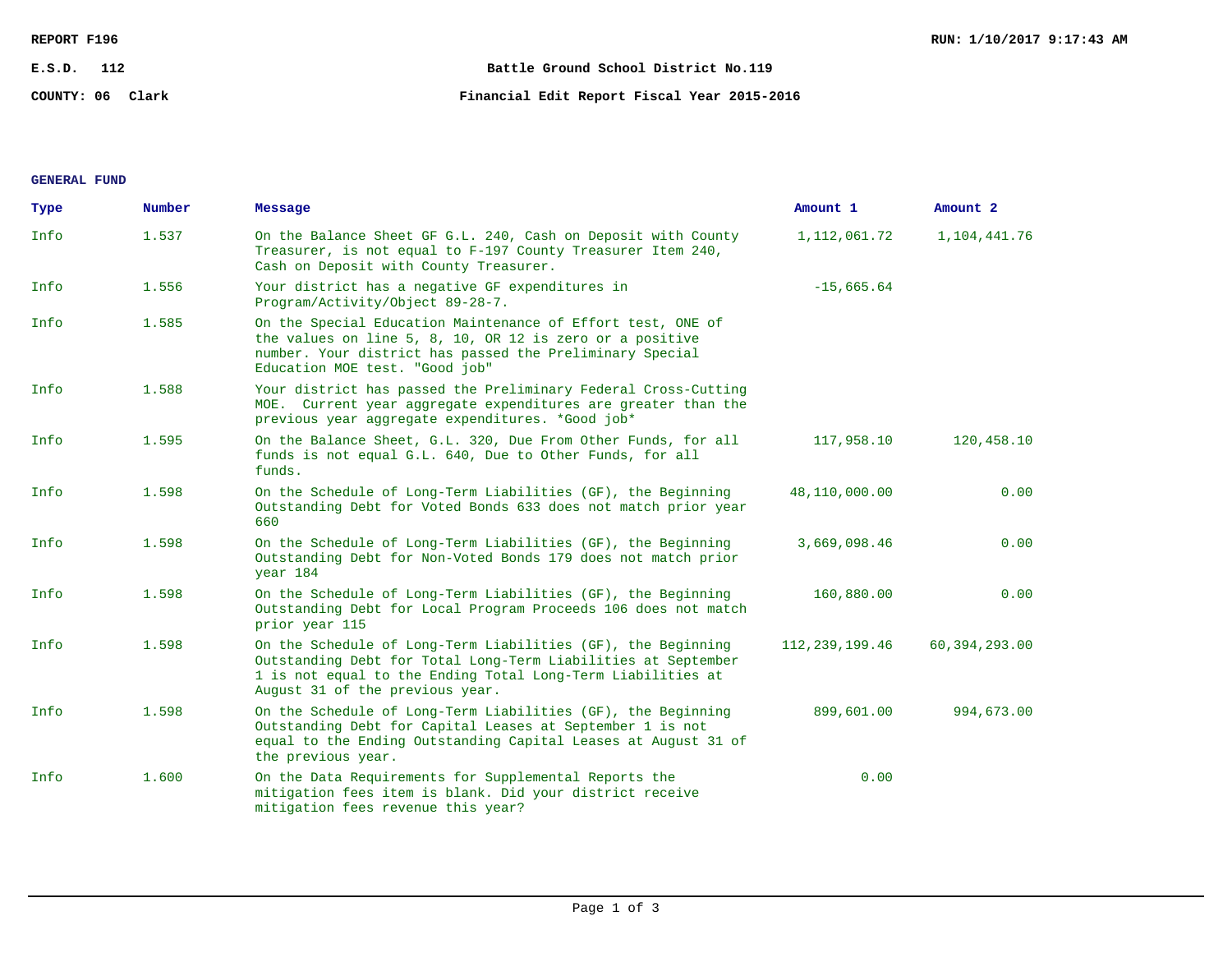## **REPORT F196**

| E.S.D. | 112              | Battle Ground School District No.119        |
|--------|------------------|---------------------------------------------|
|        | COUNTY: 06 Clark | Financial Edit Report Fiscal Year 2015-2016 |

# Continued

### **ASSOCIATED STUDENT BODY FUND**

| Type | Number | Message                                                                                                                                                                                                                                                        | Amount 1  | Amount <sub>2</sub> |
|------|--------|----------------------------------------------------------------------------------------------------------------------------------------------------------------------------------------------------------------------------------------------------------------|-----------|---------------------|
| Info | 4.502  | On the Balance Sheet, ASB G.L. 240, Cash on Deposit with<br>County Treasurer, is not equal to F-197 County Treasurer Item<br>240, Cash on Deposit with County Treasurer.                                                                                       | 7,655.67  | 5,655.67            |
| Info | 4.503  | On the Balance Sheet, ASB G.L. 241, Minus Warrants<br>Outstanding, is not equal to F-197 County Treasurer Item 241,<br>Minus Warrants Outstanding.                                                                                                             | 8.21      | 4,837.00            |
| Info | 4.506  | On the Statement of Revenues, Expenditures, and Changes in<br>Fund Balance, ASB prior year corrections or restatements is<br>greater than zero. The adjustment is limited to prior year<br>corrections or restatements or a change in accounting<br>principles | 30,717.00 |                     |

### **DEBT SERVICE FUND**

| Type | Number | Message                                                                               | Amount 1     | Amount <sub>2</sub> |
|------|--------|---------------------------------------------------------------------------------------|--------------|---------------------|
| Info | 3.500  | DSF revenue account 9600 is not equal to County Treasurer Cash<br>File F-197 item 43. | 3,571,684.45 | 4,020.87            |

#### **CAPITAL PROJECTS FUND**

| Type | Number | Message                                                                                                                                                                        | Amount 1  | Amount <sub>2</sub> |
|------|--------|--------------------------------------------------------------------------------------------------------------------------------------------------------------------------------|-----------|---------------------|
| Info | 2.504  | On the Balance Sheet CPF G.L. 240, Cash on Deposit with County<br>Treasurer, is not equal to F-197 County Treasurer report Item<br>240, Cash on Deposit with County Treasurer. | 72,092.00 | 71,792.00           |

## **TRANSPORTATION VEHICLE FUND**

Transportation Vehicle Fund: Cleared all edits